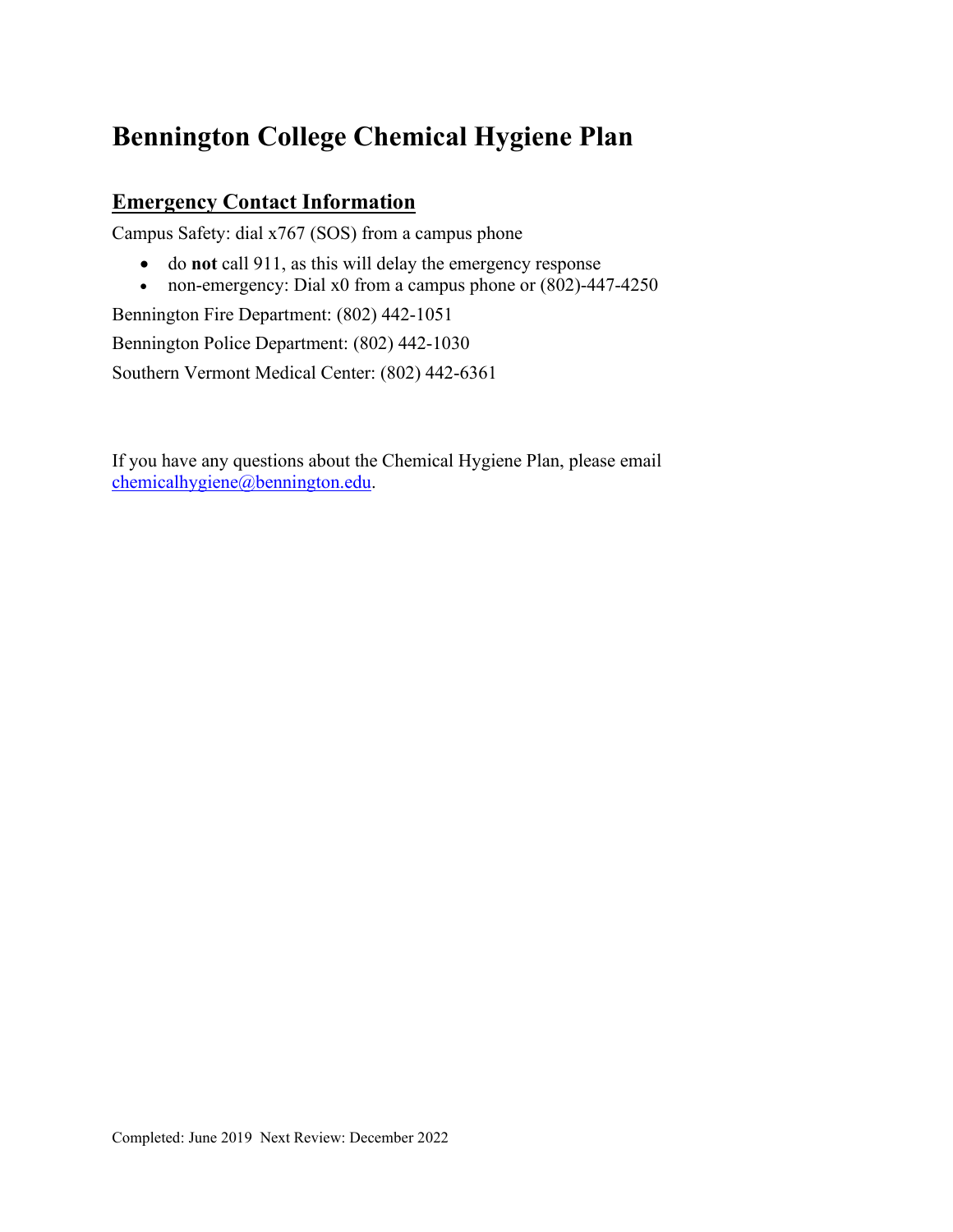| 1                                            | Introduction                                              |                                                                              | 3              |  |
|----------------------------------------------|-----------------------------------------------------------|------------------------------------------------------------------------------|----------------|--|
|                                              | 1.1<br>1.2                                                | History of the OSHA Laboratory Standard<br>Role of the Chemical Hygiene Plan | 3<br>4         |  |
| 2                                            |                                                           | Facilities & Personnel to Be Covered Under This Plan                         | $\overline{4}$ |  |
| 3                                            | Responsibilities                                          |                                                                              | 5              |  |
|                                              | 3.1                                                       | President of the College                                                     | 5              |  |
|                                              | 3.2                                                       | Dean of the College                                                          | 5              |  |
|                                              | 3.3                                                       | Chemical Hygiene Officer                                                     | 5              |  |
|                                              | 3.4                                                       | Lab Safety Officers                                                          | 5              |  |
|                                              | 3.5                                                       | <b>Students, Student Employees and Researchers</b>                           | 6              |  |
| 4                                            |                                                           | <b>Standard Laboratory Procedures and Regulations</b>                        | 6              |  |
|                                              | 4.1                                                       | <b>Basic Rules and Procedures</b>                                            | 6              |  |
|                                              | 4.2                                                       | <b>Control Measures and Equipment</b>                                        | 11             |  |
|                                              | 4.3                                                       | Chemical Procurement, Distribution, and Storage                              | 11             |  |
|                                              | 4.4                                                       | Housekeeping, Maintenance, and Inspections                                   | 13             |  |
|                                              | 4.5                                                       | Access to Laboratories and Studios                                           | 14             |  |
|                                              | 4.6                                                       | Medical Program                                                              | 14             |  |
|                                              | 4.7                                                       | Protective Apparel and Equipment                                             | 15             |  |
|                                              | 4.8                                                       | Records                                                                      | 16             |  |
|                                              | 4.9                                                       | Spills and Accidents                                                         | 17             |  |
|                                              | 4.10                                                      | Waste Disposal Program                                                       | 17             |  |
| 5                                            |                                                           | Specific Hazards for Individual Laboratories and Studios                     | 19             |  |
| 6                                            | Training                                                  |                                                                              | 19             |  |
|                                              | Appendices                                                |                                                                              |                |  |
|                                              |                                                           | A. Current Safety Personnel and Contact Information                          | 21             |  |
|                                              |                                                           | <b>B.</b> Incident Report Form                                               | 25             |  |
|                                              |                                                           | C. Hazardous Waste Management Policy & Procedures                            | 27             |  |
| D. General Chemical Compatibility Guidelines |                                                           |                                                                              | 31             |  |
|                                              |                                                           | E. Specific hazards associated with Dickinson Science Building               | 32             |  |
|                                              |                                                           | F. Specific hazards associated with VAPA                                     | 38             |  |
|                                              | G. Specific hazards associated with Buildings and Grounds |                                                                              |                |  |
| H. Glove Comparison Chart                    |                                                           |                                                                              |                |  |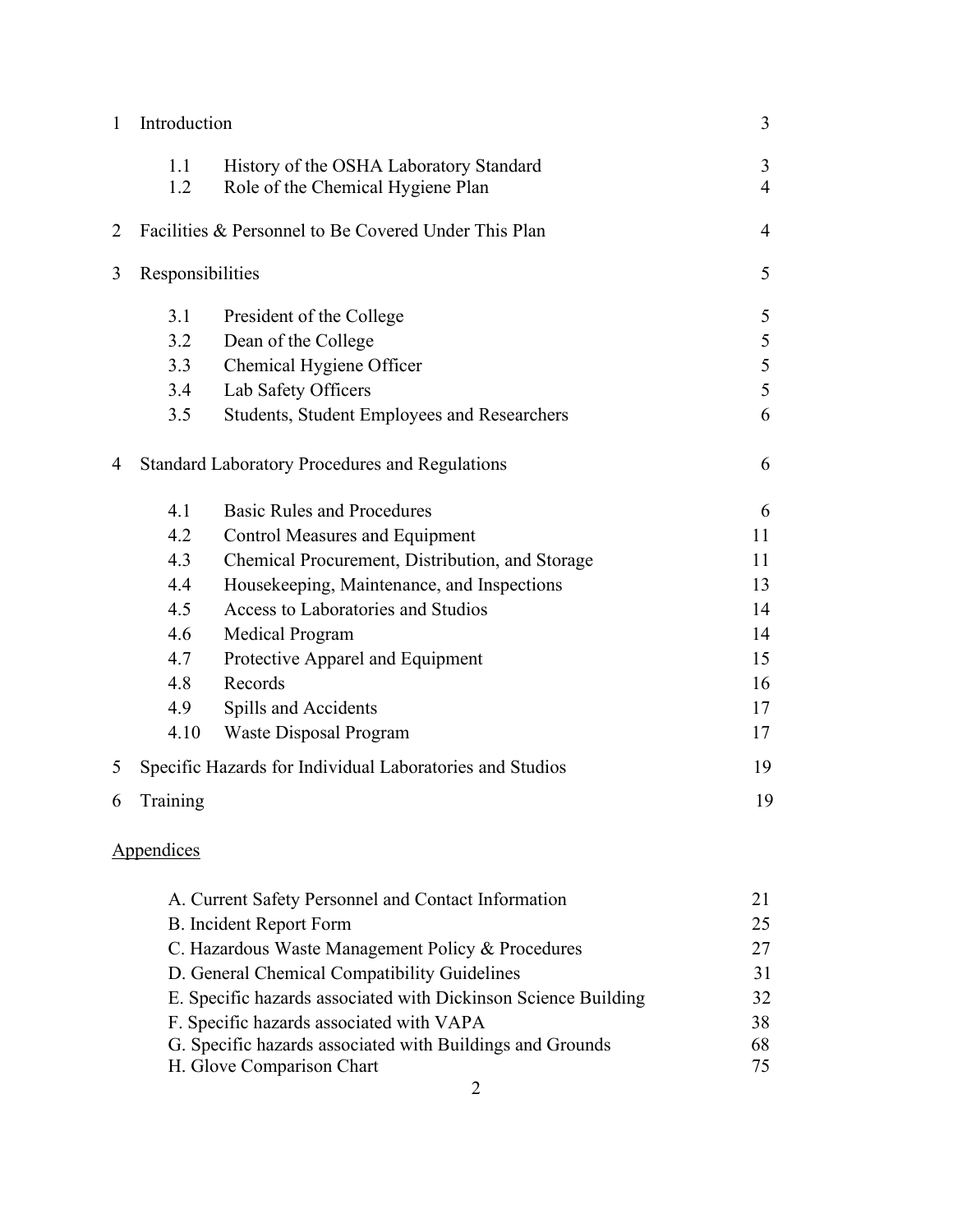#### **1. INTRODUCTION**

The purpose of the written Chemical Hygiene Plan at Bennington College is to specify procedures, equipment, personal protective equipment, and work practices that are capable of protecting employees from the health hazards associated with hazardous chemical use in the laboratory. The intent of the program is to minimize risks associated with hazardous chemical use by reduction, elimination (where feasible), and adherence to the standard personal exposure level (PEL) and threshold limit values (TLV) established for safe use. The document is adapted from the Chemical Hygiene Plan from Wittenberg University, from which much of the text and organizational structure was obtained. It is the responsibility of all faculty, staff, and students who work in the laboratories and studios of Dickinson Hall and the Visual and Performing Arts (VAPA) building to know and follow the provisions of this Plan.

Because knowledge concerning the hazards involved and the best means of reducing those hazards increases constantly, the College reserves the right to modify this document at any time as new information becomes available which would affect something contained within this plan. It shall be the policy of the College to review this document at least once per year.

## *1.1 History of the OSHA Laboratory Standard*

On November 25, 1983, the Occupational Safety and Health Administration (OSHA) published the Hazard Communication Standard (HazComm) which applied to certain manufacturers and in part to certain laboratories. HazComm requires that employers inform employees about the presence and use of hazardous substances in the workplace. HazComm applies to all employees in all workplaces. OSHA received many comments regarding whether the procedures of the Hazard Communication Standard should apply to laboratories where the staff is highly educated. OSHA decided that although "...31.9% of all laboratory workers have bachelors degrees, 20.6% have masters degrees, and 20.9% have doctorates...there is some question as to whether laboratory workers actually make themselves as knowledgeable as they should be and some laboratory employees are not professionally trained." (51 CFR 2664). Thus, while HazComm may seem inappropriate for employees with scientific training, OSHA was not convinced that these workers should not fall under some (other) set of guidelines.

Other unique differences for laboratories (compared to production facilities) were noted: the small amounts of chemicals used, the vast number of different chemicals involved, and nearly half of the laboratories in one survey could not accurately predict their chemical needs even one month in advance.

OSHA decided "...Despite the existence of the unique characteristics of laboratory work places, in actual practice incidents of acute adverse health effects resulting from exposure to toxic substances in laboratories do occur. Furthermore, some studies...have shown increased risks of certain types of diseases for laboratory workers. In addition, although laboratory workers are, in general, a welleducated work force, there is evidence that many laboratories do not have health and safety programs...". Therefore, OSHA proposed the Occupational Exposures to Hazardous Chemicals in Laboratories rule from which this Chemical Hygiene plan originates.

On January 31, 1990, The Department of Labor has published in the Federal Register an amendment to 29 CFR 1910, Subpart Z, identified as Section 1910.1450 (URL: http: //gabby.oshaslc.gov/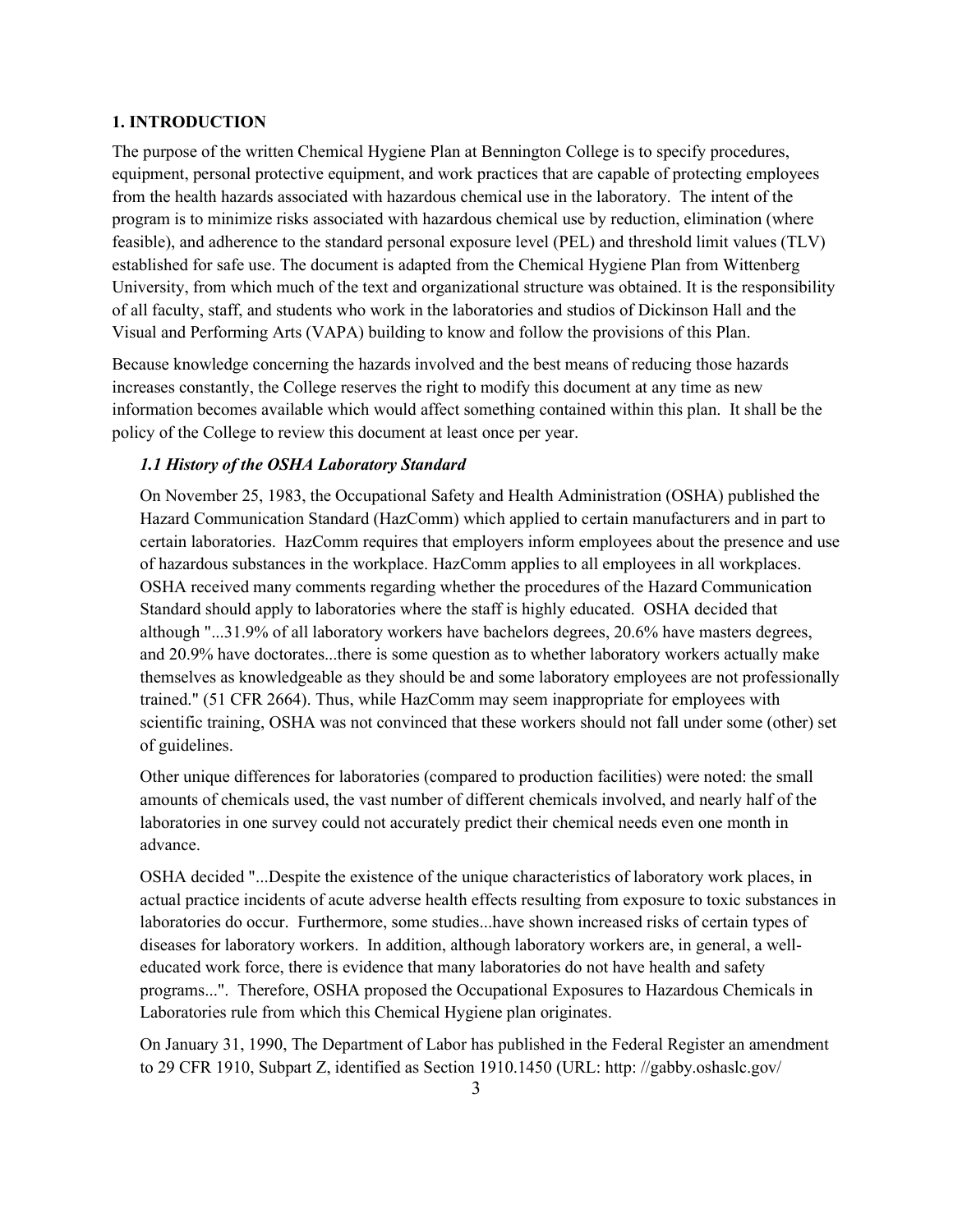OshStd\_data/1910.1450. html.) The title of that amendment is "Occupational exposures to hazardous chemicals in the laboratory", better known as the "Laboratory Standard".

A part of the Laboratory Standard is the requirement for the development of a Chemical Hygiene Plan. The fact that Bennington is primarily a teaching institution is irrelevant to the Laboratory Standard; the Laboratory Standard applies to (relatively small) companies that have labs that do not produce chemicals.

## *1.2 Role of the Chemical Hygiene Plan*

This Chemical Hygiene Plan describes the Bennington College laboratory safety program, including, but not limited to, standard operating procedures for safe use of hazardous chemicals, criteria for selecting control measures including personal protective equipment, engineering controls, controlequipment inventory and operations (such as vented hoods), employee training programs, medical programs, and safety inspections. This document is intended to comply with 29 CFR 1910.1450 as well as other applicable Federal and State regulations. Where references exist within this document to other documents, those documents will be considered fully applicable here as if those documents had been reproduced here. The Chemical Hygiene Plan is designed as a tool to coordinate safety procedures.

This Chemical Hygiene Plan is a public document and shall be readily available to affected employees, their representatives, and other parties upon request.

### **2. FACILITIES AND PERSONNEL TO BE COVERED UNDER THIS PLAN**

The laboratories and studios (referred to collectively as laboratories from here on out) of the College and all of the work in these laboratories currently meets, and is expected to continue to meet, the definition of "Laboratory" and "Laboratory Scale" given in 29 CFR 1910 subpart Z. This plan covers all work in all laboratories in Dickinson Hall, including but not limited to, the chemistry, cell biology, animal physiology, ecology, geology and physics labs, all work in all studios in the Visual and Performing Arts building (VAPA), including but not limited to, the ceramics, photography, 3Dprinting, scene shop, costume shop, sculpture, and print making studios, and all work involving chemicals and equipment outlined in the Chemical Hygiene Plan in Buildings & Ground (B&G).

This Chemical Hygiene Plan strictly applies only to trained laboratory employees, including student employees. Students working in labs and studios as part of regular courses and tutorials must be familiar with the contents of this Plan and follow the safety practices described herein but are not subject to the formal training requirements specified for employees. Custodial, maintenance, and other College personnel who enter the laboratories and studios as part of their job functions are covered by Bennington College's Hazard Communication Program, available from Buildings & Grounds.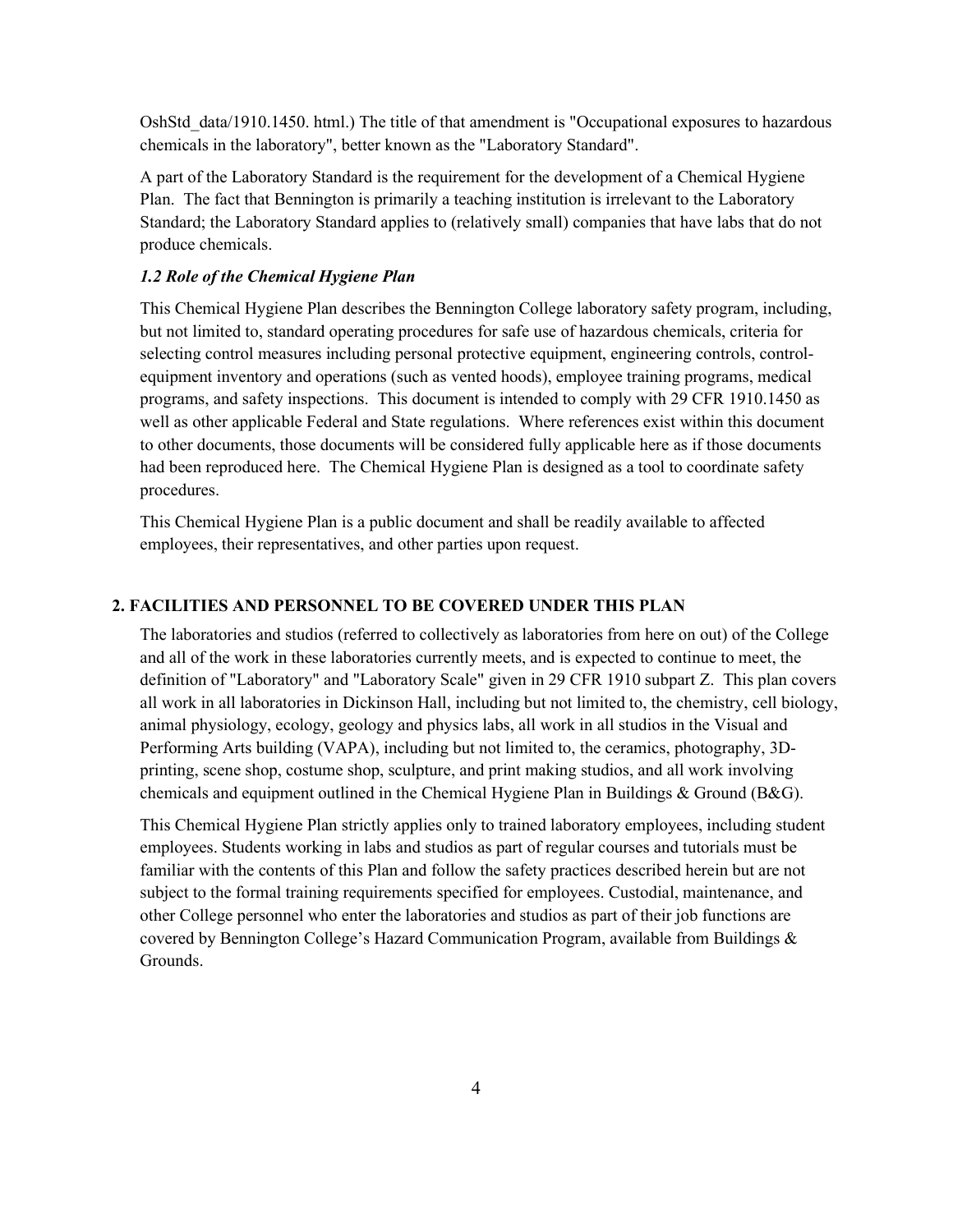#### **3. RESPONSIBILITIES**

## *3.1 President of the College*

The President of the College has ultimate responsibility for implementation of the Chemical Hygiene Plan.

## *3.2 Dean of the College*

The Dean of the College has the responsibility for approval of the Chemical Hygiene Plan and for the appointment of a qualified individual as the Chemical Hygiene Officer.

## *3.3 Chemical Hygiene Officer*

The Chemical Hygiene Officer is the person responsible for overseeing the implementation of the Chemical Hygiene Plan at Bennington College. The Chemical Hygiene Officer has the following responsibilities:

- **a.**Review the Chemical Hygiene Plan as circumstances warrant, but at least once every 12 months;
- **b.**Recommend changes in the Chemical Hygiene Plan to the Dean of the College;
- **c.**Consult regularly with faculty and staff regarding the use of hazardous substances in labs and for informing and training all personnel who fall under the purview of this Plan;
- **d.**Arranging for periodic inspection of all safety equipment as specified in this Plan;
- **e.**Arranging for regular chemical waste disposal with appropriate outside contractors as described in Appendix B of this Plan;
- **f.** Overseeing annual laboratory safety inspections as specified in this Plan.
- **g.** Provide technical assistance to faculty, staff, and students concerning appropriate storage, handling, and disposal of hazardous chemicals

## *3.4 Lab Safety Officers*

Every laboratory shall have an assigned Lab Safety Officer. They (in concert with the Chemical Hygiene Officer) are responsible for making certain that all College employees, including student employees, who work within the laboratories are aware of the hazards of the materials with which they are working and have received the training required by the Chemical Hygiene Plan, the Hazard Communications Plan and any other applicable Federal or State regulations prior to beginning work in the laboratory. Further, they are required to plan the work to be done in the laboratories under their supervision so that is done in a manner consistent with this Chemical Hygiene Plan. Where such work departs from the usual practices, either because a new procedure is to be used or especially hazardous materials are required to carry out the work, the Lab Safety Officer should consult with the Chemical Hygiene Officer to be certain that the procedures to be followed will ensure the safety of the persons involved.

The Lab Safety Officer will in most cases be the faculty or staff member who is most directly responsible for work performed in a lab or stockroom; current Lab Safety Officers for the various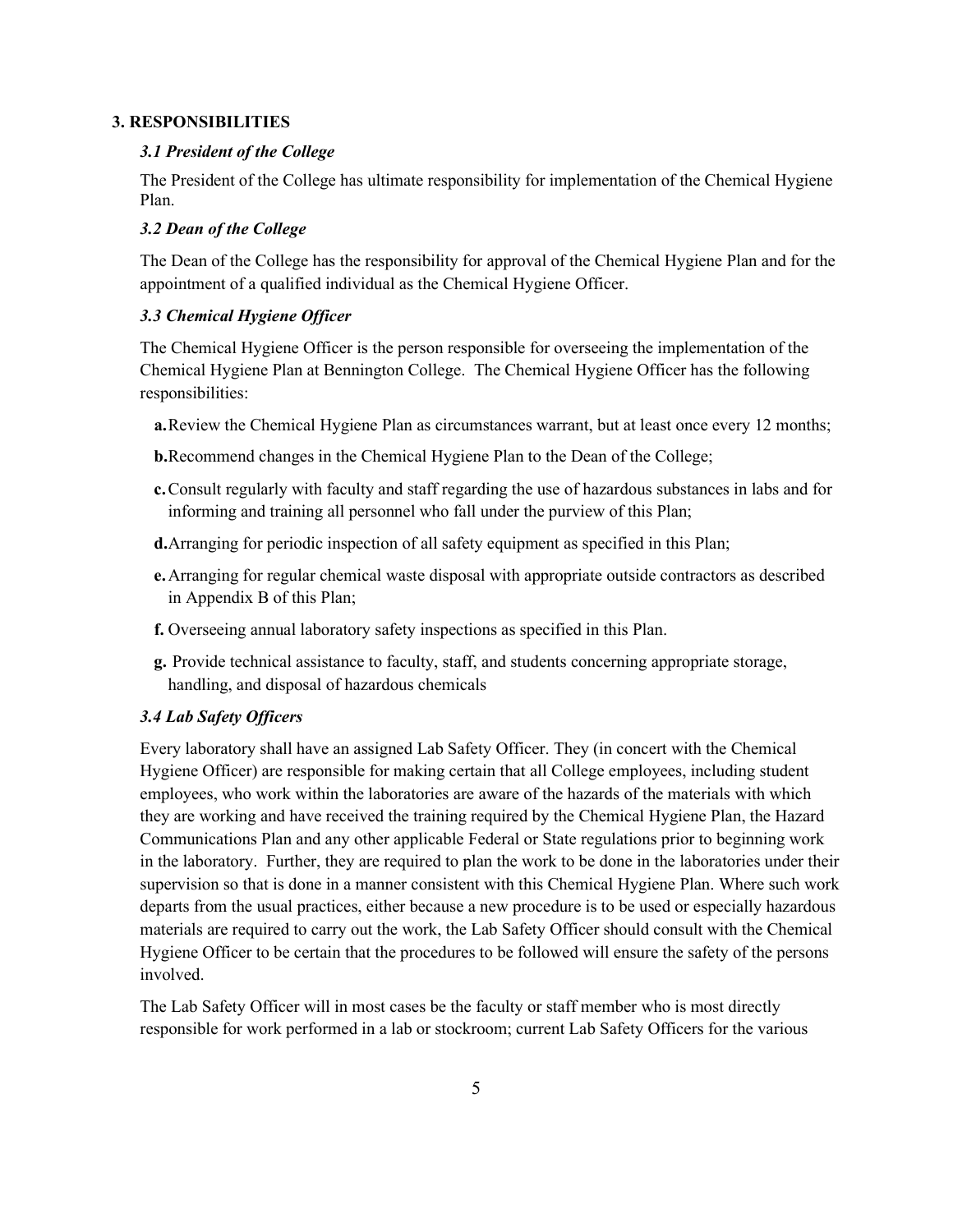laboratory spaces in Dickinson Hall, VAPA and B&G are listed in Appendix A. The specific roles of the Lab Safety Officers are listed below (with references to specific sections of this document):

- 1. SDS procurement (4.3.1).
- 2. Arranging for routine housekeeping of working spaces (4.4.1).
- 3. Disposal of hazardous waste (4.4.1, 4.10.1, and Appendix C).
- 4. Informal lab inspections (4.4.2).
- 5. Overseeing maintenance of safety equipment (4.4.3).
- 6. Maintaining an inventory of all chemicals (4.8.2).

## *3.5 Students, Student Employees and Researchers*

All students working in Dickinson Hall and VAPA laboratories are responsible for knowing and abiding by the contents of this Chemical Hygiene Plan; particular attention should be given to the procedures for safe handling of chemicals and for working in areas where chemicals are used (Section 4.1), proper use of personal protective equipment (section 4.7), requirements for operations that require prior approval (sections 4.1 and 4.2) and procedures to be followed in cases of spills, fires, or other emergencies (section 4.9).

## **4. STANDARD LABORATORY OPERATING PROCEDURES AND REGULATIONS**

All employees and students working in laboratories shall abide by the practices and policies set forth in the following sections.

#### *4.1 Basic Rules and Procedures*

**4.1.1. Definitions.** OSHA has defined a "hazardous chemical" as "a chemical for which there is statistically significant evidence based on at least one study conducted in accordance with established scientific principles that acute or chronic harm may occur in exposed employees." The term "health hazard" includes "chemicals which are carcinogens, toxic or highly toxic agents, reproductive toxins, irritants, corrosives, sensitizers, hepatotoxins, nephrotoxins, neurotoxins, agents which act on the hematopoietic systems, and agents which damage the lungs, skins, eyes, or mucous membranes."

The non-mandatory recommendations for a Chemical Hygiene Plan also include references to "moderately chronic," "highly chronic," and "highly acute" toxicity without defining these terms precisely. This Chemical Hygiene Plan places the burden on the lab supervisor, in consultation with the Chemical Hygiene Officer, to make informed decisions about the relative danger of various substances encountered in labs. Information supplied on SDSs can assist in this process.

## **4.1.2. Personal Work Practices**

**a.** Inspect personal protective equipment (PPE) prior to use, and wear appropriate protective equipment as procedures dictate and when necessary to avoid chemical exposure.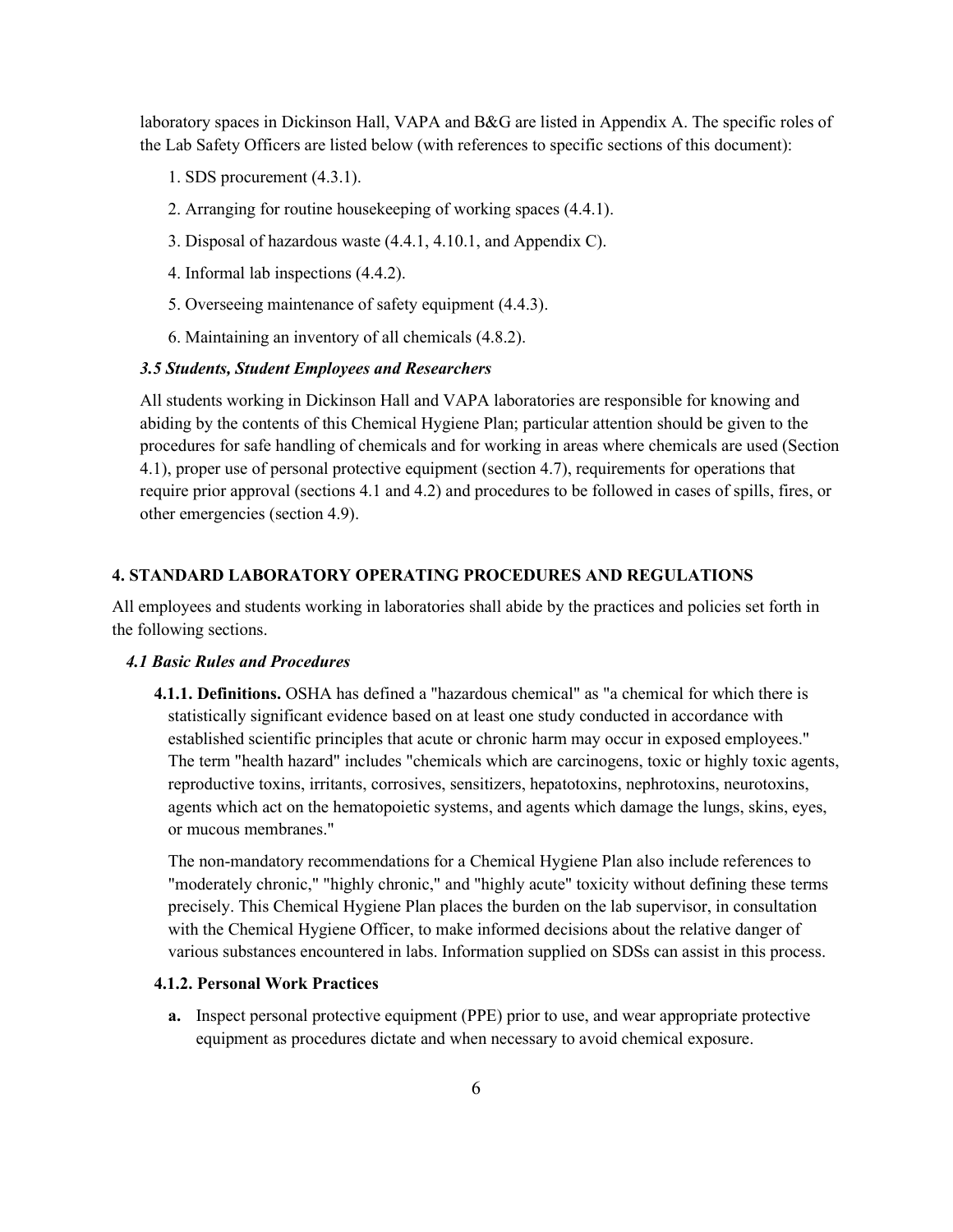- **b.** Do not eat, drink, or apply cosmetics in the laboratory (smoking is prohibited anywhere inside Dickinson Hall, VAPA, and B&G). The only place cosmetics can be applied are in spaces designated for use in theater productions.
- **c.** Wash promptly and thoroughly anytime a chemical has contacted the skin.
- **d.** Wash hands well with soap and water before leaving the laboratory.
- **e.** Be aware of long hair or loose-fitting clothing, and confine these close to the body when there is the possibility of their coming into contact with hot surfaces or flames, getting caught in equipment, or coming into contact with hazardous chemicals.
- **f.** Do not sit on lab benches, hood airfoils, or other work surfaces where hazardous materials may have been used; sit only on proper chairs or stools.
- **g.** All employees and students are to be vigilant about unsafe practices and conditions in the laboratory, and shall immediately report such problems to their supervisor or faculty member, or the Chemical Hygiene Officer.
- **h.** Seek information and advice from knowledgeable persons, as well as applicable standards and codes, about the hazards present in the laboratory. Plan operations, equipment choices, and protective measures accordingly.
- **i.** Never operate equipment without functioning safety guards and operational safety controls.
- **j.** Illicit drug use is prohibited. If under the influence, tasks in the laboratories cannot be performed due to the extreme safety hazard being under the influence causes.

## **4.1.3 General Precautions for Chemical Handling.**

**4.1.3.1** For each chemical in use, faculty, staff, and students shall make themselves aware of:

- **a**. Chemical hazards and appropriate safety procedures as described in the Safety Data Sheet (SDS), as may be specified by the supervisor, and through other appropriate references, as may be necessary;
- **b.** The appropriate safety eyewear and other personal protective equipment to be used;
- **c.** Symptoms of exposure for the chemicals with which they work and with the precautions necessary to prevent exposure;
- **d.** Location and proper use of emergency equipment, including fire extinguishers, safety showers, and eyewash stations;
- **e.** Proper storage for the chemical when it is no longer in use;
- **f.** Appropriate personal work practices (see above);
- **g.** Proper waste disposal procedures; and
- **h.** Emergency procedures, including spill clean-up methods and evacuation routes.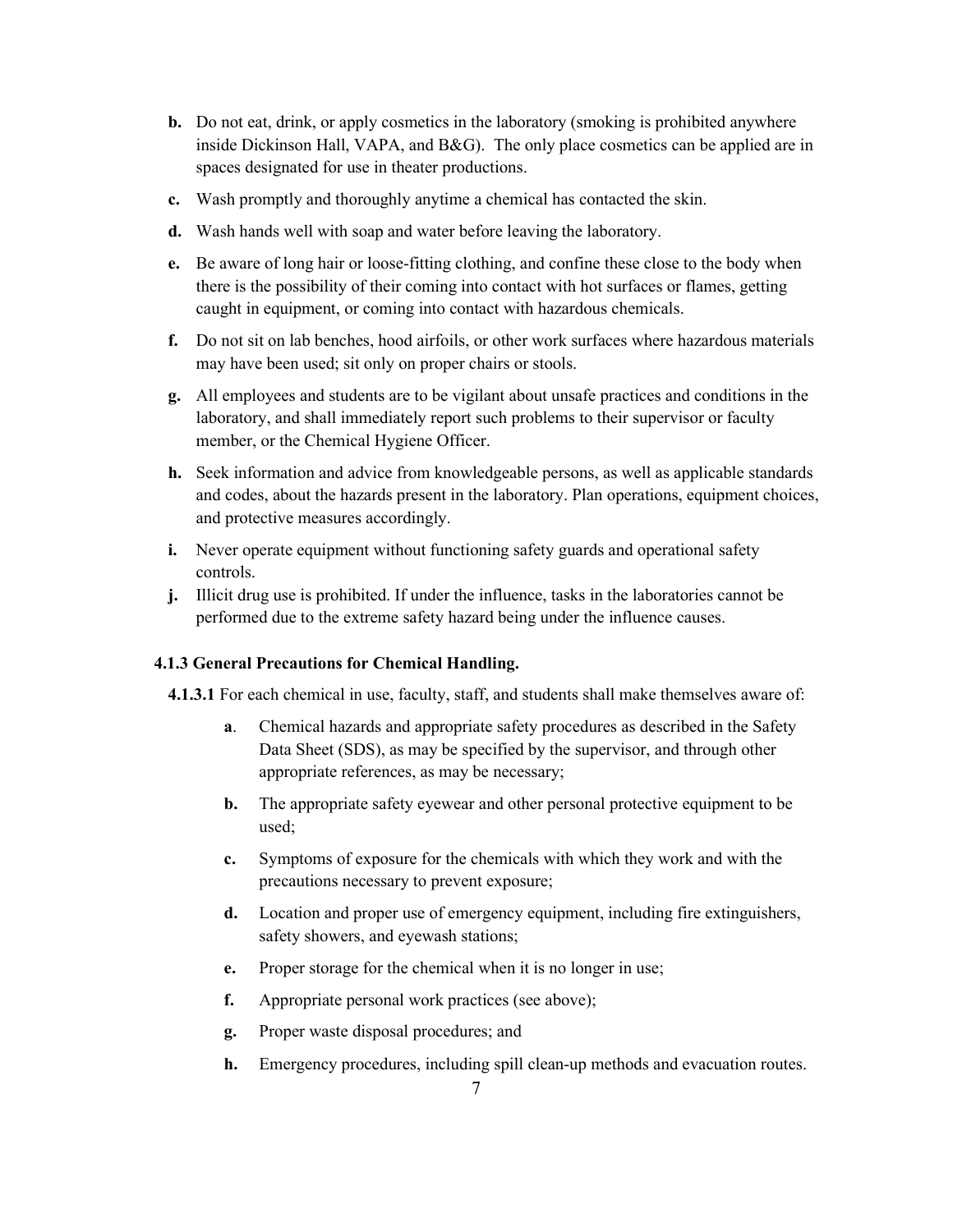- **4.1.3.2.** Do not block access to emergency showers, eyewashes, or exits.
- **4.1.3.3.** Skin contact with chemicals is to be avoided, and all personnel are to wash hands before leaving the laboratory.
- **4.1.3.4.** Mouth suction for the purposes of pipetting or starting a siphon is prohibited; use pipette bulbs or other pipetting aids.
- **4.1.3.5.** Do not use refrigerators, glassware or utensils which are also used for laboratory operations for the storage or handling of food or beverages.
- **4.1.3.6.** When working with flammable liquids, be certain that there are no sources of ignition nearby that might cause a fire or explosion.
- **4.1.3.7.** Any chemical mixture should be assumed to be as toxic as its most toxic component, and substances of unknown toxicity should be assumed to be toxic.

**4.1.4 Chemical Labeling.** To avoid the generation of unidentified waste materials and to prevent unsafe laboratory conditions, it is the policy of Bennington College that all containers of chemicals be labeled as described below.

- **4.1.4.1.** All chemical and waste containers in the laboratory shall be labeled with a proper GHS label. GHS labels can be obtained from the Chemical Hygiene Officer.
- **4.1.4.2.** Chemical containers are to be provided with a durable label that clearly identifies the contents and any relevant hazard. Except for containers holding transferred bulk solvents, the label should also include the date of acquisition and the source (manufacturer or experimental procedure) of the chemical.
- **4.1.4.3.** Chemicals that are known reproductive toxins, select carcinogens, or are otherwise highly toxic should have an additional warning label that describes the nature of the hazard.
- **4.1.4.4.** Hazardous Waste containers must be labeled with the words "Hazardous Waste" in addition to a description of the contents, the generating process, and the user. Waste containers should remain closed except when adding waste. Hazardous waste stickers can be obtained from the Chemical Hygiene Officer.
- **4.1.4.5.** An exemption from labeling requirements is made for transferring a chemical from a labeled container into another container, such as a beaker or Erlenmeyer flask, where the chemical is solely for the *immediate* use of the worker who performed the transfer. It is the responsibility of all laboratory workers, including faculty, staff, and students, to insure that no unlabeled containers of chemicals are on benchtops before leaving the laboratory.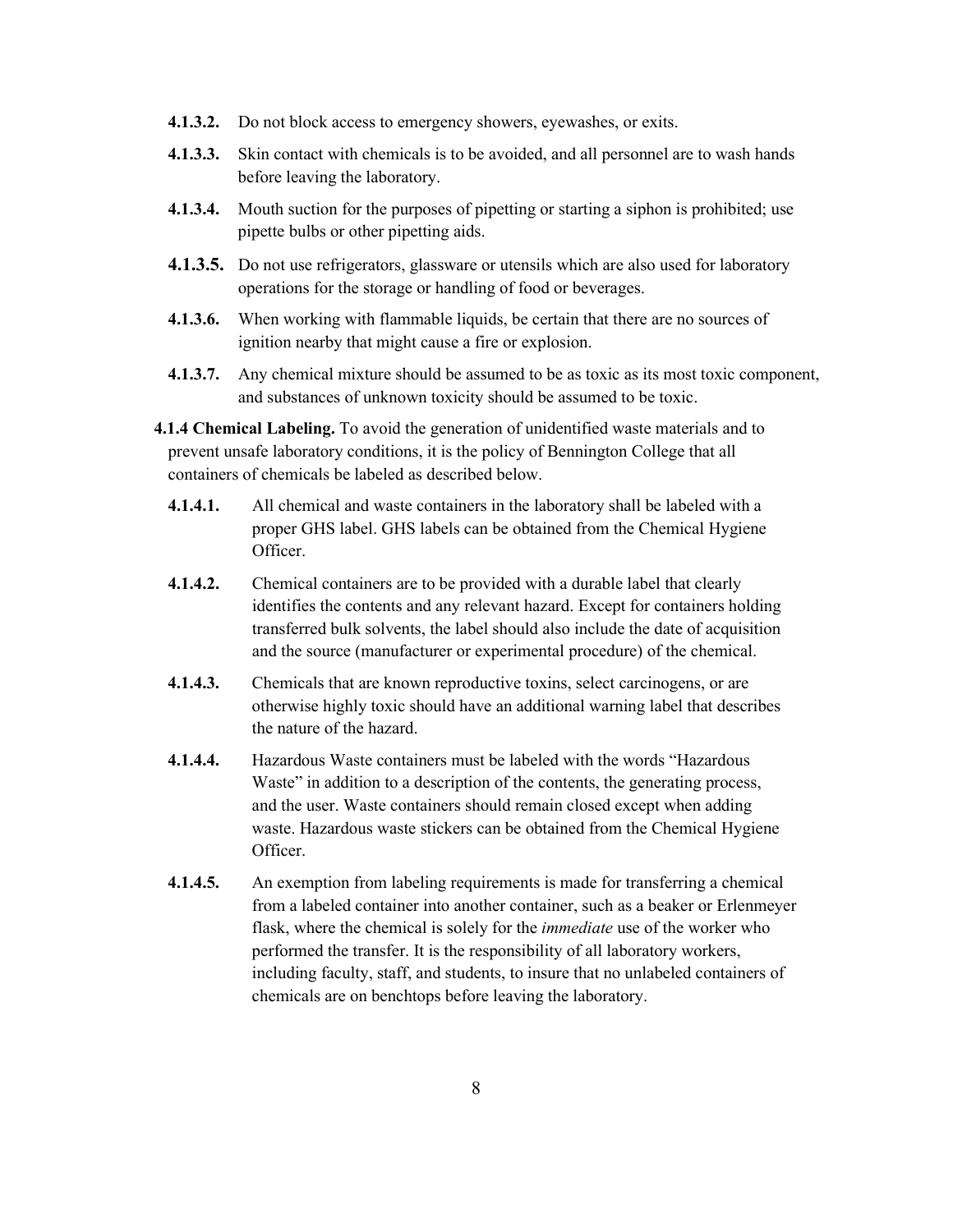- **4.1.4.6.** Labels should be periodically inspected by the Lab Safety Officer or staff member in charge of the lab to ensure that labels have not been damaged, defaced, or removed.
- **4.1.5. Avoidance of Routine Exposure.** Never taste chemicals. Avoid contact with skin. As a general rule, one should avoid smelling chemicals, particularly as a means of identification. However, since it is prudent to know the odors of some common chemicals as a matter of safety, when smelling any chemical, waft the vapors very cautiously to avoid inhaling high concentrations and minimize the amount smelled.
- **4.1.6. Equipment and Glassware.** Handle and store laboratory glassware with care to avoid damage. Do not use damaged glassware; be especially careful to check for "star cracks" on glassware that is to be either pumped to vacuum, pressurized, or used with a heating mantle or other heat source. Use extra care with Dewar flasks and other evacuated glass apparatus; shield or wrap them to contain chemicals and fragments should implosion occur. Use equipment only for designed purpose.

#### **4.1.7. Procedures for Use of Compressed Gas Cylinders.**

- **4.1.7.1.** Gas cylinders must be chained or secured at all times while in use, storage, or transport.
- **4.1.7.2.** Gas cylinders must be transported only while chained to a cylinder cart, and with all protective caps or rings securely in place.
- **4.1.7.3.** When tapping a gas cylinder, use only a pressure regulator which has a CGA fitting designation identical to that of the cylinder in use.
- **4.1.7.4.** Gas containers will be labeled in accordance with Section 4, above (Chemical Labeling). Empty containers should also be clearly indicated with tags marked "EMPTY" or "MT."
- **4.1.7.5.** If the regulator or associated valving shows any evidence of improper performance or operation, including the failure to read zero when disconnected from the supply cylinder, the regulator must immediately be tagged as defective and removed from service.
- **4.1.7.6.** When working with corrosive or toxic gases:
	- **a.** All other provisions of this Plan regarding toxic chemicals must be met.
	- **b.** The cylinder, regulator, and associated plumbing must be situated inside a fume hood or other appropriate protective enclosure while in use.
	- **c.** The regulator *must* have been cleaned and serviced within the past six months, unless it has not been used since either its date of purchase or the date of its prior cleaning and servicing.
	- **d.** It is recommended that a cross-purge arrangement be set up using argon or nitrogen to flush the regulator and valves after use of the corrosive or toxic gas, both to prevent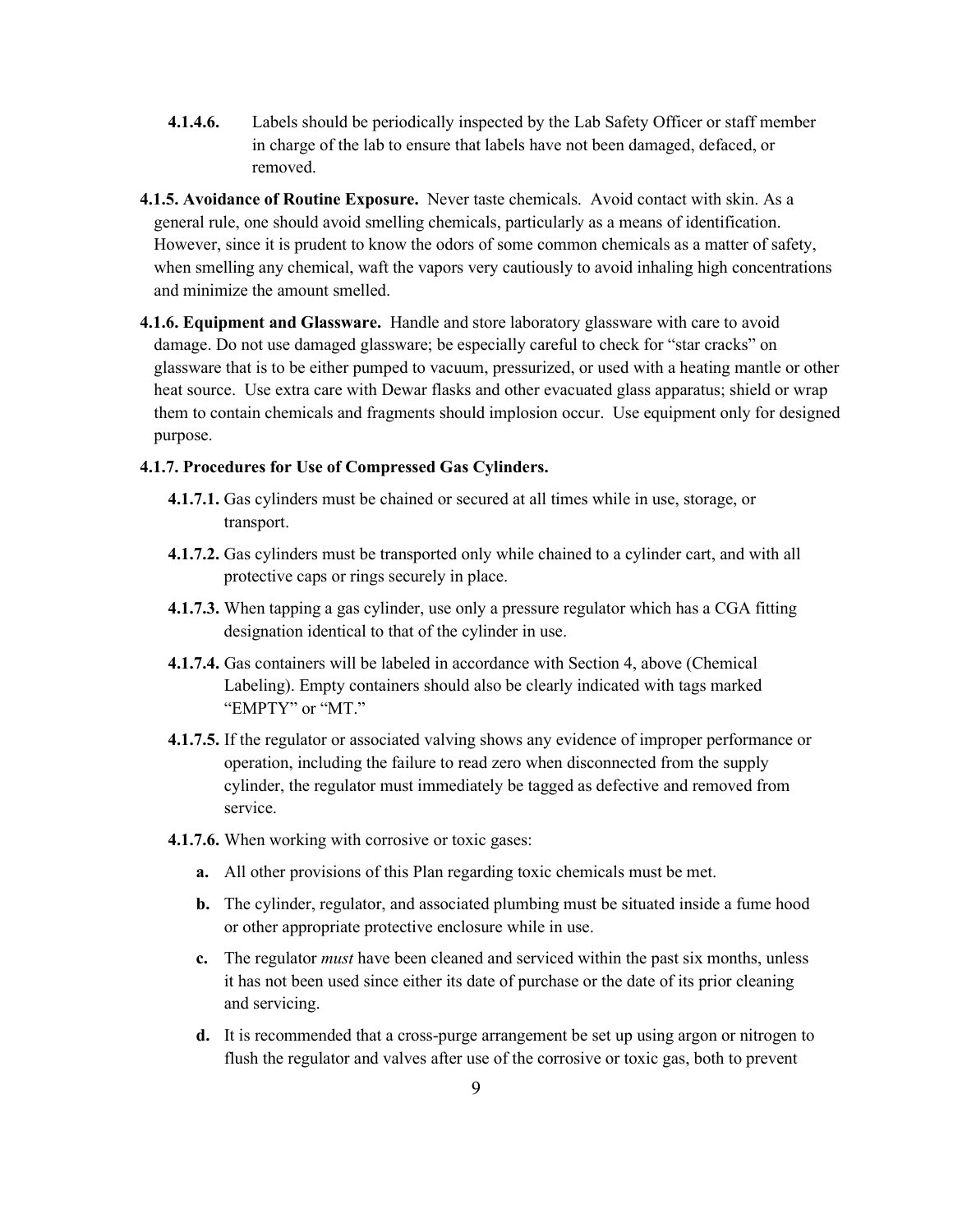damage to the equipment and to avoid spillage of residual gas when the equipment is removed from the hood.

- **4.1.8 Work with Reproductive Toxins, Carcinogens and Chemicals with High Toxicity.** The use of certain chemicals and operations may pose unusual hazards. This includes work with highly toxic materials, reproductive toxins, and select carcinogens, as such materials are defined in 29 CFR 1910.1200 Appendices A and B, and in 29 CFR 1910.1450, and also would include such operations as high-pressure reactions. The degree of the hazard will depend on the quantities of substances involved as well as the duration for which personnel may be exposed, and determination of the actual level of hazard requires informed judgment on the part of the supervisor as well as the laboratory worker. Work of a particularly hazardous nature may be undertaken only with prior approval from the supervisor. If there is a reasonable possibility that individuals other than the person performing the operation may be exposed or affected, the supervisor must provide written or e-mail notice to the Chemical Hygiene Officer regarding the location and duration of the activity. The following conditions precautions shall be followed for all work with these highly hazardous chemicals.
	- **a.** Prior approval from the Lab Safety Officer must be obtained for work with these chemicals. Substitute with less hazardous chemicals where possible.
	- **b.** The user will design the experiment such that the smallest amount of chemical that is consistent with the desired outcome is obtained and utilized.
	- **c.** The Lab Safety Officer shall ensure that a written protocol is in place that describes in detail the work to be performed, the chemicals to be used, any other hazards that may be involved, and the protective measures that will be taken.
	- **d.** All work with toxic chemicals that may expose the user or other individuals to toxic vapors or respirable dusts shall be performed in an operating fume hood, in a vacuum line, or similar device, which shall be equipped as necessary with HEPA or other suitable filters and traps.
	- **e.** Determination of appropriate containment devices and personal protective equipment shall be made by the supervisor after consulting appropriate references and the CHO.
	- **f.** At a minimum, splash goggles, gloves suitable for the hazard involved, and a longsleeved lab coat shall be worn. Hands and arms shall be washed immediately after working with such chemicals.
	- **g.** Two people must always be present during any work with highly-toxic chemicals.
	- **h.** A designated work area, consisting of a hood, portion of a laboratory, or an entire laboratory room as necessary, shall be established for work with these substances.
	- **i.** The designated work area shall be posted with signs identifying the hazardous material in use, and the boundaries of the work area shall be clearly marked.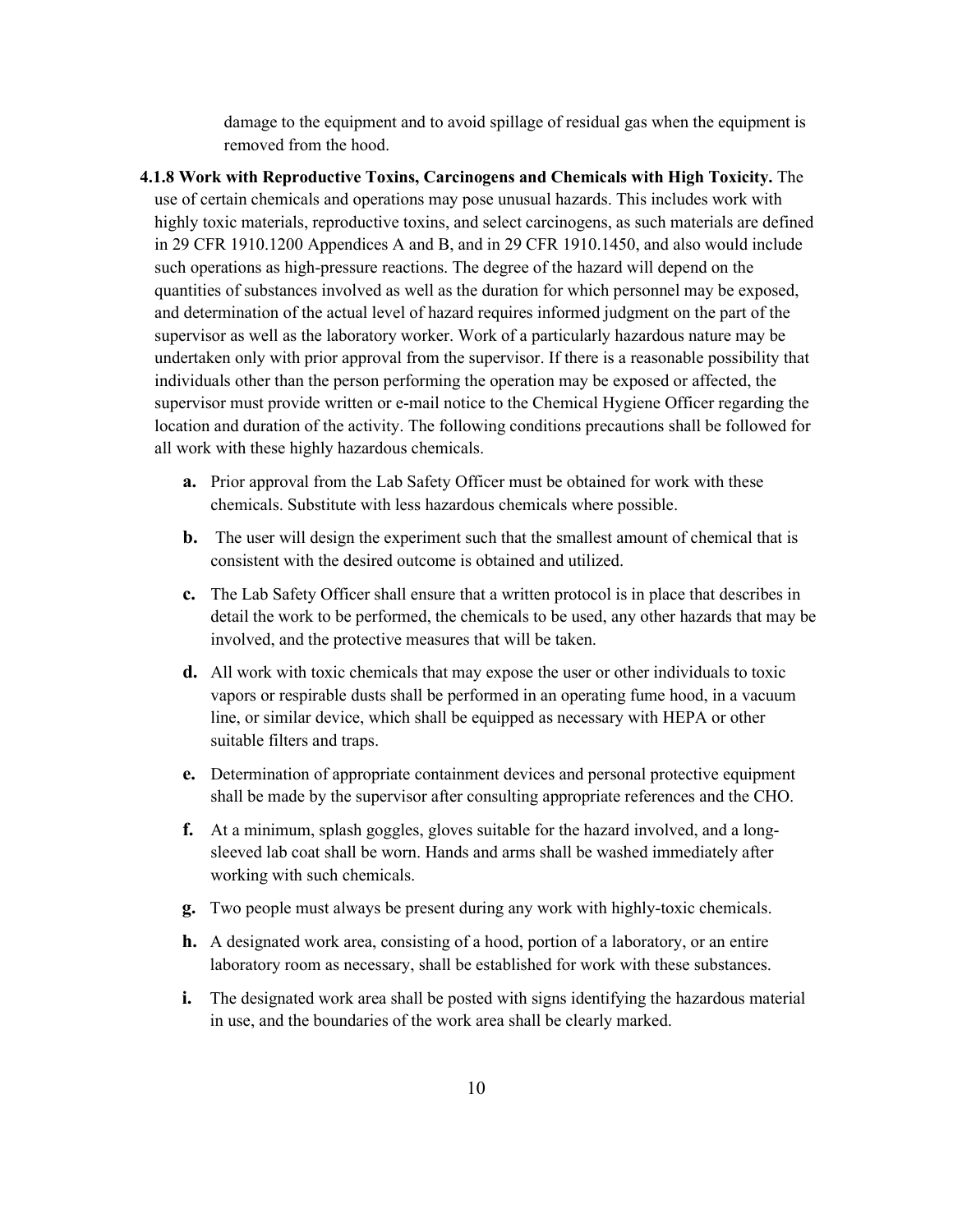- **j.** Only those persons trained to work with the chemicals may be allowed in the designated area.
- **k.** The work area is to be thoroughly cleaned and/or decontaminated after use.

## *4.2 Control-Measures and Equipment.*

- **4.2.1. Unattended Operations.** Leave lights on, place an appropriate sign on the door, and provide for containment of hazardous chemicals and/or toxic substances in the event of failure of utility service (such as cooling water or electricity) to an unattended operation. No operations involving the use of extremely hazardous materials may be allowed to run unattended without prior approval of the Chemical Hygiene Officer. Such approval will only be granted if the Chemical Hygiene Officer is convinced that precautions have been taken to ensure the safety of others. All unattended operations involving the use of especially hazardous materials will require posting of a sign that such operations are being conducted and that the room may not be entered by persons other than the person(s) conducting the operation. This sign shall also include the name and telephone number of the individual(s) responsible for the laboratory.
- **4.2.2. Use of Hoods.** Use of a laboratory fume hood is recommended for any work with volatile chemicals. A fume hood is to be utilized for all chemical procedures, which might result in release of hazardous chemical vapors, mists, or dusts. As a general rule, the hood shall be used for all chemical procedures involving substances which are appreciably volatile and have a Permissible Exposure Limit (PEL) less than 50 ppm, or where exposure by inhalation is likely to routinely exceed the ACGIH Threshold Limit Value (TLV) or other action level for that chemical; the PEL and TLV values for any hazardous material should be included on its SDS.

Laboratory ventilation should be normally not less than 20 cubic feet per minute air flow through each room. This flow rate is not considered sufficient to prevent accumulation of chemical vapors. Fume hoods should provide 60 to 120 linear feet per minute of air flow. Confirm adequate hood performance before use; keep the hood sash at the indicated level at all times except when adjustments within the hood are being made; keep materials stored in hoods to a minimum and do not allow these materials to block vents of air flow. Leave the hood "on" when it is not in active use if toxic substances are stored in it or if it is uncertain whether adequate general laboratory ventilation will be maintained when it is "off". Be alert to unsafe conditions and see that they are corrected when detected. The adequacy of hood performance shall be tested at least annually. To the extent feasible, each hood should have a continuous monitoring device to allow convenient confirmation of adequate hood performance before use. If this is not possible, work with substances of unknown toxicity should be avoided or other types of local ventilation devices should be provided.

## *4.3 Chemical Procurement, Distribution, and Storage*

**4.3.1 Procurement.** Chemicals are to be ordered by Lab Safety Officers in Dickinson Science Building and by the VAPA Visual Arts Coordinator. Lab Safety Officers shall insure that SDSs are received for all chemicals ordered for their respective labs. Archived copies shall be maintained for 30 years as medical records. The College, through the Dean and the Chemical Hygiene Officer,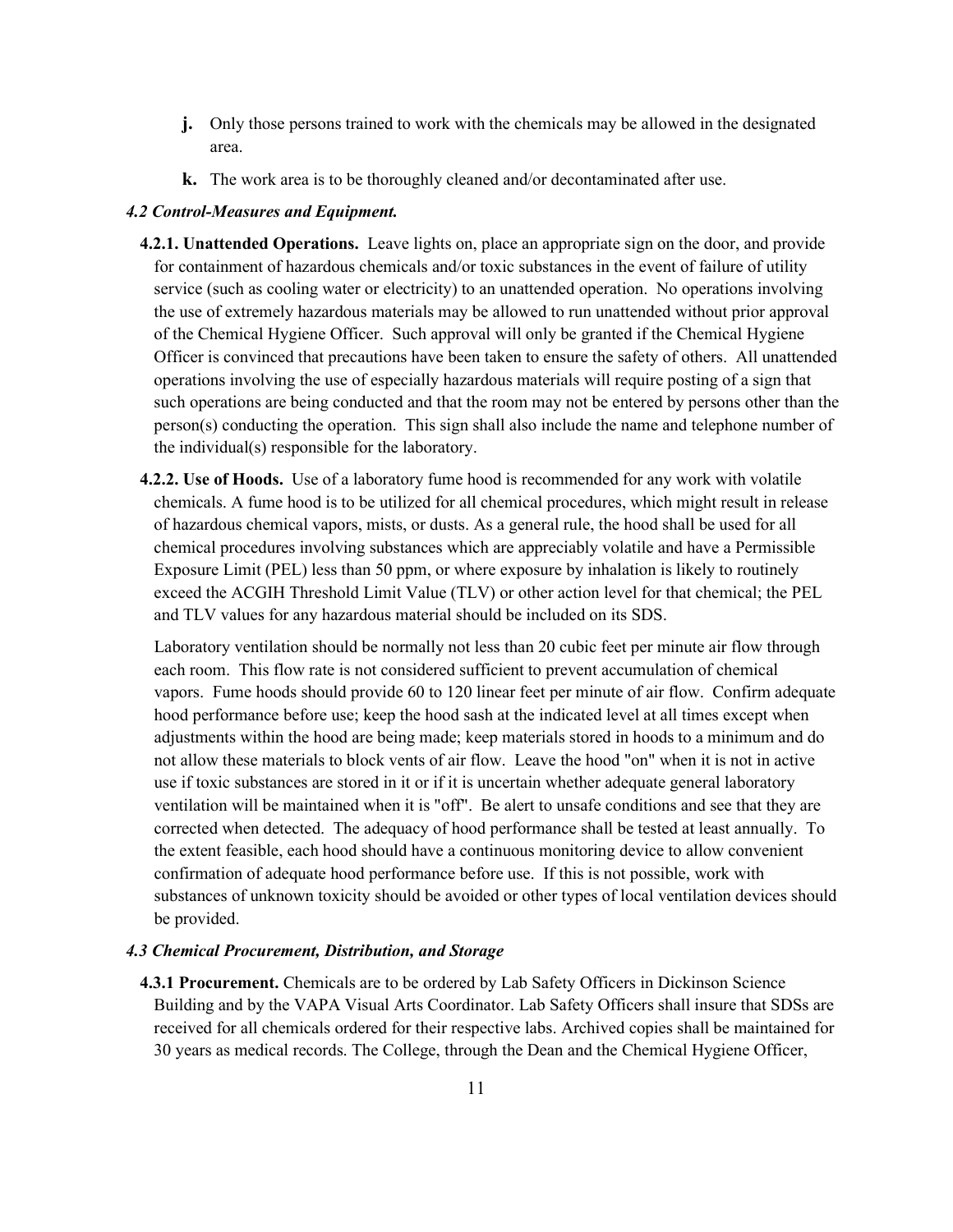retains the right to require that specific permission be granted before chemicals which will pose significant risks are procured. It also retains the right to limit the quantities of such chemicals or to deny the acquisition of such chemicals if the conditions do not exist for the proper handling and/or disposal of the chemical. (See the Hazardous Waste Management Policy and Procedures in Appendix B).

- **4.3.1.a Chemicals Purchased By Students**. The Faculty or Staff member that the student is working under must approve any chemical purchased by a student for use on an individual project. The Faculty or Staff member must keep an inventory of these chemicals.
- **4.3.2 Inventory.** All chemicals on campus will be logged into the SDS Inventory spreadsheet that is maintained by the Chemical Hygiene Officer and shall include: material name, quantity, SDS links, and expiration date, if applicable. Here is the link to the inventory[: Chemical Inventory](https://docs.google.com/spreadsheets/d/1iXyebGzNQ8_lX-rVbptY9Izhchbxierf1kPR9bXbBHQ/edit?usp=sharing)
- **4.3.3 Chemical Storeroom.** Access to the chemical storeroom (Dickinson 206) will be limited to faculty and staff only. Students and student employees may not enter the storeroom owing to the myriad of potential chemical hazards. Student employees given permission by the CHO may enter the chemical storeroom.
- **4.3.4 Chemical Storage.** Chemicals may be stored in the chemical storeroom and in individual teaching and research laboratories. The following steps are required to insure safe chemical storage regardless of specific location.

Chemicals should be stored, insofar as practical, in their original containers with labels intact. Labels shall not be removed or defaced. Bottles of chemicals should be placed on the storage shelves in such a way as to minimize the danger of bottles falling off the shelves. Chemicals shall be stored in a manner consistent with any particular precautions specified on its SDS; for example, materials that need to be kept cold shall be stored in a suitable refrigerator or freezer, light sensitive chemicals will be stored in suitable containers, etc. Otherwise, except for the specific hazardous materials described below, chemicals may be stored in open shelves provided they are arranged in such a way to minimize the possibility that incompatible materials could come into contact; the Flynn System or similar arrangement scheme should be employed. (The Chemical Hygiene Officer should be consulted anytime uncertainty arises regarding such storage.) Substances that pose a particularly high health risk shall have additional warning labels that clearly indicate the nature of their hazards and should be stored in secured areas, with appropriate ventilation as needed. Research labs are secured areas. Flammable chemicals will be stored separately from other chemicals in special cabinets or rooms. All chemicals should be examined at least annually by the Lab Safety Officer to determine the need for replacement and the integrity of the container and label. Quantities stored will not exceed recommended limits noted in "Prudent Practices in the Laboratory," 2nd edition, Table 4.3.

Amounts stored within a laboratory should be as small as practical. To prevent accumulation of chemicals in laboratories and the associated hazards, chemicals are to be returned to the storeroom as soon as the need for the chemical no longer exists in a given laboratory.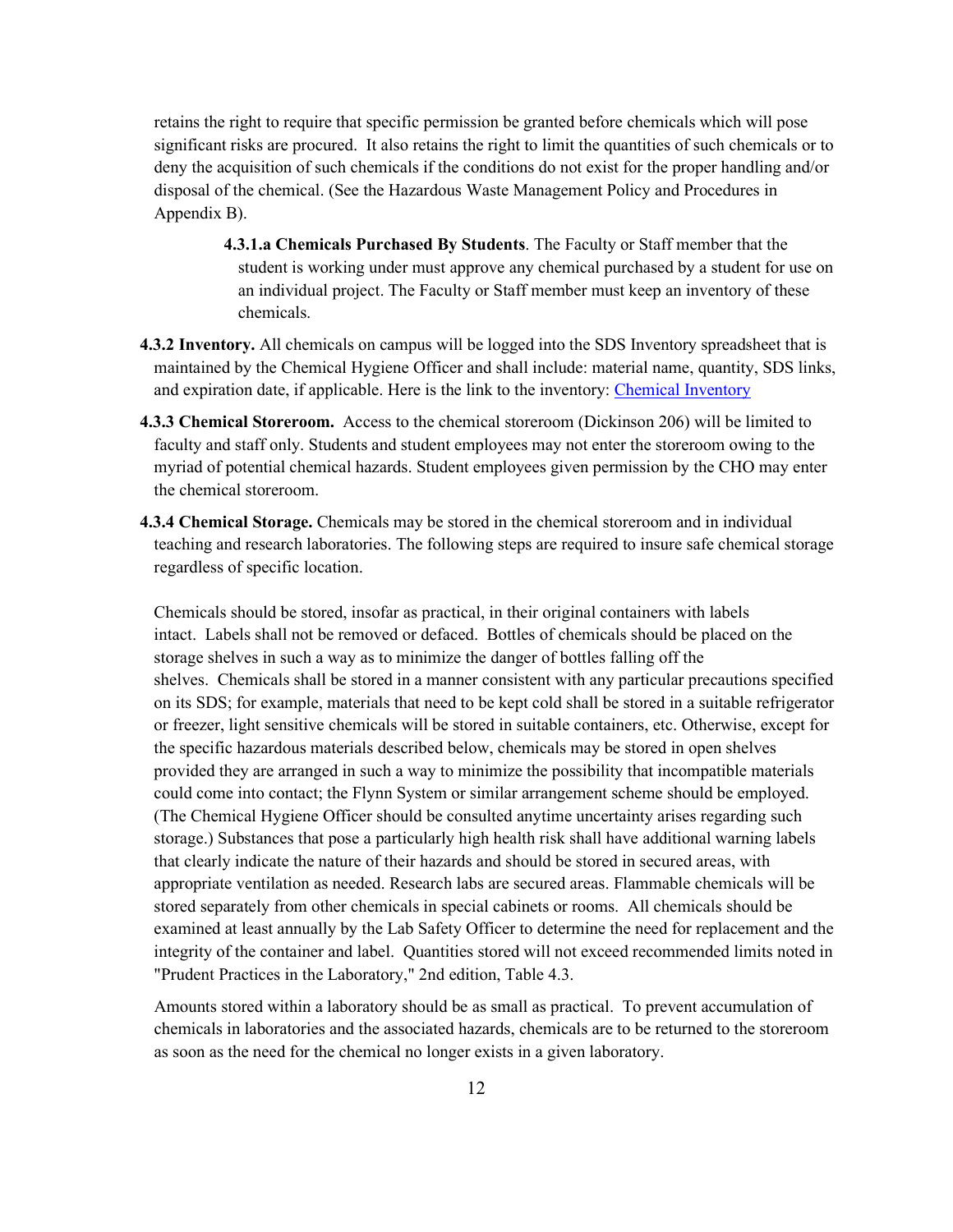**4.3.5 Distribution.** Chemicals that need to be transported out of a given laboratory should be labeled as required by the Hazard Communication Program. When chemicals are hand carried between rooms, the container will be placed in an outside container or bucket. When several bottles of chemicals are to be moved at the same time, the use of a laboratory cart is permitted provided that the bottles are properly contained on the cart. When transporting chemicals in a motor vehicle to field sites, all relevant Department of Transportation regulations must be followed.

## *4.4. Housekeeping, Maintenance, and Inspections.*

- **4.4.1 Cleaning.** Floors within the laboratories are normally to be cleaned by the housekeeping staff of Buildings & Grounds. Regular cleaning of bench tops and tables is the responsibility of the Lab Safety Officers or their designees. In the event of spills, the Lab Safety Officer is required to supervise the cleaning and disposal of the spilled material. Disposal of chemical waste is handled by the Lab Safety Officer, in consultation with the Chemical Hygiene Officer when necessary.
- **4.4.2 Inspections.** Formal housekeeping and chemical hygiene inspections will be held at least annually. It is the responsibility of the Chemical Hygiene Officer to schedule and conduct these inspections; Lab Safety Officers will be asked to help review labs other than their own in the course of these inspections. Records of inspection will be kept be kept for at least 3 years.

Informal inspections are to be carried out continually in order to correct any deficiency as quickly as possible. Informal inspections are the responsibility of the Lab Safety Officer and Chemical Hygiene Officer. In addition, inspections may be held from time to time by representatives of various Federal and State regulatory agencies. The Chemical Hygiene Officer, or his/her designee, should accompany these persons on the inspection tour.

- **4.4.3 Maintenance.** The primary responsibility for noting the need for repair of malfunctioning equipment, including fume hoods, eye wash stations, safety showers, and ventilation systems, rests with the Lab Safety Officer. These persons are charged with prompt reporting of any malfunctions in the safety related equipment to Buildings  $\&$  Grounds or an appropriate external contractor. In addition, a regular program of inspection of safety related equipment will be conducted. Eye wash stations will be tested or inspected annually and regularly flushed monthly for a length of 1 minute by Buildings & Grounds personnel; the Chemical Hygiene Officer shall arrange for these inspections. Buildings & Grounds personnel will flush safety showers twice monthly for a length of 1 minute. Fume hoods will be inspected annually by the designee of the Chemical Hygiene Officer. Out-of-service equipment will be plainly marked so that persons in the area of the equipment will be aware that it is not in service. Out-of-service equipment will be repaired and put back into service as quickly as possible or removed from teaching areas. Appropriate lock out/tag out procedures will be followed.
- **4.4.4 Passageways.** Stairways and hallways will not be used as storage areas for chemicals. Access to exits, emergency equipment, and utility controls will never be blocked by stored materials.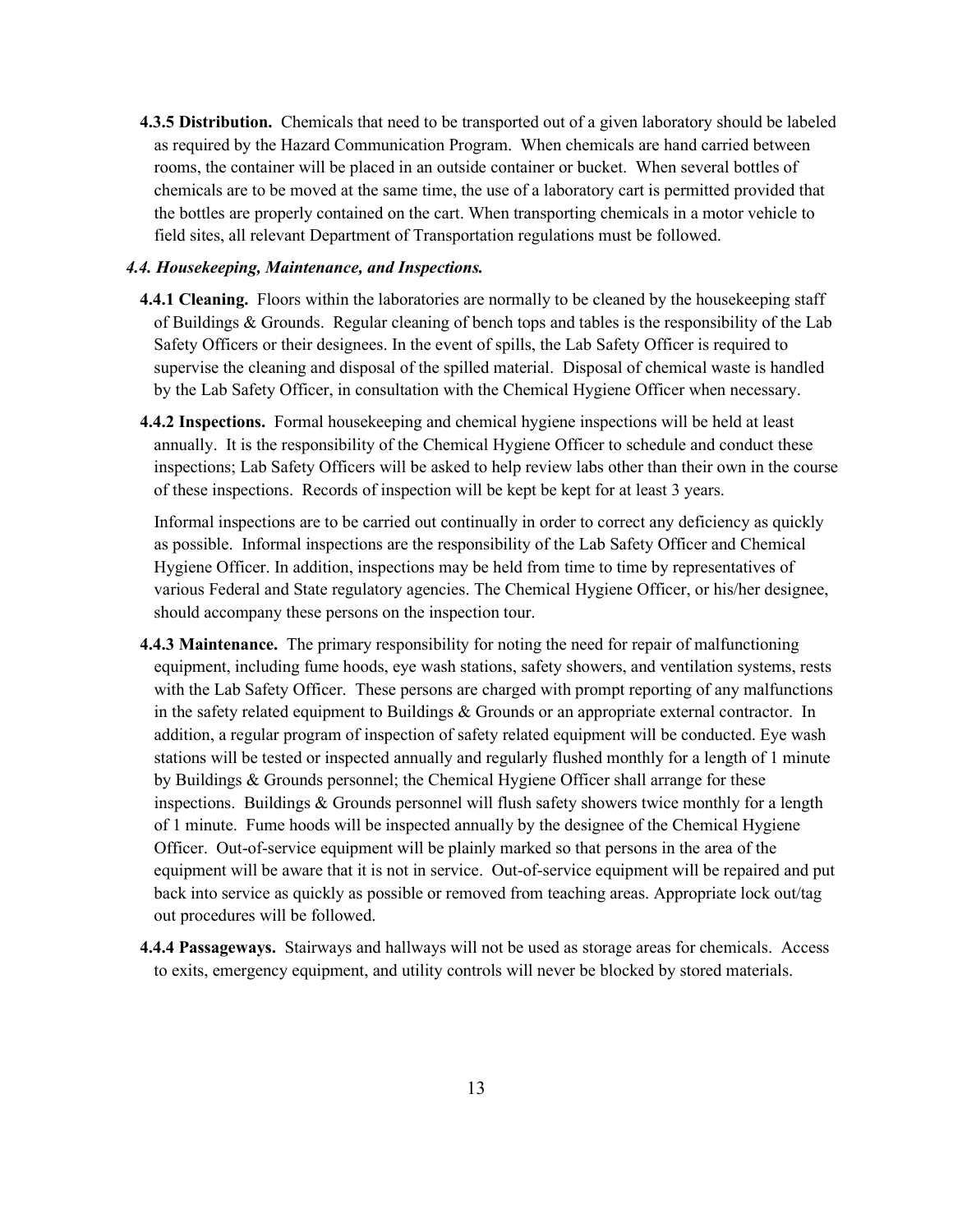#### *4.5 Access to Laboratories and Studios*

- **4.5.1.** Faculty and Staff. Employees covered by this CHP have unrestricted access to the laboratory spaces in Dickinson Hall and VAPA.
- **4.5.2.** Students. Bennington students enrolled in courses have access only to the lab spaces scheduled for the course(s) in which they are enrolled. Faculty may give permission for students to work outside of regularly scheduled hours or in spaces the students do not normally work in during class. During normal business hours (8:00 AM to 5:00 PM) labs are normally left unlocked to facilitate authorized student access. Outside of these hours, labs are normally kept locked but faculty can provide a list of students who have authorization to work in the space to Campus Safety; students need to arrange entry into the lab with a Campus Safety Officer directly.
- **4.5.3.** Visitors and Guests. Access to a given lab space may be granted to visitors, or guests of individuals working in the lab, with the following restrictions. When any work is being performed in a laboratory, visitors or guests may enter the lab only with the direct verbal authorization of the faculty or staff member present; if no faculty or staff member is present, guests or visitors are not permitted to enter the laboratory. When labs are vacant, visitors must be accompanied by a member of the faculty or staff that is covered by this CHP or, in the case of visits by prospective students, a Bennington College admissions counselor. All visitors, regardless of the nature of the visit, must wear proper eye and foot protection as described in the CHP.

#### *4.6 Medical Program*

- **4.6.1 Compliance and Regulation.** Regular medical examinations, consultations, and surveillance of personnel will be provided as required by law or regulation. The cost of this surveillance will be borne by the College.
- **4.6.2 Routine Surveillance.** Anyone whose work involves regular and frequent handling of a hazardous chemical, any person showing symptoms which may have been caused by exposure to hazardous materials in the workplace, any person involved in an incident creating the likelihood of a hazardous exposure, any person who is routinely exposed to hazardous chemicals above the action level, or in the absence of an action level, the PEL of an OSHA-regulated substance for which there are exposure monitoring and medical surveillance requirements, or any persons having a medical condition which is known to be aggravated by exposure to hazardous materials within the workplace may consult a licensed physician qualified in the area of occupational exposure to hazardous materials to determine on an individual basis whether a regular schedule of medical surveillance is desirable. The cost of such surveillance will be borne by the College.
- **4.6.3 First Aid.** In any situation requiring first aid attention, Campus Safety should be contacted (at extension 767). When the emergency is such that severe impairment of function or death may result if help is delayed in arriving, the North Bennington Fire Department (at 8-911) should be called prior to Campus Safety. Hard copies of all relevant SDSs should be secured as soon as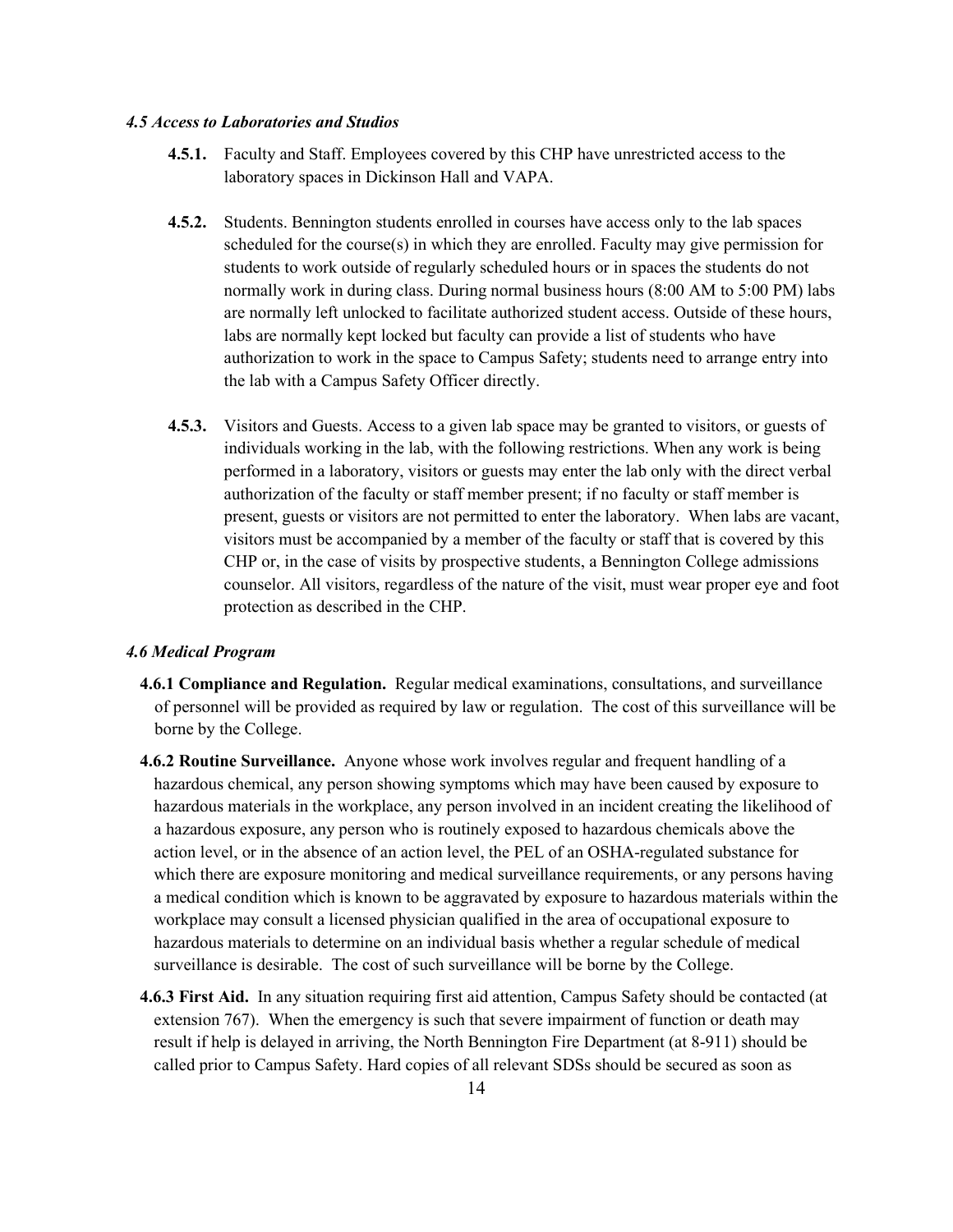possible. "Incident Report Forms" (Appendix A) should be readily available in all labs and completely as thoroughly as possible at the time of the accident.

- **4.6.4 Information Provided to Physician.** In the event of an event or condition requiring the consultation with or examination by a licensed physician, the employer shall provide the following information to the physician:
	- **a**. the identity of the hazardous chemical to which the employee may have been exposed,
	- **b.** a description of the conditions under which the exposure occurred, including quantitative exposure data, if available, and
	- **c**. a description of the signs and symptoms of exposure that the employee is experiencing, if any. The relevant SDS(s) shall also be provided to the physician as quickly as possible.
- **4.6.5 Information Provided by the Physician.** For any examination or consultation provided under this Plan, Bennington College shall obtain a written opinion from the examining physician which shall include the following:
	- **a**. any recommendation for further medical follow-up;
	- **b**. the results of the medical examination and any associated tests;
	- **c**. any medical condition which may be revealed in the course of the examination which may place the employee at increased risk as a result of exposure to a hazardous workplace, and;
	- **d.** a statement that the employee has been informed by the physician of the results of the consultation or medical examination and any medical condition that may require further examination of treatment.

#### *4.7 Protective Apparel and Equipment*

- **4.7.1 Safety Equipment.** All laboratories in which hazardous chemicals are used must be equipped with fire extinguishers, eye wash stations, and where feasible, drench showers. Employees, including student employees, working in these laboratories must be informed of their locations and trained in the proper use of the equipment at the time they first begin working in the laboratory. Emergency contact information must be posted in each lab.
- **4.7.2 Personal protective equipment (PPE)** shall be provided by Bennington College to students and employees of the laboratories when and where necessary. The Lab Safety Officer has the responsibility to assess if hazards exist that require measures that go beyond eye and hand protection afforded by PPE on hand; if such assessment reveals a need for additional PPE, such as face shields, respirators, aprons, specialty gloves or boots, the College, through the Lab Safety Officer, will communicate selection decisions to each affected worker and select the PPE that properly fits each affected employee or student.
- **4.7.3 Eye Protection** Appropriate eye protection must be worn by all persons, including students and visitors, in all laboratories where hazardous chemicals are used. Glasses must meet ANSI Z87.1- 1989 standards. Safety glasses with side shields are the minimum protection; goggles are recommended in situations where splashes or projectiles are probably hazards. In addition to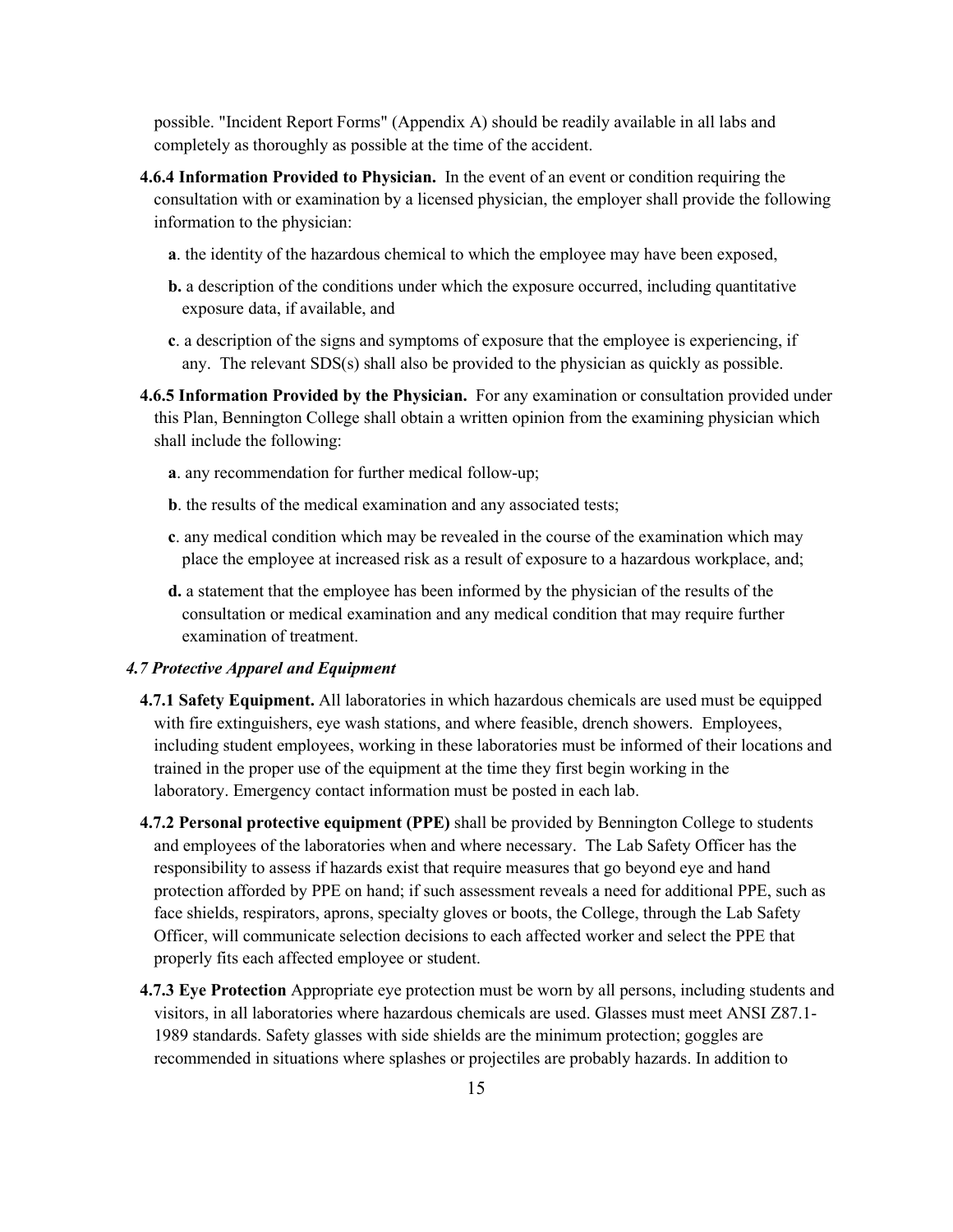required eye protection, full-face shields should be worn when conducting particularly hazardous operations. Special glasses are required when working with lasers. Lab Safety Officers, in consultation with the Chemical Hygiene Officer, are responsible for specifying which level of eye protection is appropriate for particular labs.

Employees and students who wear contact lenses in the lab must have a bright red dot in the form of a sticker on the side of their glasses, goggles or other face/eye protection. This can inform coworkers and emergency rescuers that they are wearing contact lenses.

- **4.7.4 Appropriate gloves** will be worn when the potential for contact with toxic materials exists. Inspect gloves before each use. Appendix G gives a list of chemicals and the type of gloves that should be worn when handling said chemical.
- **4.7.5 Appropriate footwear** is always required in all labs; no sandals, open-toed shoes or perforated shoes are permitted in any laboratory.
- **4.7.6 Blast shields** are available from the Chemistry Stockroom and should be employed in operations, including lecture demonstrations, that entail explosion hazards; the shields need to be inspected for damage prior to and after use. Report any damage to the Lab Safety Officer or Chemical Hygiene Officer.
- **4.7.7 Respirators.** Use of respirators is discouraged; typically, any experiment or procedure that necessitates the use of a respirator under 29 CFR 1910.134 should be conducted in a sufficiently well-ventilated environment such that the use of a respirator is not required. If not feasible, lab supervisors should consult with the Chemical Hygiene Officer as necessary whenever respirator use is required. If a respirator is required, the College's Respiratory Protection Plan will be consulted.

### *4.8 Records*

- **4.8.1 Accident Reports.** Records of all accidents will be written and retained for at least ten years following the accident. Reports of all accidents are to be made on the "Incident Report Form." (Appendix B.) The Bennington College Safety Committee, and the offices of Campus Safety and Human Resources will maintain copies of all Incident Report Forms.
- **4.8.2 Inventory records** for all substances will be maintained by the Chemical Hygiene Officer in order to know the identities, locations, and quantities of all chemicals on hand. Laboratory notebooks should be maintained in such a fashion as to record the usage of substances which pose a particularly high health risk and these notebooks are to be retained by the Lab Safety Officers indefinitely.
- **4.8.3 Medical records** will be maintained by Human Resources for thirty years or as otherwise required by state and/or federal regulations in accordance with the requirements of state and federal regulations.
- **4.8.4 Safety Data Sheets (SDS)** are readily available to all employees and can be reviewed for all hazardous chemicals used at this workplace. SDSs are available in all laboratories, housekeeping areas, Buildings & Grounds. All books are yellow with SDS labeled on them. SDSs are updated and managed by the Chemical Hygiene Officer (Abbey Killam, akillam@bennington.edu).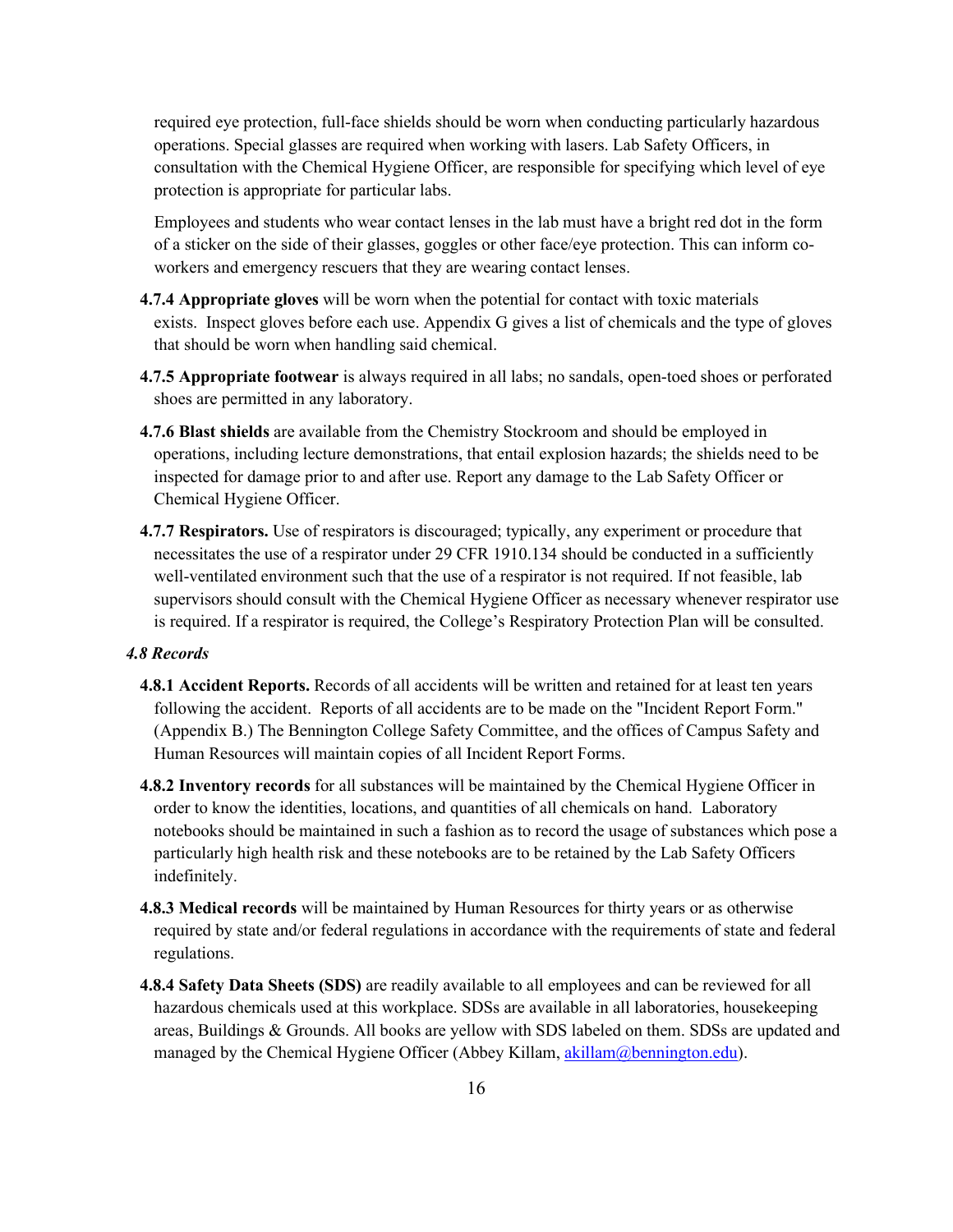#### *4.9 Spills and Accidents*

- **4.9.1 General Procedures for Spills.** All laboratory operations are to be carried out in accordance with accepted laboratory practices to ensure the prevention of accidental spills. Should a spill occur, immediate action is required of the person causing the spill, the nature of which will depend on the nature of the spilled material as described below.
	- **a.** If no immediate health or safety risk is involved, the individual involved is responsible for minimizing the spread of the spill and to report the incident to the faculty or lab supervisor or the Lab Safety Officer. Except for minor spills, the Lab Safety Officer will notify the Chemical Hygiene Officer who will arrange for the cleanup of the spilled material according to accepted practices. Outside help will be called in to clean up the spill when the extent of the spill or the material involved in the spill are such that inside help is not capable of handling the situation.
	- **b.** If the material spilled presents a serious health risk owing to its toxicity, or presents a physical hazard owing to a combination of the volume of the spill and the material's flammability, volatility, or other hazardous property, no action should be taken except to notify the Lab Safety Officer who will then notify appropriate emergency responders.
- **4.9.2 Fire Alarms.** The fire alarm system is available to signal people to evacuate the building in the event of an emergency requiring that action. This alarm system shall be tested annually by Buildings & Grounds. The North Bennington Fire Department and Campus Safety will be notified of all instances when the fire alarm is activated as well as any corrective actions taken to prevent recurrences of similar incidents.
- **4.9.3 Incident Reporting.** After any accident or incident that results in injury, or that which would be deemed a near miss of injury, an Incident Report Form (Appendix B) will be completed by the Lab Safety Officer and/or Chemical Hygiene Officer. All accidents or near accidents will be analyzed by the Bennington College Safety Committee and any recommendations arising from the analysis will be distributed to all who might benefit from the information. Also, as a follow up to any safety related Incident Reports, a written recommendation will be sent to the Chemical Hygiene Officer and a copy filed with the Incident Report for a permanent record with Human Resources. Campus Safety will be notified if the injury requires medical attention and the person needs to be evaluated by a physician. Human Resources will be notified if the injury results in a workman's comp claim. If corrective action is necessary, the Vice President of Business and Finance will also be copied with the recommendation.

#### *4.10 Waste Disposal Program*

- The proper disposal of chemical wastes is necessary to protect people, plants, and animals from the harm that could be caused by the improper and careless disposal of these wastes. Appendix D gives a list of general compatibility guidelines. Consult the chemical's SDS for specific guidelines on compatibility.
- **4.10.1 General Procedures.** Disposal of wastes from laboratories shall conform to the regulations outlined in the document "Hazardous Waste Management Policy and Procedures" (Appendix C). All Lab Safety Officers under the purview of this Chemical Hygiene Plan are responsible for the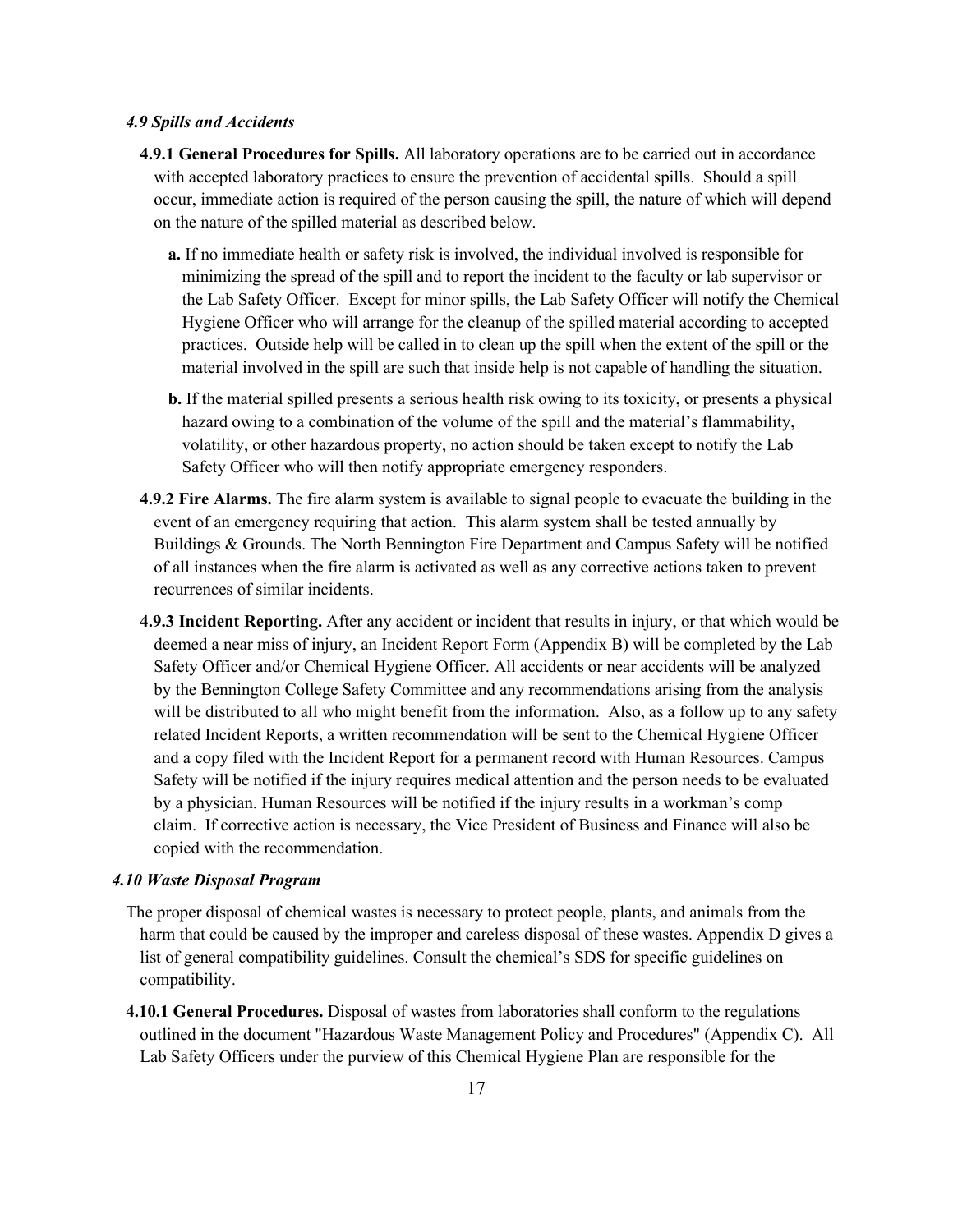collection of these wastes from each of the respective laboratories, the identification of the wastes, and the storage of the wastes pending removal of the wastes by the chemical waste disposal company contracted by the College.

- **4.10.2 Biological Waste** is defined as waste that is composed or contaminated with biological materials. Examples of biological wastes include cell cultures, animal tissues, any item containing infectious agents or recombinant DNA; or human tissues, bloods, or fluids.
	- **a.** Liquid biological waste is to be decontaminated (bacterial cultures, blood, animal fluids, etc.) by autoclaving, if appropriate. Decontaminated culture media, containing no chemicals or drugs, may be discarded into a sink drain. Biological waste that has been mixed with chemical waste must be managed as hazardous waste. The hazardous waste label must include a list of biological components in addition to the chemical components.
	- **b.** Solid biological waste (such as contaminated paper, plastic pipettes, and tips) should be placed in clear autoclave bags and promptly autoclaved. After autoclaving, the waste bags can be collected with non-hazardous solid wastes in the trash.
	- **c.** Animal carcasses (non-infectious tissues and associated non-sharps solid waste) are collected in red biohazard bags and sealed.
	- **d.** Needles, razors, and other sharps are collected in red puncture-proof sharps containers. Items must never be removed from these bins once they have been placed inside.
- **4.10.3 Oily Rags** must be placed in an *oily rag* can that is properly labeled. The rags are contained in the can until full, then disposed of in accordance with "Hazardous Waste Management Policy and Procedures." The oily rag can is self-closing to prevent ignition of the rags.
- **4.10.4 Solvents**, such as paint thinner, turpentine, toluene, xylene, other organic solvents and alcohols are considered hazardous waste. DO NOT DUMP them down the drain. Follow the instructions for handling hazardous waste.
- **4.10.5 Paints.** Oil-based paints are considered hazardous waste. DO NOT DUMP oil-based paint down the drain or place in regular trash. Oil-based paints may be combined with solvents for disposal. Follow the instructions for handling hazardous waste. Latex paints should be dried out and placed in regular trash. Water-based paints may be disposed via the regular trash.
- **4.10.6 Ceramic Glaze.** Many ceramic glazes contain metals that are considered hazardous waste. Unused portions of the glazes should be disposed as hazardous waste. Glaze preparation and rinsing should be conducted in the sink specified for this purpose.
- **4.10.7 Photographic Chemicals.** Photographic chemicals generally fit into four categories: fixers, developers, rinses, and specialized chemicals. Standard developers and rinses can be rinsed down the drain during processing. Most fixers contain silver in quantities above the amount for sewer disposal. Fixer waste must be collected and poured through the silver recovery unit. Specialized chemicals, such as special acids and bases, are considered hazardous waste and collected according to the instructions for handling hazardous waste.
- **4.10.8 Acids and Bases.** Materials with a pH of less than 2 or more than 12.5 are considered hazardous waste. Do not mix these wastes with the solvent or oil wastes. Use care when handling acids and bases and follow the instructions for handling hazardous waste.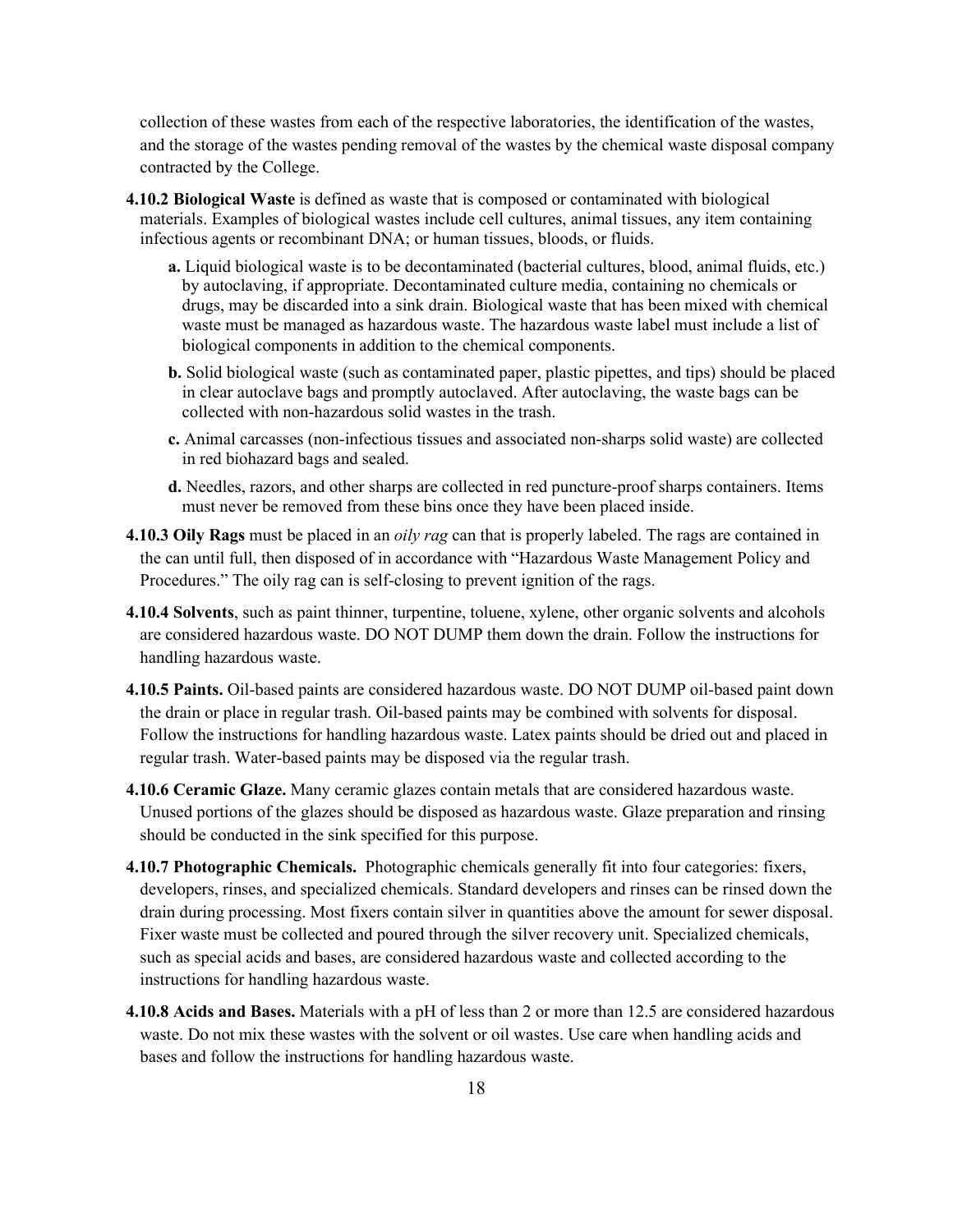- **4.10.9 Lubricating Oils.** Oils such as pump oil, motor oil and other machine oils are recyclable. These materials should be placed in a plastic container, sealed and labeled as *Used Oil*. Do not label them as hazardous waste or as waste oil.
- **4.10.10 Broken Glass Sharp Implements.** Sharp objects, such as razor blades, knives, and broken glass should be packaged in a puncture-proof jar or box and placed in regular trash. Pre-packaging helps to avoid injury to janitor or others handling the trash.
- **4.10.11 Empty Chemical Containers** should be triple-rinsed and recycled or placed in regular trash.
- **4.10.12 Outdated chemicals** and those which bear no label will be placed, in their bottles, with the laboratory waste to be removed by the commercial waste disposal company.
- **4.10.13 Disposal.** The College shall contract with a reputable waste disposal contractor who will show evidence that the disposal means used by that contractor are means that fall within the legal requirements and provide due consideration of the environmental consequences of waste disposal.

## **5. SPECIFIC HAZARDS FOR INDIVIDUAL LABORATORIES AND STUDIOS**

Specific hazards have been identified for individual laboratories on Bennington College's campus. These hazards include chemical and physical hazards. Refer to Appendix E for hazards associated with Dickinson Science Building. Refer to Appendix F for hazards associated with VAPA. Refer to Appendix G for hazards associated with Buildings and Grounds.

## **6. TRAINING**

Training on the safe use of laboratory chemicals shall include methods of detecting the presence of hazardous chemicals, physical and health hazards of chemicals in the lab, and measures lab personnel can take to protect themselves from these hazards. OSHA Hazardous Communication/SDS, Fire Safety, and Slip, Trip and Fall trainings are required for all employees on an annual basis. All other safety training offered by the college is required for employees whose jobs include the hazards identified by the training.

Employees shall be instructed by Lab Safety Officers on the hazards presented by the specific chemicals in use in the laboratory in which they work. They are to receive training at the time of initial assignment to the laboratory or laboratories and prior to any assignments that involve new exposure situations.

Training for students, in regular courses or research tutorials, shall be conducted by faculty. All students taking a laboratory class will sign a safety contract at the beginning of each term confirming they have been trained on the general hazards of each lab.

Training for employees shall include discussion of:

- The provisions of OSHA Laboratory Standard, 29 CFR 1910.1450;
- The location and availability of the Chemical Hygiene Plan;
- Signs and symptoms associated with exposure to the chemicals present in the laboratory;
- Standard operating procedures from the Chemical Hygiene Plan and other sources that are relevant to the individual's work in the laboratory;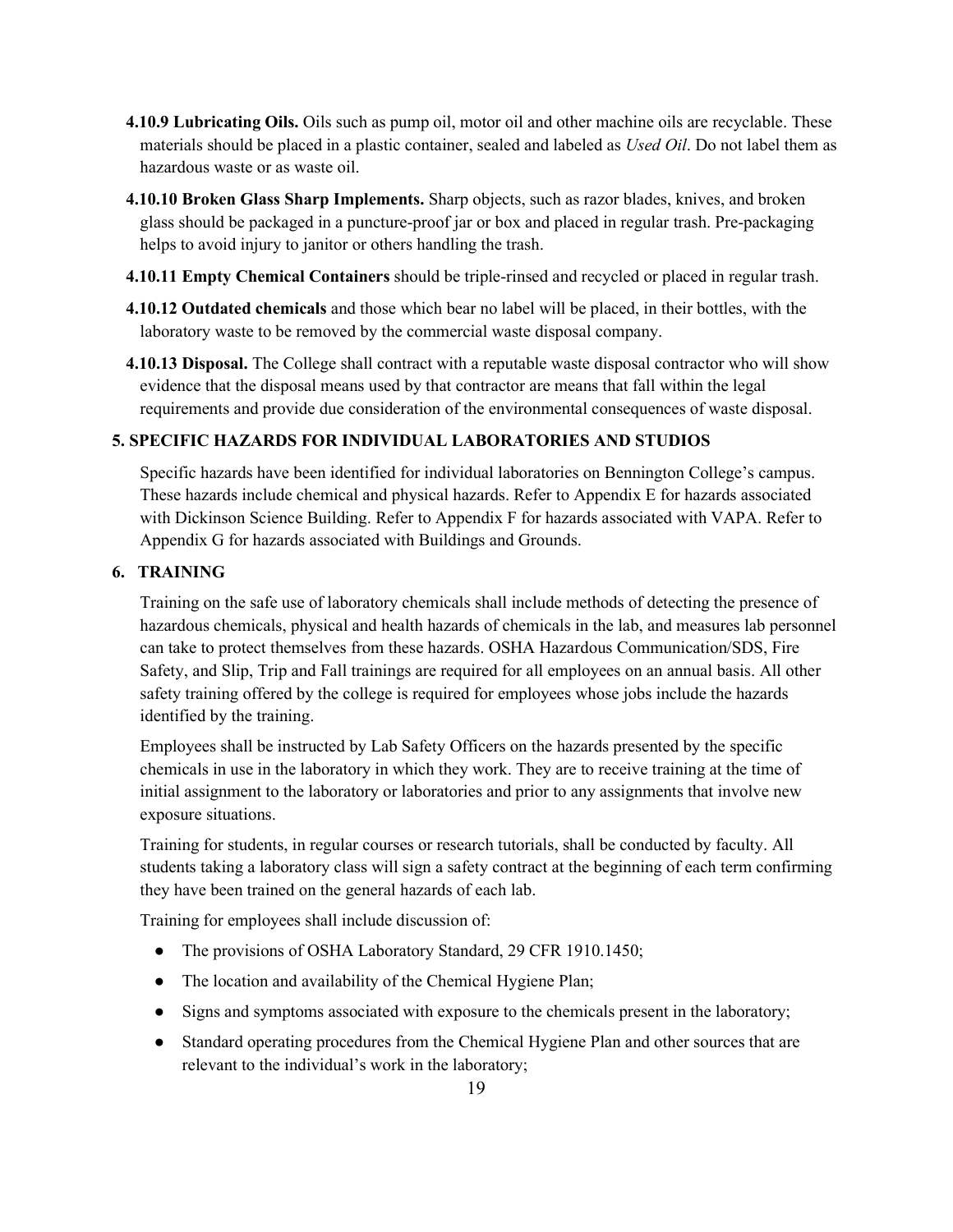- The permissible exposure limits for OSHA-regulated substances or recommended exposure values for other hazardous chemicals not regulated by OSHA that are present in the lab;
- Location and availability of appropriate reference materials on chemical hygiene and lab safety.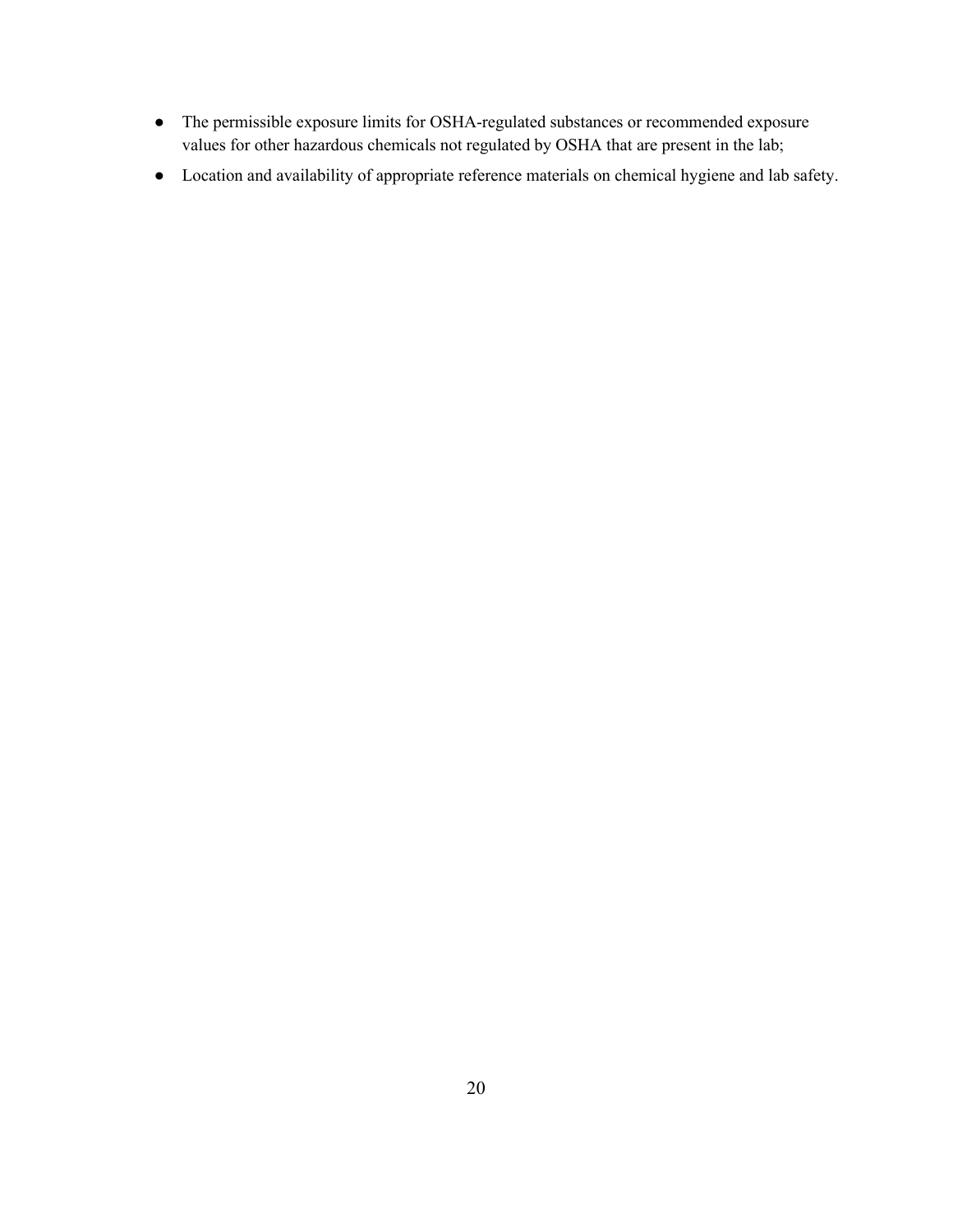# **Appendix A**

Laboratory Safety Personnel 2021-2022

**Chemical Hygiene Officer:** Abbey Killam (Dickinson 200, x 4470, [akillam@bennington.edu\)](mailto:akillam@bennington.edu)

## **Laboratory Safety Officers:**

| Lab Name/Location                             | Lab Safety<br>Officer(s)                                                                                                            | <b>Contact Information</b> |
|-----------------------------------------------|-------------------------------------------------------------------------------------------------------------------------------------|----------------------------|
| <b>Chemistry Lab</b>                          |                                                                                                                                     | Dickinson 200, ext. 4470   |
| Dickinson 205                                 |                                                                                                                                     | akillam@bennington.edu     |
| <b>Instrument Room</b>                        |                                                                                                                                     | Dickinson 200, ext. 4470   |
| Dickinson 218/219                             |                                                                                                                                     | akillam@bennington.edu     |
| <b>Chemistry Research Lab</b>                 |                                                                                                                                     | Dickinson 208, ext. 4463   |
| Dickinson 208                                 | Abbey Killam<br>Abbey Killam<br>John Bullock<br>John Bullock<br>Hugh Crowl<br>Tim Schroeder<br>Amie McClellan<br><b>Blake Jones</b> | jbullock@bennington.edu    |
| <b>Chemistry Research Lab</b>                 |                                                                                                                                     | Dickinson 203, ext. 4472   |
| Dickinson 203                                 |                                                                                                                                     | jbullock@bennington.edu    |
| <b>Physics Lab</b>                            |                                                                                                                                     | Dickinson 104, ext. 4481   |
| Dickinson 238                                 |                                                                                                                                     |                            |
| <b>Geology Lab</b>                            |                                                                                                                                     | Dickinson 233, ext. 4496   |
| Dickinson 232                                 |                                                                                                                                     | tschroeder@bennington.edu  |
| <b>Cell Biology Lab</b>                       |                                                                                                                                     | Dickinson 111, ext. 4469   |
| Dickinson 110<br><b>Animal Physiology Lab</b> | $amcclellan$ @bennington.edu                                                                                                        |                            |
|                                               |                                                                                                                                     | Dickinson 107, ext. 4466   |
| Dickinson 106                                 |                                                                                                                                     | blakejones@bennington.edu  |
| <b>Ecology Lab</b>                            |                                                                                                                                     | Dickinson 109              |
| Dickinson 143                                 | Sam Griffis                                                                                                                         | samgriffis@bennington.edu  |
| <b>Biology Teaching Lab</b>                   |                                                                                                                                     | Dickinson 109              |
| Dickinson 146/147                             | Sam Griffis                                                                                                                         | samgriffis@bennington.edu  |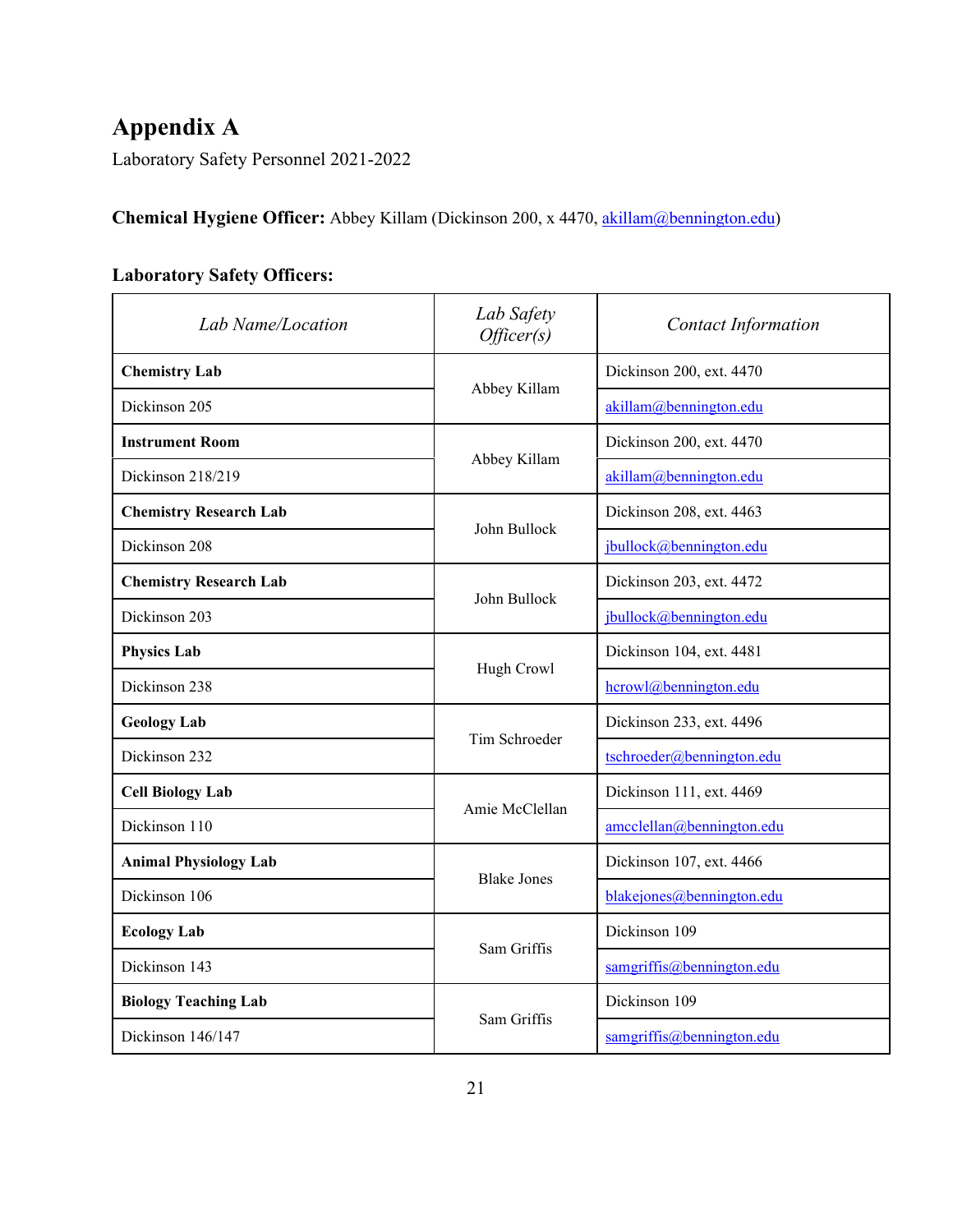| Photography/Digital Lab                  |                   | VAPA E110, ext. 4736            |
|------------------------------------------|-------------------|---------------------------------|
| <b>VAPA E109/E110</b>                    | Veronica Melendez | veronicamelendez@bennington.edu |
| Photography/Alternative Process Darkroom |                   | VAPA E110, ext. 4736            |
| VAPA E105                                | Veronica Melendez | veronicamelendez@bennington.edu |
| Photography                              | Dakota Pace       | VAPA E204                       |
| <b>VAPA E106</b>                         |                   | dakotapace@bennington.edu       |
| Photography                              | Veronica Melendez | VAPA E110, ext. 4736            |
| <b>VAPA E107</b>                         |                   | veronicamelendez@bennington.edu |
| Photography/B&W Analog Darkroom          |                   | VAPA E110, ext. 4736            |
| VAPA D106                                | Veronica Melendez | veronicamelendez@bennington.edu |
| <b>Ceramics Studio</b>                   |                   | <b>VAPA B107</b>                |
| VAPA B102/Outside Building               | Joshua Primmer    | joshuaprimmer@bennington.edu    |
| <b>Scene Shop</b>                        |                   | VAPA E227, ext. 4542            |
| VAPA E117                                | Seancolin Hankins | seancolinhankins@bennington.edu |
| <b>3D-Printing Studio</b>                | Dakota Pace       | VAPA E204                       |
| VAPA B105                                |                   | dakotapace@bennington.edu       |
| <b>Print Making Studio</b>               | Corinne Rhodes    | VAPA D101, ext. 4886            |
| <b>VAPA D102</b>                         |                   | corinnerhodes@bennington.edu    |
| <b>Print Making Studio</b>               |                   | VAPA D101, ext. 4886            |
| Corinne Rhodes<br>EAC <sub>2</sub>       |                   | corinnerhodes@bennington.edu    |
| <b>Sculpture Studio</b>                  |                   | VAPA B112, ext. 4562            |
| <b>VAPA B109</b>                         | John Umphlett     | jumphlett@bennington.edu        |
| <b>Costume Shop</b>                      |                   | VAPA D111, ext. 4564/4563       |
| VAPA D108                                | Richard MacPike   | rmacpike@bennington.edu         |
| <b>CNC</b> Area                          |                   | VAPA D207                       |
| <b>VAPA B109</b>                         | John Crowe        | johncrowe@bennington.edu        |
| <b>Metal Shop</b>                        | John Umphlett     | VAPA B112, ext. 4562            |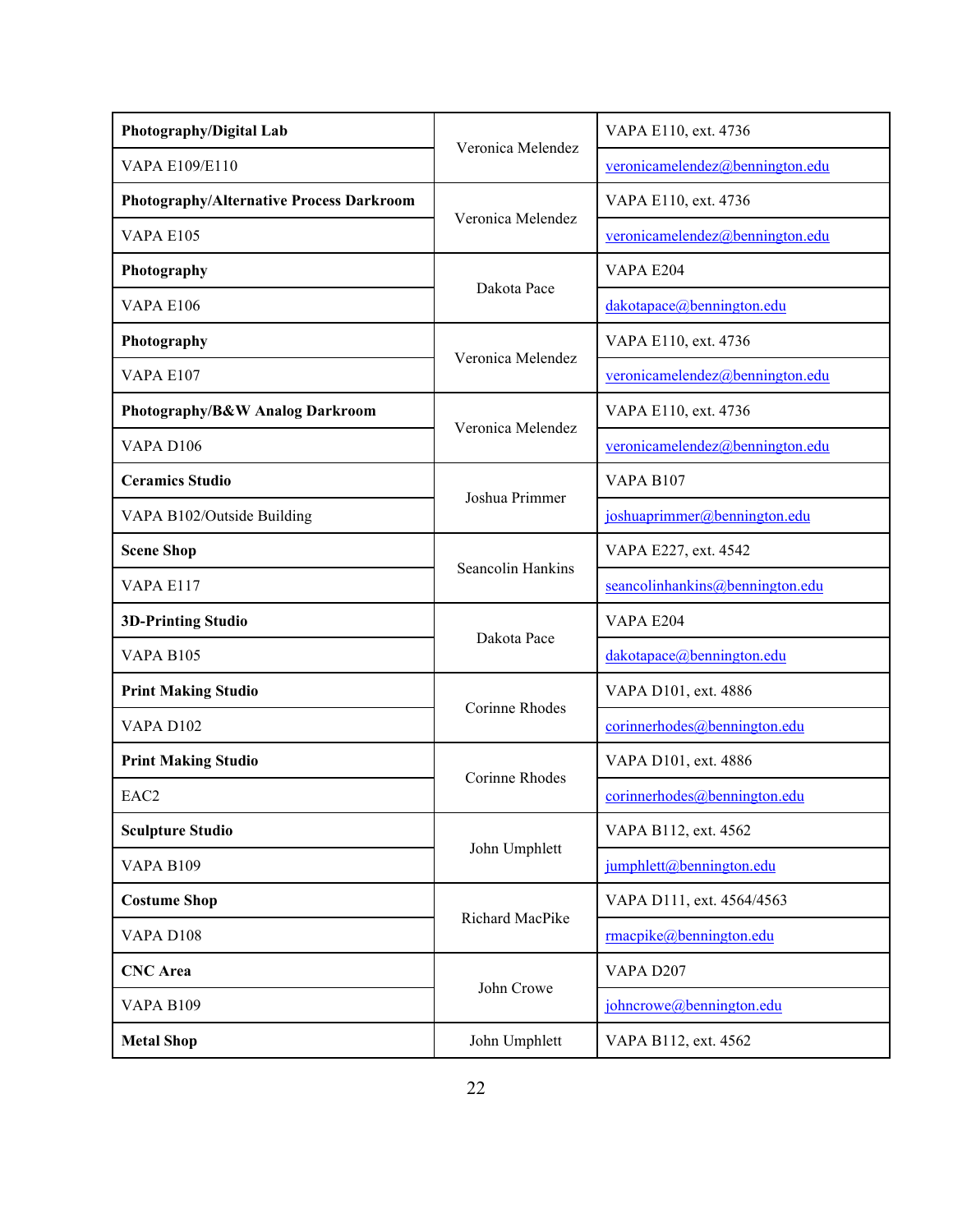| <b>VAPA B109</b>                         |                                                                                                                                                                                                        | jumphlett@bennington.edu            |
|------------------------------------------|--------------------------------------------------------------------------------------------------------------------------------------------------------------------------------------------------------|-------------------------------------|
| <b>Back Crit Room (Painting)</b>         |                                                                                                                                                                                                        | Dickinson 200, ext. 4470            |
| <b>VAPA B206</b>                         | Abbey Killam                                                                                                                                                                                           | akillam@bennington.edu              |
| The Feeley Studio (Painting)             |                                                                                                                                                                                                        | Dickinson 200, ext. 4470            |
| VAPA C201                                | Abbey Killam                                                                                                                                                                                           | akillam@bennington.edu              |
| <b>Intermediate Painting Studio</b>      |                                                                                                                                                                                                        | Dickinson 200, ext. 4470            |
| <b>VAPA B205</b>                         |                                                                                                                                                                                                        | akillam@bennington.edu              |
| <b>Old Carpenter's Shop</b>              |                                                                                                                                                                                                        | Dickinson 200, ext. 4470            |
| Orchard                                  |                                                                                                                                                                                                        | akillam@bennington.edu              |
| <b>Swan Garage</b>                       |                                                                                                                                                                                                        | Dickinson 200, ext. 4470            |
| <b>Faculty Row</b>                       |                                                                                                                                                                                                        | akillam@bennington.edu              |
| <b>Drawing Studio</b>                    |                                                                                                                                                                                                        | Dickinson, ext. 4470                |
| <b>VAPA B210</b>                         |                                                                                                                                                                                                        | akillam@bennington.edu              |
| <b>Carpenter Workshop</b>                | Mark Hunter, Adam                                                                                                                                                                                      | Buildings and Grounds, ext. 4584    |
| <b>Buildings and Grounds</b>             | Brockway                                                                                                                                                                                               | building sandgrounds@bennington.edu |
| <b>Plumbing Workshop</b>                 | Neil Kenyon, Page                                                                                                                                                                                      | Buildings and Grounds, ext. 4584    |
| <b>Buildings and Grounds</b>             | Abbey Killam<br>Abbey Killam<br>Abbey Killam<br>Abbey Killam<br>Williams<br>Pete Swanson, Jim<br>Peters<br>Melissa West, Nate<br>Cornwell, Tex Aiken<br>Joe Vadakin<br>Chris Dickinson, Ben<br>Huelett | building sandgrounds@bennington.edu |
| <b>Painting Workshop</b>                 |                                                                                                                                                                                                        | Buildings and Grounds, ext. 4584    |
| <b>Buildings and Grounds</b>             |                                                                                                                                                                                                        | building and grounds@bennington.edu |
| <b>Grounds</b>                           |                                                                                                                                                                                                        | Buildings and Grounds, ext. 4584    |
| <b>Buildings and Grounds</b>             |                                                                                                                                                                                                        | building sandgrounds@bennington.edu |
| Locksmith                                |                                                                                                                                                                                                        | Buildings and Grounds, ext. 4584    |
| <b>Buildings and Grounds</b>             |                                                                                                                                                                                                        | building sandgrounds@bennington.edu |
| <b>Electrician Workshop</b>              |                                                                                                                                                                                                        | Buildings and Grounds, ext. 4584    |
| <b>Buildings and Grounds</b>             |                                                                                                                                                                                                        | building sandgrounds@bennington.edu |
| <b>Purchasing and Shipping/Receiving</b> | Tim Hutton, Cass                                                                                                                                                                                       | Buildings and Grounds, ext. 4584    |
| <b>Buildings and Grounds</b>             | Skarka                                                                                                                                                                                                 | building sandgrounds@bennington.edu |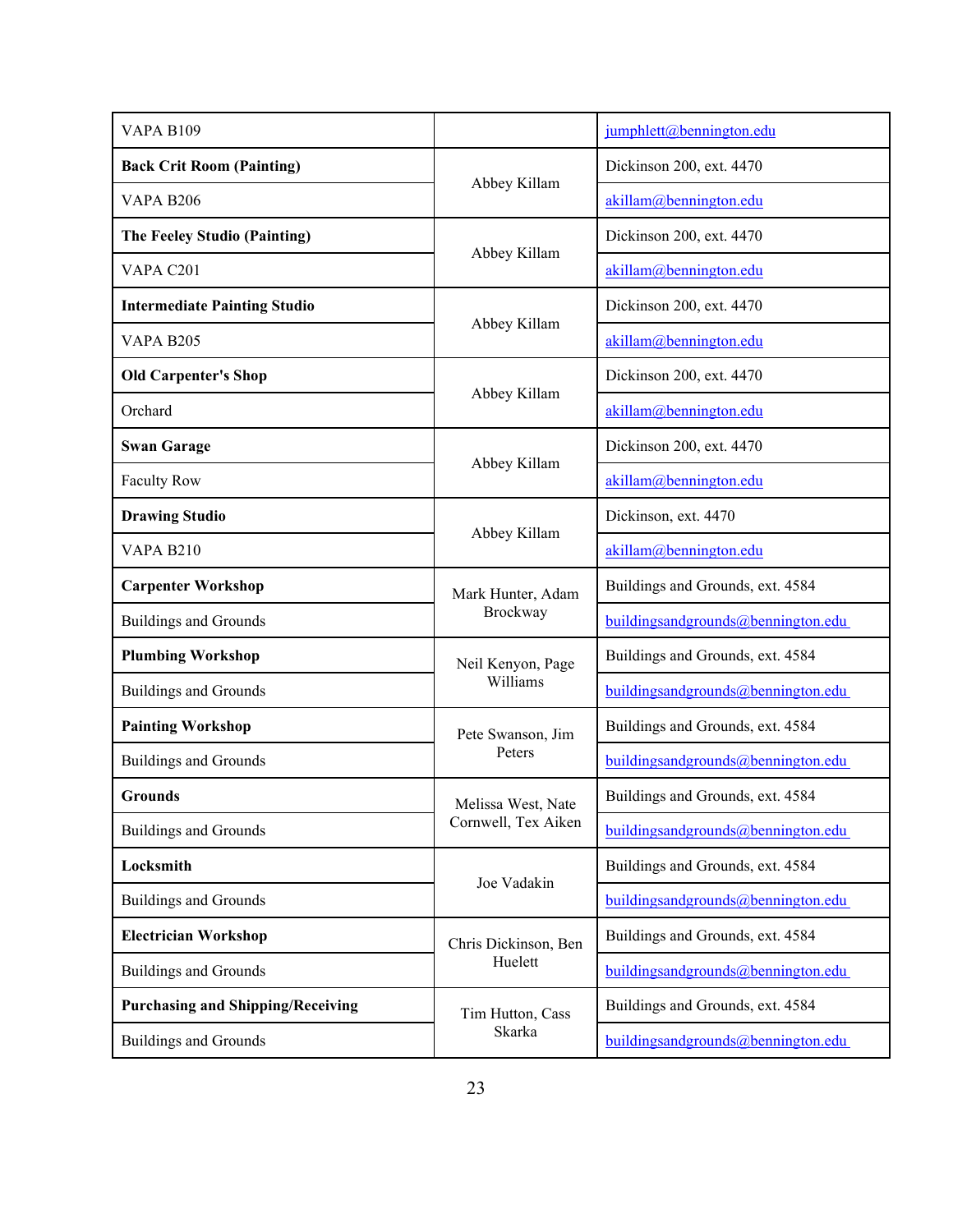| <b>Boiler Room</b>    | Rickey Setzer, Steve | Buildings and Grounds, ext. 4584    |  |
|-----------------------|----------------------|-------------------------------------|--|
| Buildings and Grounds | $Clu$ ett            | building sandgrounds@bennington.edu |  |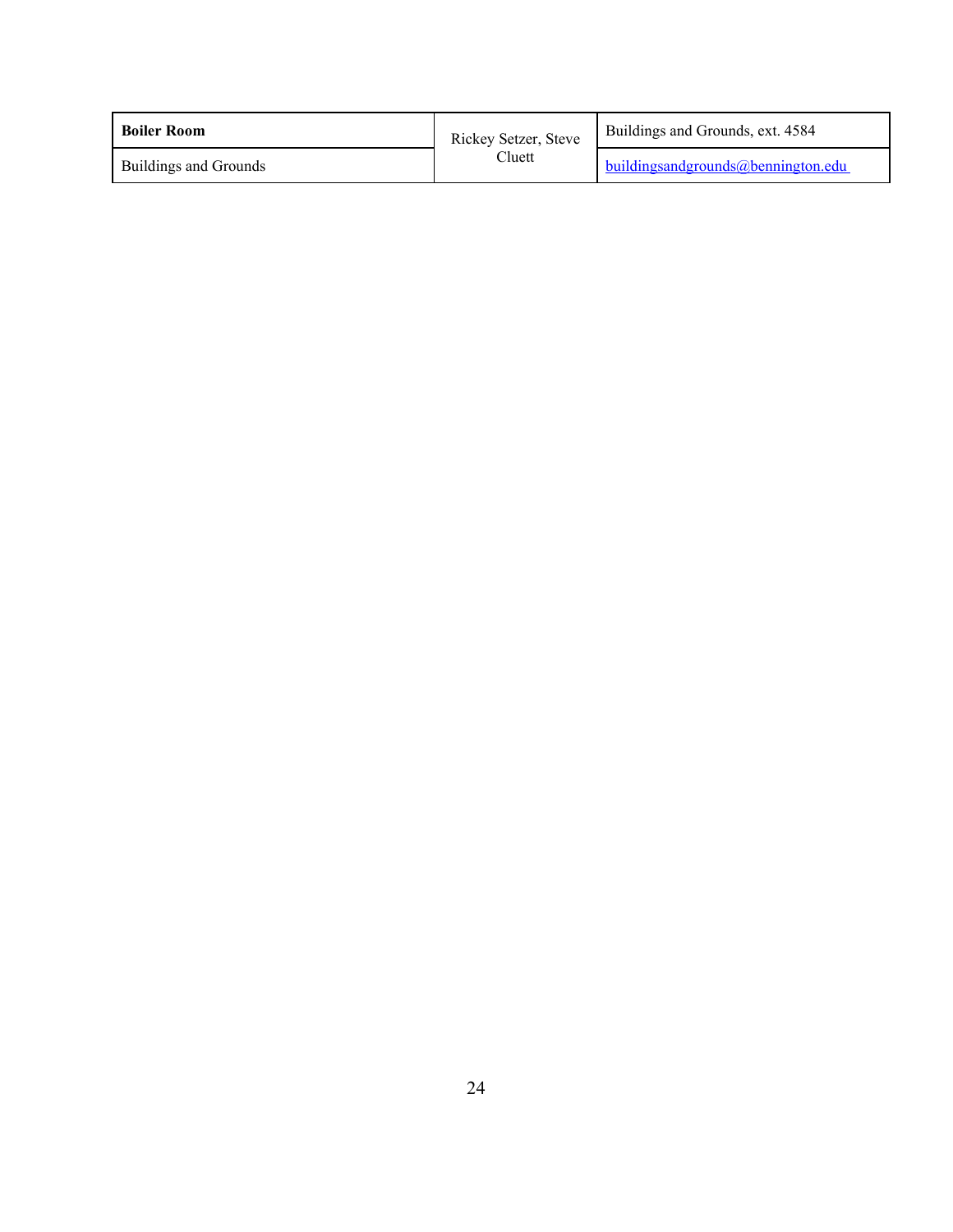## **Appendix B**

## **Incident Report Form**

For apparently non-serious injuries or exposures: Contact the Laboratory Safety Officer

For any injury or exposure which may seem serious or life-threatening, First: call 8-911 immediately with detailed information on the location of patient(s) Next: call 767 to notify Campus Safety Next: locate hard copy of relevant SDS(s)

## **Describe incident/accident:**

## **If Injuries or Exposures: (one sheet for each patient)**

| <b>Best Estimate of Exposure:</b> |  |
|-----------------------------------|--|
|                                   |  |

**Duration and route of exposure:** *(Inhalation, ingestion, injection, absorption)* 

**NOTE:** Transfer relevant SDS(s) to emergency room or physician with patient.

## **Signs and Symptoms**

**Symptoms reported by patient**

## **Signs of injury and/or exposure as reported by bystanders:**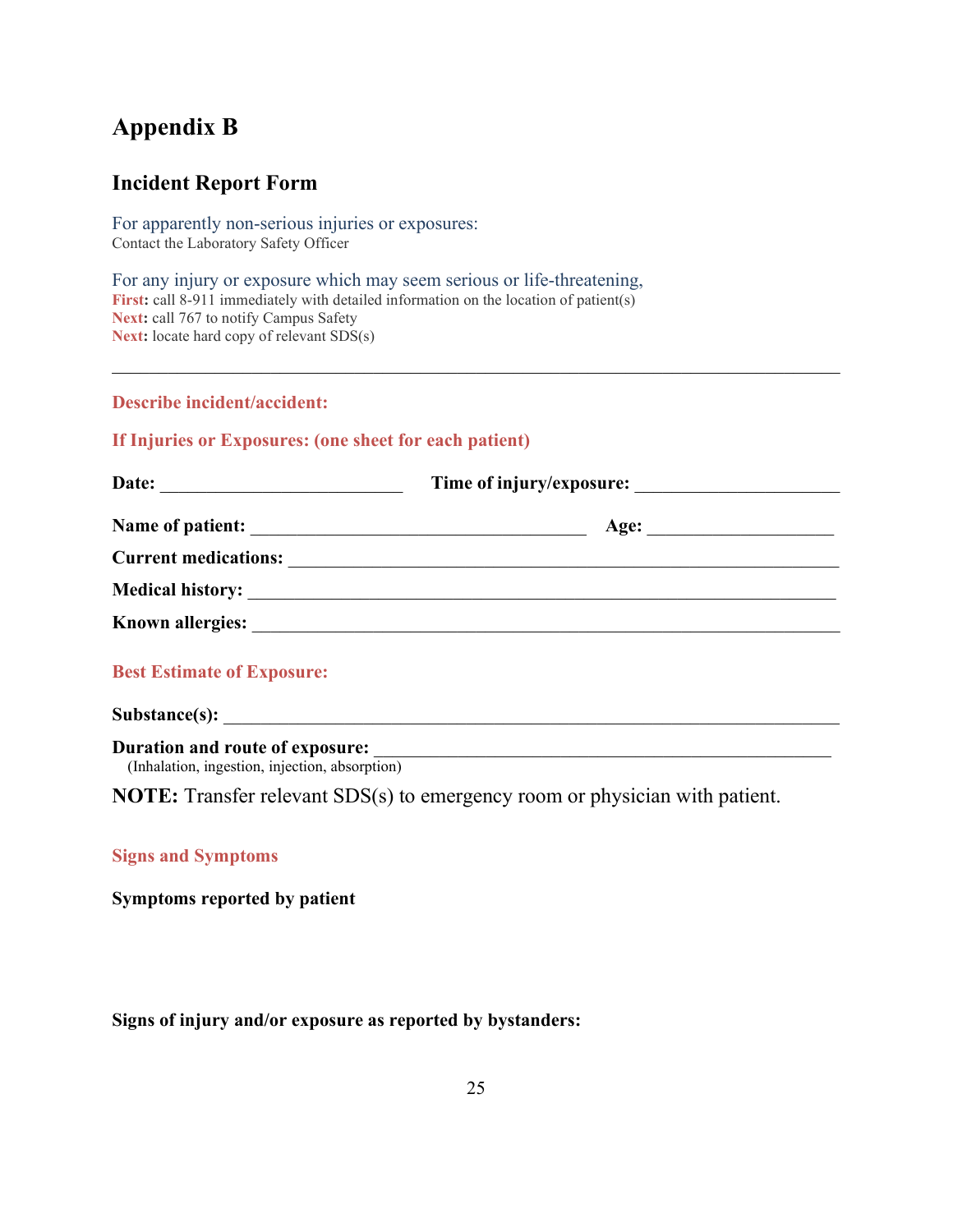**Actions taken on scene:**

**Emergency Room Personnel: Please make a copy of this form for your records, if necessary, and return the original to:** 

**Human Resources Bennington College Bennington, VT 05201.**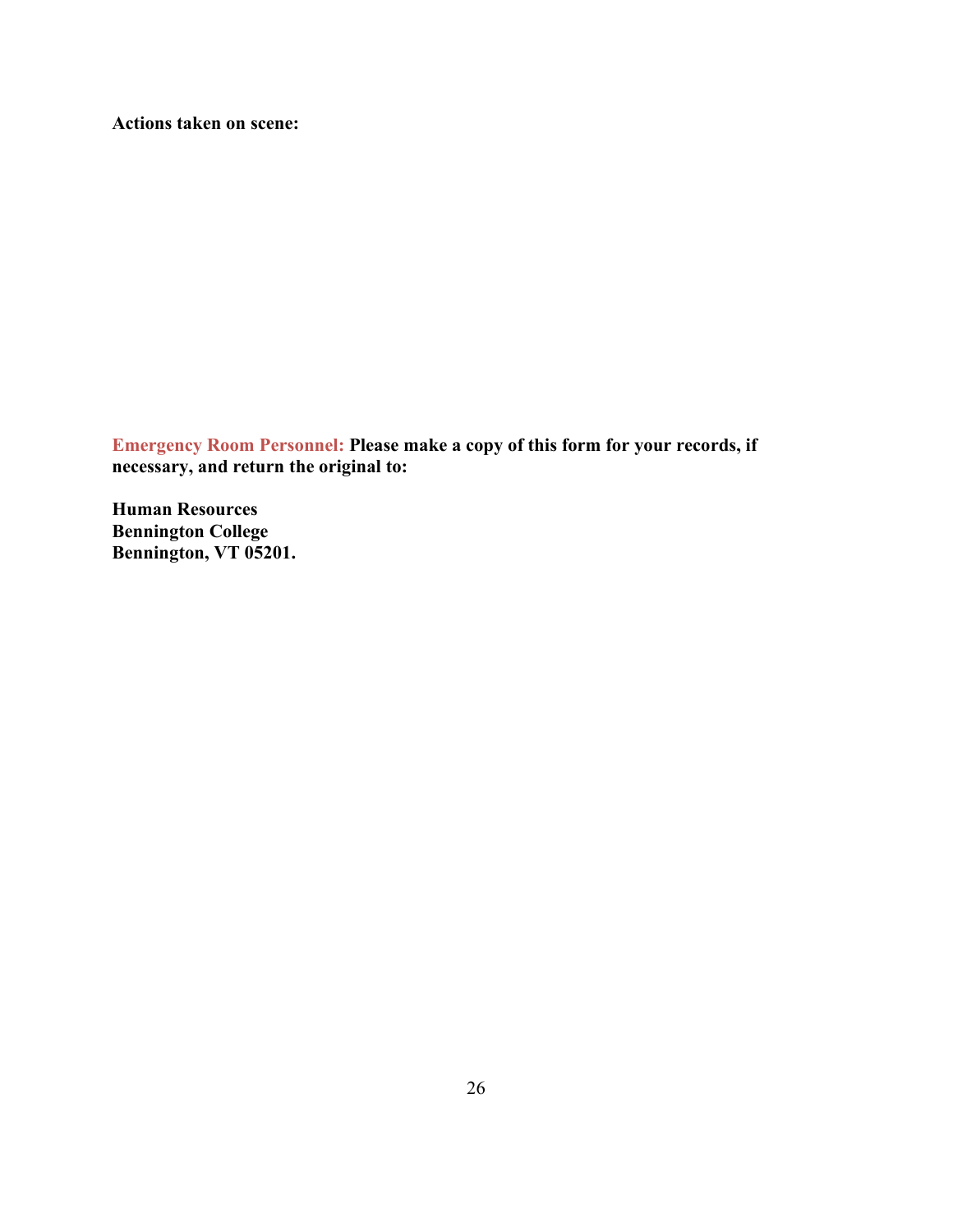## **Appendix C**

## **Hazardous Waste Disposal**

## *Purpose*

The purpose of this policy is to 1) prevent haphazard or indiscriminate disposal of College-generated wastes that can pose a hazard to health and the environment, and 2) to provide for the proper and legal disposal of such wastes.

## *Definitions*

Generally, waste is defined as surplus, unneeded, or unwanted material. Lab workers have some latitude in declaring a substance as a waste, although some regulations limit this discretion. Anything that is abandoned or "inherently waste-like" (such as a spilled substance) is a waste.

The following characteristics are associated with hazardous materials (40 CFR 261.21-261.24):

- (1) A material is ignitable (flammable) if it has any of the following characteristics:
	- it has a flashpoint of less than 60 C (140 F), or some other characteristic that has the potential to cause fire;
	- it is capable, under standard temperature and pressure, of causing fire through friction, absorption of moisture, or spontaneous chemical changes and, when ignited, burns vigorously and persistently so as to create a hazard;
	- it is a flammable compressed gas, or can form a flammable gas mixture;
	- is it an oxidizer that stimulates combustion of organic materials.

(2) A material is corrosive if it is a liquid that has a pH of less than 2 or greater than 12.5 (or corrodes certain grades of steel).

(3) The material is reactive; that is, it is normally unstable, reacts violently with water, is capable of detonation if exposed to some initiating source, or produces toxic gases.

(4) The material 1) has an LD<sub>50</sub> less than 50 mg/kg (oral, rat), an LC<sub>50</sub> less than 2 mg/L (rat), or a dermal  $LD_{50}$  less than 200 mg/kg (rabbit), or is otherwise capable of causing or significantly contributing to an increase in serious, irreversible, or incapacitating reversible, illness, or 2) is listed in Appendix VIII in 40 CFR 261.

## *Procedures*

The Bennington College hazardous waste management program has four basic components: waste minimization, identification, storage, and disposal.

## **1. Minimization**

a. Only those amounts of chemicals known to be needed should be ordered. "Economy of Scale" purchases should be avoided when the immediate foreseeable use of the chemical is not obvious.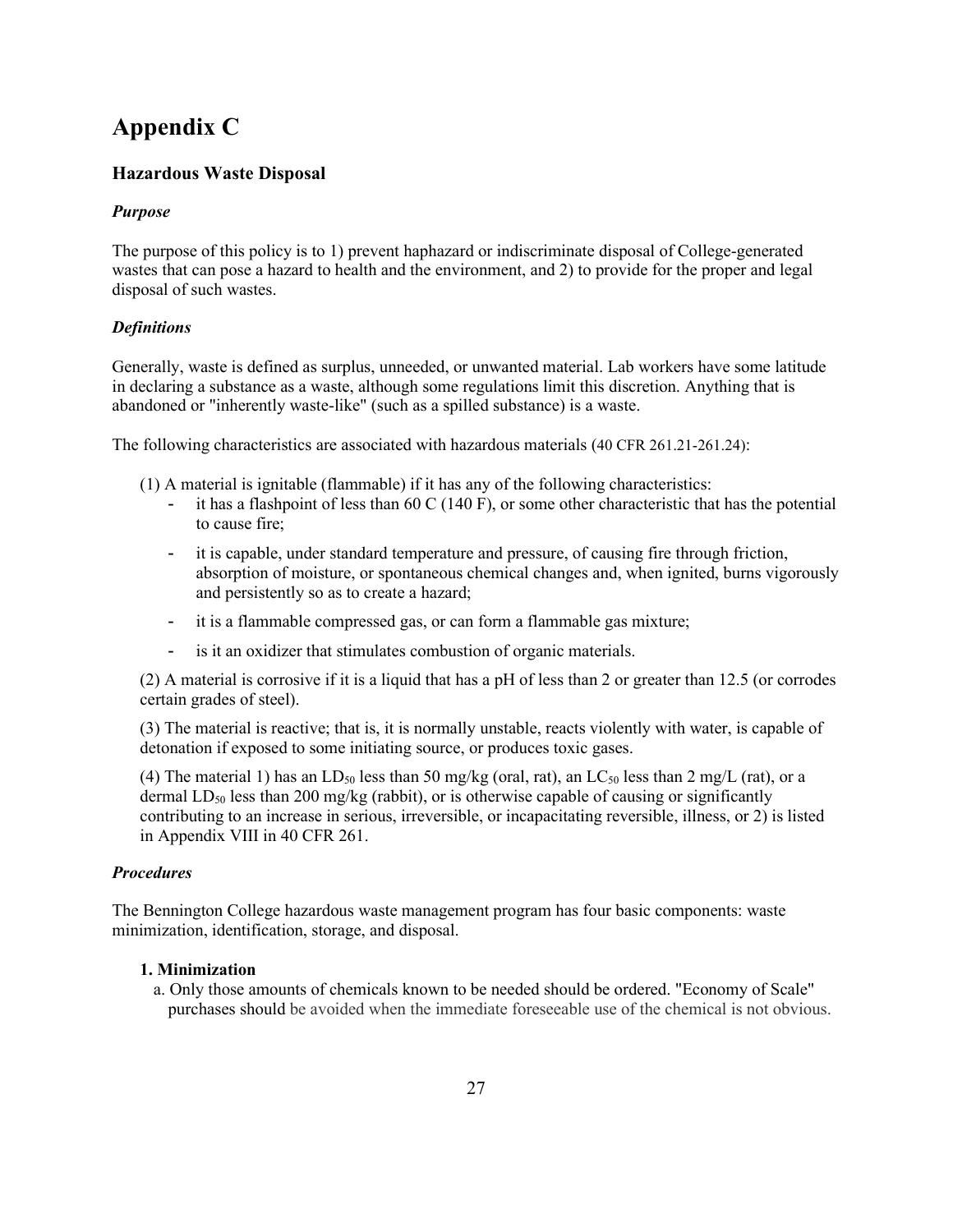- b. Procedures should be designed, where possible, to eliminate or minimize the amount of waste materials generated. This should preferably be included as part of the lab experiment for student laboratories.
- c. Whenever possible, spent solvents should be recovered and recycled by distillation or chromatographic purification for reuse.
- d. Aqueous solutions of acids and bases should be neutralized before flushing down the drain with large volumes of water.
- e. Solutions containing toxic heavy metals such as mercury, lead, chromium, silver, etc. should be disposed of as hazardous waste and labelled appropriately.
- f. Fume hoods should not be used as a means of disposal of volatile chemicals.
- g. Liquid organic wastes are to be emptied into labelled containers kept in vented metal cabinets in each laboratory. Organic wastes are separated into two categories: halogenated and nonhalogenated.
- h. Highly reactive wastes, such as acid chlorides, should be converted to a less reactive form before disposing in the waste containers.

## **2. Identification**

- a.All wastes are to be clearly labeled with: contents, the name of the person who labeled it, and the date. Labels are to be as specific and thorough as possible. For example: "used degreaser, ARMCO-SD 70 from Geology Lab" tells more than simply "used degreased" or "waste solvent." Labels should include product or chemical name, suspected contaminants, and a note about the process, which produced it.
	- Hazardous waste is labelled with a yellow "Hazardous Waste" sticker (obtained from the CHO) and is labelled with: generator name, generator address, generator phone number, waste contents, EPA ID number, type of hazardous waste, and waste hazard code.
	- Bennington College's EPA ID: VTD981886765
- b. Every effort should be made to avoid an unlabeled waste container. If such a container is discovered, the lab supervisor should attempt to determine the most likely contents of the container by interviewing appropriate people. The substance should be analyzed only if there is a high degree of certainty that this can be done without risk. If this cannot be done, the substance must be disposed of as an "unknown" at considerable cost to the College.

### **3. Storage**

- a. Each laboratory is responsible for storing its own waste until it is transferred to a central waste accumulation location prior to being picked up by a disposal firm.
	- The central waste accumulation is located at B&G in the waste disposal shed.
- b. Each generator (lab) may accumulate no more than 55 gallons of hazardous waste or 1 quart of acutely hazardous waste.
- c. The Code of Federal Regulations states that hazardous waste pick-ups are to occur within 180 days after the waste starts to accumulate (at the collection site) to avoid becoming a storage facility. All laboratories will be notified of the collection date so that wastes can be made available for pick-up.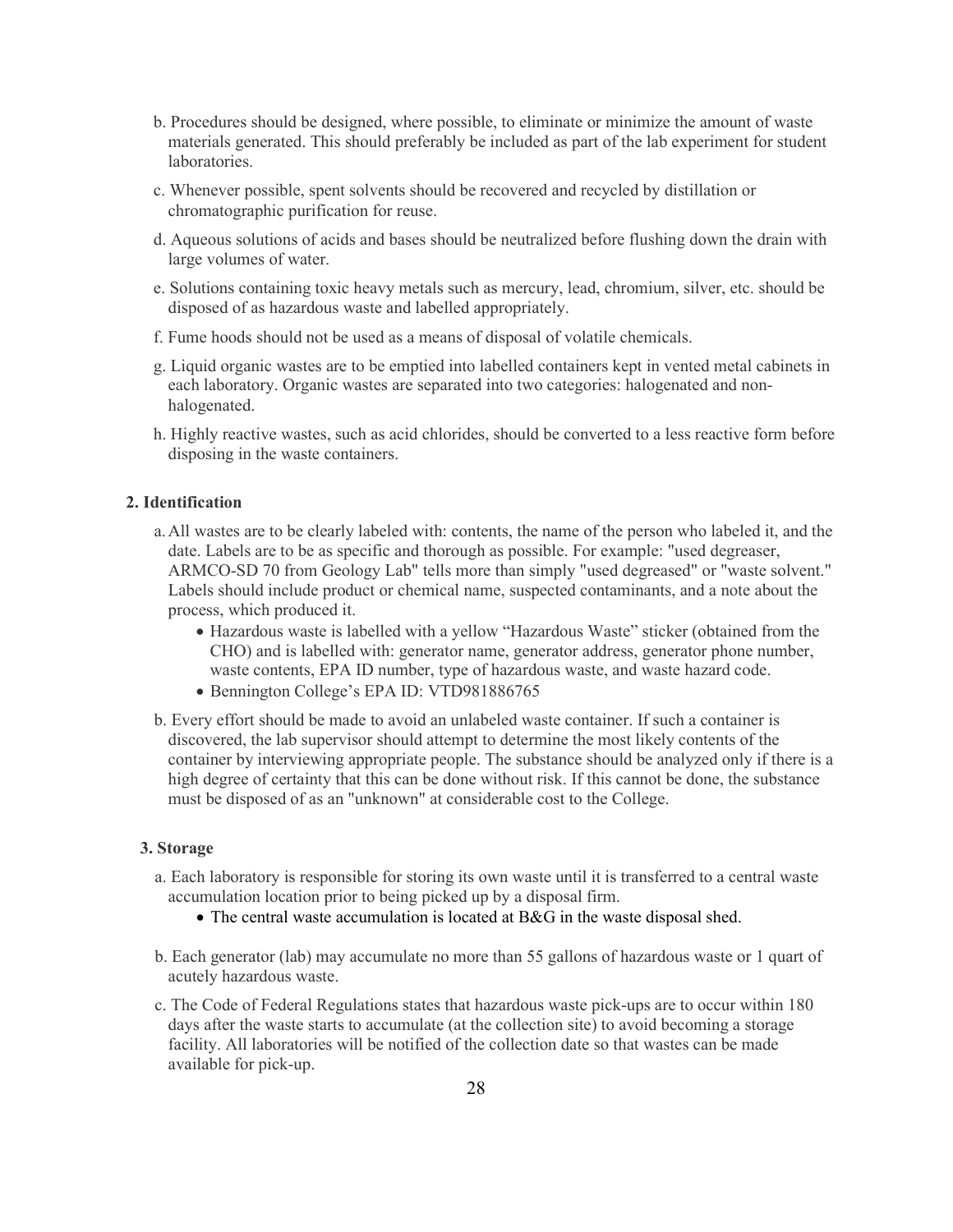## **4. Disposal**

Certain chemical wastes are not to be treated or disposed of on campus, but are shipped off campus. Wastes sent off campus include those that require special disposal permits, those subject to regulations specifying where and how they may be disposed, and those for which no on-campus disposal system works. As noted above, these wastes can be accumulated for no more than 1 year at the generator/satellite locations. Once at the collection site, off-campus disposal must occur within 90 days

## *Hazardous Waste Flow Chart*

**Step 1** – Waste is placed in an acceptable container. A hard thick plastic bottle or rinsed glass bottle are appropriate containers for waste disposal.

**Step 2** – Determine if the waste is hazardous or non-hazardous. Ask yourself the following flow of questions to determine the status of your waste. All contents of your waste need to be written out on the label.

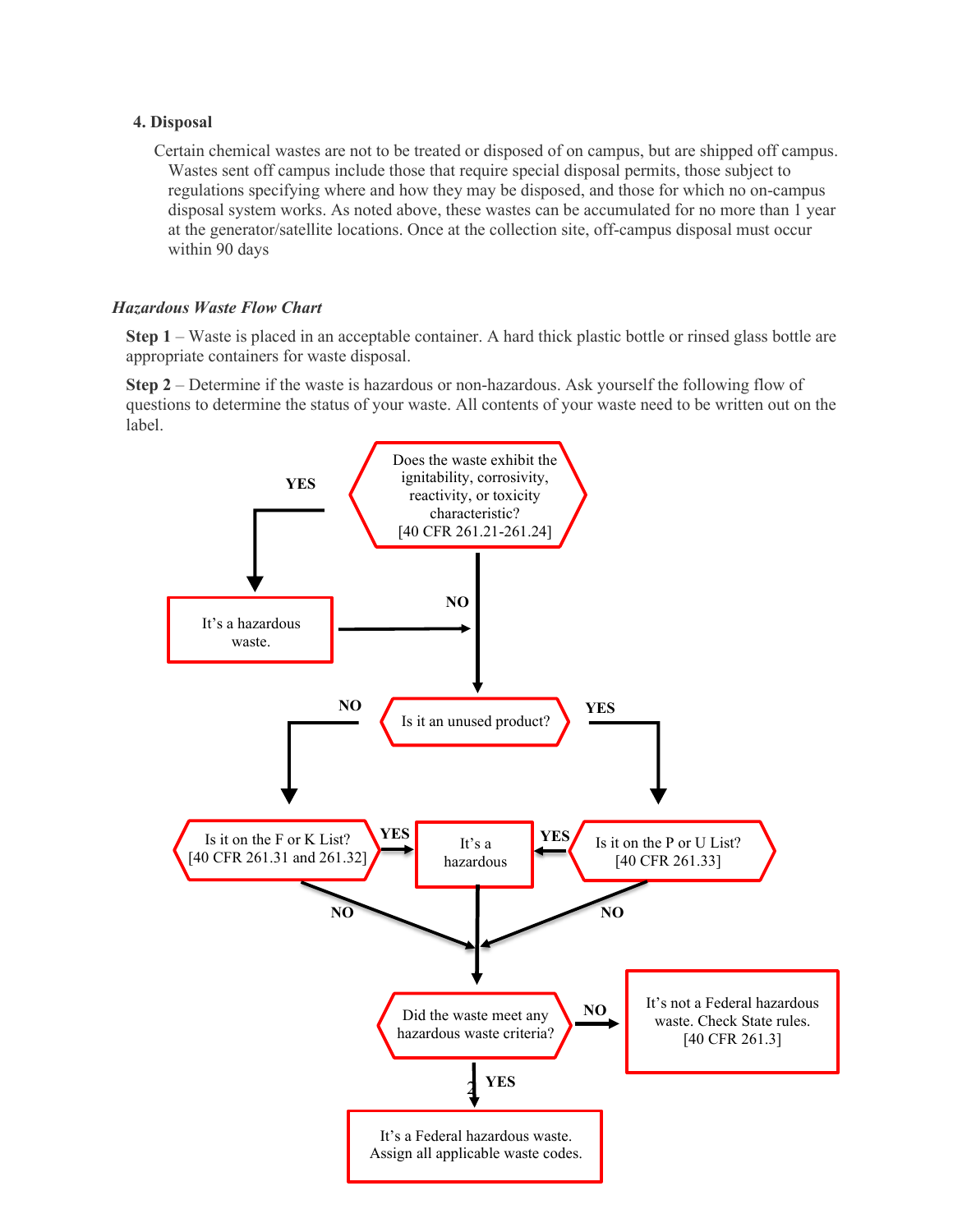## *Addendum*

## **Samples of Hazardous Waste**

MPCA - Toxic and Hazardous Wastes. Toxic and hazardous wastes are waste materials including but not limited to poisons, pesticides, herbicides, acids, caustics, pathological wastes, radioactive materials, flammable or explosive materials, and similar harmful chemicals and wastes which require special handling and must be disposed of in a manner to conserve the environment and protect the public health and safety.

## **Small Quantity Generator**

The college operates as a small quantity generator (SQG). In the even of a fire, explosion, or other release that could threaten human health outside the facility or when the generator has knowledge that a spill has reached surface water, the generator must immediately notify the chemical hygiene officer and campus safety. The chemical hygiene officer will then notify the National Response Center at (800) 424-8802. The notification must provide the following information:

- Generator's name, address, and EPA ID
- Date, time, and type of incident
- Quantity and type of hazardous waste involved in the incident
- Extent of any injuries
- Estimated quantity and disposition of recovered materials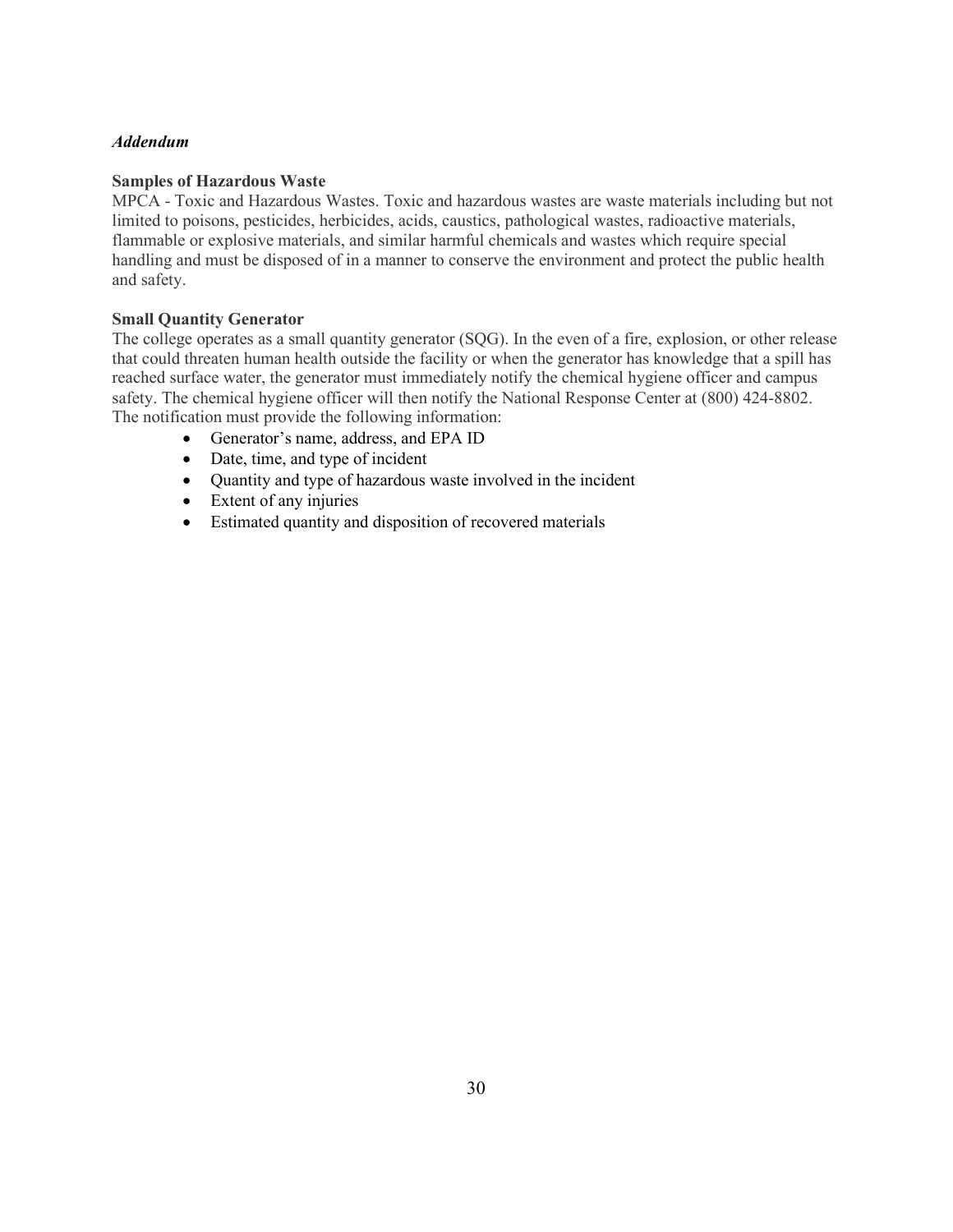## **Appendix D**

## **General Chemical Compatibility Guidelines**

The following information is to be used only as a guide. Specific incompatibilities will be listed on the Material Safety Data Sheets.

## **Separate acids from**

- Bases (possible violent exothermic reaction)
- Most metals (production of flammable hydrogen gas)
- Cyanides (forms toxic and flammable hydrogen cyanide gas)
- Sulfides (forms toxic and flammable hydrogen sulfide gas)
- Azides (may form explosive hydrazoic acid)
- Phosphides (may form toxic and flammable phosphene gas)
- Oxidizers (may form toxic and/or explosive compounds)

## **Separate oxidizers from**

• Acids (may form toxic and/or explosive compounds) (For example: concentrated sulfuric acid mixed with chlorates or perchlorates forms explosive compounds)

- Organic materials (especially when mixed with flammables, may ignite)
- Metals (may form explosive compounds)
- Reducing agents (for example: boranes, hydrides, sodium hydrosulfite, etc.)
- Ammonia (anhydrous or aqueous)

## **Separate water-reactive chemicals from**

• Aqueous solutions and in many cases just the moisture in the air (for example: metal hydrides, alkali metals and certain metal dusts in moist air will form hydrogen gas and ignite; halosilanes and acid halides will react with water to form toxic acid gases)

## **Separate Sodium Hypochlorite (bleach) from**

- Acids (release of chlorine gas may occur)
- Solution containing ammonia (release of chlorine gas may occur, risk of explosive compounds)
- Organics (release of chlorine gas may occur, risk of explosive compounds)
- Metals (Pressurization may occur)
- Hydrogen Peroxide (violent release of oxygen gas may occur)
- Reducing Agents (heat reaction may occur)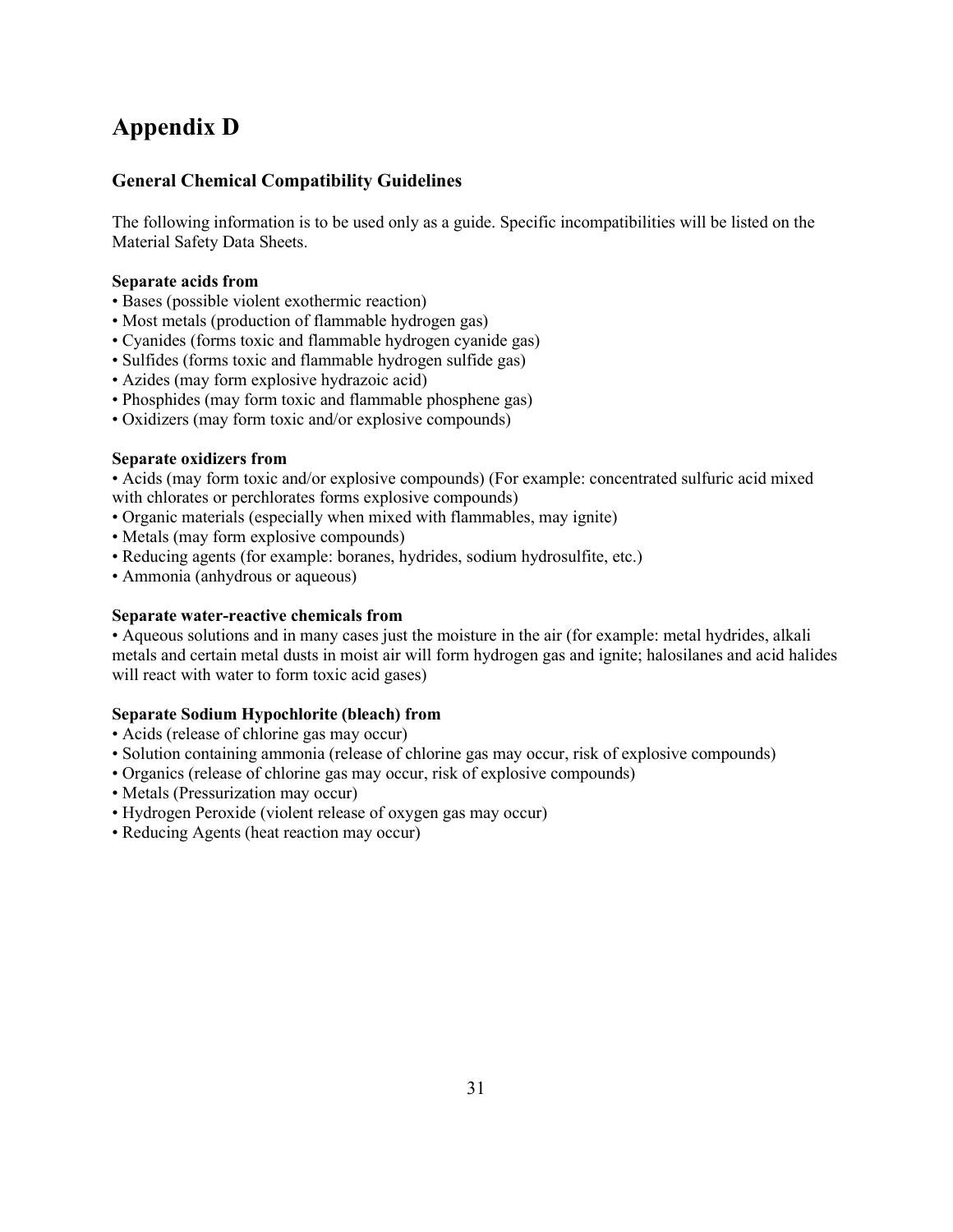## **Appendix E**

## **Specific hazards associated with Dickinson Science Building**

## **Chemistry Lab (Rooms 203, 204, 205, 206, 208, 218, and 219)**

- **1. Corrosives.** A corrosive chemical destroys or damages living tissue by direct contact. Some acids, bases, dehydrating agents, oxidizing agents, and organics are corrosives. To ensure safe handling of corrosives, the following special handling procedures should be used:
	- **a.** Always store corrosives properly. Refer to the SDSs and the Chemical Storage section of this manual for more information.
	- **b.** Always wear gloves and face and eye protection when working with corrosives. Wear other personal protective equipment, as appropriate.
	- **c.** To dilute acids, add the acid to the water, not the water to the acid.
	- **d.** Corrosives, especially inorganic bases (e.g., sodium hydroxide), may be very slippery; handle these chemicals with care and clean any spills, leaks, or dribbles immediately.
	- **e.** Use a chemical fume hood when handling fuming acids or volatile irritants (e.g., ammonium hydroxide).
	- **f.** A continuous flow eye wash station should be in every work area where corrosives are present. An emergency shower should also be within 100 feet of the area.
- **2. Flammables.** A flammable chemical is any solid, liquid, vapor, or gas that ignites easily and burns rapidly in air. Consult the appropriate SDSs before beginning work with flammables. Follow these guidelines when working with flammable chemicals:
	- **a.** Handle flammable chemicals in areas free from ignition sources.
	- **b.** Never heat flammable chemicals with an open flame. Use a water bath, oil bath, heating mantle, hot air bath, etc.
	- **c.** Use ground straps when transferring flammable chemicals between metal containers to avoid generating static sparks.
	- **d.** Use a fume hood when there is a possibility of dangerous vapors. (Ventilation will help reduce dangerous vapor concentrations.)
	- **e.** Restrict the amount of stored flammables, and minimize the amount of flammables present in a work area.
	- **f.** Remove from storage only the amount of chemical needed for a particular experiment or task.
- **3. Solvents.** Organic solvents are often the most hazardous chemicals in the work place. Solvents such as ether, alcohols, and toluene, for example, are highly volatile or flammable. Chlorinated solvents such as chloroform are nonflammable, but when exposed to heat or flame, may produce carbon monoxide, chlorine, phosgene, or other highly toxic gases. Always use volatile and flammable solvents in an area with good ventilation or in a fume hood. Never use ether or other highly flammable solvents in a room with open flames or other ignition sources present.
- **4. Reactives and Explosives.** Reactive chemicals are sensitive to either friction or shock or they react in the presence of air, water, light, or heat. Explosive chemicals decompose or burn very rapidly when subjected to shock or ignition. Reactive and explosive chemicals produce large amounts of heat and gas; they are extremely dangerous. Examples of reactive chemicals that are present in the Chemistry Lab are: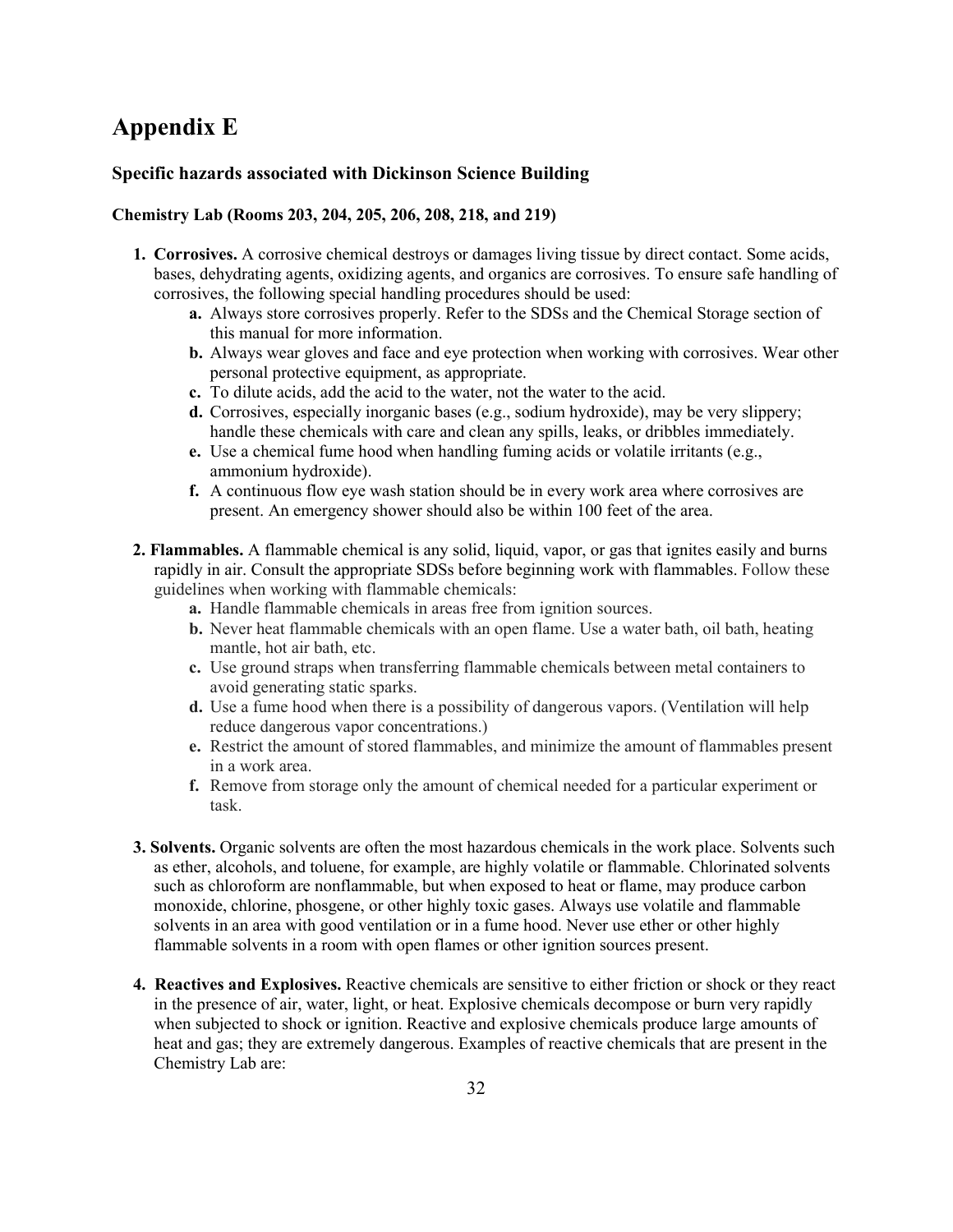- **a.** Diethyl Ether
- **b.** Sodium Metal
- **c.** Metal and non-metal hydrides (boranes, LiAlH4)

**5. Toxic Chemicals.** The toxicity of a chemical refers to its ability to damage an organ system (kidneys, liver), disrupt a biochemical process (e.g., the blood-forming process) or disturb an enzyme system at some site remote from the site of contact. Toxicity is a property of each chemical that is determined by molecular structure. Exposure of toxic chemicals can occur by inhalation, absorption, ingestion, or injection.

- **a. Acute Toxins** can cause severe injury or death as a result of short-term, high-level exposure. Do not work alone when handling acute toxins. Use a fume hood to ensure proper ventilation and wear personal protective equipment compatible for the chemical that is being use. Consult the chemical's SDS for exact PPE requirements. Examples of acute toxins present in the Chemistry Lab are:
	- i. Arsenic
	- ii. Thiophenol
	- iii. Potassium cyanide
	- iv. Sodium azide
	- v. Benzene
- **b. Chronic Toxins** cause severe injury after repeated exposure. Use a fume hood to ensure proper ventilation and where protective personal equipment (PPE) (gloves, goggles, etc.) when using the chemical. Always consult the chemical's SDS to ensure proper PPE is being worn. Examples of chronic toxins present in the Chemistry Lab are:
	- i. Lead
	- ii. Formaldehyde
- **c. Carcinogens** are materials that can cause cancer in humans or animals. They cause damage after repeated or long-duration exposure and their effects may become evident only after a long latency period. Use a fume hood to ensure proper ventilation and where protective personal equipment (PPE) (gloves, goggles, etc.) when using the chemical. Always consult the chemical's SDS to ensure proper PPE is being worn. Examples of carcinogens present in the Chemistry Lab are:
	- i. Methylene chloride (aka dichloromethane)
	- ii. Cadmium compounds
	- iii. Chromate, hexavalent compounds
	- iv. Formaldehyde
- **d. Reproductive Toxins** are chemicals that can produce adverse effects in parents and developing embryos. Chemicals including heavy metals, some aromatic solvents (benzene, toluene, xylenes, etc.), and some therapeutic drugs are capable of causing these effects. Use a fume hood to ensure proper ventilation and where protective personal equipment (PPE) (gloves, goggles, etc.) when using the chemical. Always consult the chemical's SDS to ensure proper PPE is being worn. Examples of reproductive toxins present in the Chemistry Lab are:
	- i. Chloroform
	- ii. Lead
- **e. Sensitizers** may cause little or no reaction upon first exposure. Repeated exposures may result in severe allergic reactions. Wear proper PPE when working with sensitizers. Examples of sensitizers present in the Chemistry Lab are:
	- i. Formaldehyde
		- ii. Nickel Salts
- **f. Irritants** cause reversible inflammation or irritation to the eyes, respiratory tract, skin, and mucous membranes. Irritants cause inflammation through long-term exposure or high concentration exposure. Wear proper PPE when working with irritants. Examples of sensitizers present in the Chemistry Lab are:
	- i. Ammonia
	- ii. Halogens
	- iii. Formaldehyde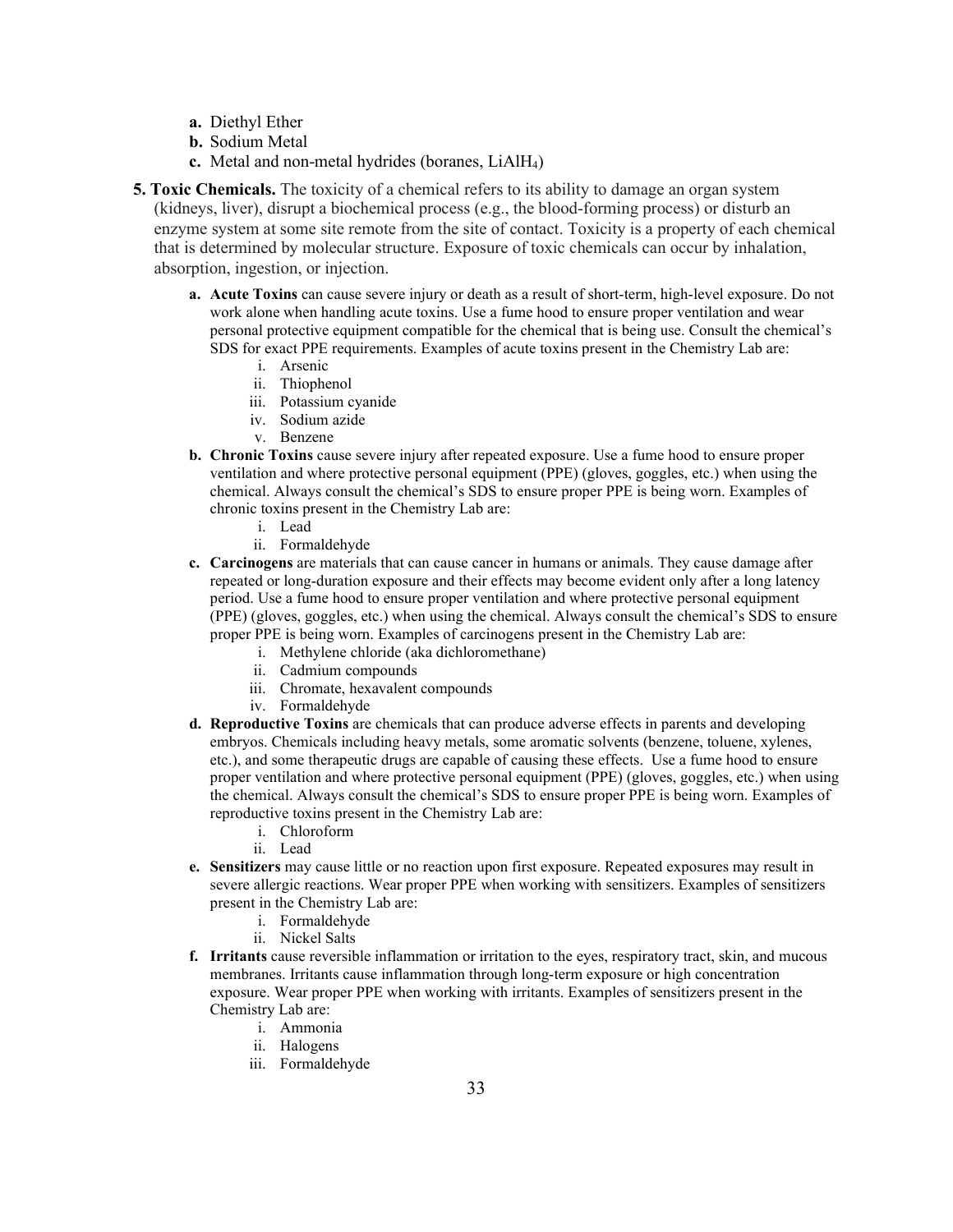**6. Centrifuges.** Centrifuges operate at high speeds and can cause serious injury if not operated properly. Unbalanced centrifuge rotors can result in injury or death. Sample container breakage can release aerosols that are harmful if inhaled. To avoid injury, workers should follow the manufacturer's operating instructions for each make and model of centrifuge that they use. Follow these steps for the safe operation of centrifuges:

- **a.** Ensure that the centrifuge bowls and tubes are dry
- **b.** Ensure that the spindle is clean
- **c.** Use matched sets of tubes, buckets, and other equipment
- **d.** Always use safety centrifuge cups to contain potential spills and prevent aerosols
- **e.** Inspect tubes or containers for cracks or flaws before using them
- **f.** Avoid overfilling tubes or other containers
- **g.** Make sure the tubes or containers are properly balanced in the rotor
- **h.** Do not exceed the rotor's maximum run speed
- **i.** Close the centrifuge lid during operation
- **j.** Make sure that the rotor has come to a complete stop before opening the lid

**7. Vacuum pumps** used in laboratories pose many hazards. There are mechanical hazards associated with the moving parts. There are chemical hazards of contaminating the pump oil with volatile substances and subsequently releasing them into the lab. There are also fire hazards when pumps malfunction or overheat and ignite nearby flammable or combustible materials. Follow these Guidelines for Safe Pump Operation:

- **a. Physical** (injuries/fires)
	- i. Ensure that electrical cords and switches are free from defects.
	- ii. Do not place pumps in an enclosed, unventilated cabinet allowing heat and exhaust to build up.
	- iii. Do not operate pumps near containers of flammable chemicals, flammable chemical wastes, or combustible materials such as paper or cardboard.
	- iv. Use correct vacuum tubing (thick walls) not thin Tygon-type hose.
	- v. Replace old tubing; crumbly tubing can degrade performance.
	- vi. Use the shortest length of tubing that reaches where needed.

#### **b. Chemical**

- i. Do not use solvents that might damage the pump.
- ii. Always close the valve between the vacuum vessel and the pump before shutting off the pump to avoid sucking vacuum oil into the system.
- iii. Place a pan under pumps to catch oil drips.
- iv. Check oil levels and change oil when necessary. Replace and properly dispose of vacuum pump oil that is contaminated with condensate. Used pump oil must be disposed as hazardous waste.
- v. With oil rotary pumps many vapors condense in the pump oil. Solvents in the oil degrade its performance (and eventually ruin the pump), create a chemical hazard when the oil is changed, and are emitted in an oil mist vented from the system. Other vapors pass directly into the exhaust stream. To avoid these problems:
	- 1. Trap evaporated materials with a cold trap before they reach the pump. Depending on the material that is to be trapped, this can be a filtration flask either at room temperature or placed in an ice bath. For more volatile solvents more sophisticated options exist (e.g. dry ice trap).
	- 2. Vent the pump exhaust properly.

#### **c. Personnel**

- i. Conduct all vacuum operations behind a table shield or in a fume hood and always wear safety glasses, lab coat, and gloves.
- ii. Keep a record for each pump to record oil change dates and to keep track of the maintenance schedule.
- **8. Rotary Evaporators** (also called "rotavaps") are used to remove solvents from reaction mixtures and can accommodate volumes as large as 3 liters. The following is the general rules for using a rotovap safely.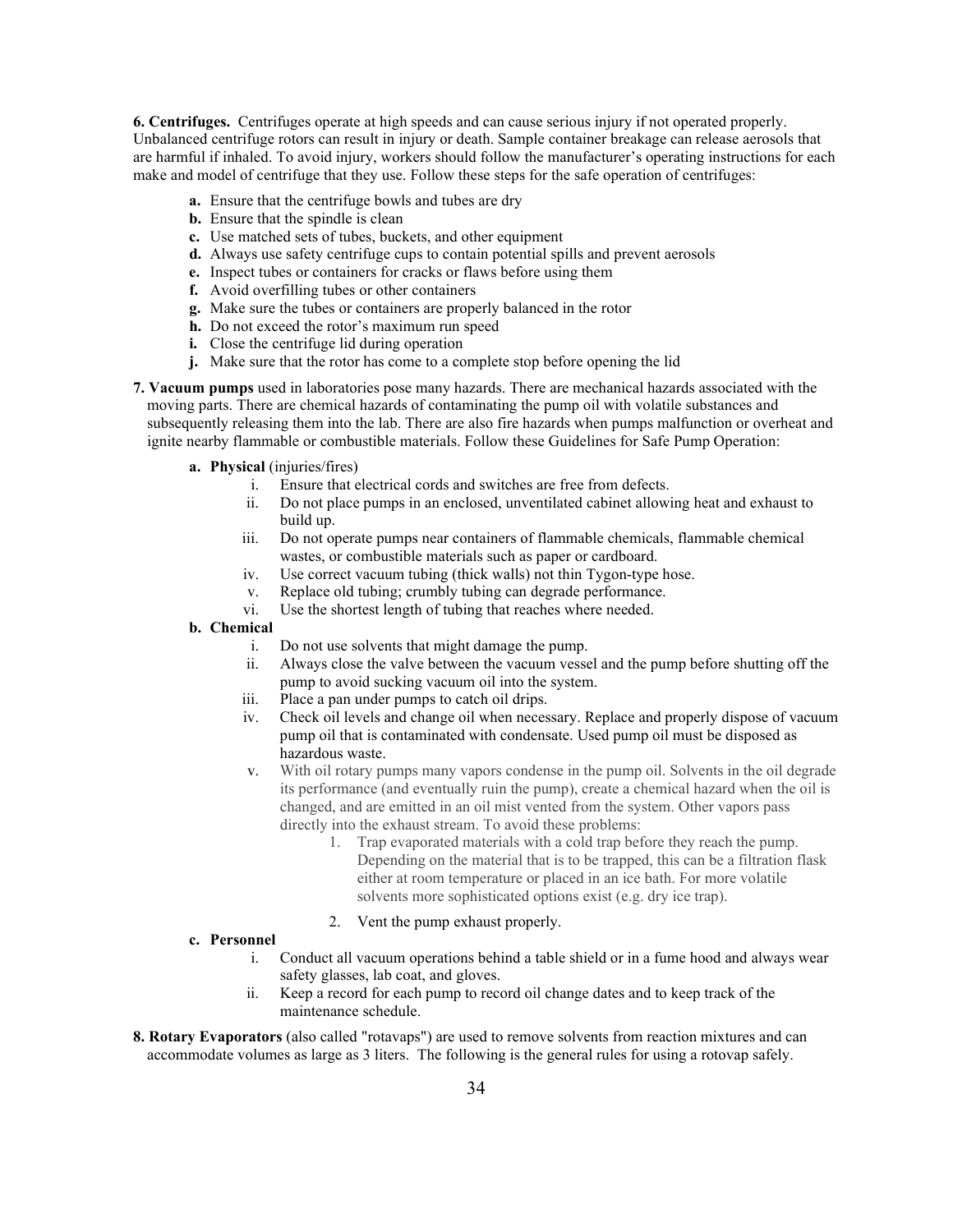- **a.** The solvent collection flask of the unit should always be emptied prior use to prevent accidentally mixing of incompatible chemicals.
- **b.** The flask with the solution is placed on the rotary evaporator. The use of a bump trap prevents the solution from accidentally splashing into the condenser (and being contaminated).
- **c.** A clip is used to secure the flask and the bump trap.
- **d.** The aspirator vacuum is turned on. The stopcock at the top of the apparatus should be closed to pull vacuum. Once the solvent is removed, the stopcock is opened to release the vacuum.
- **e.** The water bath is raised to immerse the flask in the warm water. The water bath temperature should not exceed the boiling point of the solvent!! For small amounts of common solvents the bath heater is not needed.
- **f.** The solvent should start collecting on the condenser and drip into the receiving flask. Some solvents (such as diethyl ether or dichloromethane) are so volatile that they will also evaporate from the receiving flask and be discharged down the drain. To prevent this, a cooling bath on the receiver or can be used.
- **g.** Once all the solvent evaporated (or whatever is desired at this point), the vacuum is released. The flask is removed from the water bath and the spinning is discontinued.
- **9. Hot Plates/Heating Mantles** can become very hot and need to be handled with extreme caution to avoid possible injury. The following are guidelines to using a hot plate or heating mantle safely.
	- **a.** When heating material, make sure the glassware's heat resistance is high. Also, inspect the glassware for cracks visible to the naked eye to avoid the glassware breaking when heating.
	- **b.** When liquids are being brought to a boil, add boiling stones to help facilitate the process.
	- **c.** Be careful to not let a vessel go completely dry. If there is too little moisture and the vessel remains exposed to heat, it will eventually crack.
	- **d.** Liquids should be heated at the proper temperature. Do not overheat the liquids as that can cause uncontrollable boiling and fast evaporation.
	- **e.** When removing objects from the hot plate or heating mantle use tongs or rubber coated, heat resistant gripping devices.
	- **f.** Do no store volatile or flammable materials in the vicinity of a hot plate.
	- **g.** Check for corrosion of thermostats, which can create a spark hazard.
	- **h.** Turn off the hotplate or heating mantle when not in use.

#### **Physics Lab (Room 238, Stock Room 220)**

- **1. Lasers** present many safety threats, but the most common threat is damage to the eyes. Other common laser concerns include skin damage, electrical hazards from high-energy power sources, chemical exposure, fire/explosion hazards, and exposure to cryogenic materials such as hydrogen and oxygen. Many lasers emit invisible ultraviolet or infrared radiation. Class 3a and Class 3b lasers are used in the Physics Lab. The following are guidelines when using the lasers.
	- **a. Class 3a** lasers are intermediate power lasers that would not normally cause injury to the eye unless viewed with collection optics. This laser is a red laser.
		- i. A Class 3a laser is low powered. It normally would not harm eyes during a momentary exposure of less than ¼ second. This is within the aversion response, where a person turns away and/or blinks to avoid bright light.
		- ii. Do not deliberately look or stare into the laser beam. Laser protective eyewear is normally not necessary. A Class 3a laser is not a skin or materials burn hazard.
	- **b. Class 3b** lasers are medium powered lasers that pose moderate risk and can cause injury. The physics lab contains a blue 3b laser and a green 3b laser.
		- i. Never aim a laser at a person.
		- ii. Wear protective clothing such as eyewear and skin protection as appropriate.
		- iii. Post warning signs at entrances where lasers are present.
		- iv. When working with power supplies, remove jewelry, stand on a dry surface, and work with only one hand at a time.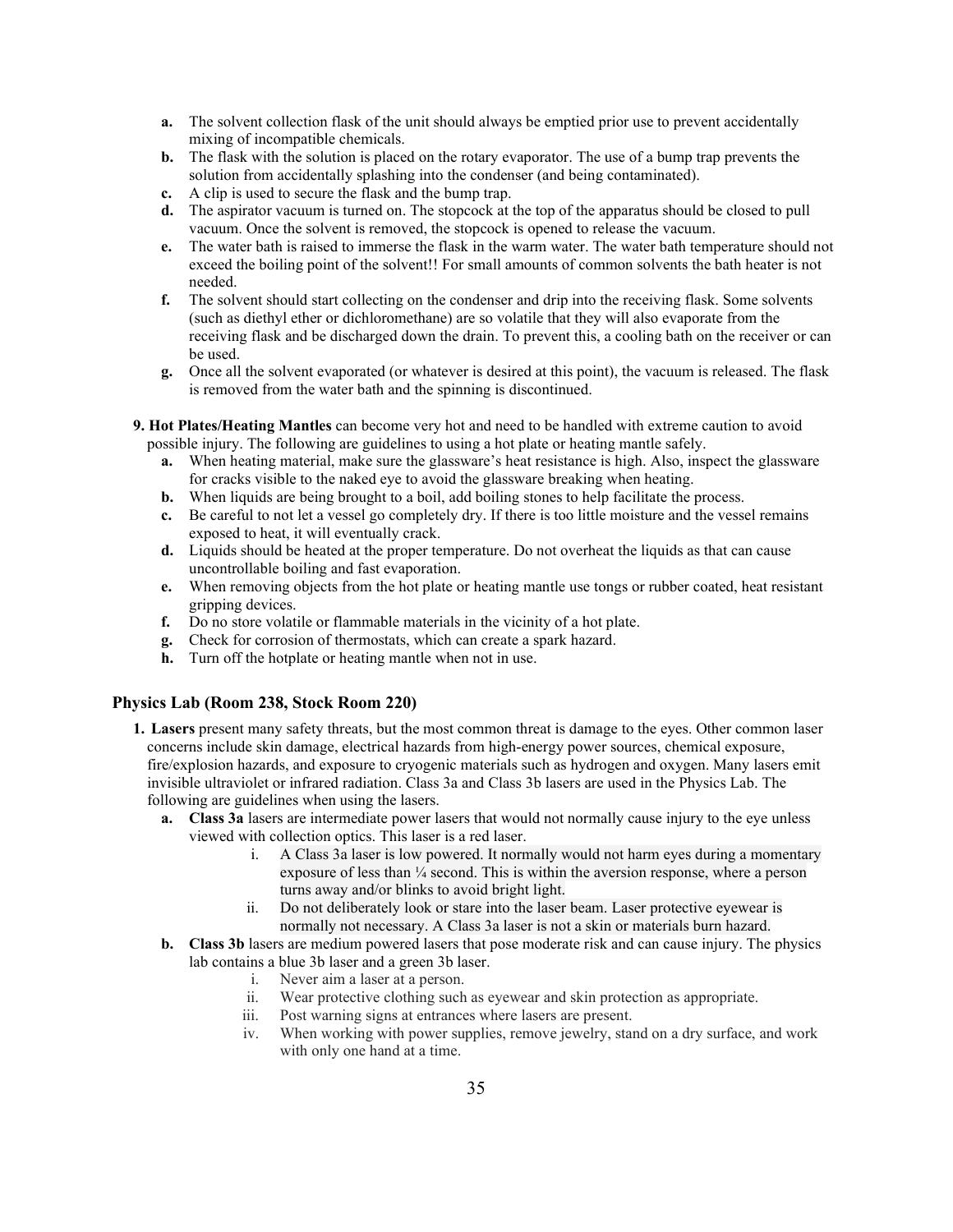- v. Control access to areas where lasers are used.
- **2. Masonry Saws** are used to cut tiles, bricks, and blocks of stone, concrete, and other materials. The one present in the Physics' stock room is mounted to a stand. Working with saws can expose workers to hazards such as cutting blades, kick-back, push-back, and pull-ins. Follow these guidelines when working with the masonry saw.
	- **a.** Cutting blades should be the correct size, installed properly, guarded at all times, and speed should not exceed the manufacturer's suggested RPM.
	- **b.** The correct blade for the job should be used and inspected for defects before each use.
	- **c.** Never apply excessive pressure and let the blade do most of the work.
	- **d.** Use water for lubrication during the cut. Without lubrication, the saw blades can become damaged.
	- **e.** Saws should be maintained and kept clean from dust build-up.

#### **Student Biology Lab (Room 147)**

- **1. Water Baths** may become contaminated by organisms incubated in them or through amplification of water or airborne organisms. It should be cleaned monthly to ensure no bacterial growth is occurring. The water in the water bath can become very hot and care should be taken when removing containers that have been incubating in the water bath.
- **2. Deep Freeze.** The freezer located in the "alleyway" of room 147 is set to -80**°**C. When removing anything stored in the deep freeze, insulated gloves are to be worn to prevent frostbite on hands. Make sure the freezer is shut properly to prevent the freezer from working improperly causing it to heat up.

#### **Biology Lab (Room 106)**

- **1. Animals** are used for student and faculty research. Bennington College is licensed to care for fish, amphibians, and other reptiles. The animals are placed in proper living conditions and are the responsibility of the researcher using the animals. If a student, faculty, or staff member has a known allergy to a specific animal, that animal will not be used for research. If a death occurs, the animal is disposed of in compliance with OHSA regulations. Always wash hands after handling animals.
- **2. Scalpels and Sharp Devices.** Please observe the following safety practices when using sharp devices such as needles, scalpels, Pasteur pipettes, slides and capillary tubes while performing lab procedures.
	- **a.** Eliminate the use of devices sharp enough to puncture your skin (including glass) whenever possible.
	- **b.** Use a sharp with an engineered safety feature when such a device is available and feasible for your procedure.
	- **c.** Use scalpels/blades in the appropriate and safe manner.
		- i. Before using a disposable blade, stage a sharps container within arm's reach so that it can be immediately disposed of after use.
		- ii. Use disposable safety scalpels with fixed blades whenever possible. These devices eliminate the need to remove a blade, which requires significant skill to perform safely.
		- iii. Do not use blades without a handle. The handle serves as a means to control the blade and puts a barrier between your hand and the sharp edge.
		- iv. Do not "saw" with a scalpel or put excessive force on it. These actions can cause the blade to snap creating an aerosol and flying debris hazard as well as a sharps exposure hazard. Use knives for tasks that require greater cutting action.
		- v. Do not leave blades out in the lab environment after use (i.e., left on the lab counter), regardless of what they have been used for.
	- **d.** Do not leave sharp devices out in the environment any longer than necessary.
	- **e.** Do not put excessive force on a sharps device.
	- **f.** Use an appropriate sharps container for disposal of sharps waste.
	- **g.** Do not overfill sharps containers.

#### **Cell Biology Lab (Room 110)**

**1. Autoclaves** use high pressure and high temperature steam to kill microorganisms and render biohazardous material inactive. For effective sterilization, the materials/load must be saturated with steam. Potential risks of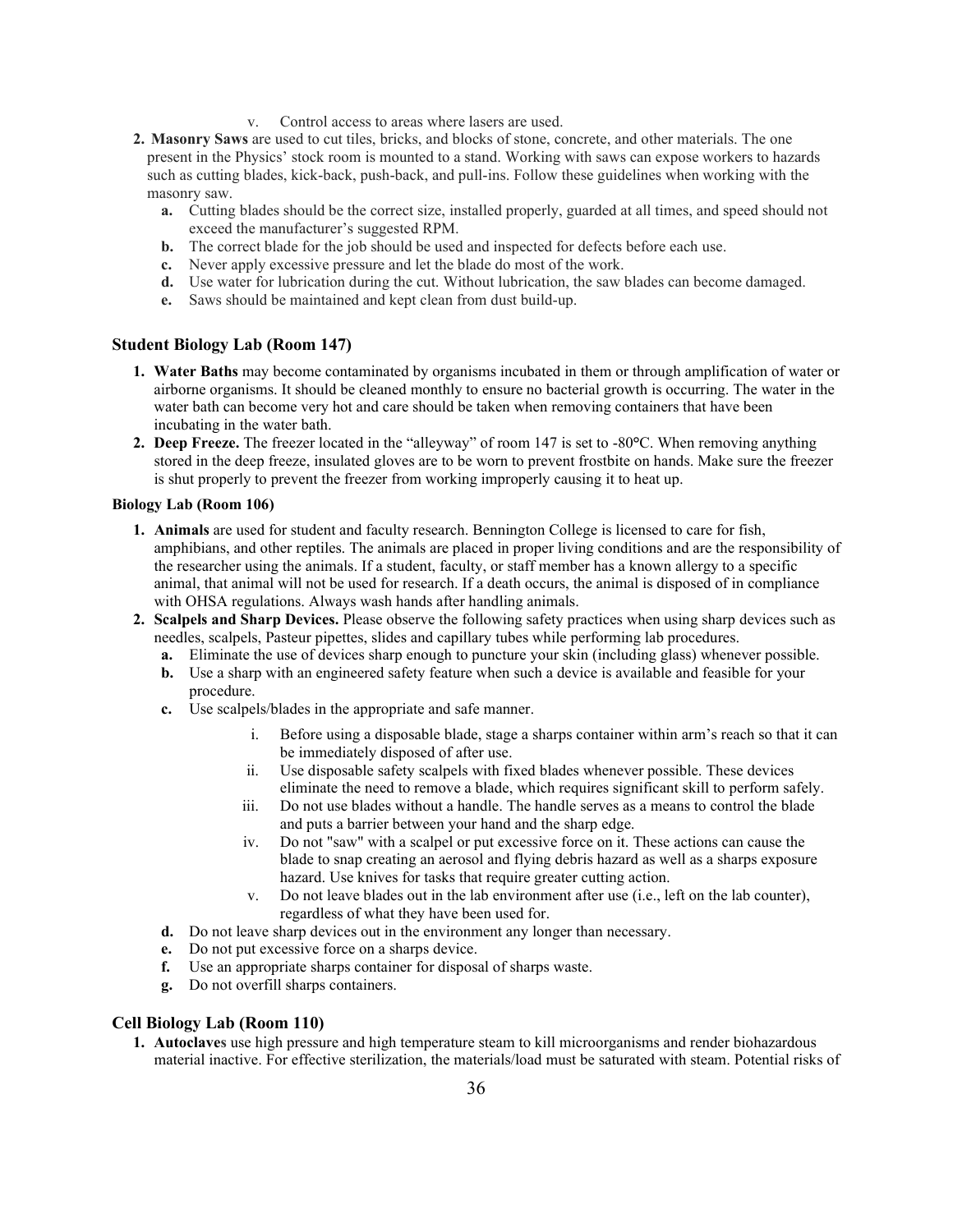using an autoclave are heat and steam burns, hot fluid scalds, injuries to hands and arms from the door, and bodily injury in the event of an explosion. To prevent injuries from the autoclave consult the following steps:

- **a.** Wear appropriate Personal Protective Equipment (PPE) including a lab coat, heat resistant gloves, and eye protection, especially when unloading the autoclave.
- **b.** Never seal containers; under pressure they pose an explosion risk.
- **c.** Never open the door to the autoclave if there is water running out the bottom. Clogged steam lines, equipment malfunction, or plugged drains may cause a buildup of scalding water.
- **d.** Wait for the pressure to reach zero and the temperature is at or below 121**°**C before opening the door at the end of a cycle to avoid steam burns and shattered glassware. Do not stand directly in front of the door.
- **e.** Never autoclave the following:
	- i. Sharps
	- ii. Hazardous chemicals
	- iii. Dried bleach and bleach-associated materials
	- iv. Radioactive materials
	- v. Pathological waste
- **2. Centrifuges.** Centrifuges operate at high speeds and can cause serious injury if not operated properly. Unbalanced centrifuge rotors can result in injury or death. Sample container breakage can release aerosols that are harmful if inhaled. To avoid injury, workers should follow the manufacturer's operating instructions for each make and model of centrifuge that they use. Follow these steps for the safe operation of centrifuges:
	- **a.** Ensure that the centrifuge bowls and tubes are dry
	- **b.** Ensure that the spindle is clean
	- **c.** Use matched sets of tubes, buckets, and other equipment
	- **d.** Always use safety centrifuge cups to contain potential spills and prevent aerosols
	- **e.** Inspect tubes or containers for cracks or flaws before using them
	- **f.** Avoid overfilling tubes or other containers
	- **g.** Make sure the tubes or containers are properly balanced in the rotor
	- **h.** Do not exceed the rotor's maximum run speed
	- **i.** Close the centrifuge lid during operation
	- **j.** Make sure that the rotor has come to a complete stop before opening the lid
- **3. Water Baths** may become contaminated by organisms incubated in them or through amplification of water or airborne organisms. It should be cleaned monthly to ensure no bacterial growth is occurring. The water in the water bath can become very hot and care should be taken when removing containers that have been incubating in the water bath.
- **4. Hot Plates/Heating Mantles** can become very hot and need to be handled with extreme caution to avoid possible injury. The following are guidelines to using a hot plate or heating mantle safely.
	- **a.** When heating material, make sure the glassware's heat resistance is high. Also, inspect the glassware for cracks visible to the naked eye to avoid the glassware breaking when heating.
	- **b.** When liquids are being brought to a boil, add boiling stones to help facilitate the process.
	- **c.** Be careful to not let a vessel go completely dry. If there is too little moisture and the vessel remains exposed to heat, it will eventually crack.
	- **d.** Liquids should be heated at the proper temperature. Do not overheat the liquids as that can cause uncontrollable boiling and fast evaporation.
	- **e.** When removing objects from the hot plate or heating mantle use tongs or rubber coated, heat resistant gripping devices.
	- **f.** Do no store volatile or flammable materials in the vicinity of a hot plate.
	- **g.** Check for corrosion of thermostats, which can create a spark hazard.
	- **h.** Turn off the hotplate or heating mantle when not in use.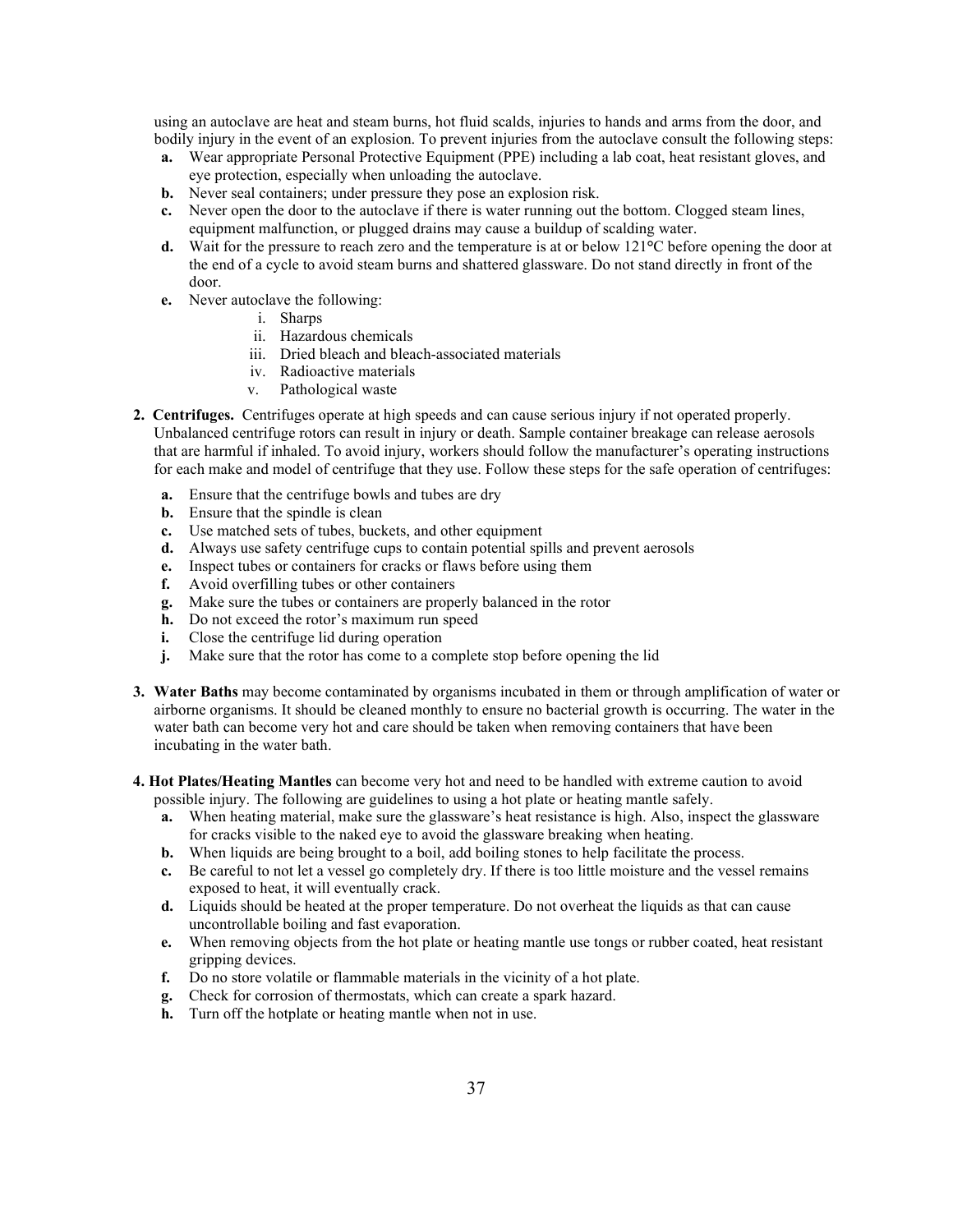- **5. Electrophoresis Equipment.** When using electrophoresis equipment, there is always the potential for injury. To avoid receiving a shock that can lead to injuries or even death, you should inspect the equipment before use and follow the general guidelines outlined below.
	- **a.** Turn the power off before connecting the electrical leads.
	- **b.** Connect one lead at a time, using one hand only.
	- **c.** Ensure that hands are dry while connecting leads.
	- **d.** Keep the apparatus away from sinks or other water sources.
	- **e.** Turn off power before opening lid or reaching inside chamber.
	- **f.** Do not override safety devices.
	- **g.** Do not run electrophoresis equipment unattended.
	- **h.** Mix all stock solutions in a chemical fume hood.
	- **i.** Provide spill containment by mixing gels on a plastic tray.
	- **j.** Decontaminate surfaces with ethanol. Dispose of all cleanup materials as hazardous waste.

# **Machine Shop (Room 140)**

- **1. General Machinery and Equipment Hazards.** Several general types of hazards exist on many types of machinery.
	- **a. Rules for all Machines.** The owner or operator's manual must be in the shop area with the machine. The area of operation must be free and clear of obstructions. Space must be provided between each machine and other objects, including other machine operating areas, as needed, to allow safe operation of the machine. Students are not permitted to work alone in the shop and must be supervised by a qualified individual. Before using a machine, proper training will be administered to lessen the probability of injury.
	- **b. Point of Operation** refers to the area where work (e.g. cutting, shearing, shaping, boring) is performed on a stock material. Some machinery, such as table saws and band saw have point of operation guarding that must be in place during operation.
	- **c. Nip or Pinch Point** refers to an area other than a point of operation where a belt contacts a pulley or one or more rotating parts come together where it is possible for a part of the body to get nipped or pinched by the moving parts. Machinery with rollers are a prime example of nip/pinch points.
	- **d. Power Transmission** refers to areas where power is transferred from one part to another such as a drive shaft, belt, or chain. Belts, pulleys, flywheels, rotating parts etc. must be guarded to prevent entanglement and amputations.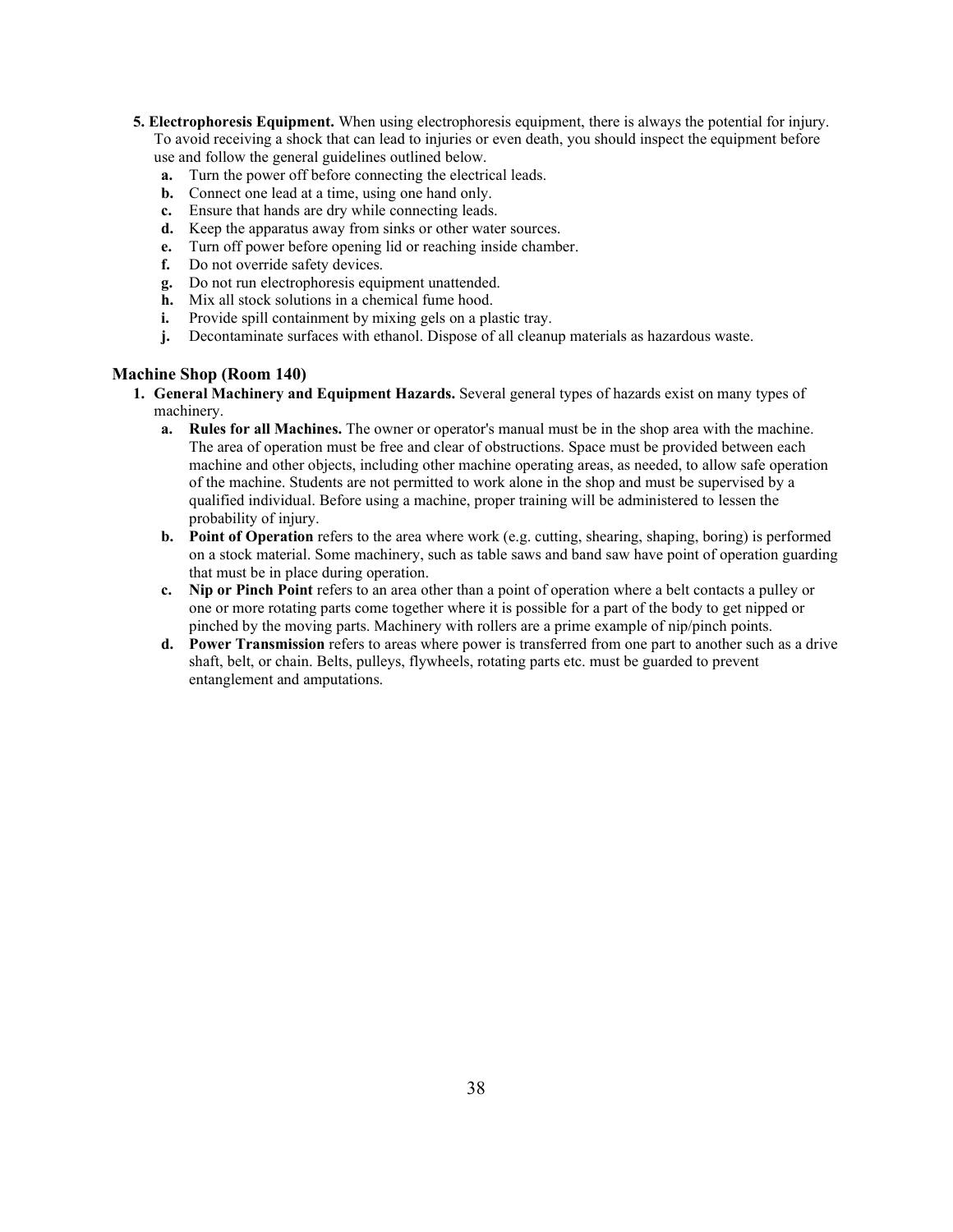# **Appendix F**

# **Specific hazards associated with the Visual and Performing Arts Building (VAPA)**

(Information sourced from Princeton University Environmental Health and Safety)

# **Photography/Alternative Process Darkroom (Rooms E105, E106)**

**Black-and-White Photographic Processing** A wide variety of chemicals are used in black and white photographic processing. Film developing is usually done in closed canisters. Print processing uses tray processing, with successive developing baths, stop baths, fixing baths, and rinse steps. Other treatments include use of hardeners, intensifiers, reducers, toners, and hypo eliminators.

- **1. Mixing Photochemicals** They can be bought in liquid form, which only need diluting, or powder form, which need dissolving and diluting. The following is the hazards and precautions to take when mixing photochemicals.
	- **a.** Developer solutions and powders are often highly alkaline, and glacial acetic acid, used in making the stop bath, is also corrosive by skin contact, inhalation and ingestion.
	- **b.** Developer powders are highly toxic by inhalation, and moderately toxic by skin contact, due to the alkali and developers themselves.
	- **c.** Use liquid chemistry whenever possible, rather than mixing developing powders. Pregnant women should not be exposed to powdered developer.
	- **d.** When mixing powdered developers, use a glove box (a cardboard box with glass top, and two holes in the sides for hands and arms), local exhaust ventilation, or wear a NIOSH-approved toxic dust respirator.
	- **e.** Wear gloves, goggles and protective apron when mixing concentrated photochemicals. Always add any acid to water, never the reverse.
	- **f.** In case of skin contact, rinse with lots of water. In case of eye contact, rinse for at least 15-20 minutes, preferably using an eyewash station, seek medical attention.
	- **g.** Store concentrated acids and other corrosive chemicals on low shelves so as to reduce the chance of face or eye damage in case of breakage and splashing.
	- **h.** Do not store photographic solutions in glass containers.
- **2. Developing Baths** The most commonly used developers are hydroquinone, monomethyl para-amino phenol sulfate, and phenidone. Several other developers are used for special purposes. Other common components of developing baths include an accelerator, often sodium carbonate or borax, sodium sulfite as a preservative, and potassium bromide as a restrainer or antifogging agent. Hazards and precautions to take are below:
	- **a.** Developers are skin and eye irritants, and in many cases strong sensitizers. Monomethyl-paminophenol sulfate creates many skin problems, and allergies to it are frequent (although this is thought to be due to the presence of para-phenylene diamine as a contaminant). Hydroquinone can cause depigmentation and eye injury after five or more years of repeated exposure, and is a mutagen. Some developers also can be absorbed through the skin to cause severe poisoning (e.g., catechol, pyrogallic acid). Phenidone is only slightly toxic by skin contact.
	- **b.** Most developers are moderately to highly toxic by ingestion, with ingestion of less than one tablespoon of compounds such as monomethyl-p-aminophenol sulfate, hydroquinone, or pyrocatechol being possibly fatal for adults. Symptoms include ringing in the ears (tinnitus), nausea, dizziness, muscular twitching, increased respiration, headache, cyanosis (turning blue from lack of oxygen) due to methemoglobinemia, delirium, and coma. With some developers, convulsions also can occur.
	- **c.** Para-phenylene diamine and some of its derivatives are highly toxic by skin contact, inhalation, and ingestion. They cause very severe skin allergies and can be absorbed through the skin.
	- **d.** Sodium hydroxide, sodium carbonate, and other alkalis used as accelerators are highly corrosive by skin contact or ingestion. This is a particular problem with the pure alkali or with concentrated stock solutions.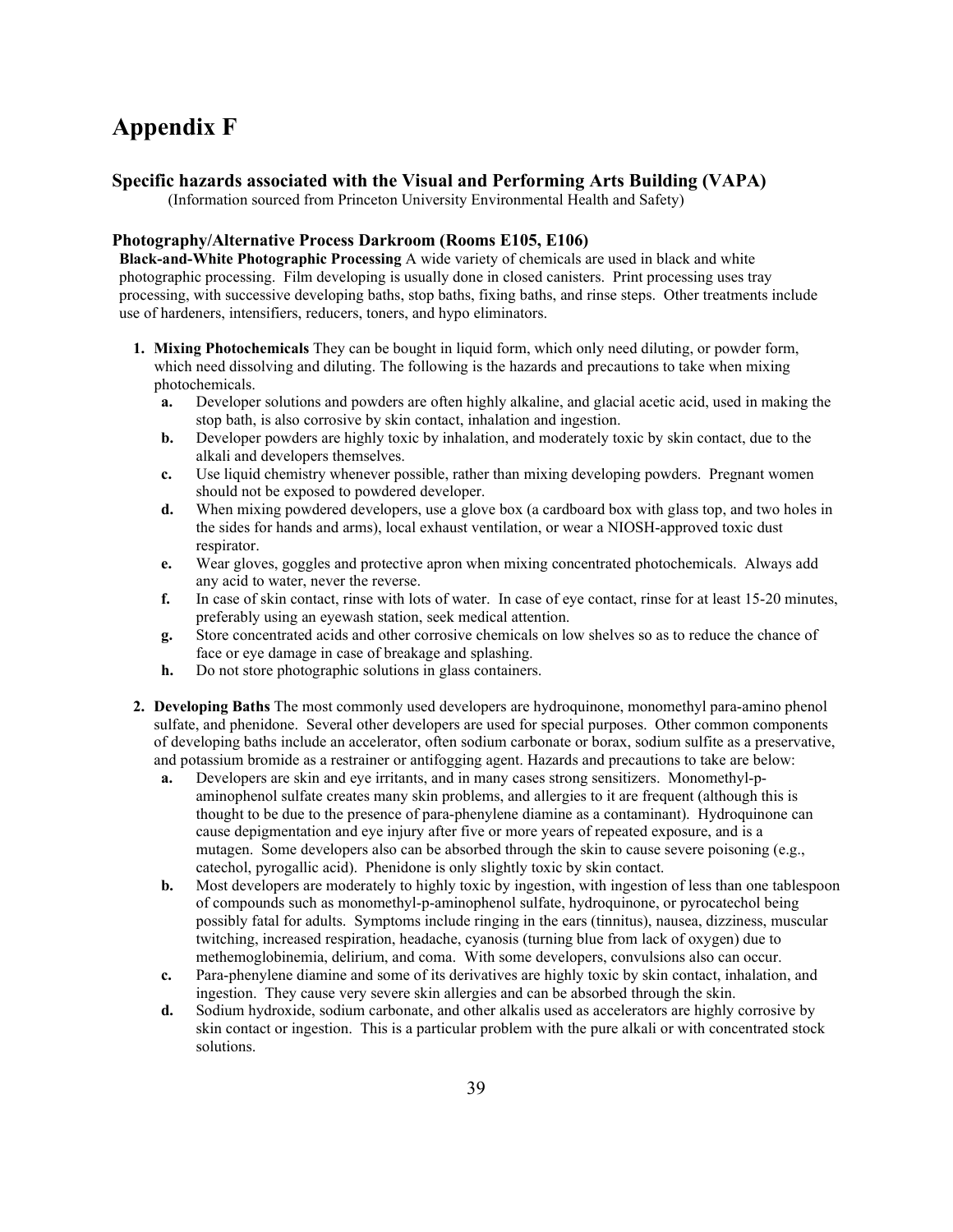- **e.** Potassium bromide is moderately toxic by inhalation or ingestion and slightly toxic by skin contact. Symptoms of systemic poisoning include somnolence, depression, lack of coordination, mental confusion, hallucinations, and skin rashes.
- **f.** Sodium sulfite is moderately toxic by ingestion or inhalation, causing gastric upset, colic, diarrhea, circulatory problems, and central nervous system depression. It is not appreciably toxic by skin contact. If heated or allowed to stand for a long time in water or acid, it decomposes to produce sulfur dioxide, which is highly irritating by inhalation.

# **Precautions**

- **a.** See the section on Mixing Photochemicals for mixing precautions.
- **b.** Do not put your bare hands in developer baths. Use tongs instead. If developer solution splashes on your skin or eyes immediately rinse with lots of water. For eye splashes, continue rinsing for 15-20 minutes and seek medical attention.
- **c.** Do not use para-phenylene diamine or its derivatives if at all possible.
- **3. Stop Baths and Fixer** Stop baths are usually weak solutions of acetic acid. Acetic acid is commonly available as pure glacial acetic acid or 28% acetic acid. Some stop baths contain potassium chrome alum as a hardener. Fixing baths contain sodium thiosulfate ("hypo") as the fixing agent, and sodium sulfite and sodium bisulfite as a preservative. Fixing baths also may also contain alum (potassium aluminum sulfate) as a hardener and boric acid as a buffer.

# **Hazards**

- **a.** Acetic acid, in concentrated solutions, is highly toxic by inhalation, skin contact, and ingestion. It can cause dermatitis and ulcers and can strongly irritate the mucous membranes. The final stop bath is only slightly hazardous by skin contact. Continual inhalation of acetic acid vapors, even from the stop bath, may cause chronic bronchitis.
- **b.** Potassium chrome alum or chrome alum (potassium chromium sulfate) is moderately toxic by skin contact and inhalation, causing dermatitis and allergies.
- **c.** In powder form, sodium thiosulfate is not significantly toxic by skin contact. By ingestion it has a purging effect on the bowels. Upon heating or long standing in solution, it can decompose to form highly toxic sulfur dioxide, which can cause chronic lung problems. Many
- **d.** asthmatics are particularly sensitive to sulfur dioxide.
- **e.** Sodium bisulfite decomposes to form sulfur dioxide if the fixing bath contains boric acid, or if acetic acid is transferred to the fixing bath on the surface of the print.
- **f.** Alum (potassium aluminum sulfate) is only slightly toxic. It may cause skin allergies or irritation.
- **g.** Boric acid is moderately toxic by ingestion or inhalation and slightly toxic by skin contact (unless the skin is abraded or burned, in which case it can be highly toxic).

#### **Precautions**

- **a.** All darkrooms require good ventilation to control the level of acetic acid vapors and sulfur dioxide gas produced in photography.
- **b.** Wear gloves and goggles.
- **c.** Cover all baths when not in use to prevent evaporation or release of toxic vapors and gases.
- **4. Intensifiers and Reducers** A common after-treatment of negatives (and occasionally prints) is either intensification or reduction. Common intensifiers include hydrochloric acid and potassium dichromate, or potassium chlorochromate. Mercuric chloride followed by ammonia or sodium sulfite, Monckhoven's intensifier consisting of a mercuric salt bleach followed by a silver nitrate/potassium cyanide solution, mercuric iodide/sodium sulfite, and uranium nitrate are older, now discarded, intensifiers. Reduction of negatives is usually done with Farmer's reducer, consisting of potassium ferricyanide and hypo. Reduction has also be done historically with iodine/potassium cyanide, ammonium persulfate, and potassium permanganate/sulfuric acid.

# **Hazards**

**a.** Potassium dichromate and potassium chlorochromate are probable human carcinogens and can cause skin allergies and ulceration. Potassium chlorochromate can release highly toxic chlorine gas if heated or if acid is added.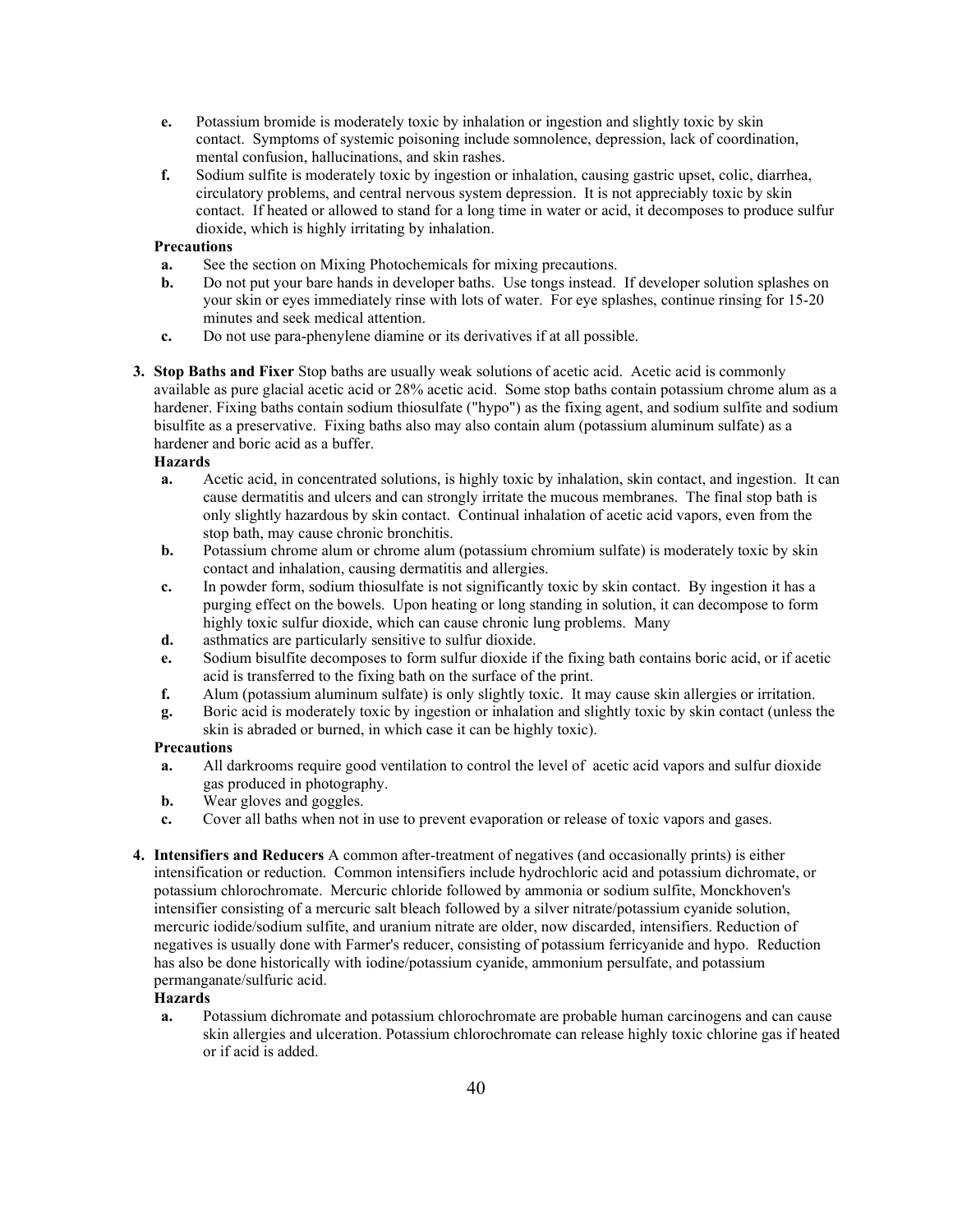- **b.** Concentrated hydrochloric acid is corrosive; the diluted acid is a skin and eye irritant.
- **c.** Mercury compounds are moderately toxic by skin contact and may be absorbed through the skin. They are also highly toxic by inhalation and extremely toxic by ingestion. Uranium intensifiers are radioactive and are especially hazardous to the kidneys.
- **d.** Sodium or potassium cyanide is extremely toxic by inhalation and ingestion, and moderately toxic by skin contact. Adding acid to cyanide forms extremely toxic hydrogen cyanide gas which can be rapidly fatal.
- **e.** Potassium ferricyanide, although only slightly toxic by itself, will release hydrogen cyanide gas if heated, if hot acid is added, or if exposed to strong ultraviolet light (e.g., carbon arcs). Cases of cyanide poisoning have occurred through treating Farmer's reducer with acid.
- **f.** Potassium permanganate and ammonium persulfate are strong oxidizers and may cause fires or explosions in contact with solvents and other organic materials.

# **Precautions**

- **a.** Chromium intensifiers are probably the least toxic intensifiers, even though they are probable human carcinogens. Gloves and goggles should be worn when preparing and using these intensifiers. Mix the powders in a glove box or wear a NIOSH-approved toxic dust respirator. Do not expose potassium chlorochromate to acid or heat.
- **b.** Do not use mercury, cyanide or uranium intensifiers, or cyanide reducers because of their high or extreme toxicity.
- **c.** The safest reducer to use is Farmer's reducer. Do not expose Farmer's reducer to acid, ultraviolet light, or heat.
- **5. Toners** Toning a print usually involves replacement of silver by another metal, for example, gold, selenium, uranium, platinum, or iron. In some cases, the toning involves replacement of silver metal by brown silver sulfide, for example, in the various types of sulfide toners. A variety of other chemicals are also used in the toning solutions.

# **Hazards**

- **a.** Sulfides release highly toxic hydrogen sulfide gas during toning, or when treated with acid.
- **b.** Selenium is a skin and eye irritant and can cause kidney damage. Treatment of selenium salts with acid may release highly toxic hydrogen selenide gas. Selenium toners also give off large amounts of sulfur dioxide gas.
- **c.** Gold and platinum salts are strong sensitizers and can produce allergic skin reactions and asthma, particularly in fair-haired people.
- **d.** Thiourea is a probable human carcinogen since it causes cancer in animals.

# **Precautions**

- **a.** Carry out normal precautions for handling toxic chemicals as described in previous sections. Wear gloves and goggles. See also the section on mixing photochemicals.
- **b.** Toning solutions must be used with local exhaust ventilation.
- **c.** Take precautions to make sure that sulfide or selenium toners are not contaminated with acids. For example, with two bath sulfide toners, make sure you rinse the print well after bleaching in acid solution before dipping it in the sulfide developer.
- **d.** Avoid thiourea whenever possible because of its probable cancer status.
- **6. Other Hazards** Many other chemicals are also used in black and white processing, including formaldehyde as a pre-hardener, a variety of oxidizing agents as hypo eliminators (e.g., hydrogen peroxide and ammonia, potassium permanganate, bleaches, and potassium persulfate), sodium sulfide to test for residual silver, silver nitrate to test for residual hypo, solvents such as methyl chloroform and freons for film and print cleaning, and concentrated acids to clean trays .Electrical outlets and equipment can present electrical hazards in darkrooms due to the risk of splashing water.

#### **Hazards**

- **a.** Concentrated sulfuric acid, mixed with potassium permanganate or potassium dichromate, produces highly corrosive permanganic and chromic acids.
- **b.** Hypochlorite bleaches can release highly toxic chlorine gas when acid is added, or if heated.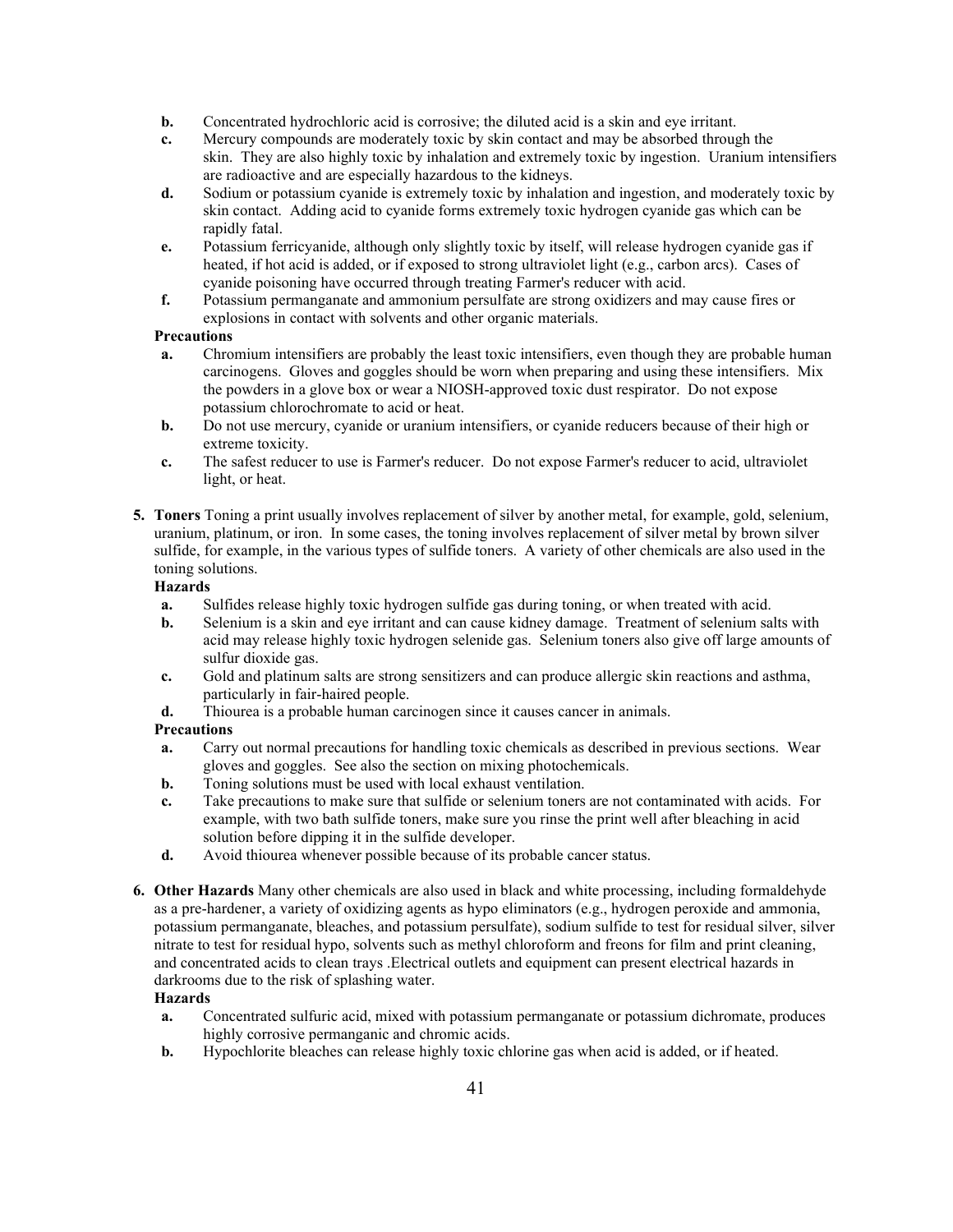**c.** Potassium persulfate and other oxidizing agents used as hypo eliminators may cause fires when in contact with easily oxidizable materials, such as many solvents and other combustible materials. Most are also skin and eye irritants.

#### **Precautions**

- **a.** See previous sections for precautions in handling photographic chemicals.
- **b.** Cleaning acids should be handled with great care. Wear gloves, goggles and acid-proof, protective apron. Always add acid to the water when diluting.
- **c.** Do not add acid to, or heat, hypochlorite bleaches.
- **d.** Keep potassium persulfate and other strong oxidizing agents separate from flammable and easily oxidizable substances.
- **e.** Install ground fault interrupters (GFCIs) whenever electrical outlets or electrical equipment (e.g. enlargers) are within six feet of the risk of water splashes.

**Color Processing** Color processing is much more complicated than black and white processing, and there is a wide variation in processes used by different companies. Color processing can be either done in trays or in automatic processors.

**1. Color Developing Baths** The first developer of color transparency processing usually contains monomethylp-aminophenol sulfate, hydroquinone, and other normal black and white developer components. Color developers contain a wide variety of chemicals including color coupling agents, penetrating solvents (such as benzyl alcohol, ethylene glycol, and ethoxydiglycol), amines, and others.

# **Hazards**

- **a.** See the developing section of black and white processing for the hazards of standard black and white developers.
- **b.** In general, color developers are more hazardous than black and white developers. Para-phenylene diamine, and its dimethyl and diethyl derivatives, are known to be highly toxic by skin contact and absorption, inhalation, and ingestion. They can cause very severe skin irritation, allergies and poisoning. Color developers have also been linked to lichen planus, an inflammatory skin disease characterized by reddish pimples which can spread to form rough scaly patches. Recent color developing agents such as 4-amino-N-ethyl-N-[P-methane- sulfonamidoethyl]-m-toluidine sesquisulfate monohydrate and 4-amino-3-methyl-N-ethyl-N-[,3-hydroxyethyl]-aniline sulfate are supposedly less hazardous, but still can cause skin irritation and allergies.
- **c.** Most amines, including ethylene diamine, tertiary-butylamine borane, the various ethanolamines, etc. are strong sensitizers, as well as skin and respiratory irritants.
- **d.** Although many of the solvents are not very volatile at room temperature, the elevated temperatures used in color processing can increase the amount of solvent vapors in the air. The solvents are usually skin and eye irritants.

#### **Precautions**

- **a.** Wear gloves and goggles when handling color developers.
- **b.** Mix powders in a glove box or wear a NIOSH-approved toxic dust respirator.
- **c.** Color processing needs more ventilation than black and white processing due to the use of solvents and other toxic components at elevated temperatures.
- **2. Color Processing: Bleaching, Fixing, and Other Steps** Many of the chemicals used in other steps of color processing are essentially the same as those used for black and white processing. Examples include the stop bath and fixing bath. Bleaching uses a number of chemicals, including potassium ferricyanide, potassium bromide, ammonium thiocyanate, and acids. Chemicals found in prehardeners and stabilizers include succinaldehyde and formaldehyde; neutralizers can contain hydroxylamine sulfate, acetic acid, and other acids.

#### **Hazards**

- **a.** Formaldehyde is moderately toxic by skin contact, and highly toxic by inhalation and ingestion. It is an skin, eye and respiratory irritant, and strong sensitizer, and is a probable human carcinogen. Formaldehyde solutions contain some methanol, which is highly toxic by ingestion.
- **b.** Succinaldehyde is similar in toxicity to formaldehyde but is not a strong sensitizer or carcinogen.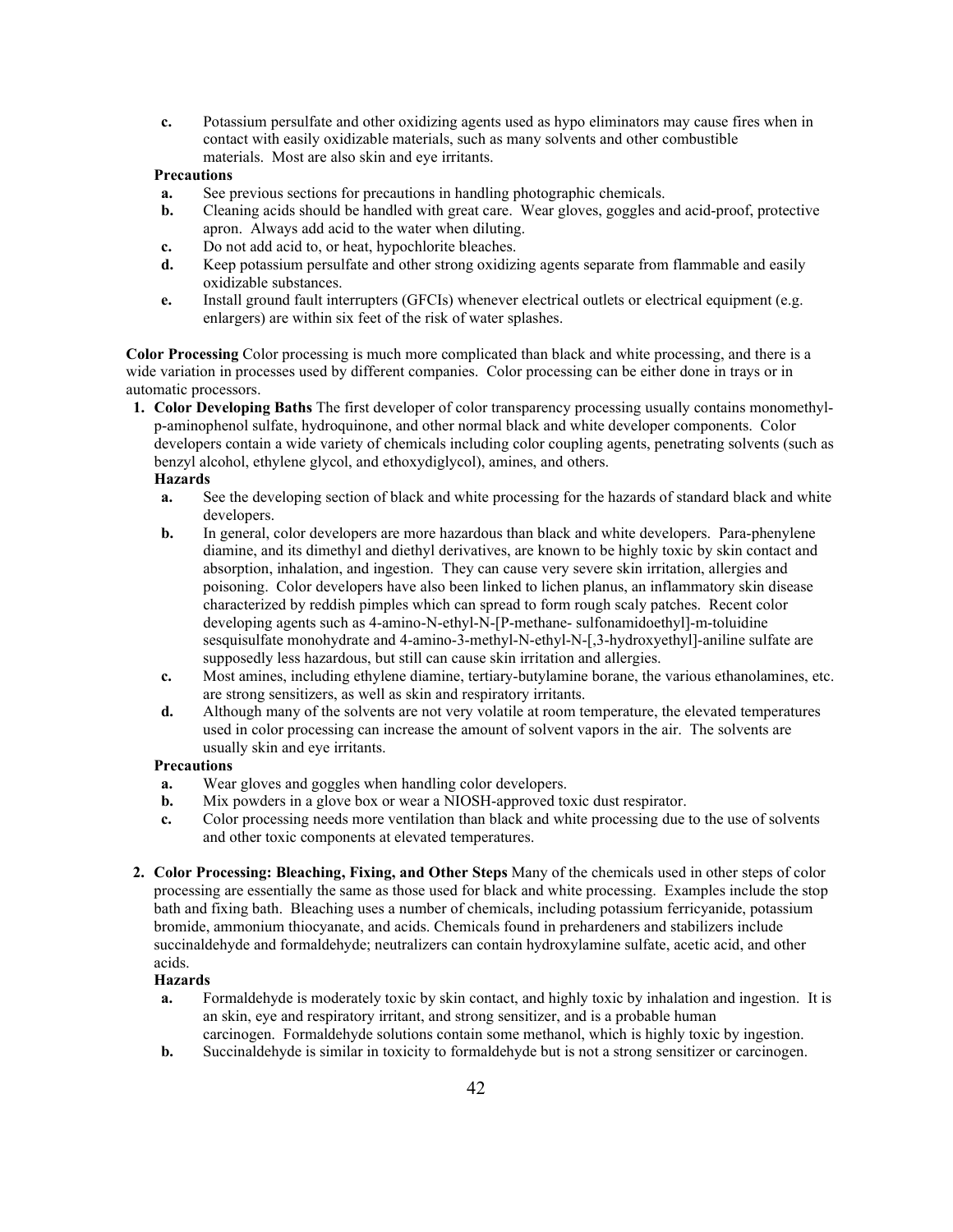- **c.** Hydroxylamine sulfate is a suspected teratogen in humans since it is a teratogen (causes birth defects) in animals. It is also a skin and eye irritant.
- **d.** Concentrated acids, such as glacial acetic acid, hydrobromic acid, sulfamic acid and p-toluenesulfonic acids are corrosive by skin contact, inhalation and ingestion.
- **e.** Acid solutions, if they contain sulfites or bisulfites (e.g., neutralizing solutions), can release sulfur dioxide upon standing. If acid is carried over on the negative or transparency from one step to another step containing sulfites or bisulfites, then sulfur dioxide can be formed.
- **f.** Potassium ferricyanide will release hydrogen cyanide gas if heated, if hot acid is added, or if exposed to strong ultraviolet radiation.

#### **Precautions**

- **a.** Local exhaust ventilation is required for mixing of chemicals and color processing.
- **b.** Use premixed solutions whenever possible.
- **c.** Avoid color processes using formaldehyde, if possible.
- **d.** Wear gloves, goggles and protective apron when mixing and handling color processing chemicals. When diluting solutions containing concentrated acids, always add the acid to the water. An eyewash should be available.
- **e.** A water rinse step is recommended between acid bleach steps and fixing steps to reduce the production of sulfur dioxide gas.
- **f.** Do not add acid to solutions containing potassium ferricyanide or thiocyanate salts.
- **g.** Control the temperature carefully according to manufacturer's recommendations to reduce emissions of toxic gases and vapors.

# **Ceramics Studio (VAPA B102/Outside Building)**

- **1. Flammables.** A flammable chemical is any solid, liquid, vapor, or gas that ignites easily and burns rapidly in air. Consult the appropriate SDSs before beginning work with flammables. Follow these guidelines when working with flammable chemicals:
	- **a.** Handle flammable chemicals in areas free from ignition sources.
	- **b.** Never heat flammable chemicals with an open flame. Use a water bath, oil bath, heating mantle, hot air bath, etc.
	- **c.** Use ground straps when transferring flammable chemicals between metal containers to avoid generating static sparks.
	- **d.** Use a fume hood when there is a possibility of dangerous vapors. (Ventilation will help reduce dangerous vapor concentrations.)
	- **e.** Restrict the amount of stored flammables, and minimize the amount of flammables present in a work area.
	- **f.** Remove from storage only the amount of chemical needed for a particular experiment or task.
- **2. Toxic Chemicals.** The toxicity of a chemical refers to its ability to damage an organ system (kidneys, liver), disrupt a biochemical process (e.g., the blood-forming process) or disturb an enzyme system at some site remote from the site of contact. Toxicity is a property of each chemical that is determined by molecular structure. Exposure of toxic chemicals can occur by inhalation, absorption, ingestion, or injection.
	- **a. Carcinogens** are materials that can cause cancer in humans or animals. They cause damage after repeated or long-duration exposure and their effects may become evident only after a long latency period. Use a fume hood to ensure proper ventilation and where protective personal equipment (PPE) (gloves, goggles, etc.) when using the chemical. Always consult the chemical's SDS to ensure proper PPE is being worn. Examples of carcinogens present in the Ceramics Studio are:
		- i. Cadmium compounds
		- ii. Chromate, hexavalent compounds
- **3. Kilns.** The most used type of kiln in the Ceramics Studio is a fuel-fired kiln. In fuel-fired kilns, the kiln is heated by burning gas (natural or propane), oil, wood, coke, charcoal or other materials. Firing temperatures can vary from as low as 1382°F for raku and bisque wares, to as high as 2372 °F for stoneware, and 2642 °F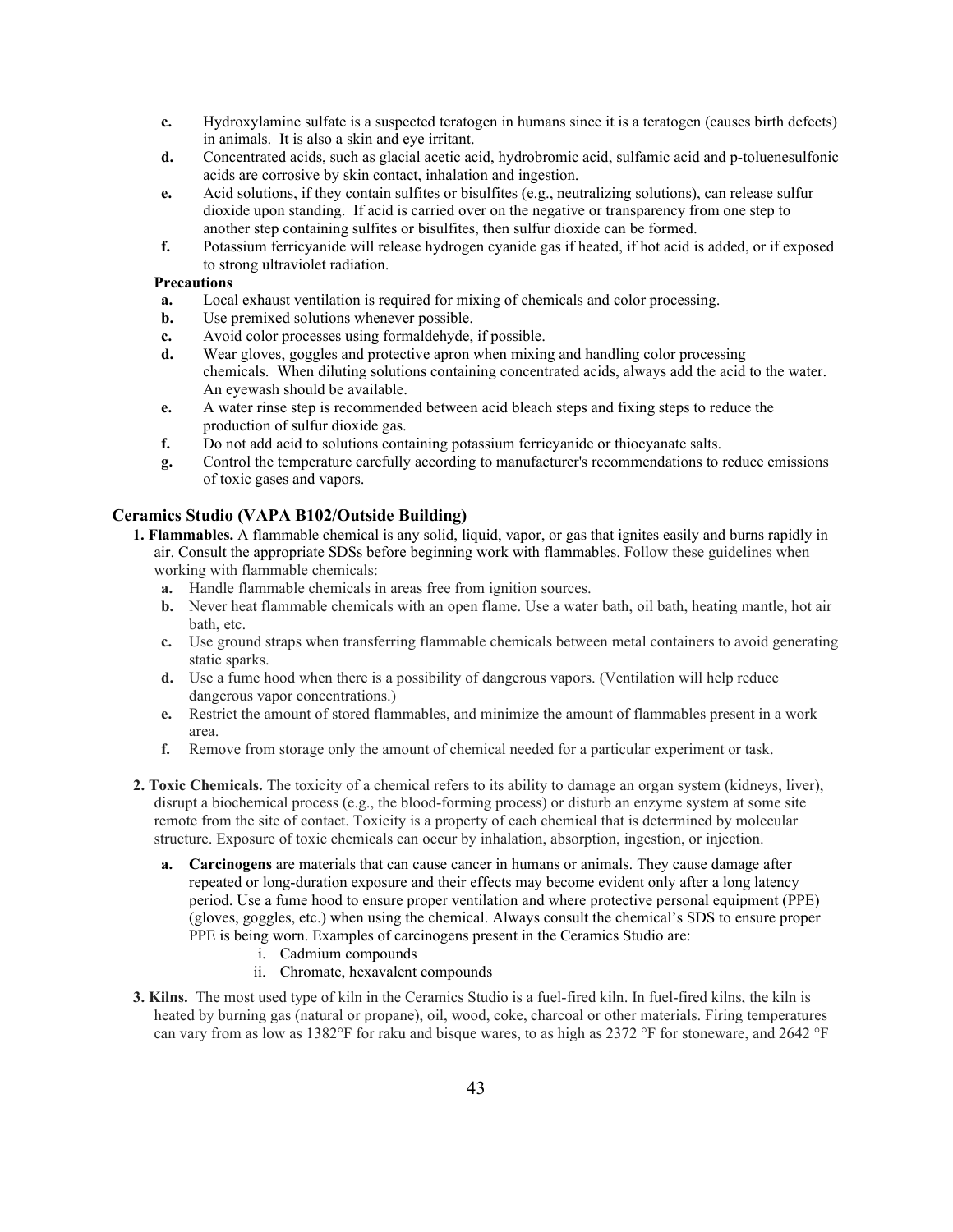for certain porcelains. Below are the hazards associated with the fuel-fired kilns and the precautions to take when using a kiln.

#### **a. Hazards**

- i. Chlorine, fluorine, sulfur dioxide, nitrogen dioxide, and ozone are highly toxic by inhalation. Bisque firings of high-sulfur clay have caused the production of great amounts of choking sulfur dioxide. Other large acute exposures to gases are not common. Inhalation of large amounts of these gases can result in severe acute or chronic lung problems. Long-term inhalation of low levels of these gases can cause chronic bronchitis and emphysema. Fluorine gas can also cause bone and teeth problems.
- ii. Many metal fumes generated at high temperatures are highly toxic by inhalation. Since lead vaporizes at a relatively low temperature, it is especially hazardous.
- iii. Carbon monoxide from fuel-fired kilns or the combustion of organic matter in clays is highly toxic by inhalation and can cause oxygen starvation. One symptom of carbon monoxide poisoning is an intense frontal headache, unrelievable by analgesics.
- iv. Hot kilns produce infrared radiation, which is hazardous to the eyes. There have been reports of cataracts, from years of looking inside the hot kilns.
- v. Heat generated by the kiln can cause thermal burns. The Edward Orton Jr. Ceramic Foundation reported that when a kiln was operated at 2370 °F, the surface temperature, was at and above 595 °F, and the temperature one foot away from the peephole was 156  $\circ$ F.
- vi. Heat produced by even small electric kilns can cause fires in the presence of combustible materials or flammable liquids.
- vii. If an electric kiln fails to shut off, the heating elements melt which can cause fires. Gas kilns also generate a lot of heat, and room temperatures often exceed 100 °F.

- 1. Infrared goggles approved by the American National Standards Institute (ANSI) or handheld welding shields should be worn when looking into the operating kiln. Shade number from 1.7 to 3.0 is recommended, but a darker shade may be required if spots appear in front of one's eyes after looking away from the kiln.
- 2. Do not use lead compounds at stoneware temperatures since the lead will vaporize.
- 3. Lumber, paper, solvents, or other combustible and flammable materials should not be stored in kiln areas.
- 4. Always check that the kiln has shut off.
- 5. If gas leaks are suspected (e.g. gas odor): shut off gas at the source; shut off power to the kiln room at the circuit breaker; and call the gas company. Test for leaks with nonfat, soapy water or use approved leak-detection solutions.
- **4. Special Process Firing.** Salt firing and raku firing are two special types of firing that occur in the ceramics studio. Along with the general hazards of kilns, these two processes bring new hazards and precautions when using the kiln.
	- **a. Salt Firing.** This process involves throwing wet salt (sodium chloride) into the heated kiln while the bisque ware is being fired. Wet salt at high temperatures decomposed to sodium and chlorine. The sodium reacts with the bisque ware to form a glaze. Large amounts of hydrogen chloride gas and possibly chlorine are also formed.
		- **1. Hazards**
			- 1. Hydrogen chloride gas is highly toxic by inhalation. Health effects are both similar and more irritating compared with most other kiln gases. Often, local environmental protection laws ban salt kilns.
			- 2. Hydrogen chloride and water vapor form hydrochloric acid, which can corrode metal fittings in the area.
		- ii. **Precautions**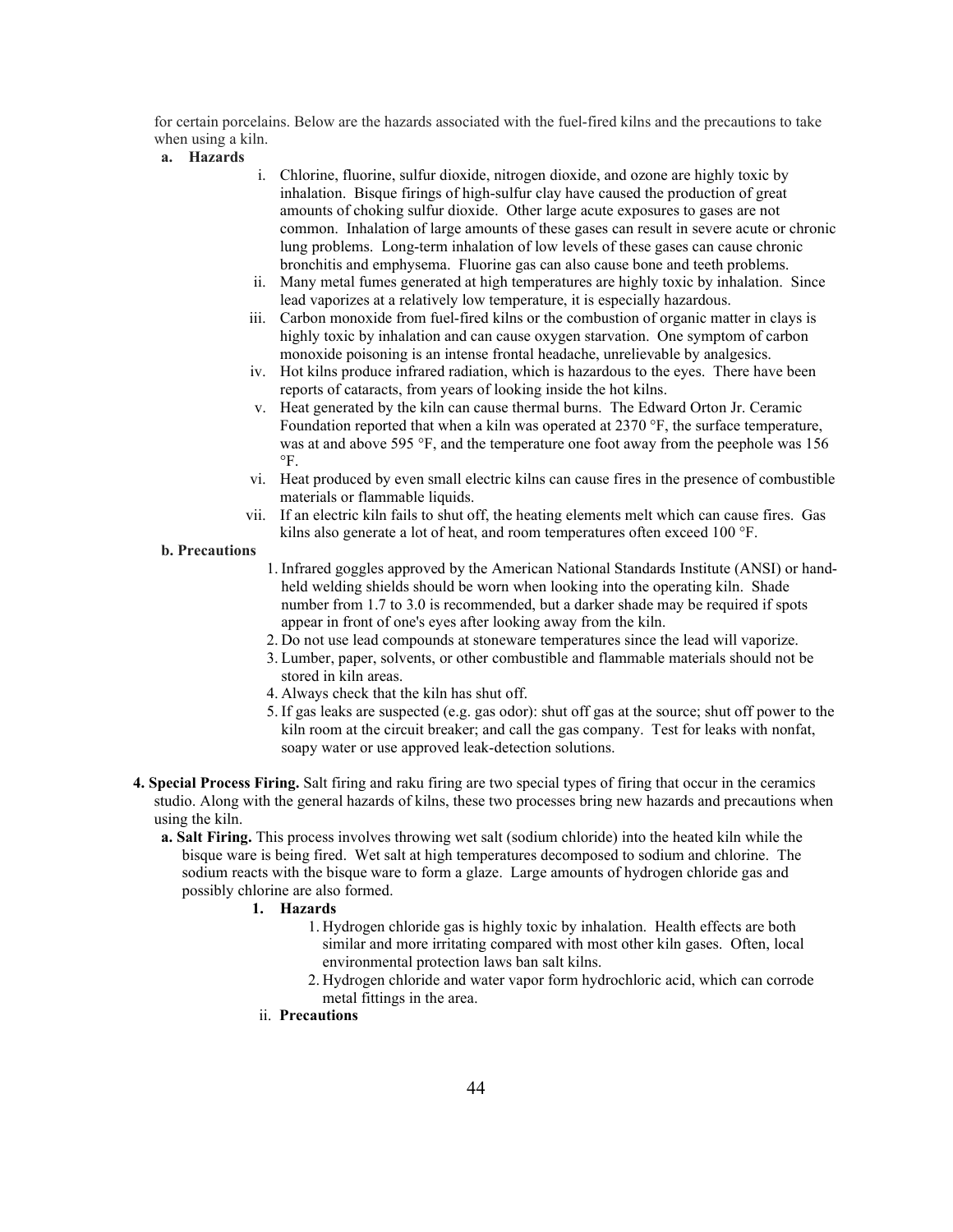- 1. Sodium chloride salt glazing should only be done outdoors. Kilns should be equipped with canopy hoods and chimneystacks that are tall enough to disperse the hydrogen chloride safely.
- 2. All gas piping, and metal fixtures should be routinely checked for corrosion.
- **b. Raku Firing.** The process involves first firing ware at a low temperature in a regular gas kiln, and then removing the still hot pieces and placing in them in sawdust, leaves or other organic materials for a reduction phase.
	- i. **Hazards**
		- i. See above for the hazards and safety precautions used with gas kilns.
		- ii. The reduction step produces large amounts of smoke and carbon monoxide.
		- iii. Treated wood or other materials can yield an exposure to highly toxic preservatives or pesticides, such as arsenic and chromium compounds.
	- ii. **Precautions**
		- i. Raku should only be done outdoors because of smoke. Be careful to not locate raku near air intakes or open windows of buildings.
		- ii. Do not use materials that have been treated with preservatives or pesticides for the reduction phase.
- **5. Clay.** Clays are minerals composed of hydrated aluminum silicates, often containing large amounts of crystalline silica. The following are hazards and precautions involved when handling clay.

## **a. Hazards**

- i. Asbestos is extremely toxic by inhalation and possibly by ingestion. Asbestos inhalation may cause asbestosis, lung cancer, mesothelioma, stomach cancer, and intestinal cancer.
- ii. Sand, perlite, grog, and vermiculite contain free silica and are, therefore, highly toxic by inhalation. Vermiculite is also frequently contaminated with asbestos.
- iii. There is a danger of accidents if clay or water can be added while the mixer is in operation.
- iv. Bags of clay and glaze materials can be very heavy, and lifting can cause back problems.
- v. Hand contact with wet clay can result in abrasion and dryness of fingertips and hands. Moving parts of kick wheels can cause cuts and abrasions.
- vi. Clay scraps on the floor, bench and other surfaces can dry and pulverize, producing an inhalation hazard due to the presence of free silica. Similarly, reconditioning clay by pulverization and sanding finished green ware, can create very high concentrations of hazardous silica dust.

- i. Clay storage and mixing should take place in a separate room. Bags of clay (and other pottery materials) should be stacked on palettes or grids off the floor for easier clean-up.
- ii. All clay mixers should be equipped with local exhaust ventilation to remove fine silica dust particles from the air.
- iii. Clay mixers should be equipped with proper machine guards so that they cannot be opened to add clay or water while the mixer blades are turning.
- iv. Wear separate work clothes while in the studio. Choose clothes of material and design that don't trap dust. Wash these clothes weekly, and separately from other laundry.
- v. Avoid contact of clay with broken skin. Use a skin moisturizer.
- vi. To prevent back problems, always lift with knees bent.
- vii. Be careful of the moving parts on kick wheels.
- viii. Recondition clay by cutting still-wet clay into small pieces, letting them air-dry, and soak in water.
- ix. Finish green ware while still wet or damp with a fine sponge instead of sanding when dry. Do not sand green ware containing fibrous talc.
- x. Wet mop floors and work surfaces daily to minimize dust levels and prevent dry scraps from becoming pulverized.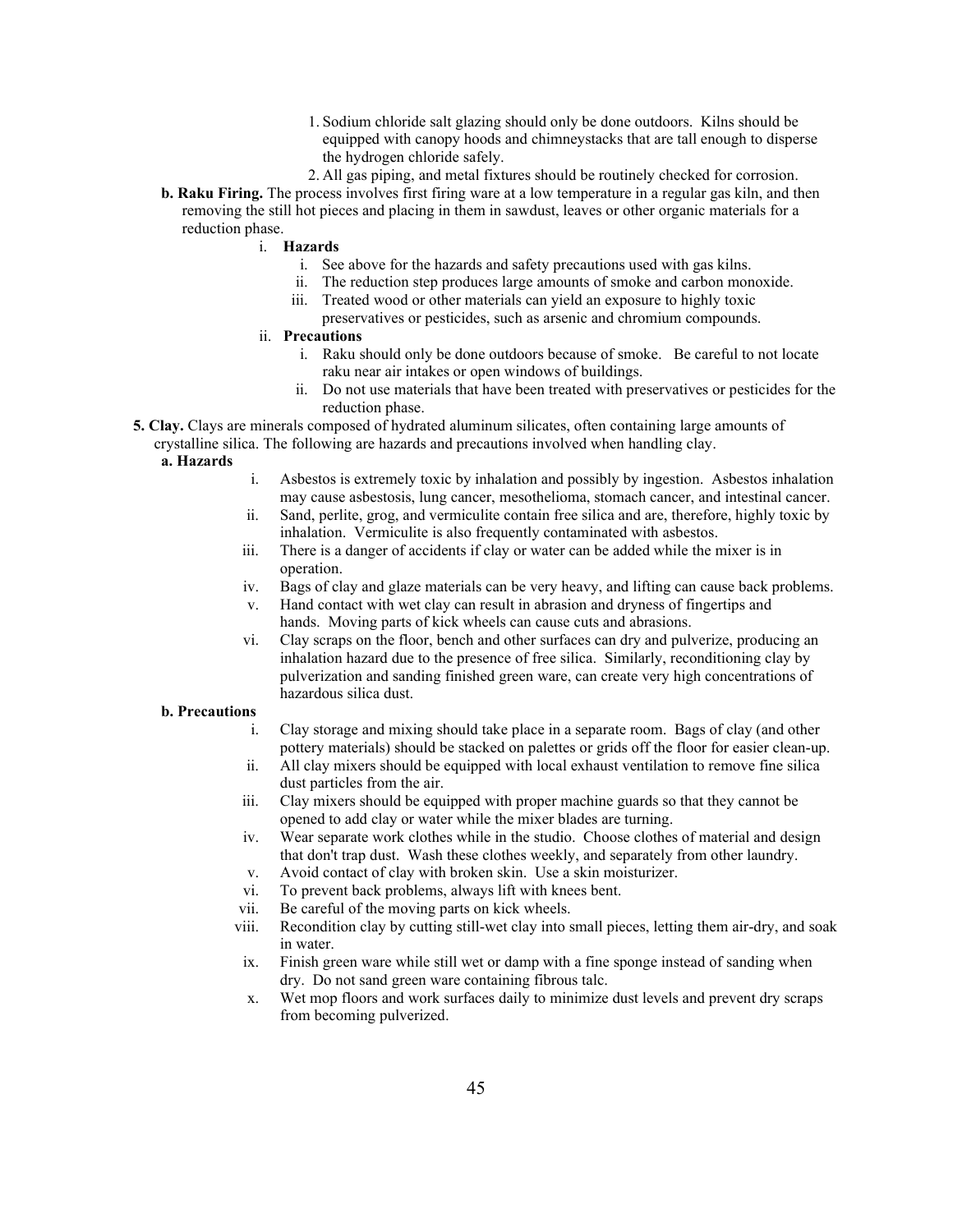- **6. Glazes.** Glazes used to color or finish clay pieces are a mixture of silica, fluxes and colorants. Common fluxes include lead, barium, lithium, calcium and sodium, and are used to lower the melting point of silica. The following are hazards and precautions involved when using glazes.
	- **a. Hazards**
- i. Lead compounds are highly toxic by inhalation or ingestion.
- ii. Lead-glazed food ware can leach lead if not fired properly, or if the glaze composition is not correctly adjusted.
- iii. A glaze label marked "lead-safe" means that the finished ware, if fired properly, will not release lead into food or drink. The actual glaze is still hazardous to handle and fire and may contain lead.
- iv. Other fluxes such as barium and lithium are also highly toxic by inhalation, but less so than lead.
- v. Certain colorant compounds of particular metals are known or probable human carcinogens, including: arsenic, beryllium, cadmium, chromium (VI), nickel, and uranium.
- vi. Antimony, barium, cobalt, lead, lithium, manganese, and vanadium colorant compounds are highly toxic by inhalation.
- vii. Antimony, arsenic, chromium, vanadium, and nickel compounds are moderately toxic by skin contact.
- viii. Free silica occurs in many of the clays, plant ash, flint, quartz feldspars, talcs, etc. used in glazes.
- ix. Soda ash, potassium carbonate, alkaline feldspars, and fluorspar used in glazes are skin irritants.
- x. Spray application of glazes is very hazardous because of the potential inhalation of glaze mists.
- xi. Dipping, pouring, and brushing certain glazes may cause skin irritation and accidental ingestion due to careless personal hygiene habits.
- xii. Glazes containing solvents are both flammable and hazardous.

- i. Use lead-free glazes. If the glaze does not state "lead-free" or "leadless" on the label, assume it contains lead until proven otherwise.
- ii. Lead glazes should only be used on non-food ware items. Design lead-glazed pieces so that they won't be used for food or drink. Lead-glazed pottery should be labeled as lead containing.
- iii. If possible, don't use colorants that are known human carcinogens and avoid probable human carcinogens. There is no known safe level of exposure to carcinogens.
- iv. Consider wearing a respiratory when weighing and mixing powdered. Wet glazes are not an inhalation hazard. Good housekeeping procedures and cleanup of spills reduce the risk of inhalation or ingestion of toxic dusts. Wet mop spilled powders.
- v. Gloves should be worn while handling wet or dry glazes.
- vi. Good dilution ventilation or local exhaust ventilation should be available when applying solvent-containing glazes.
- vii. Basic personal hygiene rules should be followed including restricting eating, drinking, or smoking in the studio, and wearing personal protective equipment such as gloves, and separate work clothes or coveralls. Wash hands after work. Leftover glazes and glaze scrapings can be homogenized, combined, tested, and used as a glaze.

#### **Scene Shop (Room E117)**

- **1. General Machinery and Equipment Hazards.** Several general types of hazards exist on many types of machinery.
	- **a. Rules for all Machines.** The owner or operator's manual must be in the shop area with the machine. The area of operation must be free and clear of obstructions. Space must be provided between each machine and other objects, including other machine operating areas, as needed, to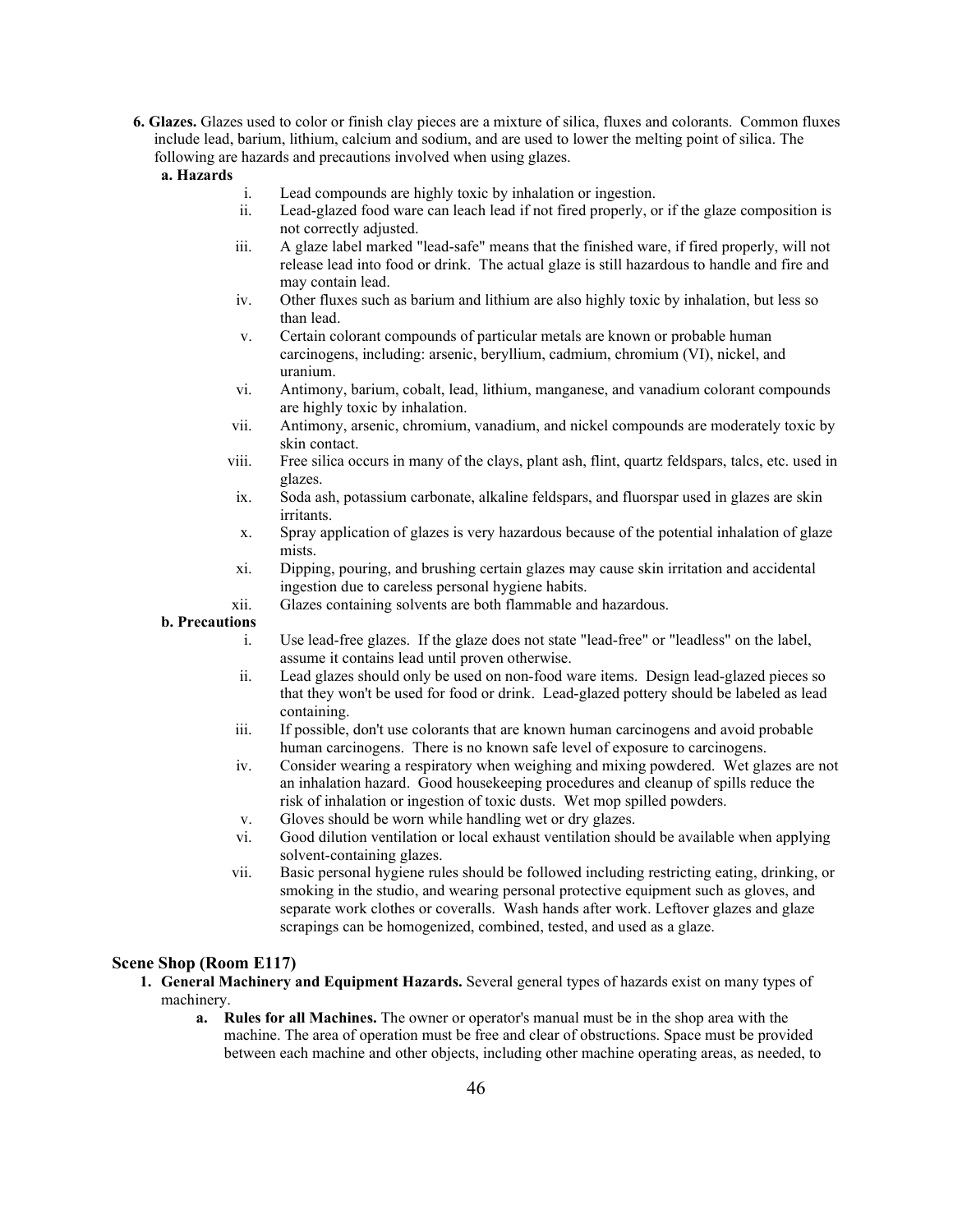allow safe operation of the machine. Students are not permitted to work alone in the shop and must be supervised by a qualified individual. Before using a machine, proper training will be administered to lessen the probability of injury.

- **b. Point of Operation** refers to the area where work (e.g. cutting, shearing, shaping, boring) is performed on a stock material. Some machinery, such as table saws and band saw have point of operation guarding that must be in place during operation.
- **c. Nip or Pinch Point** refers to an area other than a point of operation where a belt contacts a pulley or one or more rotating parts come together where it is possible for a part of the body to get nipped or pinched by the moving parts. Machinery with rollers are a prime example of nip/pinch points.
- **d. Power Transmission** refers to areas where power is transferred from one part to another such as a drive shaft, belt, or chain. Belts, pulleys, flywheels, rotating parts etc. must be guarded to prevent entanglement and amputations.
- **2. Lifting and Material Handling.** Moving and transporting set pieces can be some of the most significant hazards during set construction. The following tips are recommended to avoid injury while moving and lifting objects:
	- **a.** Ensure you have adequate help to lift heavy or awkward items
	- **b.** Plan your route before lifting. Ensure pieces will fit through doorways, openings on vehicles before attempting any lifting.
	- **c.** Use hand trucks or carts whenever possible to reduce lifting
	- **d.** Strap or secure items that may fall during transport. "If it can fall down, lay it down."
- **3. Formaldehyde from MDF and hardwood pressed boards (ex. Masonite).** MDF, or Medium Density Fiberboard, is a type of composite wood product. It is produced from both hardwoods and softwoods broken down into fibers and combined with wax and a resin (glue). It is formed into panels using heat and pressure.
	- **a.** If feasible, use a safer product such as solid wood, composite panels with no added formaldehyde, or products with low formaldehyde emissions.
	- **b.** Use proper ventilation. The best ventilation, known as local exhaust ventilation, extracts dust and gases at the point of generation. If local exhaust is not available, then use good room ventilation.
	- **c.** Keep dust levels down with good housekeeping. Keep the work area clean so you do not suspend dust into the air while working.
	- **d.** Use a respirator with cartridges approved for dust and formaldehyde. Respirators should not be used without a full respirator program, which includes training on proper use and fit testing.
	- **e.** Good hygiene includes washing whenever you get dirty, and shower and launder clothes at the end of the day.
	- **f.** The below table shows the amount of formaldehyde in the air when certain tasks are performed.

| <b>Formaldehyde Levels (ppm)</b> | <b>Description</b>                                        |
|----------------------------------|-----------------------------------------------------------|
| 0.1                              | Level expected to cause symptoms in sensitive individuals |
| 0.75                             | OSHA worker exposure limit                                |
| $0.01 - 0.14$                    | Sawing and sanding MDF in ventilated dust chamber         |
| $0.19 - 0.78$                    | Sanding particleboard under laboratory conditions         |

## **4. Softwood/Hardwood Dust.**

- **a.** Work in a well ventilated space to ensure dust particles are being removed from the air by the ventilation system.
- **b.** If the ventilation system in a particular room is inadequate, respirators or dust masks should be worn for protection.

#### **Print Making Studio (Room D102)**

**1. Printing Ink, Water-Based and Oil-Based** (Speedball Silkscreen Inks, Gamblin Etching Inks, Hanco Lithography Inks, Speedball Professional Relief Inks) Intaglio, lithography and relief inks consist of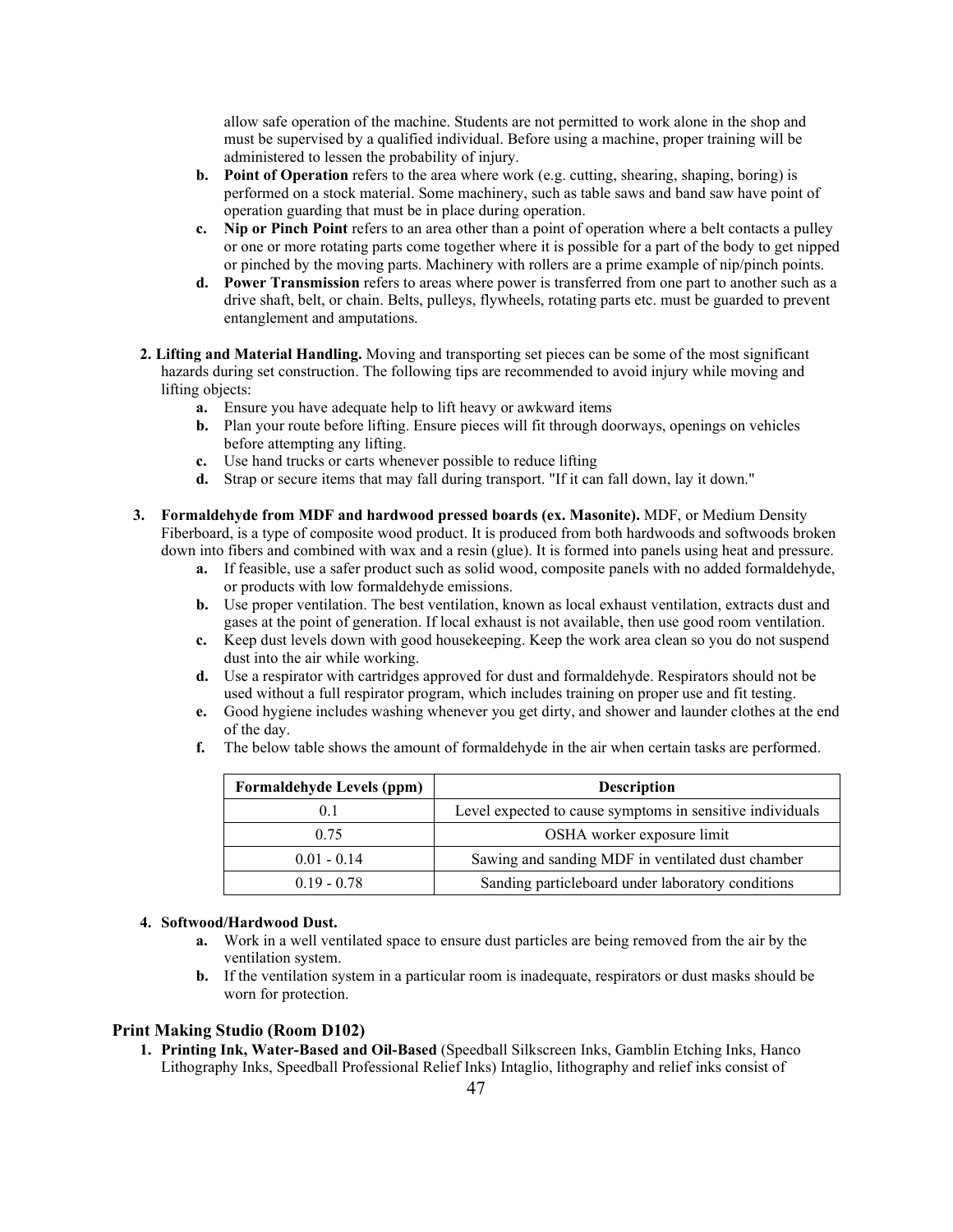pigments suspended in either linseed oil or water as a vehicle. There can be additional hazardous binders or preservatives, etc.

#### **a. Hazards**

**i.** Oil-based inks contain treated linseed oils. While linseed oil is not considered a hazard by skin contact or inhalation, ingestion of large amounts of some treated linseed oils might be hazardous due to presence of small amounts of toxic heavy metals. Oil vehicles are flammable when heated, and rags soaked in these may ignite by spontaneous combustion.

# **a. Precautions**

- **i.** Know what materials are used. Obtain the material safety data sheets (MSDSs) on all products used. Use the least toxic inks possible.
- **ii.** Do not use an open flame to heat linseed oil, linseed oil, varnishes, or burnt plate oil. Take normal fire prevention measures (e.g. no smoking or open flames in work area).
- **iii.** Place oil-soaked rags in self-closing disposal cans and remove from the studio each day. An alternative is to place the oil-soaked rags in a pail of water.
- **2. Pigments** are the colorants used in lithography, intaglio, and relief printing inks. There are two types of pigments: inorganic pigments, and organic pigments.

# **a. Hazards**

- **i.** Pigment poisoning can occur if pigments are inhaled or ingested. For normal printing with prepared inks, the main hazard is accidental ingestion of pigments due to eating, drinking or smoking while working, or inadvertent hand to mouth contact.
- **ii.** The classic example of a toxic inorganic pigment in printmaking is lead chromate (chrome yellow). Lead pigments can cause anemia, gastrointestinal problems, peripheral nerve damage (and brain damage in children), kidney damage and reproductive system damage. Other inorganic pigments may be hazardous also, including pigments based on cobalt, cadmium, and manganese.
- **iii.** Some of the inorganic pigments, in particular cadmium pigments, chrome yellow and zinc yellow (zinc chromate) may cause lung cancer if inhaled. In addition, lamp black and carbon black may contain impurities that can cause skin cancer.
- **iv.** Chromate pigments (chrome yellow and zinc yellow) may cause skin ulceration and allergic skin reactions.
- **v.** The long-term hazards of the modern synthetic organic pigments have not been well studied.

## **b. Precautions**

- **i.** Obtain MSDSs on all pigments. This is especially important because the name that appears on label of the color may or may not truly represent the pigments present.
- **ii.** Use the safest pigments possible. Avoid lead pigments.
- **iii.** Avoid mixing dry pigments whenever possible. If dry pigments are mixed, wear a NIOSHapproved toxic dust respirator.
- **3. Solvents** (mineral spirits, lacquer thinner, denatured alcohol, acetone, Citra-Solv, Naphtha) In general, organic solvents are one of the most underrated hazards in art materials. Organic solvents are used in printmaking to dissolve and mix with oils, resins, varnishes, and inks, and to clean plates, rollers, tools, and even hands.

#### **a. Hazards**

- **i.** Repeated or prolonged skin contact with solvents can cause defatting of the skin and resultant dermatitis. Many solvents can also be harmful through skin absorption.
- **ii.** Inhalation of solvent vapors is the major way in which solvents are harmful. High concentrations of most solvents can cause dizziness, nausea, fatigue, loss of coordination, or coma. This can also increase the chances for mistakes and accidents.
- **iii.** Many solvents are toxic if ingested. Swallowing an ounce of turpentine can be fatal.
- **iv.** Most solvents, except chlorinated hydrocarbons, are also either flammable or combustible.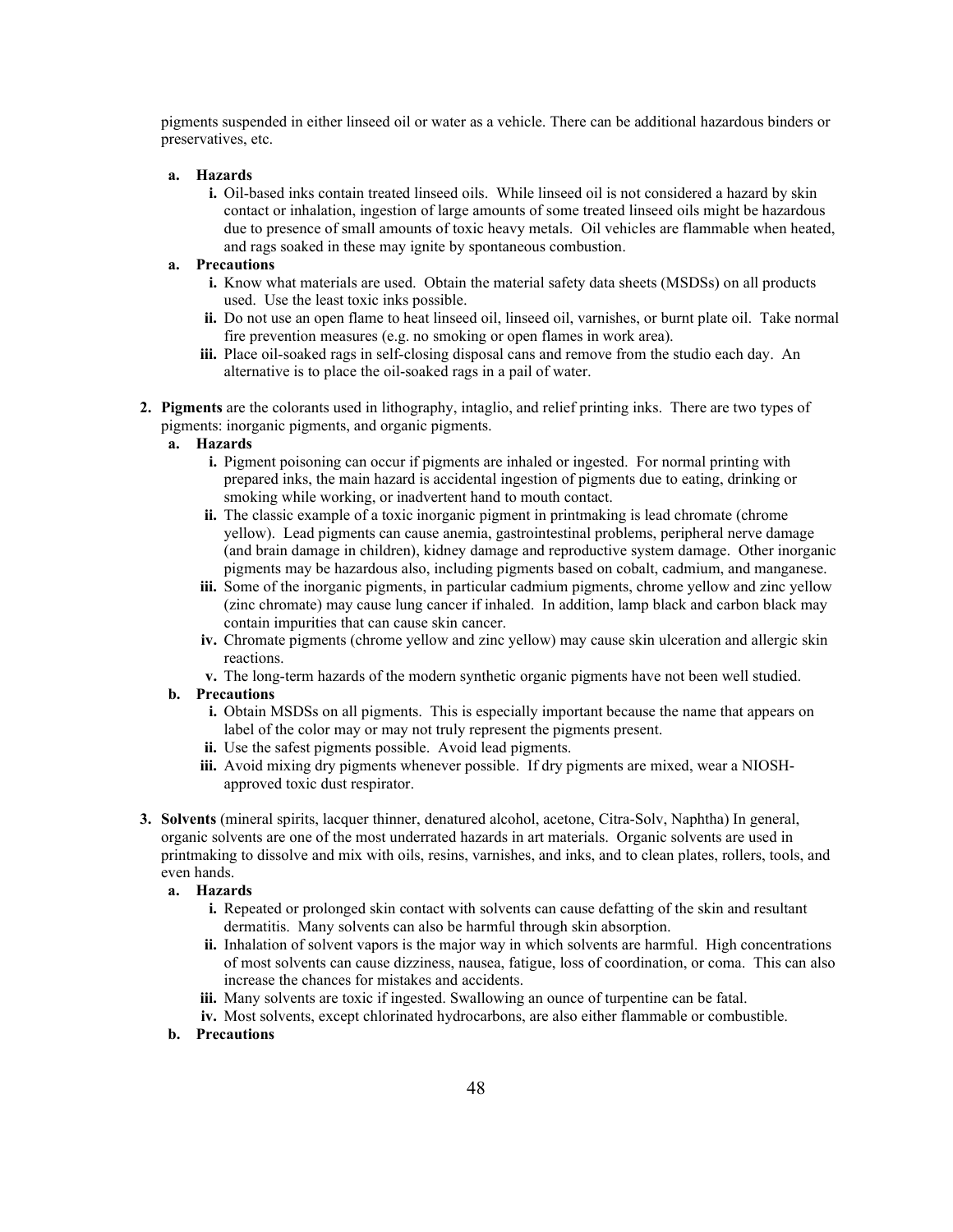- **i.** Obtain the MSDS on all solvent products used. Use the least toxic solvent possible. For example, replace the more toxic methyl alcohol with denatured alcohol or isopropyl alcohol.
- **ii.** Use adequate ventilation.
- **iii.** Keep minimum amounts of solvents on hand and purchase in smallest practical container size. Large amounts of solvents or solvent-containing materials should be stored in a flammable storage cabinet.
- **iv.** Never store solvents or solvent-containing materials in food or drink containers. Always label containers.
- **v.** Do not allow smoking, open flames or other sources of ignition near solvents.
- **vi.** Have a class B fire extinguisher in the area. If ordinary combustible materials are present, you may need a Class ABC fire extinguisher.
- **vii.** Wear gloves when handling solvents to avoid skin contact. In particular do not use solvents to clean ink off hands. Baby oil is a good substitute.
- **4. Corrosives** (Ferric Chloride, Nitric Acid, Hydrochloric Acid, Tannic Plate Etch) Acids are used in intaglio (acid etching) and in lithography. Strong acids commonly used include nitric acid, hydrochloric acid, and phosphoric acid, and less commonly carbolic acid (phenol), chromic acid, hydrofluoric and sulfuric acids.

# **a. Hazards**

- **i.** Concentrated acids are corrosive to the skin, eyes, respiratory system and gastrointestinal system. Dilute acids can cause skin irritation on repeated or prolonged contact.
- **ii.** Chromic acid is a skin sensitizer, suspect carcinogen, and oxidizer.
- **iii.** Phenol is highly toxic by skin absorption and ingestion. It may cause severe kidney damage, central nervous system effects and even death if absorbed in large amounts.
- **iv.** Hydrofluoric acid is highly toxic and can cause severe, deep burns which require medical attention. There is no immediate pain warning from contact with hydrofluoric acid.
- **v.** Concentrated nitric acid is a strong oxidizing agent and can react explosively with other concentrated acids, solvents, etc. Nitric acid gives off various nitrogen oxide gases, including nitrogen dioxide which is a strong lung irritant and can cause emphysema.

- **i.** Know what is used. Obtain the MSDS for all acids.
- **ii.** Whenever possible avoid concentrated acids.
- **iii.** Doing acid etching requires working in a enclosed hood, or in front of a slot exhaust hood or window exhaust fan at work level.
- **iv.** Store concentrated nitric and chromic acids away from organic materials. Concentrated nitric acid should always be stored separately even from other acids.
- **v.** An important safety rule when diluting concentrated acids is to add the acid to the water, never the reverse.
- **vi.** Wear appropriate gloves, goggles and protective apron or lab coat when handling acids.
- **vii.** If adequate ventilation is not available, wear a NIOSH-approved respirator with acid gas cartridges.
- **viii.** If acid is spilled on your skin, wash with lots of water. In case of eye contact, rinse the eyes with water for at least 15-20 minutes and seek medical attention.
- **5. Lithography** (Takach Lithography Press, Charles Brand Lithography Press) uses either zinc and aluminum metal plates or stones for printing. It involves use of a variety of chemicals to make the image ink-receptive and non-image areas receptive to water and ink-repellent.
	- **Plate and Stone Preparation** A variety of drawing materials with high wax and fatty acid content are used to make the image, including tusche and lithographic crayons. Airbrushing liquid drawing materials or using spray enamel or lacquer is also common. Other materials used in stone or plate processing include etch solution containing acids and gum arabic, counteretch solutions containing acids and sometimes dichromate salts, and fountain solutions containing dichromate salts. Phenol (carbolic acid) has been used for removing grease from stones, and a variety of solvents including lithotine, gasoline,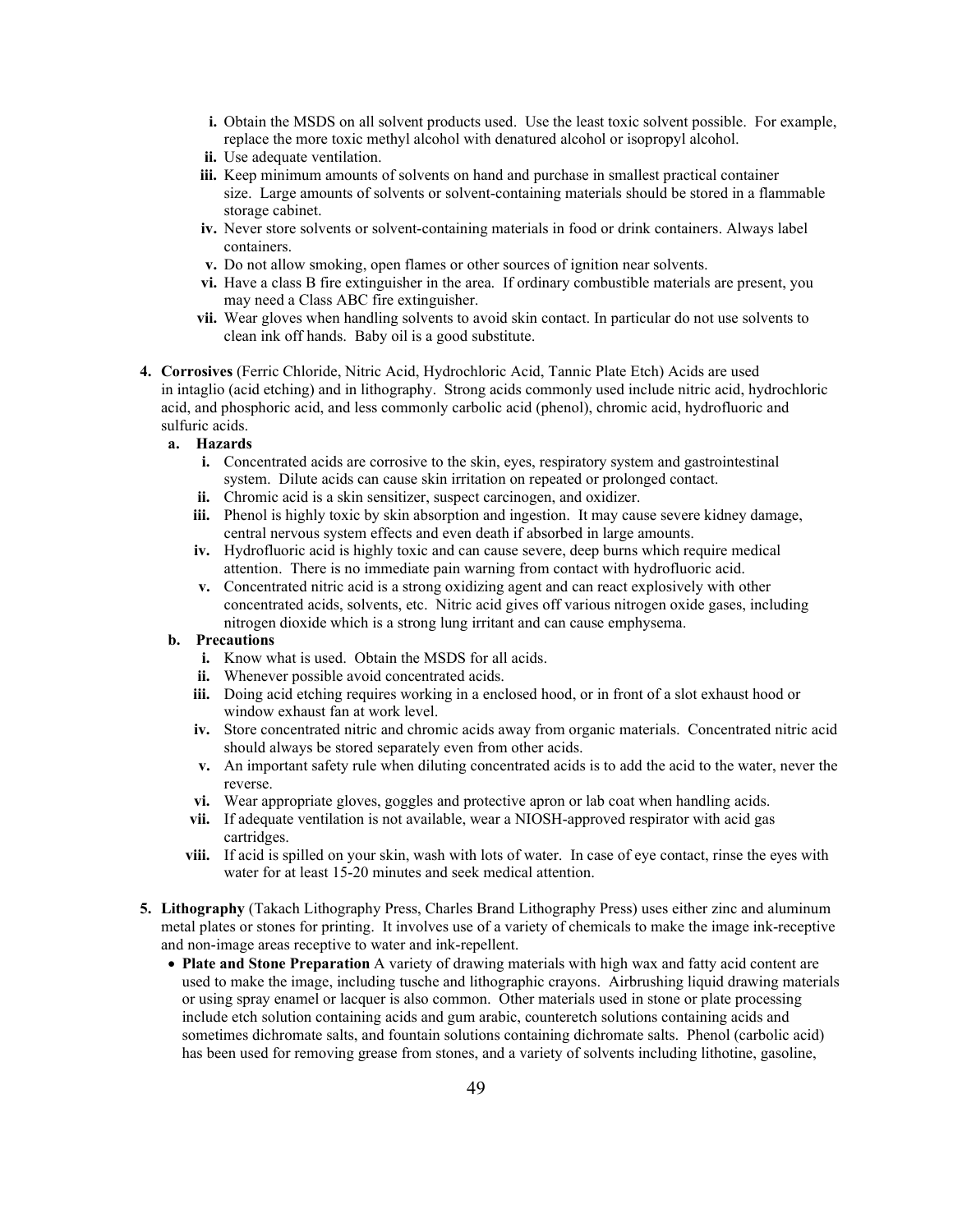kerosene, and mineral spirits, which are used for diluting drawing materials, washing out images and correction of images. Talc and rosin mixtures are also used. Metal plates are prepared with solventbased vinyl lacquers.

# **a. Hazards**

- **i.** Acids used include phosphoric, nitric, acetic, hydrochloric, hydrofluoric and tannic acids. The concentrated acids are corrosive, and even dilute acid solutions can cause skin irritation from prolonged or repeated contact. Hydrofluoric acid and phenol are the most dangerous to use.
- **ii.** Lithotine, kerosene, and mineral spirits are skin and eye irritants and inhalation can cause intoxication and respiratory irritation.
- **iii.** The solvents contained in vinyl lacquers can include highly toxic isophorone and cyclohexanone. Methyl ethyl ketone (MEK), which is moderately toxic, is often used as a thinner.
- **iv.** Dichromate salts may cause skin and nasal ulceration and allergic reactions, and are suspect cancer-causing agents.
- **v.** Rosin dust may cause asthma and allergic dermatitis. There is the hazard of explosion from the buildup of rosin dust, in enclosed rosin boxes, around an ignition source.
- **vi.** Talcs may be contaminated with asbestos and silica.
- **vii.** Airbrushing drawing materials or using spray enamel paints is more hazardous than drawing with a brush because the inhalation hazard is higher.

## **b. Precautions**

- **i.** Obtain the MSDS for all materials used.
- **ii.** See Acids and Solvents sections for the precautions with acids and solvents.
- **iii.** Use the least toxic solvents. Gasoline should never be used. Lithotine and mineral spirits are less toxic than the more irritating kerosene.
- **iv.** Use asbestos-free talcs such as baby powders.
- **v.** Avoid dichromate-containing counteretches and fountain solutions if possible. Do not use hydrofluoric acid or phenol.
- **vi.** Appropriate gloves, goggles and a protective apron should be worn when mixing or using concentrated acids.

• **Printing and Cleanup** For all types of lithographic inks, solvents are used to make image corrections on the press, to remove images, and to clean the press bed and rollers.

#### **a. Hazards**

**i.** Some roller cleaners and glaze cleaners can contain chlorinated hydrocarbons such as perchloroethylene and methylene chloride. Most chlorinated solvents (except 1,1,1 trichloroethane) have been shown to cause liver cancer in animals and are therefore suspect human carcinogens. In addition, perchloroethylene can cause liver damage, and methylene chloride heart attacks.

- **i.** Know materials used. Obtain the MSDS for all solvents. See Solvents section for the precautions with solvents.
- **ii.** Choose products that do not contain chlorinated solvents whenever possible.
- **iii.** For small scale solvent use in correcting images or cleaning the press bed using lithotine or mineral spirits, dilution ventilation (e.g. window exhaust fan) is sufficient.
- **6. Intaglio** is a printmaking process in which ink is pressed into depressed areas of the plate and then transferred to paper. These depressed areas can be produced by a variety of techniques, including acid etching, drypoint, engraving and mezzotint.
	- **Etching** involves use of dilute nitric acid, Dutch mordant (hydrochloric acid plus potassium chlorate) or ferric chloride to etch the zinc or copper (respectively) metal plate. Unetched parts the plate are protected with resists such as stopout varnishes containing ethyl alcohol, grounds containing asphaltum or gilsonite and mineral spirits, rubber cement, and rosin or spray paints for aquatinting. Sometimes, soft grounds contain more toxic solvents.
		- **a. Hazards**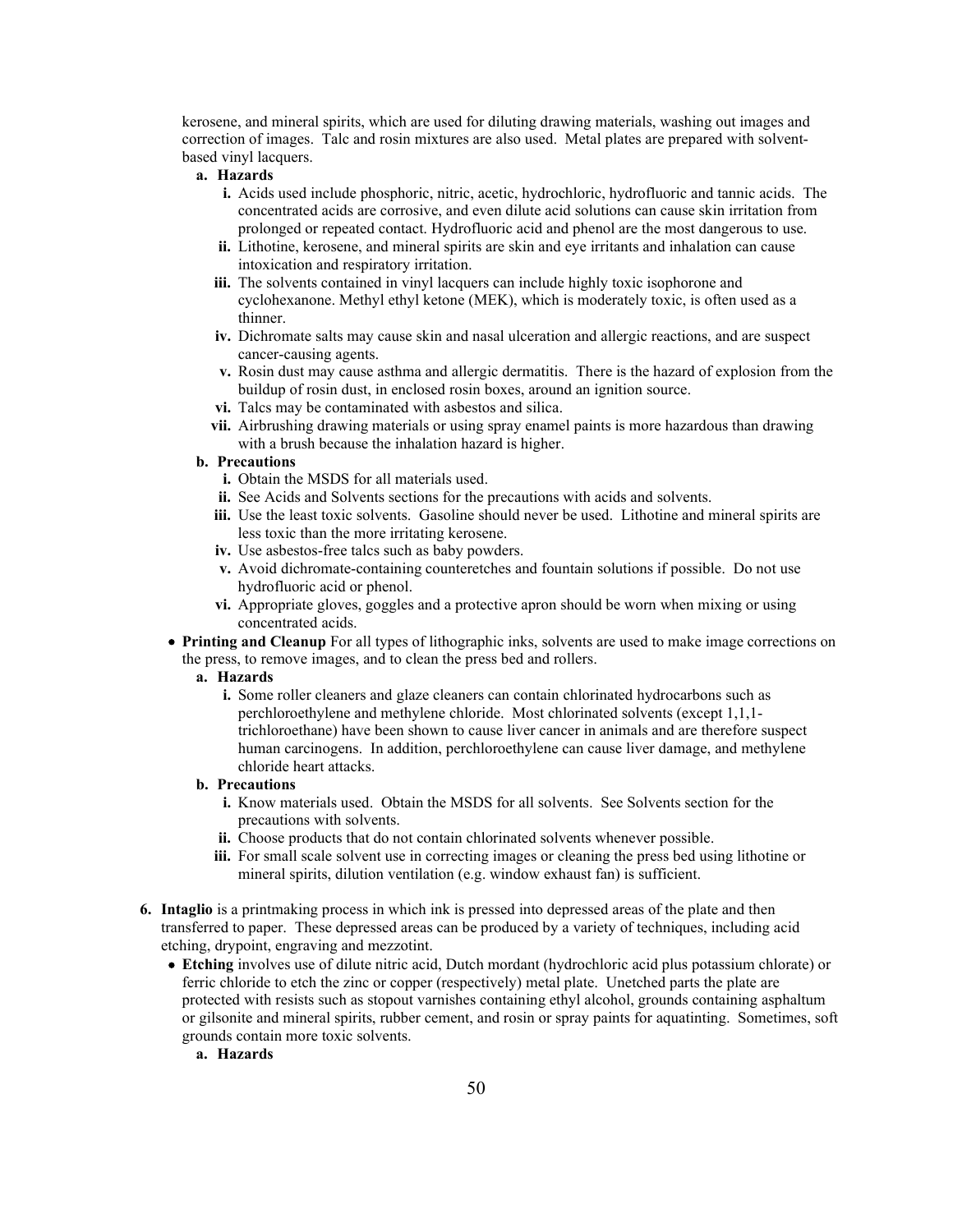- **i.** See Solvents section for the hazards of solvents. 1,1,1- trichloroethane found in some soft grounds is moderately toxic by inhalation under normal conditions but may cause fatalities at very high concentrations.
- **ii.** See Acids section for the hazards of acids. In particular nitric acid etching releases the respiratory irritant nitrogen dioxide which has poor odor warning properties. During the etching process, flammable hydrogen gas is also produced.
- **iii.** Concentrated nitric acid is a strong oxidizing agent and can react with many other chemicals, especially solvents or other organic compounds, to cause a fire.
- **iv.** Mixing hydrochloric acid with potassium chlorate to make Dutch mordant produces highly toxic chlorine gas. Potassium chlorate is a key ingredient in many pyrotechnics and is a potent oxidizing agent. It can react explosively with organic compounds, sulfur compounds, sulfuric acid or even dirt or clothing. On heating it can violently decompose to oxygen and potassium chloride. Storage and use are very dangerous require special precautions especially when mixing.
- **v.** Rosin dust (and asphaltum dust which is also sometimes used) is combustible. Sparks or static electricity have caused explosions in enclosed rosin and aquatint boxes. Rosin dust may also cause asthma and dermatitis in some individuals.
- **vi.** Inhalation of solvents and pigments can result from use of aerosol spray paints.

- **i.** Obtain the MSDS for all materials used.
- **ii.** See Solvents and Acids sections for specific precautions.
- **iii.** Use Dutch mordant with extreme caution. A safer substitute for etching copper plates is ferric chloride (iron perchloride). This forms acidic solutions so should be handled accordingly but does not have the dangers of handling concentrated acids. Ferric chloride solution might cause minor skin irritation from prolonged contact.
- **iv.** Application of grounds or stopouts should be done with local exhaust ventilation, (e.g. slot or enclosed hood).
- **v.** Acid etching should be done with local exhaust ventilation. See section on precautions for Acids for more information. Rosin (or asphaltum) boxes should be explosion-proof. Use sparkproof metal cranks, explosion-proof motors, or compressed air. Do not use hair dryers to stir up rosin dust.
- **Other Techniques** Drypoint, mezzotint and engraving use sharp tools to incise lines in metal plates. **a. Hazards**
	- **i.** One major hazard associated with these types of processes involves accidents with sharp tools.
	- **ii.** Long-term use of these tools can cause carpel tunnel syndrome, which can cause numbness and pain in the first three fingers. Severe cases can be incapacitating.

## **b. Precautions**

- **i.** Keep tools sharp, store them safely and always cut away from yourself.
- **ii.** When possible, clamp down plates to avoid slippage.
- **iii.** Minimize the chance of carpel tunnel syndrome by choosing tools with wide handles, avoiding tight grips, and doing hand flexing exercises during regular rest periods. Set work table height so wrist flexing motions are minimal.
- **Printing and Cleanup** Intaglio inks contain pigments, treated linseed oil and modifiers. Printing involves placing the ink on the inking slab, inking the plate by hand, and then printing. Cleanup of inking slab, press bed, and cleaning the plate is done with a variety of solvents including mineral spirits, alcohol, lithotine, turpentine, etc.

#### **a. Hazards**

- **i.** Preparing your own inks from dry pigments can involve inhalation of toxic pigments. See Pigments section for the hazards of pigments.
- **ii.** See Solvents section for the hazards of solvents. Plate cleaning is more hazardous than cleaning inking slabs or press beds because larger amounts of solvents are used.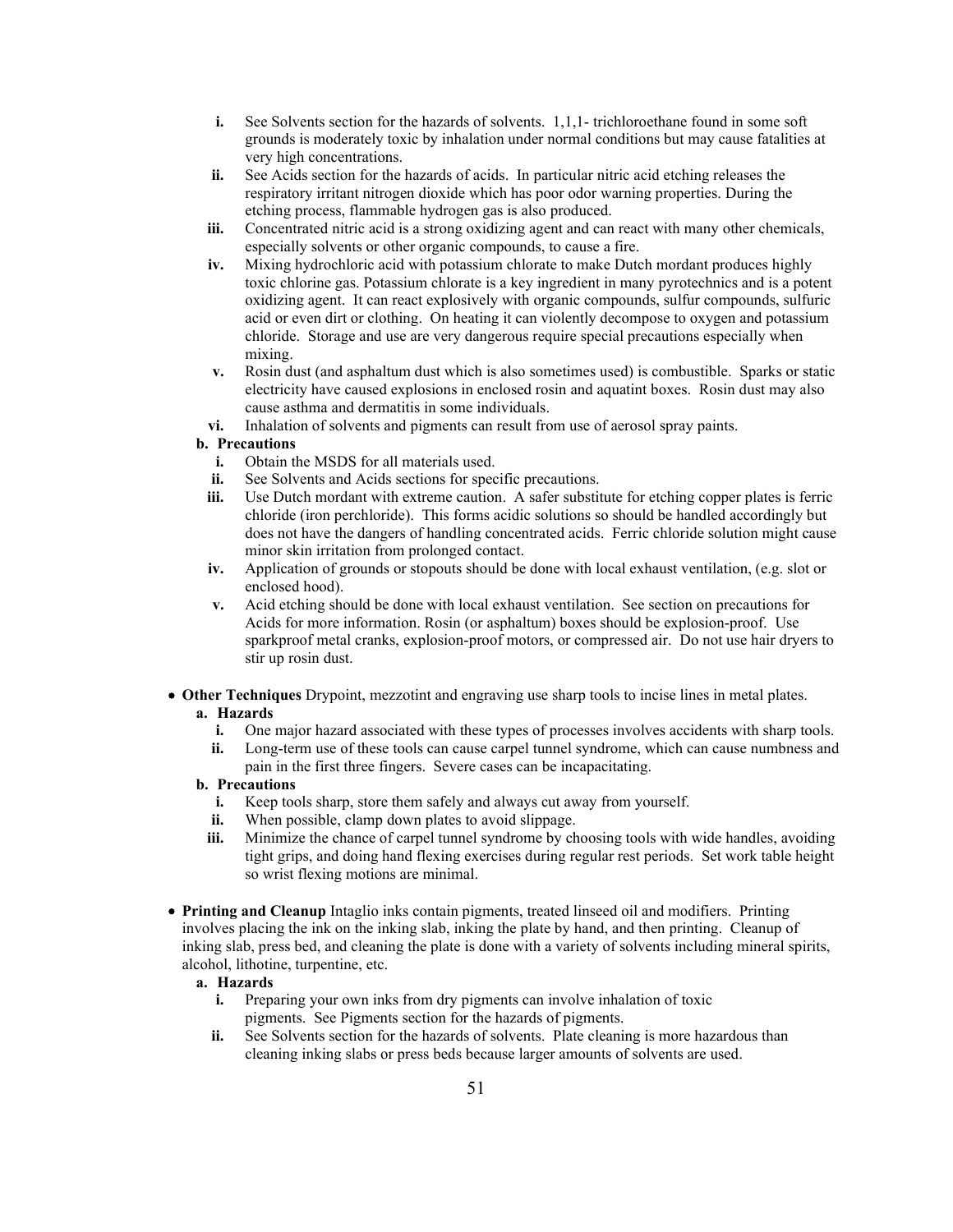**iii.** Lithotine, turpentine, or oil-soaked rags can be a spontaneous combustion hazard if improperly stored.

# **b. Precautions**

- **i.** See Pigments and Solvents sections for the specific precautions for pigments and solvents.
- **ii.** NIOSH-approved respirators with organic vapor cartridges can be used if ventilation is not adequate.
- **7. Relief and Other Printing Processes** Other printing processes include relief printing, collagraphs, monoprints, and plastic prints.
	- **Relief Printing** techniques include woodcuts, linoleum cuts and acrylic plates for plaster relief. These techniques involve the cutting away of plate areas that are not to be printed. Relief inks can be oil-based or water-based.

# **a. Hazards**

- **i.** Some woods used for woodcuts can cause skin irritation and/or allergies. This is particularly true of tropical hardwoods.
- **ii.** Accidents involving sharp tools can result in cuts.
- **iii.** Wood carving and cutting tools can cause carpel tunnel syndrome. This was discussed earlier in the section that included drypoint and mezzotint.
- **iv.** Caustic soda (sodium hydroxide) is sometimes used for etching linoleum. It can cause skin burns and severe eye damage if splashed in the eyes.
- **v.** Eating, drinking or smoking while printing can result in accidental ingestion of pigments.
- **vi.** Hazardous solvents are used in stopouts and resists in linoleum etching, and for cleaning up after printing with oil-based inks. See Solvents section for more information on the hazards of solvents.

# **b. Precautions**

- **i.** Obtain the MSDS for all materials used.
- **ii.** See Acids and Solvents sections for precautions with acids and solvents.
- **iii.** Water-based inks are preferable to oil-based inks since solvents are not needed.
- **iv.** Wear appropriate gloves, goggles and protective apron when handling caustic soda.
- **v.** If the chemical is spilled on your skin, wash with lots of water. In case of eye contact, rinse the eyes with water for at least l5-20 minutes and contact a physician.
- **vi.** Always cut in a direction away from you, with your free hand on the side or behind the hand with the tool.
- **vii.** Carpel tunnel syndrome can be minimized or avoided by using tools with wide handles, avoiding tight grips, and rest periods with hand flexing exercises. Linoleum cutting is softer to work, and thus can reduce musculoskeletal injury.
- **Collagraphs** are prints produced by using a collage of different materials glued onto a rigid support. A wide variety of materials and adhesives can be used in making collagraphs.

# **a. Hazards**

- **i.** Rubber cement, a common adhesive used with collagraphs, is extremely flammable and most rubber cements and their thinners contain the solvent n-hexane which can cause damage to the peripheral nervous system (hands, arms, legs, feet) from chronic inhalation.
- **ii.** Epoxy glues can cause skin and eye irritation and allergies.
- **iii.** Spraying fixatives on the back of collagraph plates to seal them can involve risk of inhalation of the solvent-containing spray mist.
- **iv.** Sanding collagraph plates which have been treated with acrylic modeling compounds or similar materials can involve inhalation of irritating dusts.

- **i.** Know the hazards of materials used. Obtain the MSDSs from the manufacturer.
- **ii.** Use the least toxic materials available. In particular use water-based glues and mediums (e.g. acrylic medium) whenever possible. Some rubber cements are made with the solvent heptane,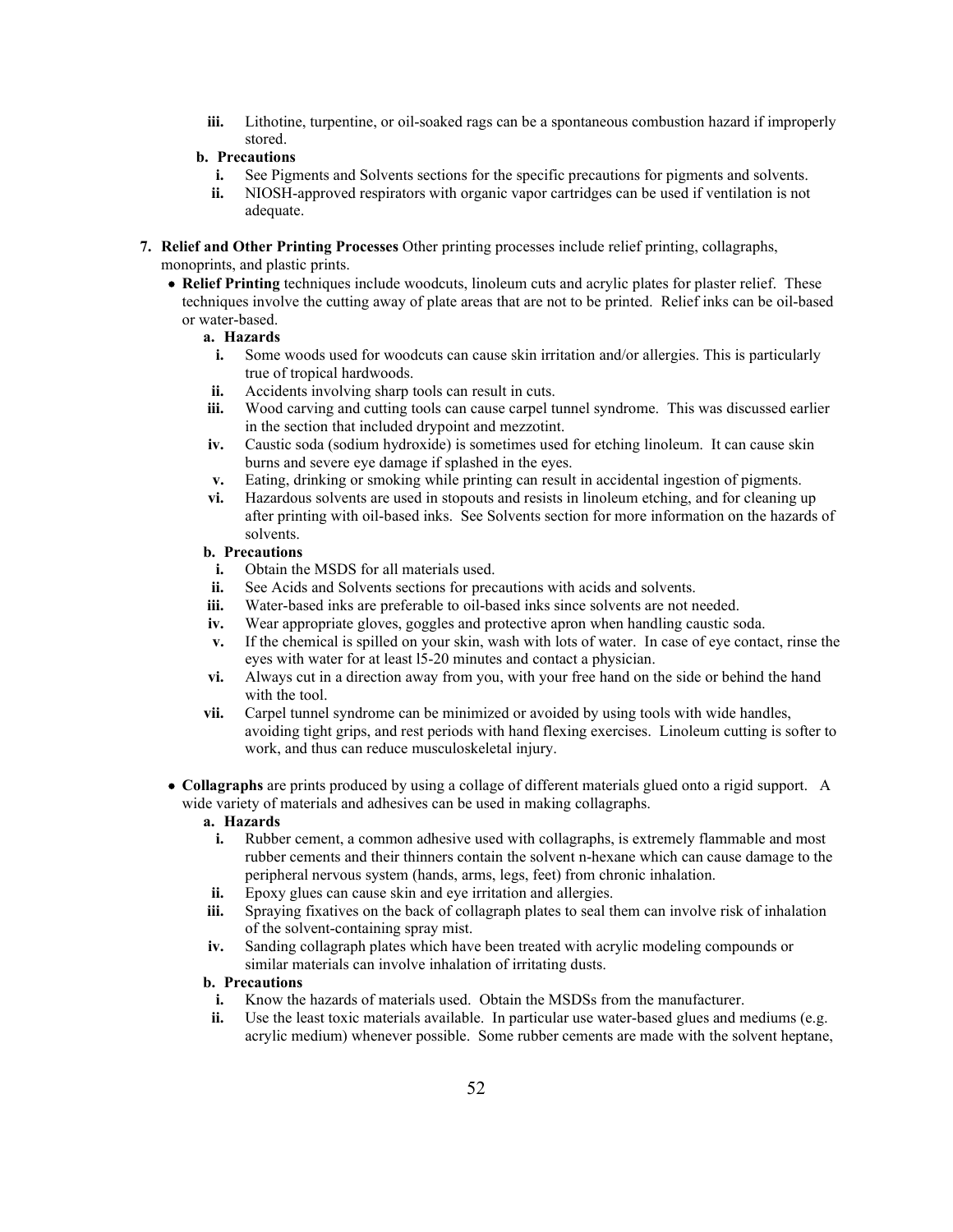which is less toxic than n-hexane, primarily because peripheral neuropathy is not associated with its use.

- **iii.** Wear gloves when using epoxy glues.
- **iv.** Wear a NIOSH-approved toxic dust respirator when sanding collagraph plates.
- **Plastic Prints** can involve making prints from a wide variety of plastic materials and resins.

#### **a. Hazards**

- **i.** Plastic prints can involve hazards from inhalation of plastic resin vapors (e.g. epoxy resins) and also from inhalation of decomposition fumes from drilling, machining, sawing, etc. of finished plastics.
- **b. Precautions**
	- **i.** Obtain the MSDS for all materials used.
- **ii.** See solvents section for the precautions with solvents.
- **iii.** Use the least toxic material available.
- **Monoprints** involve standard intaglio, lithographic and other printmaking techniques, but only one print is made. Monoprints have the same hazards involved in plate preparation and printing as the parent techniques.
- **Photoprintmaking** involves exposing a light-sensitive emulsion or film to ultraviolet light through a transparent support containing an opaque image to transfer the image to a plate. The transparency through which the photoemulsions are developed can include drawings on a transparent support such as Mylar or acetate, or photographic images processed on graphic arts film to yield a positive image. Several photoprintmaking methods will be discussed.
- **Photolithography** involves transferring graphic images to stones or metal plates that are coated with a light-sensitive emulsion. One can coat the stone or metal plate, or use presensitized metal plates. Lightsensitive emulsions used on stone consist of a mixture of powdered albumin, ammonium dichromate, water, and ammonia; commercial emulsions are usually based on diazo compounds. Developing solutions for these mixtures often contain highly toxic solvents. Diazo-sensitizing solutions, developers with highly toxic solvents, plate conditioners containing strong alkali, and other brand name mixtures are used for metal plates.

#### **a. Hazards**

- **i.** Diazo photoemulsions are the least hazardous although they can cause eye irritation.
- **ii.** Ammonium dichromate used for stone is a probable human carcinogen, is moderately toxic by skin contact, and may cause allergies, irritation, and external ulcers; it is highly flammable and a strong oxidizer.
- **iii.** Ammonia is a skin irritant and highly toxic by inhalation. Ammonia is highly corrosive to the eyes. It has good odor-warning properties.
- **iv.** Light exposure sources include photoflood lamps, vacuum Poly- Lite units, and carbon arcs. Carbon arcs produce large amounts of ultraviolet radiation which can cause skin and eye damage and possible skin cancer. Carbon arcs also produce hazardous metal fumes, and ozone and nitrogen dioxide (which can cause emphysema), and toxic carbon monoxide.
- **v.** Screen cleaning solutions include strong caustic solutions, enzyme detergents which can cause asthma, and chlorine bleach. These are skin and respiratory irritants.
- **vi.** Many solvents used in developing solutions are highly toxic both by inhalation and skin absorption.

- **i.** Obtain a MSDS for all materials used.
- **ii.** See Solvents section for more precautions with solvents.
- **iii.** Avoid ammonium dichromate and use presensitized plates if possible. If you cannot substitute, wear gloves and goggles. Store it away from heat, solvents and other organic materials.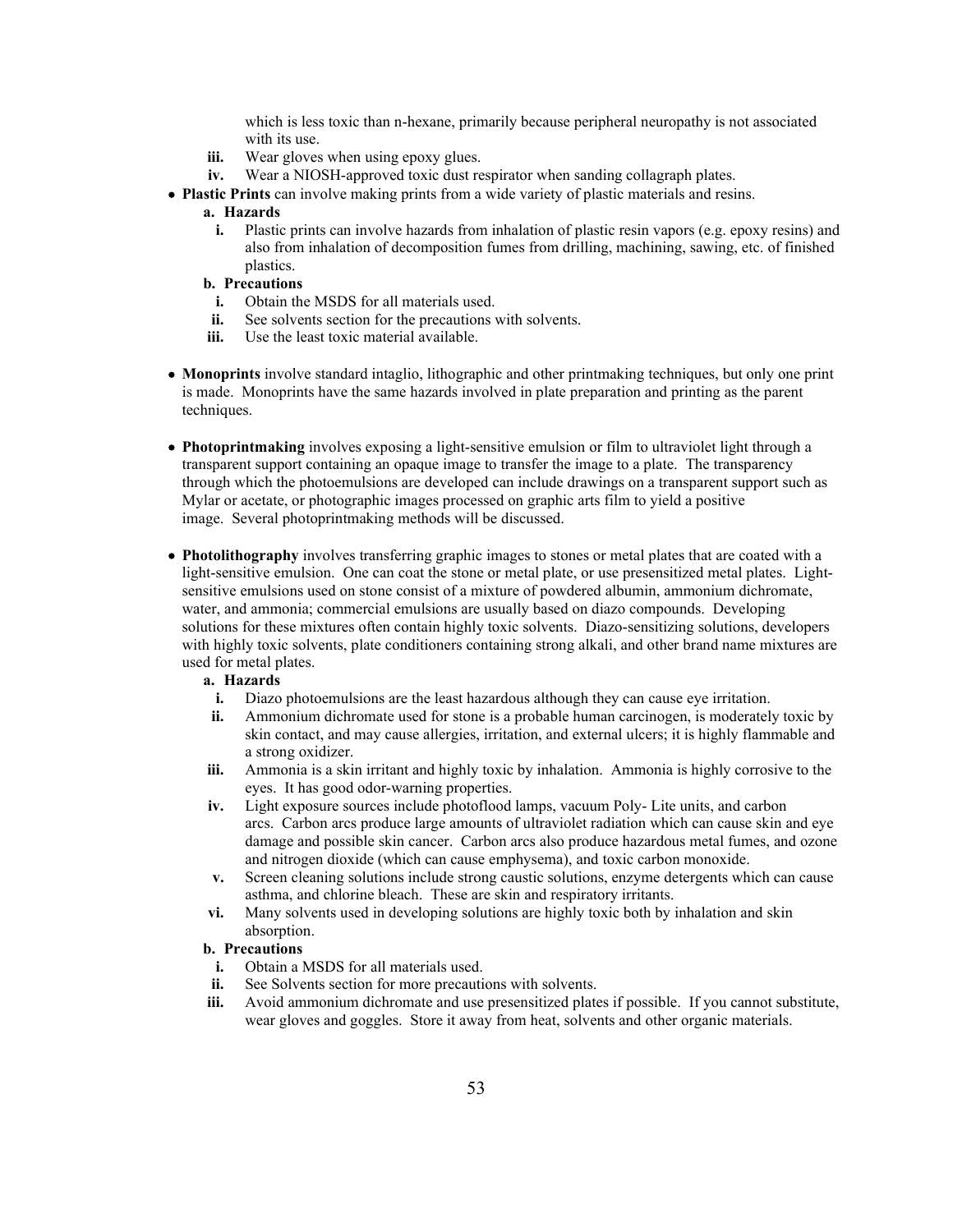- **iv.** Use ammonia solutions or solvent-containing photolithographic solutions inside a laboratory hood, or in front of a slot exhaust hood. Wear gloves, goggles, and if ventilation is inadequate, a respirator.
- **v.** Do not use carbon arcs unless they are equipped with local exhaust ventilation exhausted to the outside. Quartz mercury or metal halide lamps are safer.
- **vi.** Wear gloves, goggles and plastic apron or laboratory coat when mixing hazardous chemicals.
- **Photoetching** is usually done using the KPR products. Photoresist dyes often contain a variety of highly toxic solvents, including ethylene glycol monomethyl ether acetate (2-ethoxyethyl acetate, cellosolve acetate), ethylene glycol monoethyl ether, and xylene, and benzaldehyde. The developers contain xylene and ethylene glycol monomethyl ether acetate (2-methoxyethyl acetate or methyl cellosolve acetate). Developers used for safer presensitized plates also contain solvents. Exposure of the plate is done with ultraviolet sources such as carbon arcs, mercury lamps, or metal halide lamps.

#### **a. Hazards**

- **i.** See the Solvents section for the hazards of various solvents. In particular methyl and ethyl ether acetates of ethylene glycol is highly toxic by skin absorption and inhalation and can cause anemia, kidney damage, testicular atrophy and sterility in men, and miscarriages and birth defects in pregnant women.
- **ii.** Xylene is moderately toxic by skin absorption, and highly toxic by inhalation and ingestion. It is a strong narcotic.
- **iii.** The Photolithography [s](https://ehs.princeton.edu/health-safety-the-campus-community/art-theater-safety/art-safety/lithography-and-relief-printing#Photolithography)ection discusses carbon arc hazards.

- **i.** See Solvents section for precautions with solvents.
- **ii.** Pregnant or nursing women, children, and men trying to conceive should not work with these materials.
- **iii.** Use photofloods or other light sources instead of carbon arcs. Precautions with carbon arcs is discussed in the Photolithography section.
- **iv.** Use presensitized plates if possible.
- **v.** Use photoresist solutions with local exhaust ventilation or wear an organic vapor respirator. Wear butyl rubber gloves when handling KPR solutions.
- **8. General Machinery and Equipment Hazards.** Several general types of hazards exist on many types of machinery.
	- **a. Rules for all Machines.** The owner or operator's manual must be in the shop area with the machine. The area of operation must be free and clear of obstructions. Space must be provided between each machine and other objects, including other machine operating areas, as needed, to allow safe operation of the machine. Students are not permitted to work alone in the shop and must be supervised by a qualified individual. Before using a machine, proper training will be administered to lessen the probability of injury.
	- **b. Point of Operation** refers to the area where work (e.g. cutting, shearing, shaping, boring) is performed on a stock material. Some machinery, such as table saws and band saw have point of operation guarding that must be in place during operation.
	- **c. Nip or Pinch Point** refers to an area other than a point of operation where a belt contacts a pulley or one or more rotating parts come together where it is possible for a part of the body to get nipped or pinched by the moving parts. Machinery with rollers are a prime example of nip/pinch points.
	- **d. Power Transmission** refers to areas where power is transferred from one part to another such as a drive shaft, belt, or chain. Belts, pulleys, flywheels, rotating parts etc. must be guarded to prevent entanglement and amputations.
- **9. Hot Plates/Heating Mantles** can become very hot and need to be handled with extreme caution to avoid possible injury. The following are guidelines to using a hot plate or heating mantle safely.
	- **a.** When heating material, make sure the glassware's heat resistance is high. Also, inspect the glassware for cracks visible to the naked eye to avoid the glassware breaking when heating.
	- **b.** When liquids are being brought to a boil, add boiling stones to help facilitate the process.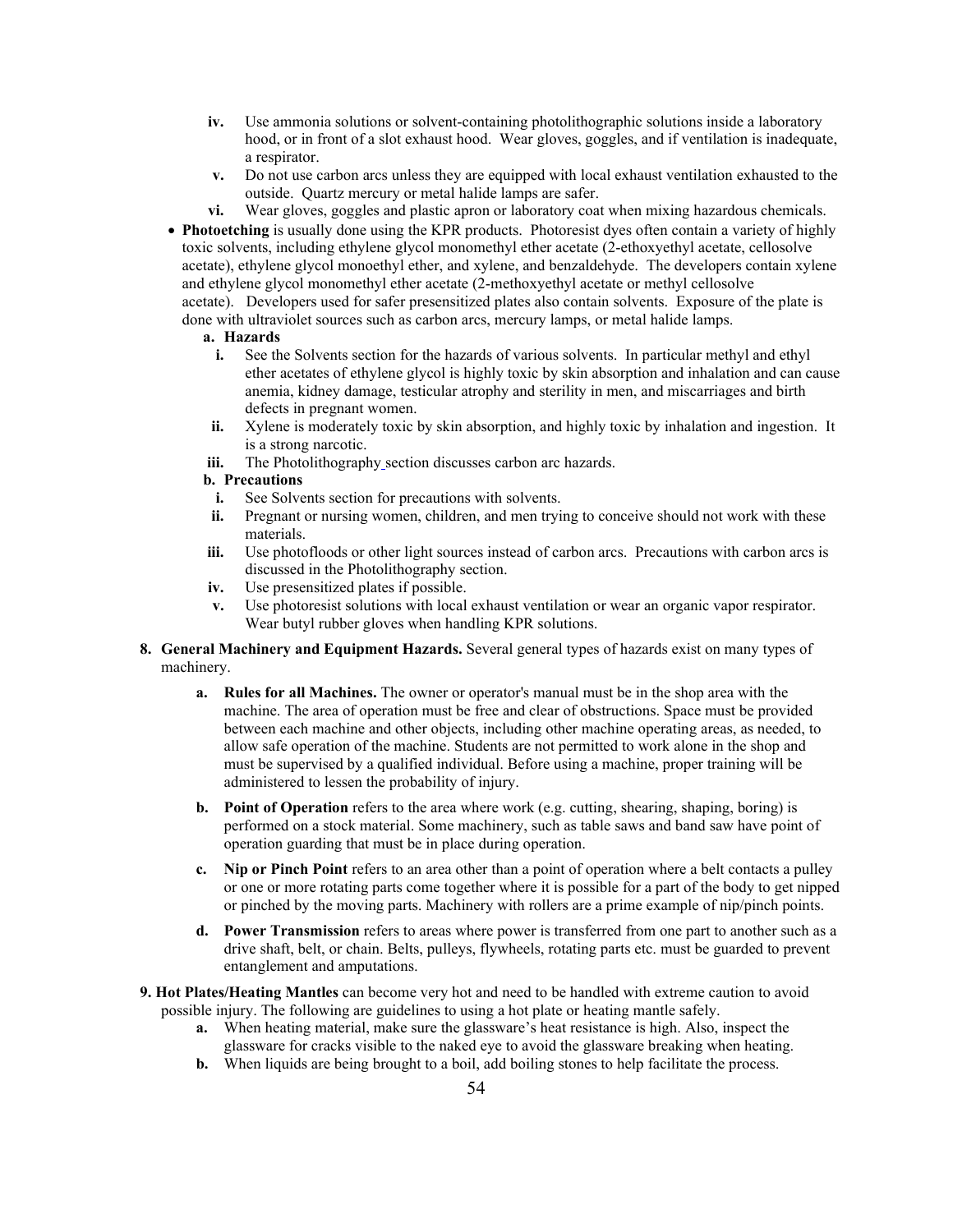- **c.** Be careful to not let a vessel go completely dry. If there is too little moisture and the vessel remains exposed to heat, it will eventually crack.
- **d.** Liquids should be heated at the proper temperature. Do not overheat the liquids as that can cause uncontrollable boiling and fast evaporation.
- **e.** When removing objects from the hot plate or heating mantle use tongs or rubber coated, heat resistant gripping devices.
- **f.** Do no store volatile or flammable materials in the vicinity of a hot plate.
- **g.** Check for corrosion of thermostats, which can create a spark hazard.
- **h.** Turn off the hotplate or heating mantle when not in use.
- **10.Lifting and Material Handling.** Moving and transporting set pieces can be some of the most significant hazards during set construction. The following tips are recommended to avoid injury while moving and lifting objects:
	- **a.** Ensure you have adequate help to lift heavy or awkward items
	- **b.** Plan your route before lifting. Ensure pieces will fit through doorways, openings on vehicles before attempting any lifting.
	- **c.** Use hand trucks or carts whenever possible to reduce lifting
	- **d.** Strap or secure items that may fall during transport. "If it can fall down, lay it down."

# **Print Making Studio (WIL)**

- **1. Printing Ink, Oil-Based** (Hanco Lithography Inks, Speedball Professional Relief Inks) Intaglio, lithography and relief inks consist of pigments suspended in either linseed oil or water as a vehicle. There can be additional hazardous binders or preservatives, etc.
	- **a. Hazards**
		- **i.** Oil-based inks contain treated linseed oils. While linseed oil is not considered a hazard by skin contact or inhalation, ingestion of large amounts of some treated linseed oils might be hazardous due to presence of small amounts of toxic heavy metals. Oil vehicles are flammable when heated, and rags soaked in these may ignite by spontaneous combustion.

## **b. Precautions**

- **i.** Know what materials are used. Obtain the material safety data sheets (MSDSs) on all products used. Use the least toxic inks possible.
- **ii.** Do not use an open flame to heat linseed oil, linseed oil, varnishes, or burnt plate oil. Take normal fire prevention measures (e.g. no smoking or open flames in work area).
- **iii.** Place oil-soaked rags in self-closing disposal cans and remove from the studio each day. An alternative is to place the oil-soaked rags in a pail of water.
- **2. Pigments** are the colorants used in lithography, intaglio, and relief printing inks. There are two types of pigments: inorganic pigments, and organic pigments.

## **a. Hazards**

- **i.** Pigment poisoning can occur if pigments are inhaled or ingested. For normal printing with prepared inks, the main hazard is accidental ingestion of pigments due to eating, drinking or smoking while working, or inadvertent hand to mouth contact.
- **ii.** The classic example of a toxic inorganic pigment in printmaking is lead chromate (chrome yellow). Lead pigments can cause anemia, gastrointestinal problems, peripheral nerve damage (and brain damage in children), kidney damage and reproductive system damage. Other inorganic pigments may be hazardous also, including pigments based on cobalt, cadmium, and manganese.
- **iii.** Some of the inorganic pigments, in particular cadmium pigments, chrome yellow and zinc yellow (zinc chromate) may cause lung cancer if inhaled. In addition, lamp black and carbon black may contain impurities that can cause skin cancer.
- **iv.** Chromate pigments (chrome yellow and zinc yellow) may cause skin ulceration and allergic skin reactions.
- **v.** The long-term hazards of the modern synthetic organic pigments have not been well studied.
- **b. Precautions**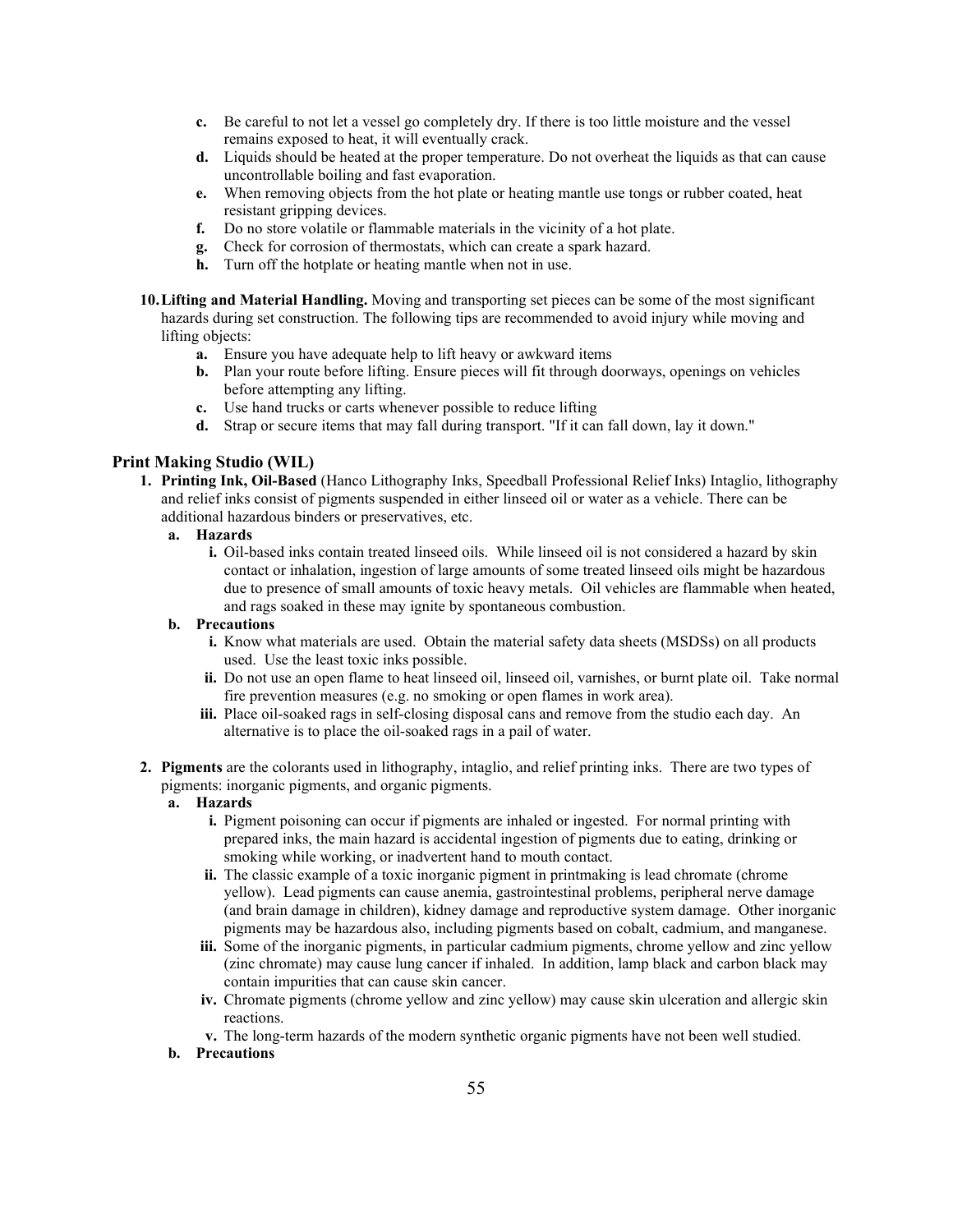- **i.** Obtain MSDSs on all pigments. This is especially important because the name that appears on label of the color may or may not truly represent the pigments present.
- **ii.** Use the safest pigments possible. Avoid lead pigments.
- **iii.** Avoid mixing dry pigments whenever possible. If dry pigments are mixed, wear a NIOSHapproved toxic dust respirator.
- **3. Solvents** (mineral spirits, denatured alcohol, NTT Wash, Roller Wash) In general, organic solvents are one of the most underrated hazards in art materials. Organic solvents are used in printmaking to dissolve and mix with oils, resins, varnishes, and inks, and to clean plates, rollers, tools, and even hands.
	- **a. Hazards**
		- **i.** Repeated or prolonged skin contact with solvents can cause defatting of the skin and resultant dermatitis. Many solvents can also be harmful through skin absorption.
		- **ii.** Inhalation of solvent vapors is the major way in which solvents are harmful. High concentrations of most solvents can cause dizziness, nausea, fatigue, loss of coordination, or coma. This can also increase the chances for mistakes and accidents.
		- **iii.** Many solvents are toxic if ingested. Swallowing an ounce of turpentine can be fatal.
		- **iv.** Most solvents, except chlorinated hydrocarbons, are also either flammable or combustible.

- **i.** Obtain the MSDS on all solvent products used. Use the least toxic solvent possible. For example, replace the more toxic methyl alcohol with denatured alcohol or isopropyl alcohol.
- **ii.** Use adequate ventilation.
- **iii.** Keep minimum amounts of solvents on hand and purchase in smallest practical container size. Large amounts of solvents or solvent-containing materials should be stored in a flammable storage cabinet.
- **iv.** Never store solvents or solvent-containing materials in food or drink containers. Always label containers.
- **v.** Do not allow smoking, open flames or other sources of ignition near solvents.
- **vi.** Have a class B fire extinguisher in the area. If ordinary combustible materials are present, you may need a Class ABC fire extinguisher.
- **vii.** Wear gloves when handling solvents to avoid skin contact. In particular do not use solvents to clean ink off hands. Baby oil is a good substitute.
- **4. Sharp Tools** Drypoint, mezzotint and engraving use sharp tools to incise lines in metal plates.

#### **a. Hazards**

- **i.** One major hazard associated with these types of processes involves accidents with sharp tools.
- **ii.** Long-term use of these tools can cause carpel tunnel syndrome, which can cause numbness and pain in the first three fingers. Severe cases can be incapacitating.

- **i.** Keep tools sharp, store them safely and always cut away from yourself.
- **ii.** When possible, clamp down plates to avoid slippage.
- **iii.** Minimize the chance of carpel tunnel syndrome by choosing tools with wide handles, avoiding tight grips, and doing hand flexing exercises during regular rest periods. Set work table height so wrist flexing motions are minimal.
- **5. General Machinery and Equipment Hazards.** Several general types of hazards exist on many types of machinery.
	- **a. Rules for all Machines.** The owner or operator's manual must be in the shop area with the machine. The area of operation must be free and clear of obstructions. Space must be provided between each machine and other objects, including other machine operating areas, as needed, to allow safe operation of the machine. Students are not permitted to work alone in the shop and must be supervised by a qualified individual. Before using a machine, proper training will be administered to lessen the probability of injury.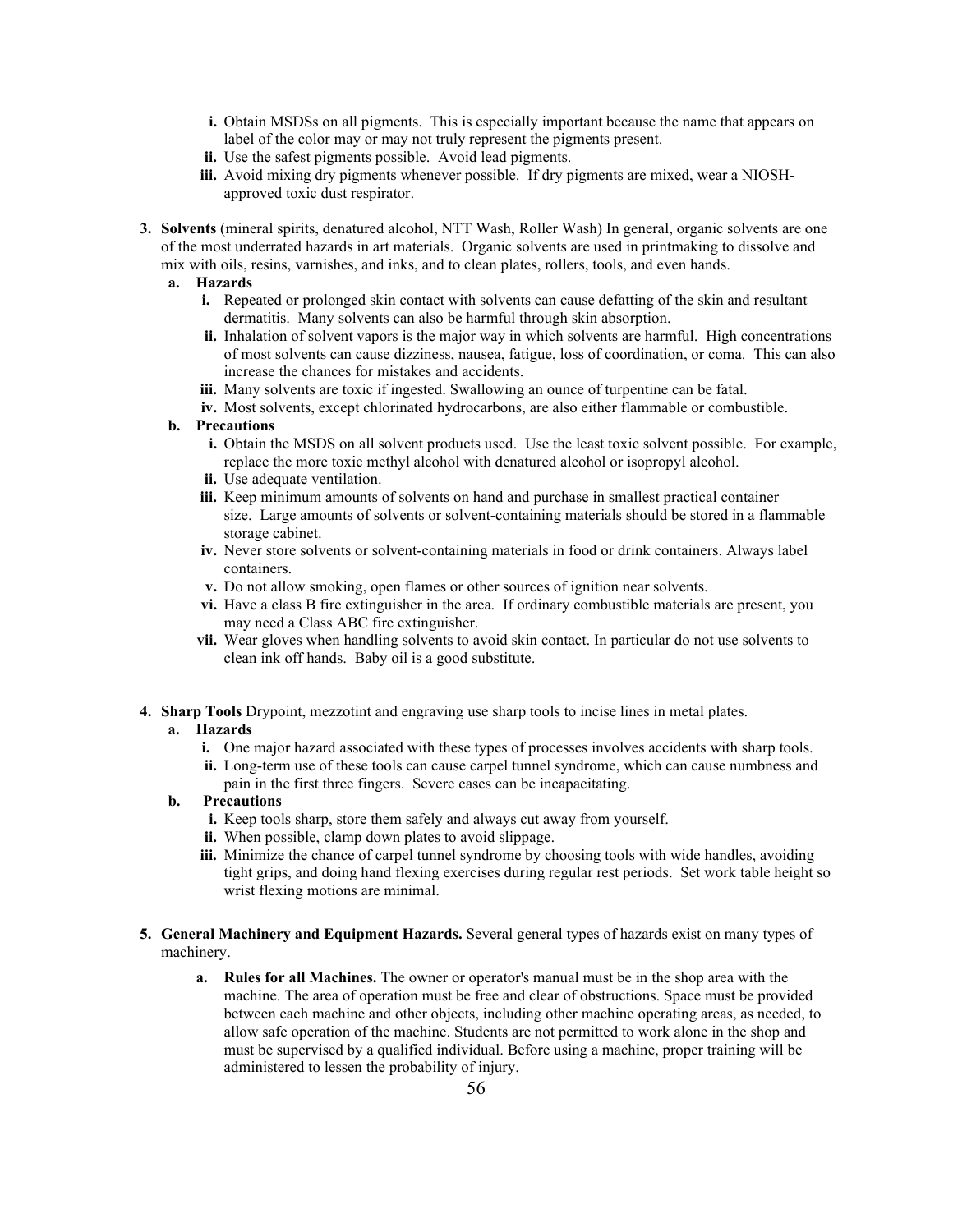- **b. Point of Operation** refers to the area where work (e.g. cutting, shearing, shaping, boring) is performed on a stock material. Some machinery, such as table saws and band saw have point of operation guarding that must be in place during operation.
- **c. Nip or Pinch Point** refers to an area other than a point of operation where a belt contacts a pulley or one or more rotating parts come together where it is possible for a part of the body to get nipped or pinched by the moving parts. Machinery with rollers are a prime example of nip/pinch points.
- **d. Power Transmission** refers to areas where power is transferred from one part to another such as a drive shaft, belt, or chain. Belts, pulleys, flywheels, rotating parts etc. must be guarded to prevent entanglement and amputations.
- **6. Lifting and Material Handling.** Moving and transporting set pieces can be some of the most significant hazards during set construction. The following tips are recommended to avoid injury while moving and lifting objects:
	- **a.** Ensure you have adequate help to lift heavy or awkward items
	- **b.** Plan your route before lifting. Ensure pieces will fit through doorways, openings on vehicles before attempting any lifting.
	- **c.** Use hand trucks or carts whenever possible to reduce lifting
	- **d.** Strap or secure items that may fall during transport. "If it can fall down, lay it down."
- **7. Lead Type** oxidizes when exposed to air, producing a thin layer of lead oxide dust which can collect in the type drawers and come off onto hands. In addition, type abrasion can produce lead dust. The type drawers should be of plastic or some surface easy to wash and should have a lid to minimize exposure to air.
	- **a. Hazards**
		- **i.** Harmful if swallowed or inhaled. Lead is an acute toxic chemical.
		- **ii.** May damage fertility or an unborn child
		- iii. May cause damage to organs with prolonged or repeated exposure
		- **iv.** Very toxic to aquatic life with long lasting effects

- **i.** Read label and SDS before using.
- **ii.** Use only in a well ventilated space. If a well ventilated space cannot be obtained, a respirator must be used when handling the lead type.
- **iii.** Only trained employees/students should use this chemical
- **iv.** Hands must be thoroughly washed after handling
- **8. Vandercook Proofing Press** uses lead type and oil-based relief inks. There are a number of hazards associated with these mechanized presses that are not found with normal printmaking presses, including getting caught in the moving rollers and the potential lead hazard from the type.

#### **a. Hazards**

- **i.** Moving rollers pose a potential risk of getting stuck in the rollers when cleaning
- **ii.** Exposure to the lead type can lead to an overexposure of lead, which can cause serious health problems, see "Lead Type" for hazards and precautions
- **iii.** If rollers cannot be turned manual, cleaning becomes more difficult and poses a risk
- **b. Precautions**
	- **i.** The press must be in a lock out/tag out position to clean it
	- **ii.** Wear a respirator when cleaning the press due to lead exposure
	- **iii.** The type and type drawer should be vacuumed with a HEPA vacuum filter and washed on a regular basis
	- **iv.** The water should be filtered to remove the lead dust
	- **v.** Hands should be thoroughly washed after handling lead type

#### **9. Printing Ink, Rubber Based** (Van Son Holland Inks)

**a. Hazards**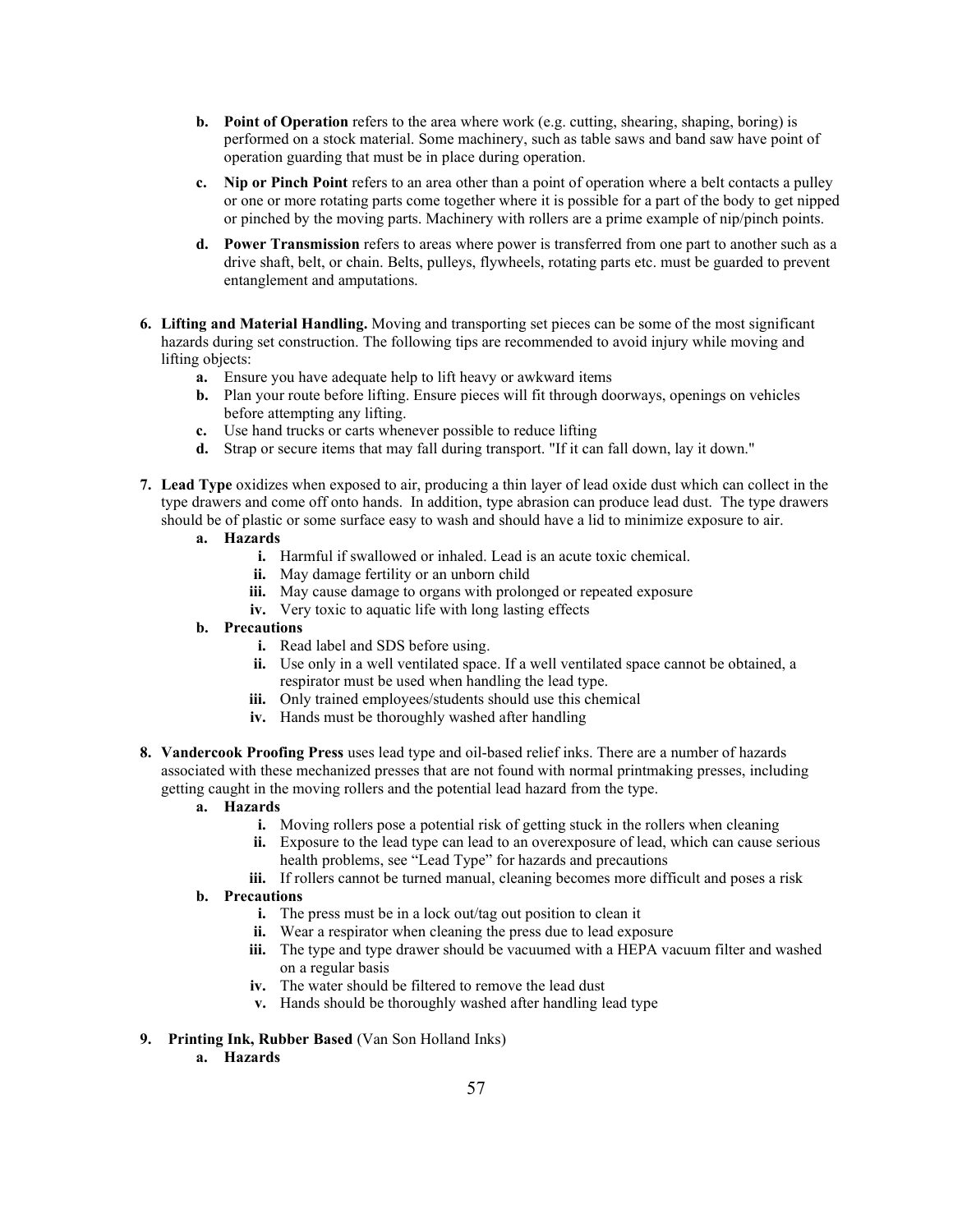- **i.** May cause an allergic skin reaction
- **ii.** If inhaled, may cause asthma or allergy symptoms

- **i.** Avoid breathing dust or fumes by working in a well ventilated space
- **ii.** Wear appropriate PPE (gloves, eve protection) when handling the inks
- **iii.** Dispose of waste ink in appropriate way regulated by the state
- **iv.** Wash skin with soap and water after handling

# **10. Printing Ink, Soy-Based** (Risograph Inks)

- **a. Hazards**
	- **i.** May cause an allergic skin reaction
	- **ii.** If inhaled, may cause asthma or allergy symptoms
- **b. Precautions**
	- **i.** Avoid breathing dust or fumes by working in a well ventilated space
	- **ii.** Wear appropriate PPE (gloves, eye protection) when handling the inks
	- **iii.** Dispose of waste ink in appropriate way regulated by the state
	- **iv.** Wash skin with soap and water after handling

# **Sculpture Studio (Room B109)**

# **1. Spray Chamber Safety**

- **a.** Wear proper personal protective equipment while in the chamber. Eye protection and respiratory protection are a must when working with aerosol paints.
- **b.** Before working in the chamber, always notify someone that you are in the chamber. Never use the chamber if you are working alone in the Sculpture Studio.
- **c.** Store all aerosol paints in the flammable cabinet inside the spray chamber.
- **d.** Make sure the chamber is properly ventilated before painting
- **2. General Machinery and Equipment Hazards.** Several general types of hazards exist on many types of machinery.
	- **a. Rules for all Machines.** The owner or operator's manual must be in the shop area with the machine. The area of operation must be free and clear of obstructions. Space must be provided between each machine and other objects, including other machine operating areas, as needed, to allow safe operation of the machine. Students are not permitted to work alone in the shop and must be supervised by a qualified individual. Before using a machine, proper training will be administered to lessen the probability of injury.
	- **b. Point of Operation** refers to the area where work (e.g. cutting, shearing, shaping, boring) is performed on a stock material. Some machinery, such as table saws and band saw have point of operation guarding that must be in place during operation.
	- **c. Nip or Pinch Point** refers to an area other than a point of operation where a belt contacts a pulley or one or more rotating parts come together where it is possible for a part of the body to get nipped or pinched by the moving parts. Machinery with rollers are a prime example of nip/pinch points.
	- **d. Power Transmission** refers to areas where power is transferred from one part to another such as a drive shaft, belt, or chain. Belts, pulleys, flywheels, rotating parts etc. must be guarded to prevent entanglement and amputations.
- **3. Formaldehyde from MDF and hardwood pressed boards (ex. Masonite).** MDF, or Medium Density Fiberboard, is a type of composite wood product. It is produced from both hardwoods and softwoods broken down into fibers and combined with wax and a resin (glue). It is formed into panels using heat and pressure.
	- **a.** If feasible, use a safer product such as solid wood, composite panels with no added formaldehyde, or products with low formaldehyde emissions.
	- **b.** Use proper ventilation. The best ventilation, known as local exhaust ventilation, extracts dust and gases at the point of generation. If local exhaust is not available, then use good room ventilation.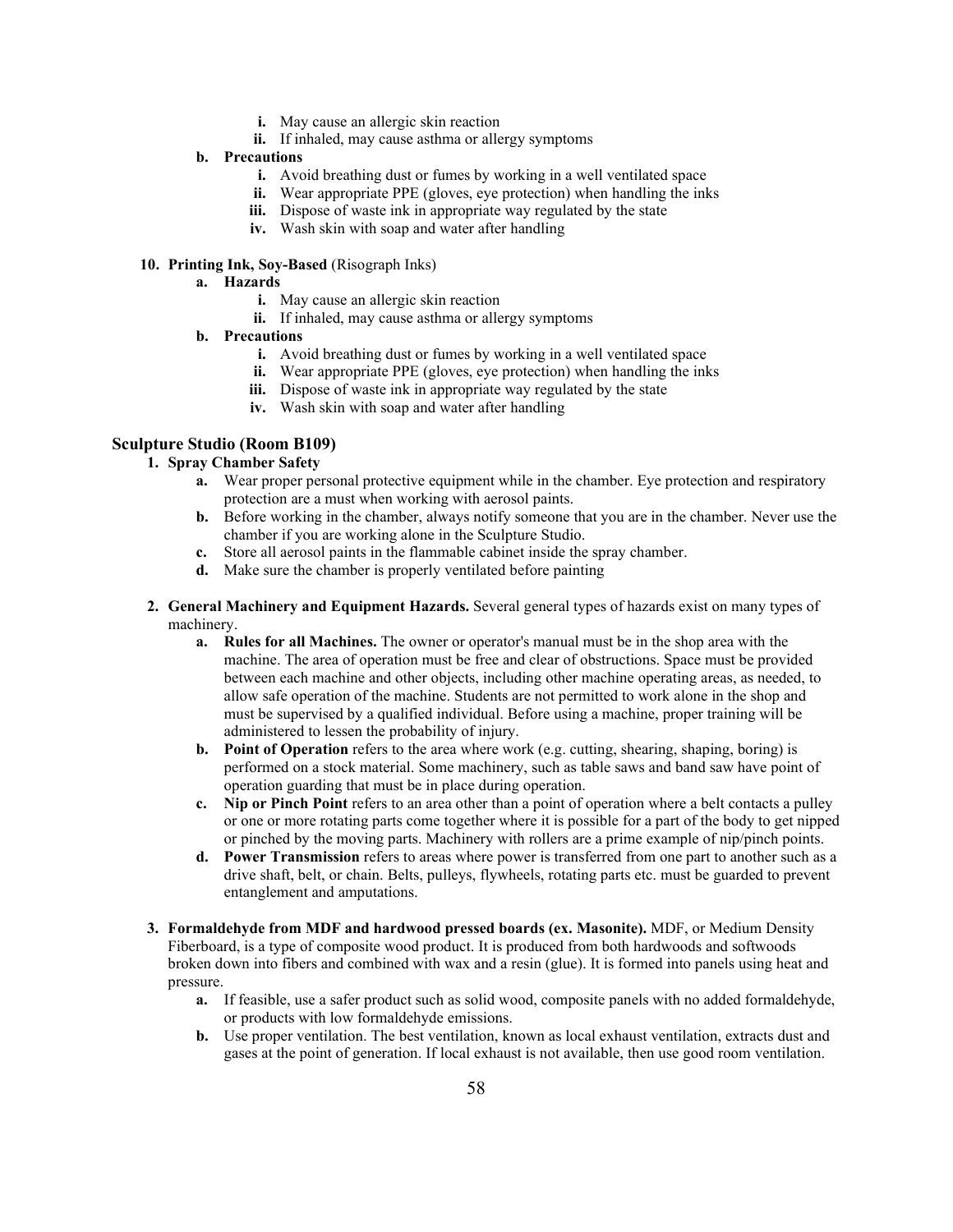- **c.** Keep dust levels down with good housekeeping. Keep the work area clean so you do not suspend dust into the air while working.
- **d.** Use a respirator with cartridges approved for dust and formaldehyde. Respirators should not be used without a full respirator program, which includes training on proper use and fit testing.
- **e.** Good hygiene includes washing whenever you get dirty, and shower and launder clothes at the end of the day.

| <b>Formaldehyde Levels (ppm)</b> | <b>Description</b>                                        |
|----------------------------------|-----------------------------------------------------------|
| 0.1                              | Level expected to cause symptoms in sensitive individuals |
| 0.75                             | OSHA worker exposure limit                                |
| $0.01 - 0.14$                    | Sawing and sanding MDF in ventilated dust chamber         |
| $0.19 - 0.78$                    | Sanding particleboard under laboratory conditions         |

**f.** The below table shows the amount of formaldehyde in the air when certain tasks are performed.

## **4. Softwood/Hardwood Dust.**

- **a.** Work in a well ventilated space to ensure dust particles are being removed from the air by the ventilation system.
- **b.** If the ventilation system in a particular room is inadequate, respirators or dust masks should be worn for protection.

#### **5. CNC (Computer Numeric Control) Tool**

- **a**. Operators Should Have Proper Training: CNC machining is a technical process of controlling the motion of parts and tools through a computer software that uses numeric data. Whether a CNC shop has [mills](http://www.cmsna.com/machining-capabilities/cnc-mills-c-56_61.html) or lathes, the operators must be adequately trained to inspect, maintain, and use the machine, [brand,](http://www.cmsna.com/cnc-machines/brands-c-54_201.html) and controller type.
- **b**. The Area Around the Machine Must Be Free of Obstacles: Before a machining or tooling process is initiated, the machinist must inspect the machine to remove any obstacles that may fly off and hit someone. The user must check the path of [the router](http://www.cmsna.com/machining-capabilities/cnc-routers-c-56_60.html) to ensure that there are no screws that can stay embedded in the project. The floor should be clear of sawdust and scraps to prevent any possible accidents.
- **c**. Conducting a Dry Run Is Important: Before beginning the actual CNC machining process, the operator must conduct a trial run to ensure that all moving parts are set and configured correctly. Most machines have a lock feature that allows users to scan the program for mistakes. During this process, the spindle will run, the control will execute the program, and the turret will index. However, only the axes (X, Y and Z) will stay still.
- **d.** Operators Must Dress Accordingly: Users should never wear gloves while operating the machine. Jewelry should be avoided as some can conduct electrical charges as well as getting caught in machinery. Wearing loose clothing is also prohibited since the operator risks getting pulled into the machinery, and this can be quite fatal.
- **e.** In any workplace, safety comes first. Operators must understand all the safety features on the machine such as curtain guards, contact mats, guard fencing, soundproof casing, and emergency stop button operation to ensure a safe [CNC machining operation.](http://www.cmsna.com/machining-capabilities/brief-history-cnc-machining-c-56_68.html)

# **Costume Shop (Room D108)**

# **1. Sewing Machines.**

- **a.** Needles are sharp. Keep fingers away from needle while the machine is operating.
- **b.** Avoid distractions and stay focused when using the machine.
- **c.** When the machine is not in use, it should be turned off to avoid an accidental push of the pedal causing the needle to move up and down.
- **d.** The machine should be serviced at least once a year to make sure it is working properly.
- **e.** Avoid sewing through thick or tough material, which can lead to damage to the machine or inflict injury on the operator.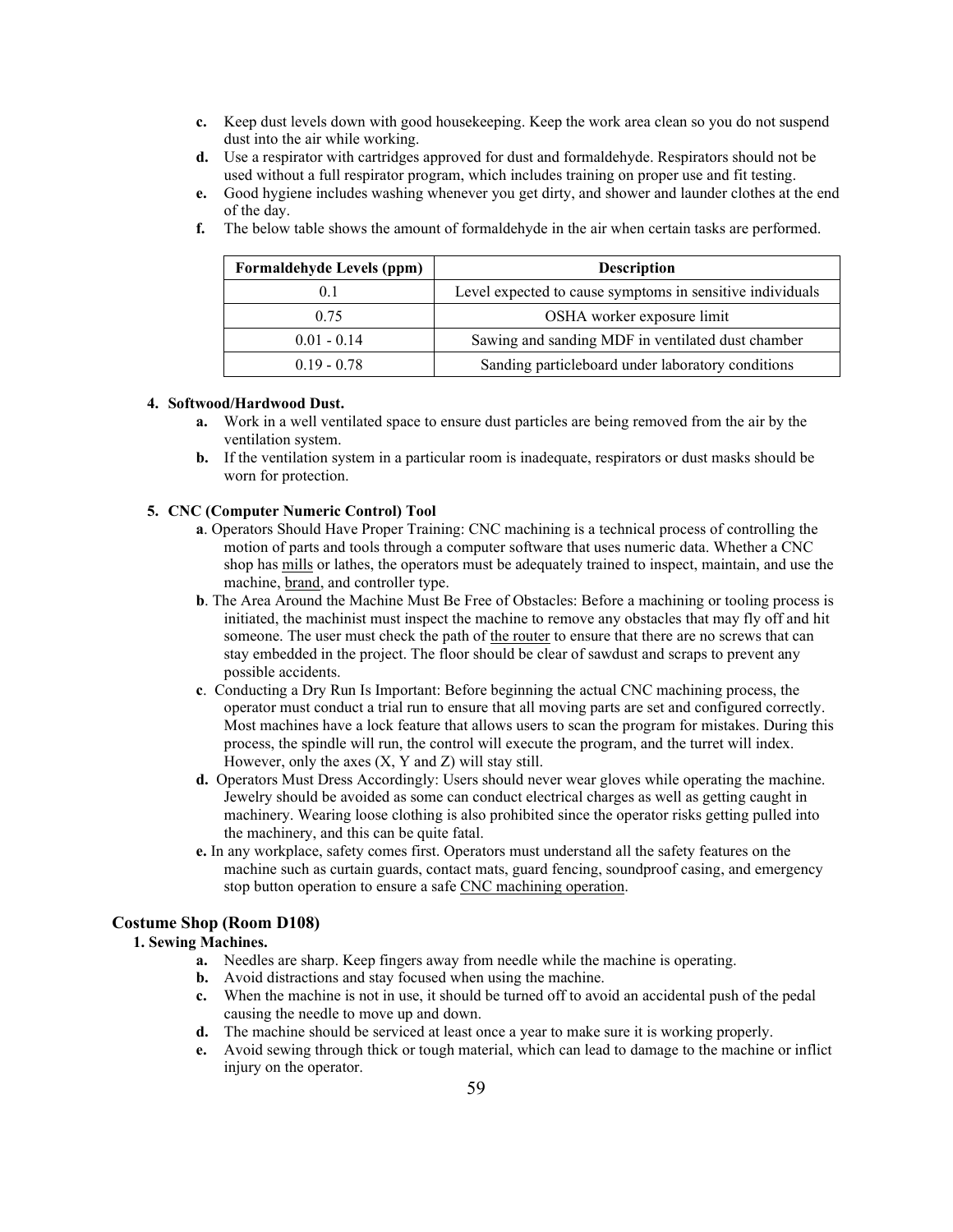- **2. Hot Plates/Heating Mantles** can become very hot and need to be handled with extreme caution to avoid possible injury. The following are guidelines to using a hot plate or heating mantle safely.
	- **a.** When heating material, make sure the glassware's heat resistance is high. Also, inspect the glassware for cracks visible to the naked eye to avoid the glassware breaking when heating.
	- **b.** When liquids are being brought to a boil, add boiling stones to help facilitate the process.
	- **c.** Be careful to not let a vessel go completely dry. If there is too little moisture and the vessel remains exposed to heat, it will eventually crack.
	- **d.** Liquids should be heated at the proper temperature. Do not overheat the liquids as that can cause uncontrollable boiling and fast evaporation.
	- **e.** When removing objects from the hot plate or heating mantle use tongs or rubber coated, heat resistant gripping devices.
	- **f.** Do no store volatile or flammable materials in the vicinity of a hot plate.
	- **g.** Check for corrosion of thermostats, which can create a spark hazard.
	- **h.** Turn off the hotplate or heating mantle when not in use.

#### **Metal Shop**

# **1. MIG Welding**

- **a.** Welding space should be clean and organized.
- **b.** Check the gas lines for leaks from the torch all the way to the gas cylinder.
- **c.** Use proper welding gear that includes eye protection and protective clothing.
	- **i. Welding Mask.** As a general guideline, a welding helmet with a lens rated number 6 is for work up to 30 amps. Number 14 should be used when using more than 400 amps. As a rule of thumb, close your eyes immediately after welding. If you still see the arc, then you need to go to a darker lens shade.
	- **ii. Protective Clothing.** At a minimum, closed toed shoes are to be worn while welding, with steel capped boots highly recommended. Make sure long hair is covered and pulled back. Leather gloves and a long sleeve dark color shirt are to be worn for skin protection.
- **d.** Make sure lighting is adequate so that your work can be seen. Beware of arc rays and spatter. Arc rays and spatter can injure eyes and burn skin. Wear eye, ear, and body protection. Electric arc radiation can burn eyes and skin the same way as strong sunlight. Electric arcs emit both ultraviolet and infrared rays. Use the correct filter.
- **e.** Keep any degreasing away from welding area.
- **f.** Compressed Gas Safety (4.1.7 CHP)

#### **2. TIG Welding**

- **a.** Be aware of electrical shock. Only trained and qualified individuals are to be using the welding device. Make sure the equipment is operating correctly before use.
- **b.** Compressed Gas Safety (4.1.7 CHP)
- **c.** Arc welding produces electromagnetic radiation over a wide range of wavelengths. This can cause burns to the skin and eyes. Wear protective clothing and ensure no skin areas are left exposed.
- **d.** Maintain a tidy work area, especially free from trip hazards.
- **e.** Keep walkways clear and free from welding cables, spare materials, and consumables.
- **f.** Flame-retardant boiler suits, gloves or gauntlets, safety shoes, leather aprons, etc, should be in good condition and as free from oil, grease and moisture as is physically possible as these can reduce the effectiveness of the safety equipment.
- **g.** Simple routine maintenance will be performed on the equipment to ensure proper function.
- **3. General Machinery and Equipment Hazards.** Several general types of hazards exist on many types of machinery.
	- **a. Rules for all Machines.** The owner or operator's manual must be in the shop area with the machine. The area of operation must be free and clear of obstructions. Space must be provided between each machine and other objects, including other machine operating areas, as needed, to allow safe operation of the machine. Students are not permitted to work alone in the shop and must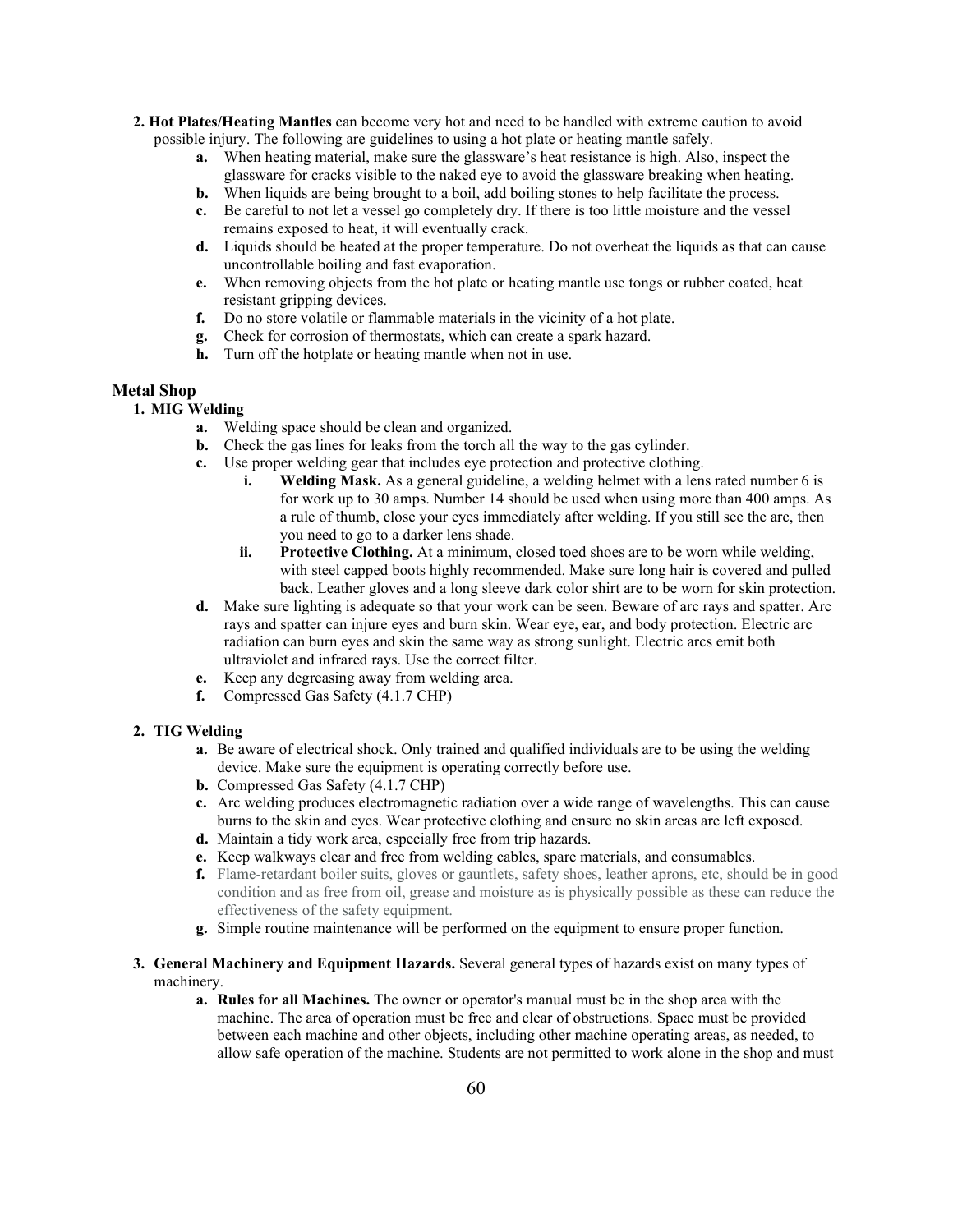be supervised by a qualified individual. Before using a machine, proper training will be administered to lessen the probability of injury.

- **b. Point of Operation** refers to the area where work (e.g. cutting, shearing, shaping, boring) is performed on a stock material. Some machinery, such as table saws and band saw have point of operation guarding that must be in place during operation.
- **c. Nip or Pinch Point** refers to an area other than a point of operation where a belt contacts a pulley or one or more rotating parts come together where it is possible for a part of the body to get nipped or pinched by the moving parts. Machinery with rollers are a prime example of nip/pinch points.
- **d. Power Transmission** refers to areas where power is transferred from one part to another such as a drive shaft, belt, or chain. Belts, pulleys, flywheels, rotating parts etc. must be guarded to prevent entanglement and amputations.

# **Digital Arts**

- **1. Lasers** present many safety threats, but the most common threat is damage to the eyes. Other common laser concerns include skin damage, electrical hazards from high-energy power sources, chemical exposure, fire/explosion hazards, and exposure to cryogenic materials such as hydrogen and oxygen. Many lasers emit invisible ultraviolet or infrared radiation. Since the lasers in the laser cutter are fully enclosed and are interlocked systems, laser cutters are normally a low-risk, Class 1 lasers in accordance with ANSI Z136.1 Safe Use of Lasers. These devices are safe when used as designed, without manipulating the safety features, and are exempt from UW laser registration and other control measures. However, the lasers embedded inside the enclosed system are often Class 3B lasers. The following are guidelines when using the lasers.
	- **a. Class 3b** lasers are medium powered lasers that pose moderate risk and can cause injury. The physics lab contains a blue 3b laser and a green 3b laser.
		- i. Never aim a laser at a person.
		- ii. Wear protective clothing such as eyewear and skin protection as appropriate.
		- iii. Post warning signs at entrances where lasers are present.
		- iv. When working with power supplies, remove jewelry, stand on a dry surface, and work with only one hand at a time.
		- v. Control access to areas where lasers are used.

## **Painting**

- **1. Pigments** are used in oil paints, acrylics, watercolor paints, gouache, encaustic, poster paints, casein paints and tempera. Sometimes commercial paints such as oil, enamel, epoxy paints and automobile paints are used. Paints are pigments mixed with a vehicle or binder. Both inorganic and organic pigments are used as colorants. Dry pigments are especially hazardous because they are easily inhaled and ingested. They are used in encaustic, paper-marbleizing and in the fabrication of paint products, and will be discussed more thoroughly in the section below on pastels.
	- **a. Precautions**
		- i. Obtain SDSs on your paints to find out what pigments you are using. This is especially important because the name that appears on the tube of color may or may not truly represent the pigments present. Manufacturers may keep the name of a color while reformulating the ingredients.
		- ii. Use the least toxic pigments possible. Do not use lead or carcinogenic pigments.
		- iii. Avoid mixing dry pigments whenever possible. If dry pigments are mixed, do it inside a glove box (a box with a glass or plexiglass top and holes in the sides for arms) or inside a laboratory-type fume hood.
		- iv. Wet mop and wipe all surfaces when using dry pigments.
		- v. Avoid using dishes, containers or utensils from the kitchen to mix and store paints and pigments.
- **2. Water-Based Paints** include water color, acrylic, gouache, tempera and casein. Water is used for thinning and cleanup.

# **a. Precautions**

i. See section above for precautions when mixing dry pigments.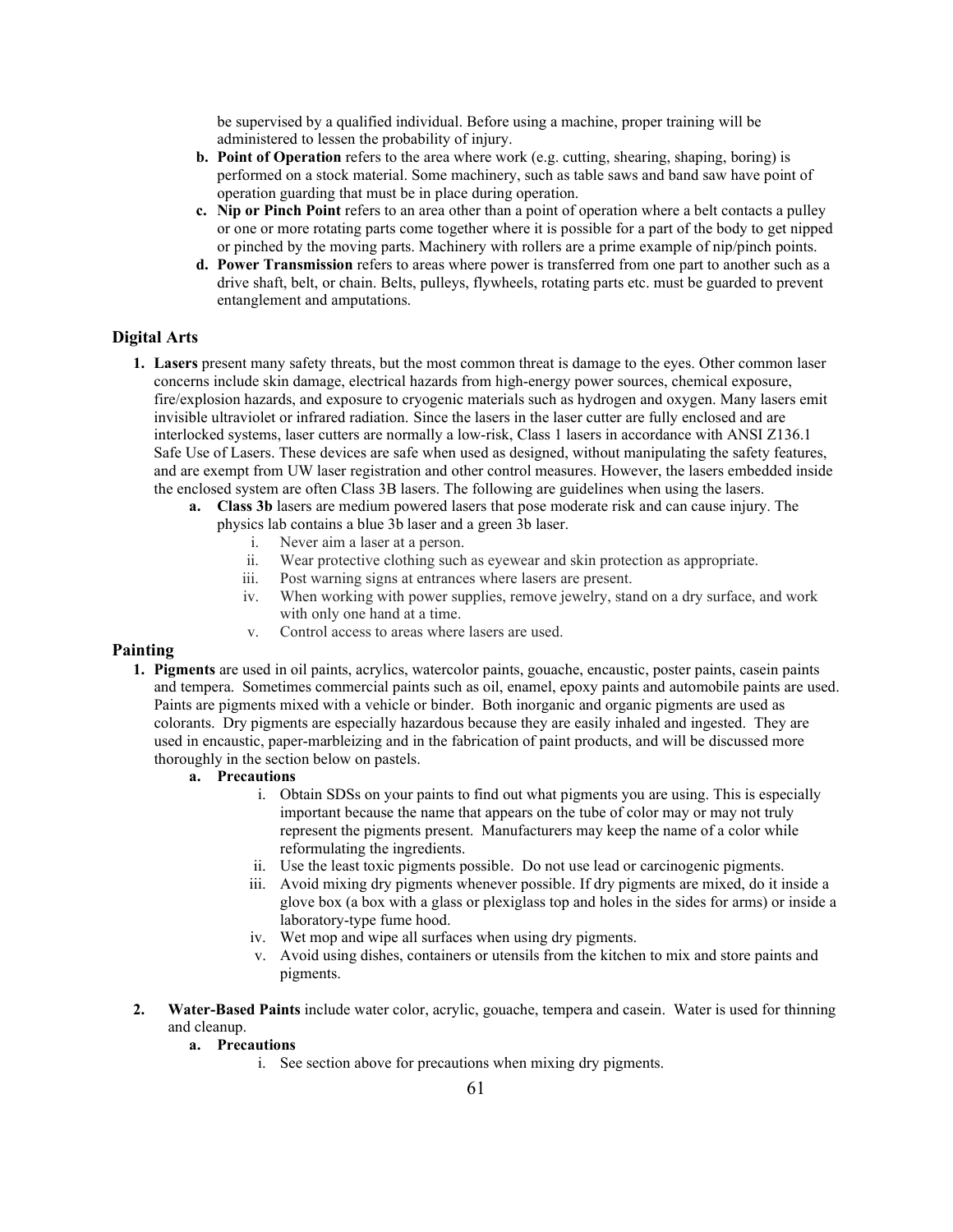- ii. If you add your own preservative, avoid using sodium fluoride, phenol or mercury compounds. For tempera, a small amount of pine oil works for short periods of time.
- iii. If you experience eye, nose or throat irritation while using acrylics, opening a window is usually sufficient; if not try a window exhaust fan.
- iv. If you mix casein paints using ammonium hydroxide, you will need a window exhaust fan to provide ventilation.
- v. Wear gloves, goggles and protective apron when handling ammonia. An eyewash fountain should be available when handling ammonia.
- **3. Non Water-Based Paints** are any paints or solvents with an organic backbone. Oil paints, encaustic and egg tempera use linseed oil, wax and egg respectively as vehicles, although solvents are often used as a thinner and for cleanup. Turpentine and mineral spirits (paint thinner), for example, are used in oil painting mediums, for thinning, and for cleaning brushes. Alkyd paints use solvents as their vehicle. In addition many commercial paints used by artists also contain solvents.

- i. Whenever possible replace turpentine or ordinary mineral spirits with the less toxic odorless mineral spirits. Mineral spirits is also less flammable than turpentine, since its flashpoint is over 100 F (38 C), while turpentine has a flashpoint of 95 F, (35 C).
- ii. Apply the same health and safety considerations for the use of "citrus" or "pine" solvents. These have been found to be quite irritating to the skin and eyes.
- iii. If possible, artists should set up their easel about 3 feet from a window that has a fan exhausting at work level and pulling the solvent vapors away from your face.
- iv. Techniques such as turpentine washes will require a lot of ventilation because they result in the evaporation of large amounts of solvents in a short period of time. Acrylic paint can be substituted for underpainting.
- v. Ventilation only needs to be provided while the solvent is evaporating from the canvas, not during the time while the oil paint film is drying (oxidizing).
- vi. Wear neoprene gloves while cleaning brushes with mineral spirits or turpentine.
- vii. Used solvent can be reclaimed by allowing the paint to settle and then pouring off the clear solvent.
- viii. Paint can be removed from your hands with baby oil, and then soap and water.
- ix. Wax should be only heated to the minimum temperature needed for proper flow of the paint. Do not heat with open flame or hot plate with exposed element. During pregnancy and nursing, switch to water-based paints to avoid exposure to solvents.

## **4. Airbrush, Spray Cans, and Spray Guns**

# **a. Precautions**

- i. See section above for precautions with pigments.
- ii. Try to brush items rather than spraying if possible.
- iii. Use water-based airbrushing paints and inks rather than solvent-based paints.
- iv. Use spray cans or an airbrush in a spray booth if possible.
- v. If ventilation is not adequate, then respiratory protection is necessary while air brushing or spraying. Contact EHS for selection and fit-testing.
- vi. Never try to spray paint by blowing air from your mouth through a tube. This can lead to accidental ingestion of the paint.

#### **Drawing**

#### **1. Lead Pencils, Charcoal, and Greasy Charcoal Pencils**

- i. Avoid inhaling excessive dust
- ii. Work in a well ventilated area
- iii. May contain carbon black. See section above for precautions with pigments.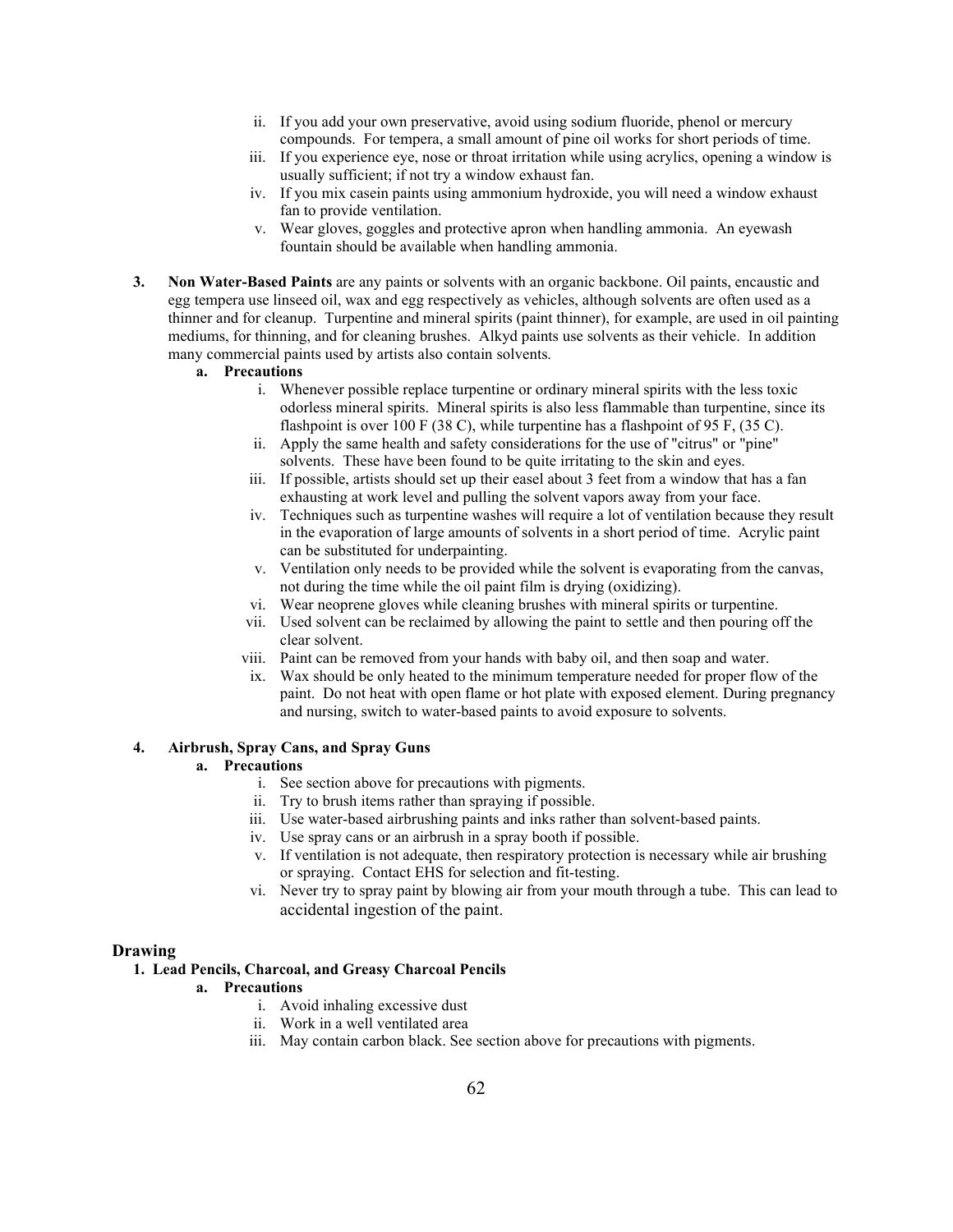# **2. India Ink**

#### **a. Precautions**

**i.** May contain carbon black. See section above for precautions with pigments.

#### **3. Permanent Felt Tip Markers/Drawing Inks**

- **a. Precautions**
	- **i.** Contains aromatic hydrocarbons and other highly toxic organic solvents.
	- **ii.** Always work in a well-ventilated area.
	- **iii.** Wear appropriate personal protective equipment to avoid exposing yourself to hazards.

# **4. Pastels**

# **a. Precautions**

- **i.** Work in well ventilated area due to the amount of dust produced when using pastels.
- **ii.** Highly toxic pigments such as cadmiums, cobalts, nickels, etc. can be released into the air. See section above for precautions with pigments.
- **iii.** If ventilation is inadequate, an approved dust respirator must be worn.
- **iv.** Wet mopping or vacuuming cleans pastel dust most adequately.
- **v.** Do not sweep dust causing toxic particles to be released into the air.
- **5. Organic Solvents.** The main organic solvents used in drawing are carbon tetrachloride, methanol, and ketones.

# **a. Precautions**

**i.** Organic solvents are often the most hazardous chemicals in the work place. Solvents such as ether, alcohols, and toluene, for example, are highly volatile or flammable. Chlorinated solvents such as chloroform are nonflammable, but when exposed to heat or flame, may produce carbon monoxide, chlorine, phosgene, or other highly toxic gases. Always use volatile and flammable solvents in an area with good ventilation or in a fume hood. Never use ether or other highly flammable solvents in a room with open flames or other ignition sources present.

**Theater Spaces** (Lester Martin Theatre, Margot Tenney Theatre, Newman Court, Martha Hill Theatre, Greenwall Auditorium and D207)

# **1. Set Design/Construction**

## **a. Props and Decoration**

**i.** Decorative materials such as curtains, draperies, streamers, fabrics, cotton batting, straw, hay, vines, leaves, stalks, tress and moss must be noncombustible or flame resistant or be rendered so with commercially available products.

### **b. Rigging**

- **i.** Anything attached to a fly bar must have a safety cable attached as well.
- **ii.** Check that everything attached to a light, including barn doors, gel cases and safety cables, are secure before it is raised.
- **iii.** Make sure the rope or cord is strong enough for what you are lifting and that the rope or cord is not frayed or damaged in any way.
- **iv.** Warn people on the stage or grid before moving any rigged scenery or other objects.
- **v.** Always maintain visual contact with a moving piece.
- **vi.** Rigging should be inspected by the production crew before each use

# **c. Personal Protective Equipment (PPE)**

**i.** Personal protective equipment includes all types of equipment used to increase individual safety while performing potentially hazardous tasks. This may include eye and face protection, head protection, foot protection, hand protection, respiratory protection, or any equipment used to protect against injury or illness.

## **d. Power Tools**

**i.** Only trained crewmembers are permitted to use power tools such as mitre saws, table saws and drill presses.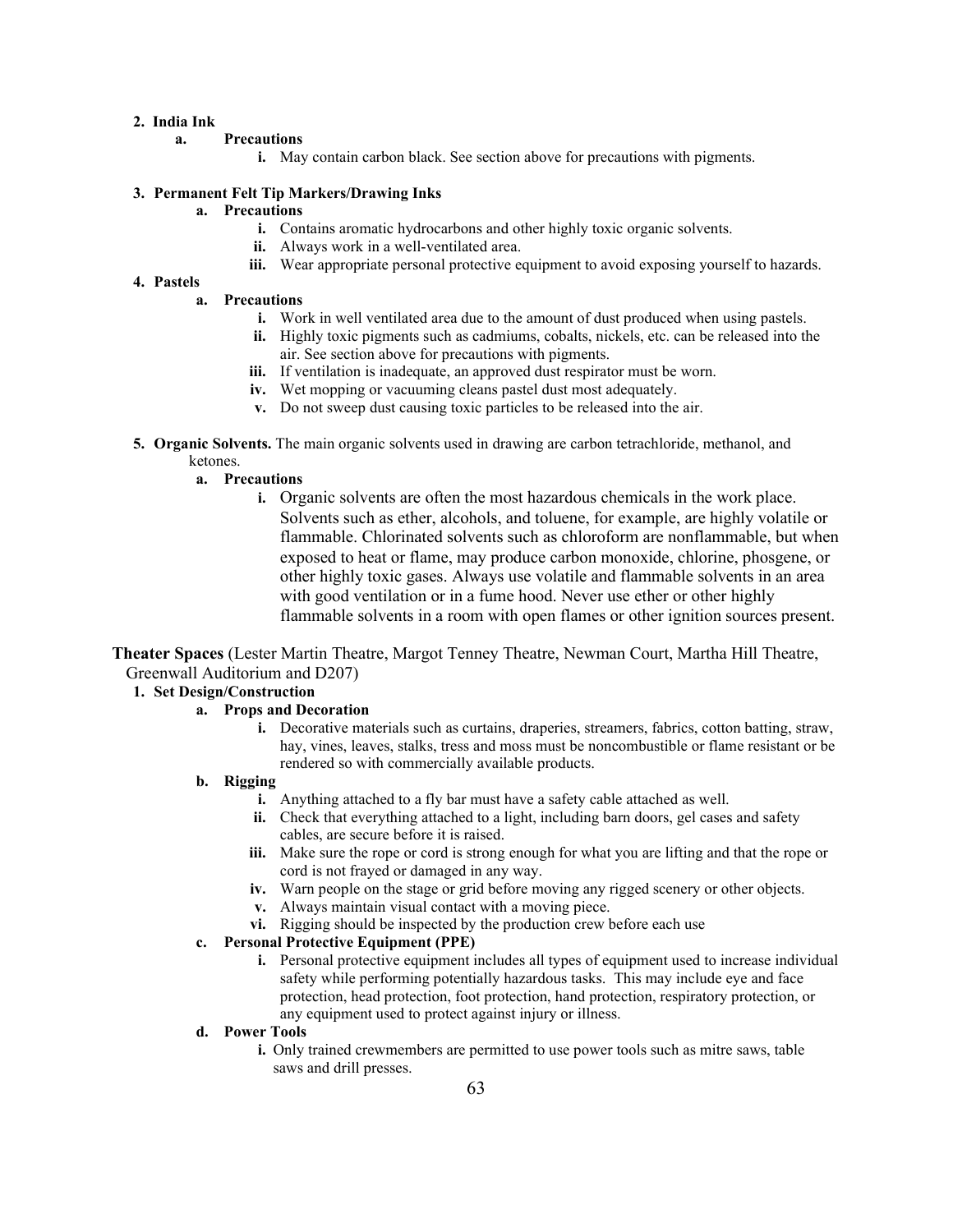- **e. Ladders** Under the General Requirements OSHA addresses proper ladder climbing technique. It requires that when ascending or descending a ladder, employees must maintain three points of contact at all times by: Facing the ladder, using at least one hand to firmly grasp the ladder, and not carrying any object or load that could cause them to lose balance and fall
	- **i.** Employers are required to ensure that every employee follows this climbing technique.
	- **ii.** The General Requirements also cover the design specifications for rungs and steps used on ladders and stepstools. With the exception of ladders used in elevator shafts and communication towers, the design for rungs and steps must meet the following:
		- Ladder rungs, steps, and cleats are parallel, level, and uniformly spaced when the ladder is in position for use
		- Ladder rungs, steps, and cleats are spaced not less than 10 inches [25 centimeters (cm)] and not more than 14 inches (36 cm) apart, as measured between the centerlines of the rungs, cleats, and steps
		- Ladder rungs, steps, and cleats have a minimum clear width of 11.5 inches (29 cm) on portable ladders and 16 inches (41 cm) (measured before installation of ladder safety systems) for fixed ladders (the minimum clear width does not apply to ladders with narrow rungs that are not designed to be stepped on, such as those located on the tapered end of orchard ladders and similar ladders)
		- Rungs and steps of manhole entry ladders that are supported by the manhole opening must have a minimum clear width of nine inches (23 cm)
		- Rungs and steps on rolling ladders used in telecommunication centers must have a minimum clear width of eight inches (20 cm)
		- Stepstools have a minimum clear width of 10.5 inches (26.7 cm)
	- **iii.** In addition, the General Requirements mandate the following:
		- Wooden ladders are not coated with any material that may obscure structural defects,
		- Metal ladders are made with corrosion-resistant material or protected against corrosion,
		- Ladder surfaces are free of puncture and laceration hazards,
		- Ladders are used only for the purpose for which they were designed,
		- Ladders are inspected before initial use in each work shift, and more frequently as necessary, to identify any visible defects that could cause employee injury, and
		- Any ladder with structural or other defects is immediately tagged "Dangerous: Do Not Use" or with similar language in accordance with [29 CFR1910.145](https://www.osha.gov/pls/oshaweb/owadisp.show_document?p_table=standards&p_id=9794) and removed from service until repaired in accordance with [29 CFR1910.22\(d\),](https://www.osha.gov/pls/oshaweb/owadisp.show_document?p_table=STANDARDS&p_id=9714) or replaced.
- **f. Chemical Hazards**
	- **i.** Most chemical use in theater is limited to paints and stains. In the event of a chemical spill, determine if you need to contact the chemical hygiene officer or campus safety or if you will be able to clean it up yourself.
- **g. Housekeeping** Work areas can become congested while constructing the set and while rehearsals take place. Clutter makes it difficult to move around and can be a fire hazard. To prevent accumulation of materials, trash should be removed daily.
	- **i.** Place trash in proper receptacles, preferable in metal containers.
	- **ii.** Clean up after each work session
	- **iii.** Avoid accumulating scrap lumber and materials
	- **iv.** Purchase materials as needed to avoid the need for additional storage
	- **v.** Store tools in the proper areas when not in use
- **h. Storage of Materials** The proper storage of materials in theater spaces is extremely important to the efficiency of the production and the safety of the cast, crew and audience.
	- **i.** Flammable and combustible liquids must be stored in approved flammable storage cabinets.
	- **ii.** If the building has sprinklers, materials must be a minimum of 18 inches below sprinkler heads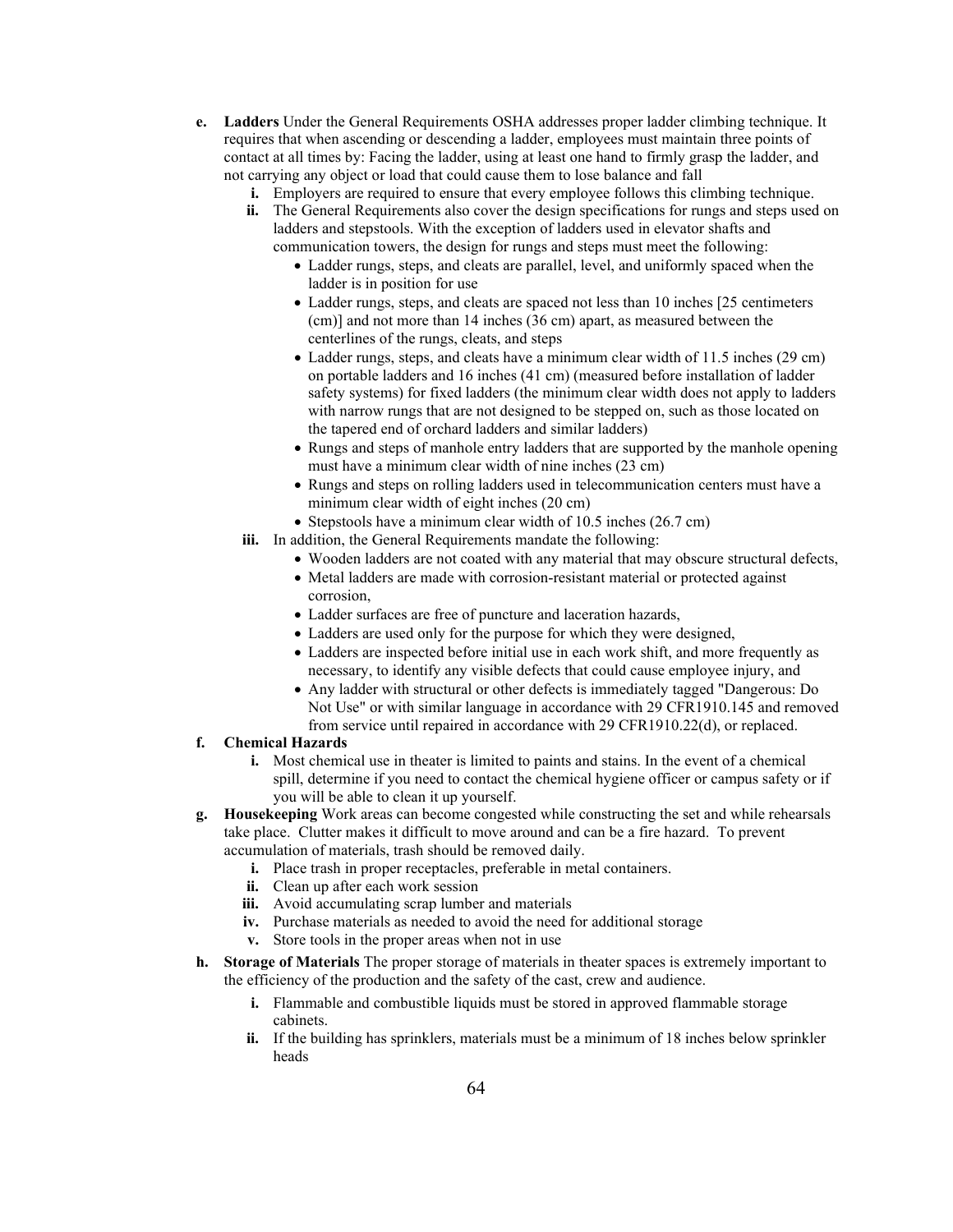- **iii.** Materials in any building must be a minimum of 24 inches below the ceiling
- **iv.** Materials must never obstruct an exit from the building
- **v.** Stored materials must be a minimum of three feet in all directions from unit heaters, duct furnaces and flues
- **vi.** Smoking is prohibited in all places of assembly and in spaces where combustible materials are stored or handled.
- **i. Lifting and Material Handling** Moving and transporting set pieces can be some of the most significant hazards during set construction. The following tips are recommended to avoid injury while moving and lifting objects:
	- **i.** Ensure you have adequate help to lift heavy or awkward items
	- **ii.** Plan your route before lifting. Ensure pieces will fit through doorways, openings on vehicles before attempting any lifting.
	- **iii.** Use hand trucks or carts whenever possible to reduce lifting
	- **iv.** Strap or secure items that may fall during transport. "If it can fall down, lay it down."
- **2. Electrical Hazards** Many students have never worked with electricity directly before working on stage.

# **a. Repairs**

- **3.** Students should not attempt electrical repairs without proper training.
- **4.** Equipment that malfunctions or causes shocks should be removed from service and repaired by a qualified individual.

# **b. Extension cords**

- **i.** Extension cords are only designed for temporary use.
- **ii.** Use of thin, light duty extension cords can increase the risk of fire and shock.
- **iii.** Make sure extension cords have adequate current capacity for the equipment being used.
- **iv.** Do not pull an electrical cord out of a socket by the cord. This breaks interior wires and can cause a short and, possibly, a fire.
- **v.** Inspect for frayed or split cords or plugs before use.

# **c. Electrical Cords**

- **i.** Electrical cords can also be a tripping hazard. It is a good practice to route cords away from traffic areas to prevent trips and falls.
- **ii.** Avoid stretching or pinching cords between objects. This can break interior wires, causing overheating which can result in a fire.
- **iii.** Do not cover electrical cords with rugs; this can also result in a fire.

# **d. Circuit Protection Devices**

- **i.** Circuit protection devices are designed to automatically limit or shut off the flow of electricity in the event of a ground-fault, overload, or short circuit in the wiring system.
- **ii.** A ground-fault circuit interrupter, or GFCI, should be used in high-risk areas such as wet locations or outdoor sites. Portable GFCIs are available from any hardware store or safety supply catalog.

#### **e. Training**

- **i.** Training is essential in working with lighting circuitry, dimmers and instruments. Students should be trained before being authorized to work the control areas.
- **ii.** Keep food and beverages out of the light control areas to prevent possible shocks and damage to the circuitry.

# **3. Overhead Lighting**

- **a. Lighting dimmers** have limits to the lamp loads they can handle.
	- **i.** Overloading dimmers can cause a fire hazard. There are standard size 1.2 kilowatt (1200W maximum) and 2.4 kilowatt (2400W maximum) dimmers used in the student-run theater spaces. NOTE: The wattage of the bulbs MAY NOT exceed that of the dimmers they are plugged into.

# **4. Cast and Crew**

**a. Cosmetics**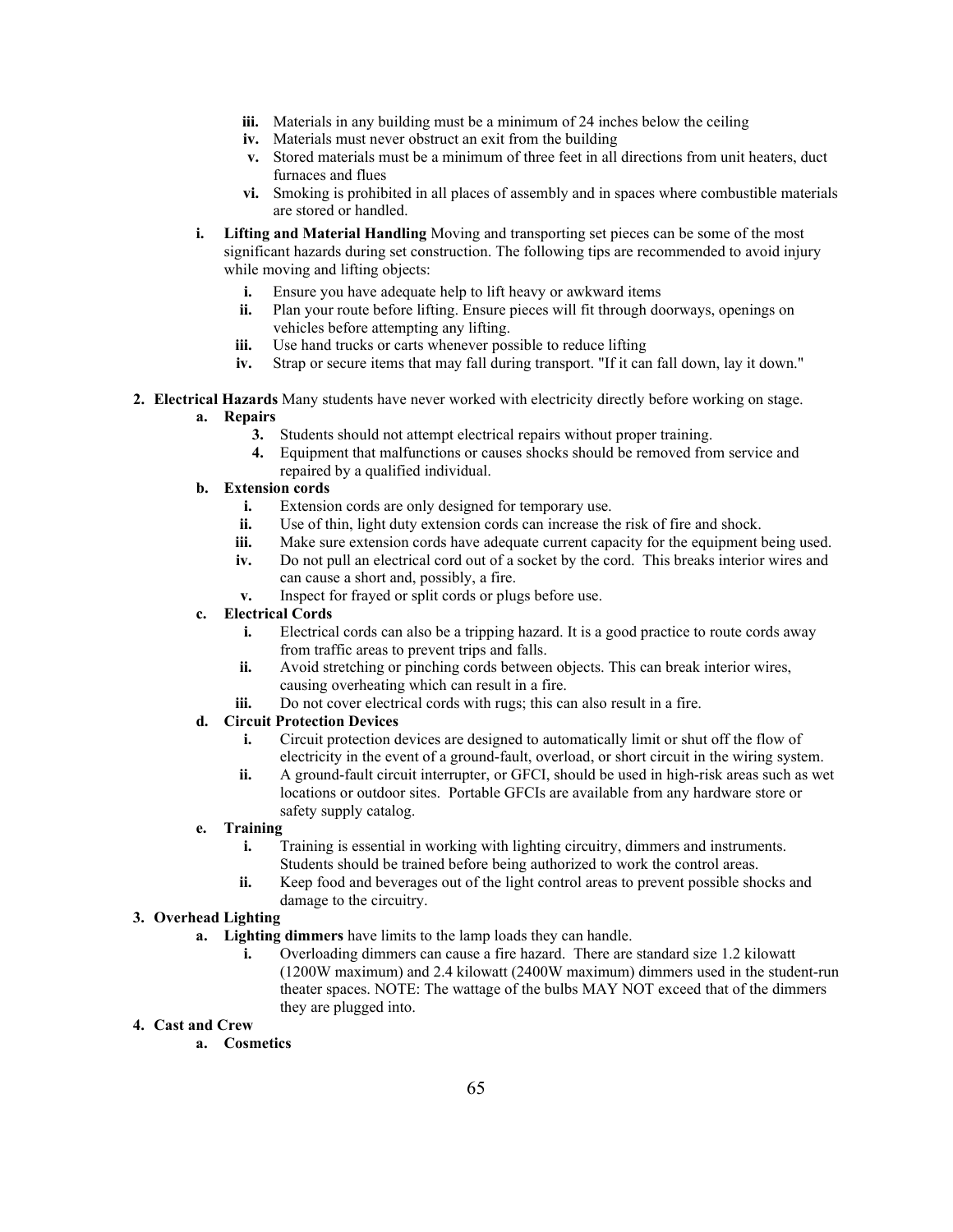- **i.** Products approved for makeup use have been tested extensively for toxic hazards. Only these products should be used for stage productions.
- **ii.** Old containers of makeup could contain bacteria and should be thrown away
- **iii.** Wash your face and hands before applying cosmetics
- **iv.** If you are using makeup from a "communal" make-up kit, use a clean brush or your clean hands to apply. Shared makeup should not be applied directly to your face.
	- **1. Crème Sticks**
		- **a.** Slice these out with dental spatulas on to individual papers such as butter trays. Label and reuse them individually for touch-ups.
	- **2. Lipsticks**
		- **a.** These too can be sliced and labeled. For a long running show, provide individual lipsticks
	- **3. Pancakes and Powders**
		- **a.** Powdered products provide a less viable environment for infection, but try to individualize usage. Supply powders in the smallest containers available
	- **4. Mascara**
		- **a.** Use individual applicators/containers if possible
	- **5. Eyeliners and Eye Makeup**
		- **a.** Use individual products if possible
	- **6. Brushes**
		- **a.** Use disposable brushes
	- **7. Sponges**
		- **a.** Use disposable sponges whenever possible. Reusable ones can be disinfected. Give out individual sponges at the beginning of a show and maintain separate use
	- **8. Miscellaneous**
		- **a.** Any type of facial hair, skullcaps, sequins, or other face product should be disinfected before used by a new performer. Use an approved bactericide for disinfection.
		- **b.** Carefully store these types of products in labeled individual plastic bags between performances.
- **v.** Makeup artists should make a practice of washing their hands between actors
- **vi.** Sponges and brushes should be washed after use on each individual
- **vii.** When removing spirit gum or latex, avoid prolonged skin contact with solvents. Use moisturizers to replace lost skin oils and to guard against dermatitis
- **b. Fatigue** is a serious safety concern that should be considered during all stage productions. With performance dates approaching, most crewmembers can become severely overworked
	- **i.** Get proper rest.
	- **ii.** Limit drugs that might contribute to fatigue
	- **iii.** Reduce caffeine, nicotine, and alcohol which can also contribute to fatigue
	- **iv.** Take frequent breaks while working. Repetitive or long work sessions can reduce one's ability to concentrate on the work at hand.
	- **v.** Know when to quit
- **c. Heat Stress**
	- **i.** Theater spaces are often without air-conditioning and, even if they are air-conditioned, stage lighting can produce an incredibly hot glow. Add that to the stress and/or excitement of performing, and cast members are prime candidates for heat stress. Working in hot conditions may pose special hazards to safety and health.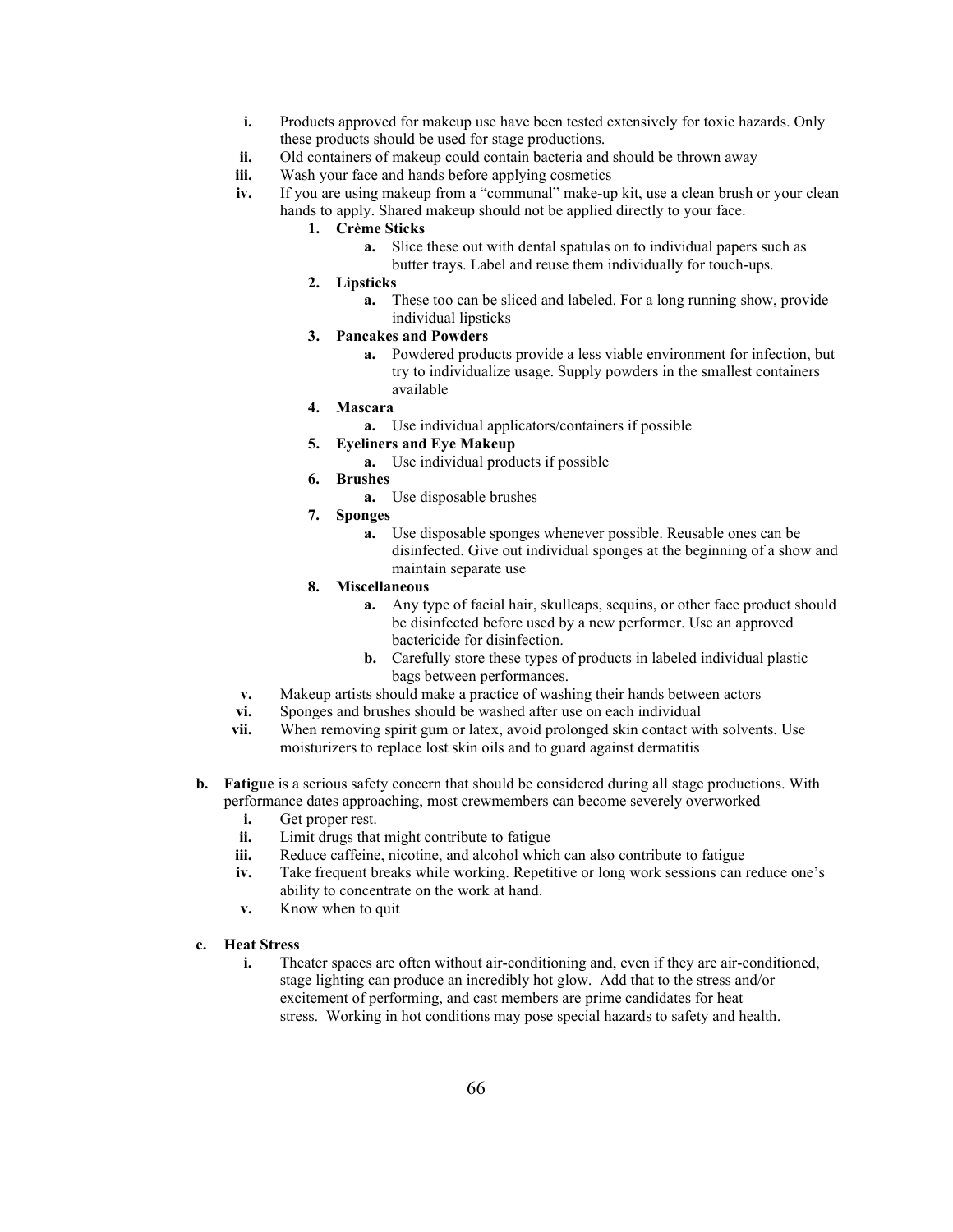**ii.** Drink plenty of liquids during a performance to replace the fluids lost from sweating – as much as one quart per hour may be necessary. Water and/or sports drinks are recommended. Avoid caffeinated beverages such as cola, iced tea and coffee.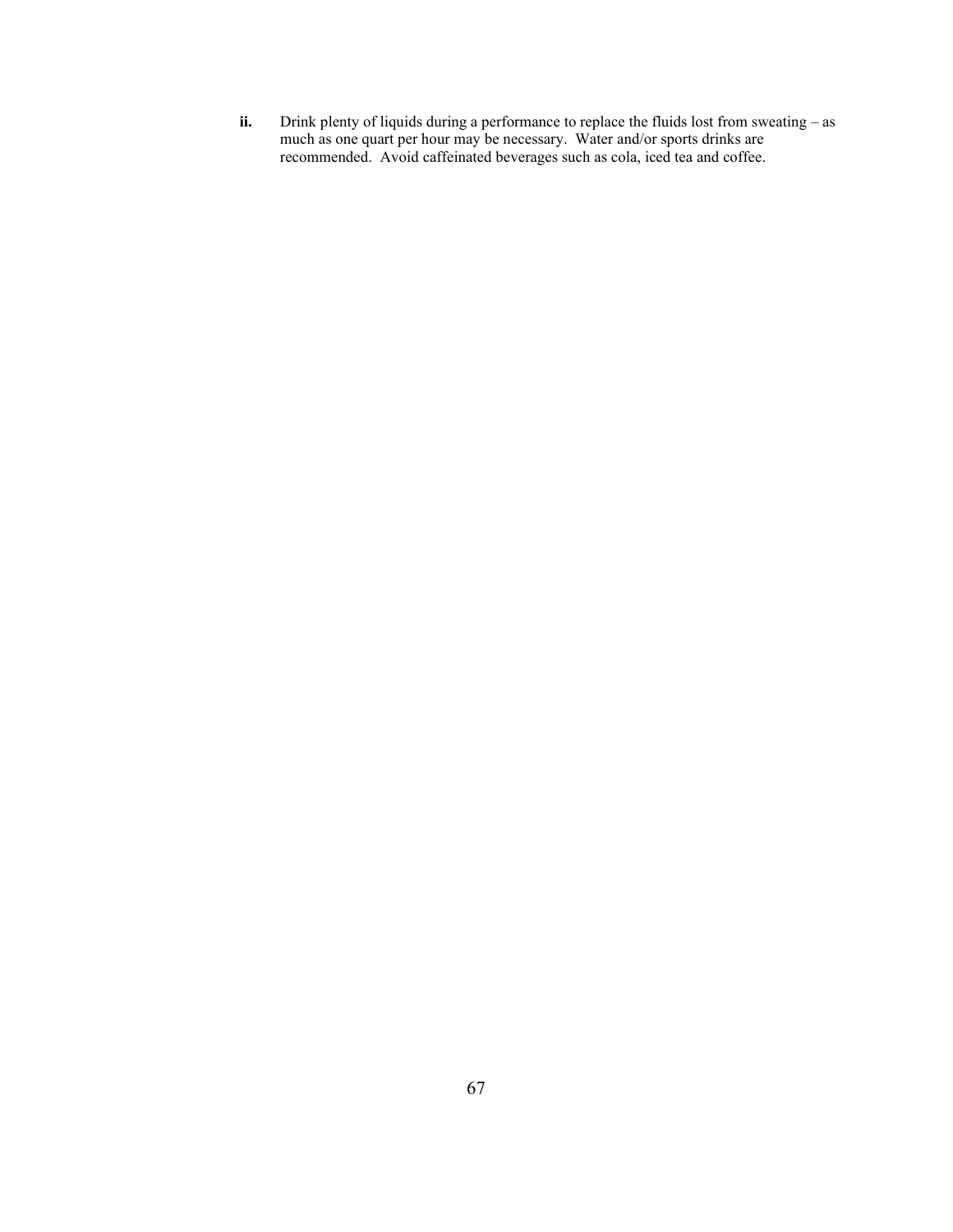# **Appendix G**

# **Specific hazards associated with the Buildings & Grounds Building (B&G)**

# **General Hazards**

- **1. Ladders.** Under the General Requirements OSHA addresses proper ladder climbing technique. It requires that when ascending or descending a ladder, employees must maintain three points of contact at all times by:
	- Facing the ladder
	- Using at least one hand to firmly grasp the ladder
	- Not carrying any object or load that could cause them to lose balance and fall
	- **ii.** Employers are required to ensure that every employee follows this climbing technique.
	- **iii.** The General Requirements also cover the design specifications for rungs and steps used on ladders and stepstools. With the exception of ladders used in elevator shafts and communication towers, the design for rungs and steps must meet the following:
		- Ladder rungs, steps, and cleats are parallel, level, and uniformly spaced when the ladder is in position for use
		- Ladder rungs, steps, and cleats are spaced not less than 10 inches [25 centimeters (cm)] and not more than 14 inches (36 cm) apart, as measured between the centerlines of the rungs, cleats, and steps
		- Ladder rungs, steps, and cleats have a minimum clear width of 11.5 inches (29 cm) on portable ladders and 16 inches (41 cm) (measured before installation of ladder safety systems) for fixed ladders (the minimum clear width does not apply to ladders with narrow rungs that are not designed to be stepped on, such as those located on the tapered end of orchard ladders and similar ladders)
		- Rungs and steps of manhole entry ladders that are supported by the manhole opening must have a minimum clear width of nine inches (23 cm)
		- Rungs and steps on rolling ladders used in telecommunication centers must have a minimum clear width of eight inches (20 cm)
		- Stepstools have a minimum clear width of 10.5 inches (26.7 cm)
	- **iv.** In addition, the General Requirements mandate the following:
		- Wooden ladders are not coated with any material that may obscure structural defects,
		- Metal ladders are made with corrosion-resistant material or protected against corrosion,
		- Ladder surfaces are free of puncture and laceration hazards,
		- Ladders are used only for the purpose for which they were designed,
		- Ladders are inspected before initial use in each work shift, and more frequently as necessary, to identify any visible defects that could cause employee injury, and
		- Any ladder with structural or other defects is immediately tagged "Dangerous: Do Not Use" or with similar language in accordance with [29 CFR1910.145](https://www.osha.gov/pls/oshaweb/owadisp.show_document?p_table=standards&p_id=9794) and removed from service until repaired in accordance with [29 CFR1910.22\(d\),](https://www.osha.gov/pls/oshaweb/owadisp.show_document?p_table=STANDARDS&p_id=9714) or replaced.
- **2. Chainsaws.** Operating a chain saw is inherently hazardous. Potential injuries can be minimized by using proper personal protective equipment and safe operating procedures.
	- **a.** Before Starting a Chain Saw
		- Check controls, chain tension, and all bolts and handles to ensure that they are functioning properly and that they are adjusted according to the manufacturer's instructions.
		- Make sure that the chain is always sharp and the lubrication reservoir is full.
		- Start the saw on the ground or on another firm support. Drop starting is never allowed.
		- Start the saw at least 10 feet from the fueling area, with the chain's brake engaged.
	- **b.** Fueling a Chain Saw
		- Use approved containers for transporting fuel to the saw.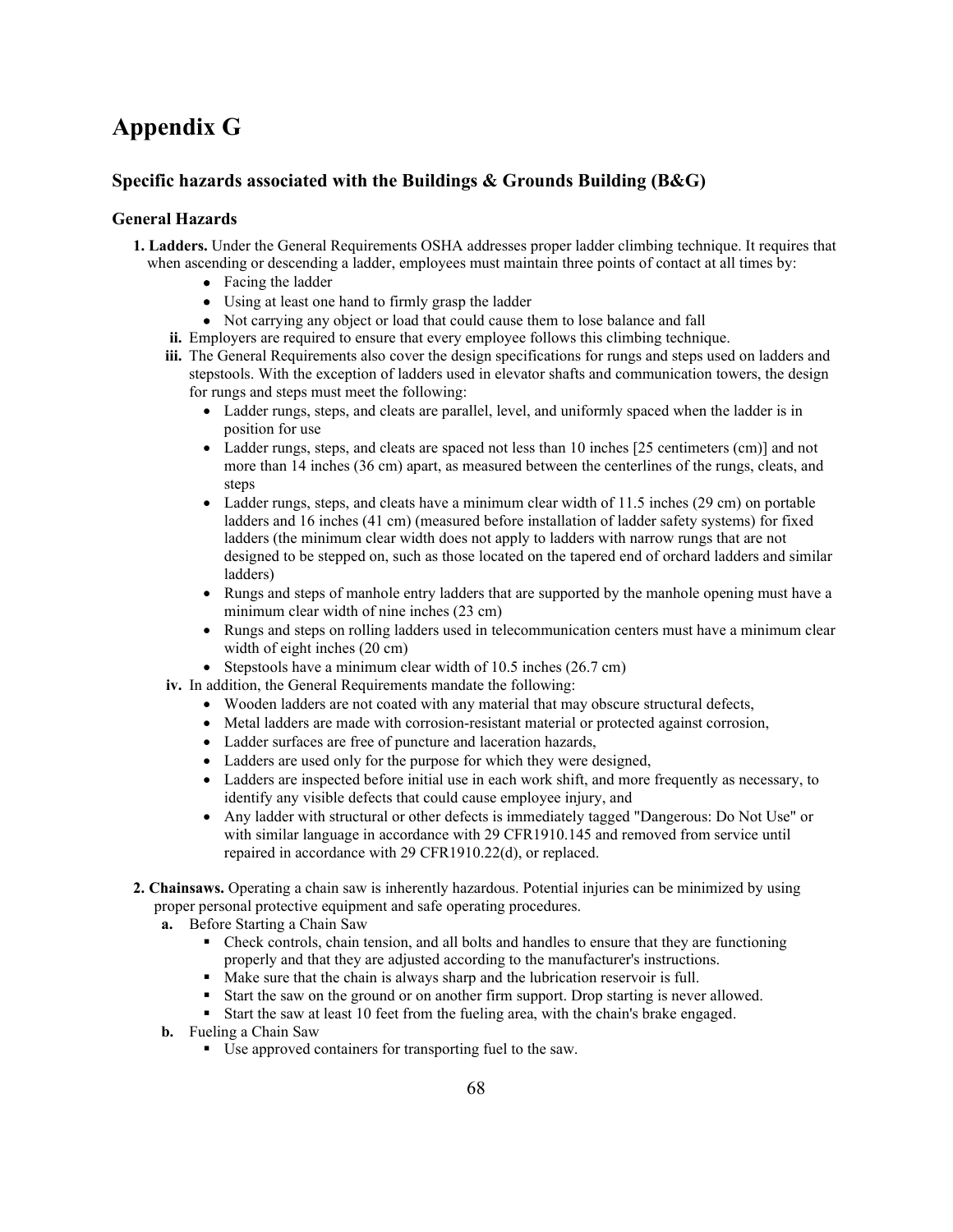- Dispense fuel at least 10 feet away from any sources of ignition when performing construction activities. No smoking during fueling.
- Use a funnel or a flexible hose when pouring fuel into the saw.
- Never attempt to fuel a running or HOT saw.
- **c.** Chain Saw Safety
	- Clear away dirt, debris, small tree limbs and rocks from the saw's chain path. Look for nails, spikes or other metal in the tree before cutting.
	- Shut off the saw or engage its chain brake when carrying the saw on rough or uneven terrain.
	- Keep your hands on the saw's handles, and maintain secure footing while operating the saw.
	- Proper personal protective equipment must be worn when operating the saw, which includes hand, foot, leg, eye, face, hearing and head protection.
	- Do not wear loose-fitting clothing.
	- Be careful that the trunk or tree limbs will not bind against the saw.
	- Watch for branches under tension, they may spring out when cut.
	- Gasoline-powered chain saws must be equipped with a protective device that minimizes chain saw kickback.
	- Be cautious of saw kick-back. To avoid kick-back, do not saw with the tip. If equipped, keep tip guard in place.

# **3.MIG Welding**

- **a.** Welding space should be clean and organized.
- **b.** Check the gas lines for leaks from the torch all the way to the gas cylinder.
- **c.** Use proper welding gear that includes eye protection and protective clothing.
	- **i. Welding Mask.** As a general guideline, a welding helmet with a lens rated number 6 is for work up to 30 amps. Number 14 should be used when using more than 400 amps. As a rule of thumb, close your eyes immediately after welding. If you still see the arc, then you need to go to a darker lens shade.
	- **ii. Protective Clothing.** At a minimum, closed toed shoes are to be worn while welding, with steel capped boots highly recommended. Make sure long hair is covered and pulled back. Leather gloves and a long sleeve dark color shirt are to be worn for skin protection.
- **d.** Make sure lighting is adequate so that your work can be seen. Beware of arc rays and spatter. Arc rays and spatter can injure eyes and burn skin. Wear eye, ear, and body protection. Electric arc radiation can burn eyes and skin the same way as strong sunlight. Electric arcs emit both ultraviolet and infrared rays. Use the correct filter.
- **e.** Keep any degreasing away from welding area.
- **f.** Compressed Gas Safety (4.1.7 CHP)

#### **4. TIG Welding**

- **a.** Be aware of electrical shock. Only trained and qualified individuals are to be using the welding device. Make sure the equipment is operating correctly before use.
- **b.** Compressed Gas Safety (4.1.7 CHP)
- **c.** Arc welding produces electromagnetic radiation over a wide range of wavelengths. This can cause burns to the skin and eyes. Wear protective clothing and ensure no skin areas are left exposed.
- **d.** Maintain a tidy work area, especially free from trip hazards.
- **e.** Keep walkways clear and free from welding cables, spare materials, and consumables.
- **f.** Flame-retardant boiler suits, gloves or gauntlets, safety shoes, leather aprons, etc, should be in good condition and as free from oil, grease and moisture as is physically possible as these can reduce the effectiveness of the safety equipment.
- **g.** Simple routine maintenance will be performed on the equipment to ensure proper function.
- **5.General Machinery and Equipment Hazards.** Several general types of hazards exist on many types of machinery.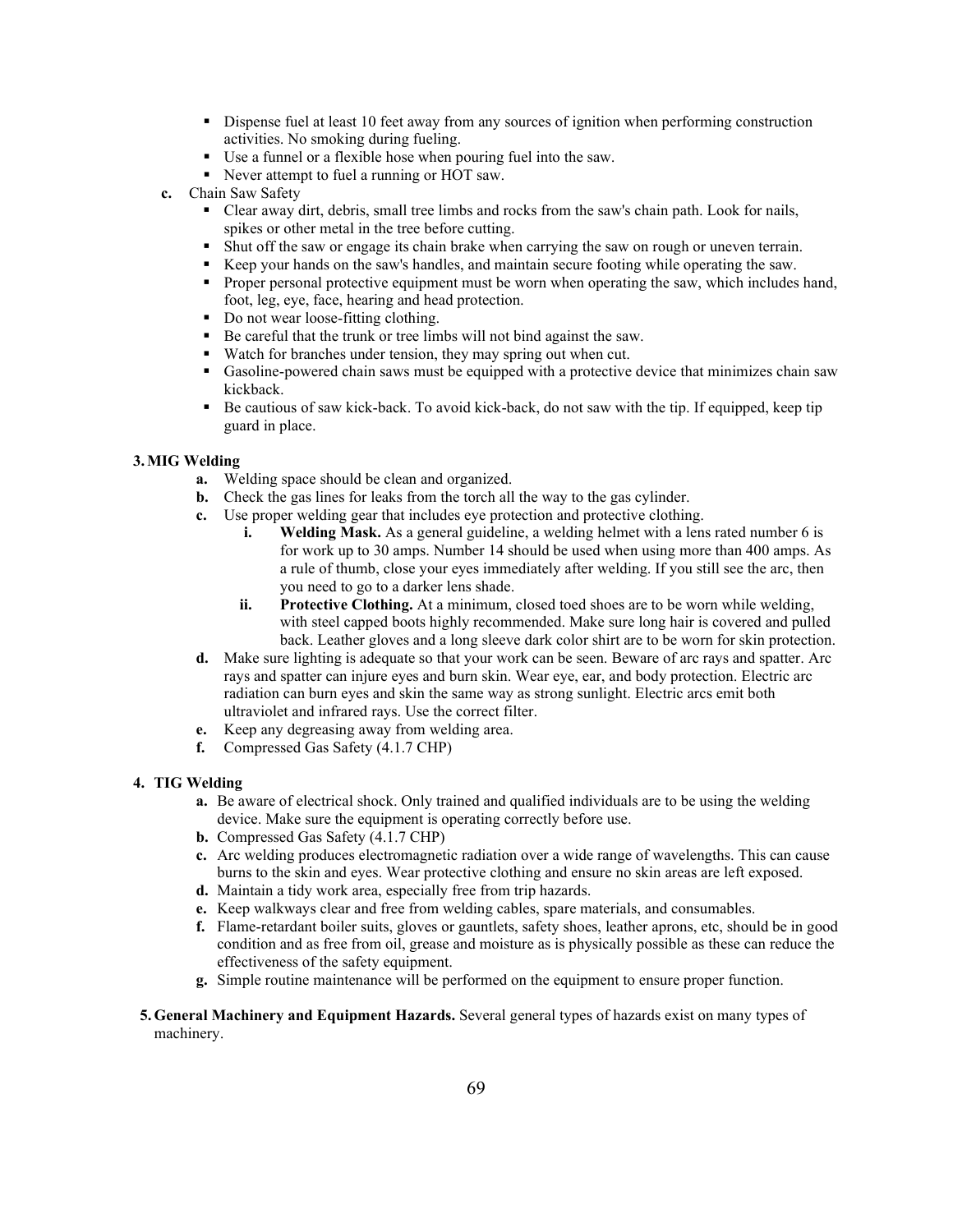- a. **Rules for all Machines.** The owner or operator's manual must be in the shop area with the machine. The area of operation must be free and clear of obstructions. Space must be provided between each machine and other objects, including other machine operating areas, as needed, to allow safe operation of the machine. Students are not permitted to work alone in the shop and must be supervised by a qualified individual. Before using a machine, proper training will be administered to lessen the probability of injury.
- b. **Point of Operation** refers to the area where work (e.g. cutting, shearing, shaping, boring) is performed on a stock material. Some machinery, such as table saws and band saw have point of operation guarding that must be in place during operation.
- c. **Nip or Pinch Point** refers to an area other than a point of operation where a belt contacts a pulley or one or more rotating parts come together where it is possible for a part of the body to get nipped or pinched by the moving parts. Machinery with rollers are a prime example of nip/pinch points.
- d. **Power Transmission** refers to areas where power is transferred from one part to another such as a drive shaft, belt, or chain. Belts, pulleys, flywheels, rotating parts etc. must be guarded to prevent entanglement and amputations.
- **6. Lifting and Material Handling.** Moving and transporting set pieces can be some of the most significant hazards during set construction. The following tips are recommended to avoid injury while moving and lifting objects:
	- **a.** Ensure you have adequate help to lift heavy or awkward items
	- **b.** Plan your route before lifting. Ensure pieces will fit through doorways, openings on vehicles before attempting any lifting.
	- **c.** Use hand trucks or carts whenever possible to reduce lifting
	- **d.** Strap or secure items that may fall during transport. "If it can fall down, lay it down."

#### **7**. **Torches**

- **a.** Employees will be properly and thoroughly trained before attempting to do any work with or on any Cutting Torch.
- **b.** Before igniting the flame of a torch:
	- Open the oxygen valve on the torch.
	- Wait until all air has been discharged from the oxygen hose and torch.
	- Close the valve.
	- Open the fuel gas valve on the torch handle.
	- Wait until all air has been discharged from the fuel gas hose and torch
	- Then light the fuel gas and open the oxygen valve on the torch handle. Adjust the oxygen to produce the required flame for the job.
- **c.** Light torches with friction lighters or other suitable lighters and not matches. Point the tip away from people.
- **d.** Never put down a torch until the gases have been completely shut off.
- **e.** Never open or turn the pressure adjusting screws on the regulators all the way out. Always adjust flames at torch valves, not with regulator adjusting screws.
- **f.** ALWAYS use fuel gases at safe pressures. Many gauges permit higher, unsafe pressures. If you find a gauge that permits unsafe pressures, take it out of service immediately.
- **g.** Oxygen is not a fuel and will not burn, but contact with it can cause combustible materials such as oil and grease to burn rapidly at room temperature. Therefore, keep oxygen away from grease or oil on surfaces such as gloves, clothes, cylinders, valves, couplings, regulators, and hoses. Do not use oxygen instead of compressed air in pneumatic tools, in oil preheating burners, to start internal combustion, to blow out pipelines, to dust clothing or work, or to create pressure for ventilation.
- **h.** Oxygen and fuel gas hoses must be different in color (green for oxygen and red for fuel gas) or otherwise identified.
- **i.** Inspect hoses and connections every day for leaks. Look for holes, cracks, and loose cylinder fittings or track connectors. To check for leaks: close the oxygen and fuel gas torch valves, then turn the regulator pressure adjusting screws clockwise to give normal working pressure on oxygen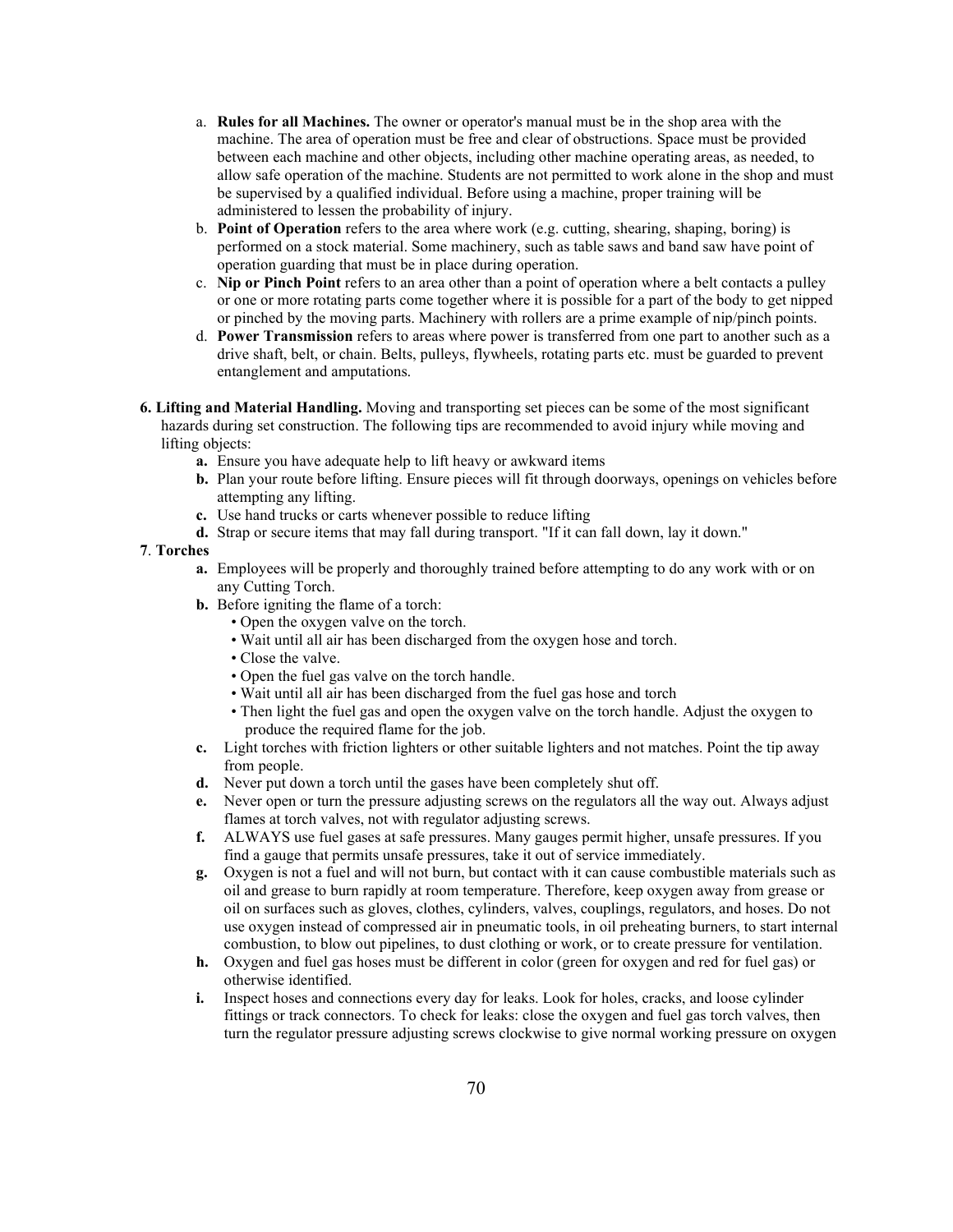valves and about 10 PSIG on fuel gas valves. Use non-fat soapy water or approved leak test solution to test for leaks. At the same time, check regulators for creeping.

- **j.** If a torch backfires frequently, inspect it and clean the tip. If it continues to backfire or you find other problems, remove it from service immediately. Take it to a qualified technician for repair.
- **k.** Do not use steel wire or similar materials to clean tip orifices.
- **l.** "Flashback" occurs when a flame burns back inside a torch, tip, hose, or regulator and can cause a fire or explosion if it reaches the cylinder. Flashbacks usually make high-pitched squealing or hissing sounds. Flashback arrestors at torch handles and check valves at gas sources help prevent flashbacks. In case of flashback: • Close the oxygen valve at once. • Close the fuel valve. • Let the torch cool off. • Have the torch repaired or replaced.
- **m.** Wear PERSONAL PROTECTIVE EQUIPMENT as required to include tinted eye protection, gloves, etc.

#### **Painting**

- **1. Flammables.** A flammable chemical is any solid, liquid, vapor, or gas that ignites easily and burns rapidly in air. Consult the appropriate SDSs before beginning work with flammables. Follow these guidelines when working with flammable chemicals:
	- **a.** Handle flammable chemicals in areas free from ignition sources.
	- **b.** Never heat flammable chemicals with an open flame. Use a water bath, oil bath, heating mantle, hot air bath, etc.
	- **c.** Use ground straps when transferring flammable chemicals between metal containers to avoid generating static sparks.
	- **d.** Use a fume hood when there is a possibility of dangerous vapors. (Ventilation will help reduce dangerous vapor concentrations.)
	- **e.** Restrict the amount of stored flammables, and minimize the amount of flammables present in a work area.
	- **f.** Remove from storage only the amount of chemical needed for a particular experiment or task.
- **2. Corrosives.** A corrosive chemical destroys or damages living tissue by direct contact. Some acids, bases, dehydrating agents, oxidizing agents, and organics are corrosives. To ensure safe handling of corrosives, the following special handling procedures should be used:
	- **a.** Always store corrosives properly. Refer to the SDSs and the Chemical Storage section of this manual for more information.
	- **b.** Always wear gloves and face and eye protection when working with corrosives. Wear other personal protective equipment, as appropriate.
	- **c.** To dilute acids, add the acid to the water, not the water to the acid.
	- **d.** Corrosives, especially inorganic bases (e.g., sodium hydroxide), may be very slippery; handle these chemicals with care and clean any spills, leaks, or dribbles immediately.
	- **e.** Use a chemical fume hood when handling fuming acids or volatile irritants (e.g., ammonium hydroxide).
	- **f.** A continuous flow eye wash station should be in every work area where corrosives are present. An emergency shower should also be within 100 feet of the area.

**3. Oil Based Paints.** Solvent-based (or "oil based") paints, enamels, varnishes, sealants, etc. meet the definition of hazardous waste and unused portions must be disposed.

- **a.** Paint cans that once contained oil-based paints must meet the EPA's definition of empty before they can be placed in the trash. This is achieved by scraping the container to ensure that all pourable materials have been removed. The pourable material must be collected for disposal.
- **b.** Waste mixtures of solvent based paint and paint thinners/solvent must be collected in a closed, labeled container.
- **c.** Each container of solvent based paint/paint thinner waste must be closed after additions and the funnels should be cleaned out regularly. No air drying of solvent-based paint or paint waste is allowed.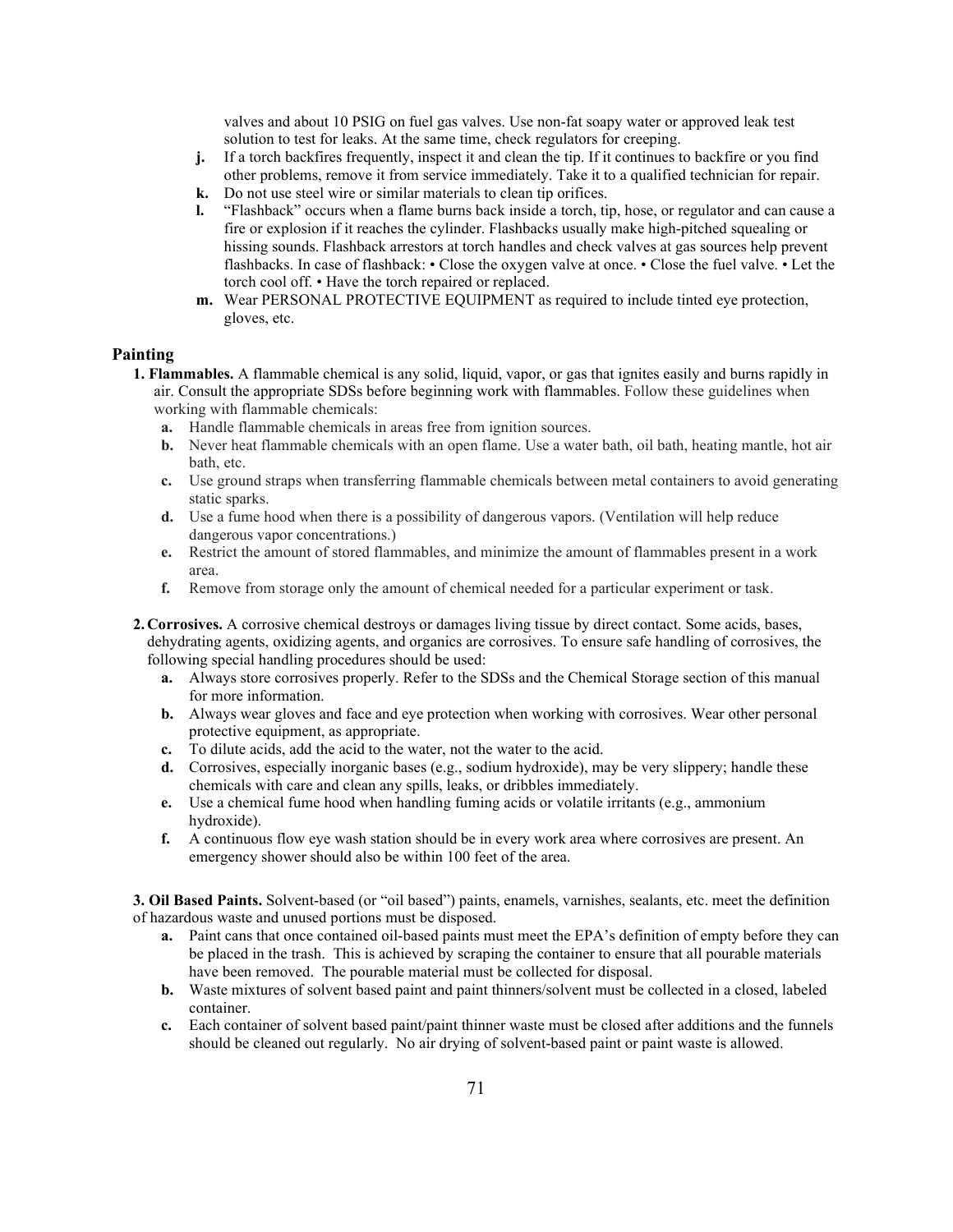- **d.** Waste containers must be stored with secondary containment and protected from the weather. Secondary containment must be kept clear of spills and debris.
- **e.** Solvent Based Paints should be labeled as a Hazardous Waste.

#### **4. Paint Brushes, Paint Rollers, and Rags**

- **a.** Brushes and rags that have been contaminated with hazardous waste (non-latex paints, cleaners, thinners, strippers, etc.) and/or waste solvents cannot be placed in the trash, and must be disposed of as hazardous waste.
- **b.** Rollers, brushes, rags, and trays which are used for latex paints only may be disposed of as regular trash and placed in a dumpster or garbage can once the paint has been allowed to dry completely.
- **c.** Paper towels, wipes, rags or absorbents that have been contaminated with paint/paint thinner waste or solvent waste must be collected as hazardous waste in a steel safety container and disposed.
- **d.** Any excess liquid which separates and pools in a solid waste container (such as a waste paint roller container) must be poured off into a liquid waste container; EH&S will not collect solid waste which is mixed with large amounts of liquid paint, solvent, or oil.

## **Vehicle Maintenance**

- **1. Used Oil, Oily Wastes, and Oil Filters**
	- **a.** Used Oil Accumulation Requirements
		- Used oil, oil filters, and oily wastes must be clearly and appropriately labeled
		- All containers must be closed unless you are actively adding oil to them
		- Containers must be kept in good condition and not leaking
		- All containers need to be protected from the weather and stored on an impermeable surface
		- You are required to have adequate secondary containment, which must be able to contain 110% of the volume of the largest container stored in the area
		- Containment area must be kept free of spill residue and debris; clean up all spills or leaks promptly
		- Do not add anything but Used Oil to your Used Oil containers
		- Disposal records must be kept for a minimum of 3 years from the pickup date
		- Designate a Used Oil Manager for each accumulation area who will be responsible for the area
	- **b.** Oily Waste Description
		- Oily wastes are defined as "those materials which are mixed with used oil and have become separated from that used oil." This includes absorbent clay "kitty litter" or other absorbent material used in the process of routine maintenance or in cleaning up a spill. Per F.A.C. 62-710 oily wastes may be packaged and disposed of as non-regulated solid waste (regular trash). OILY WASTES MUST NOT CONTAIN FREE LIQUIDS. Free liquids must never be disposed of in regular solid waste.
	- **c.** Used Oil Filters
		- Commercially generated oil filters are banned from landfill disposal. The filters must be processed by a registered used oil filter processor. Used oil filters must be stored in above ground containers which are clearly labeled **"Used Oil Filters"** and which are in good condition. The storage containers must be protected from weather and stored on an oil impermeable surface. Do not mix fuel or air filters into the oil filter container.

# **Dust Particles**

- **1. Formaldehyde from MDF and hardwood pressed boards (ex. Masonite).** MDF, or Medium Density Fiberboard, is a type of composite wood product. It is produced from both hardwoods and softwoods broken down into fibers and combined with wax and a resin (glue). It is formed into panels using heat and pressure.
	- **a.** If feasible, use a safer product such as solid wood, composite panels with no added formaldehyde, or products with low formaldehyde emissions.
	- **b.** Use proper ventilation. The best ventilation, known as local exhaust ventilation, extracts dust and gases at the point of generation. If local exhaust is not available, then use good room ventilation.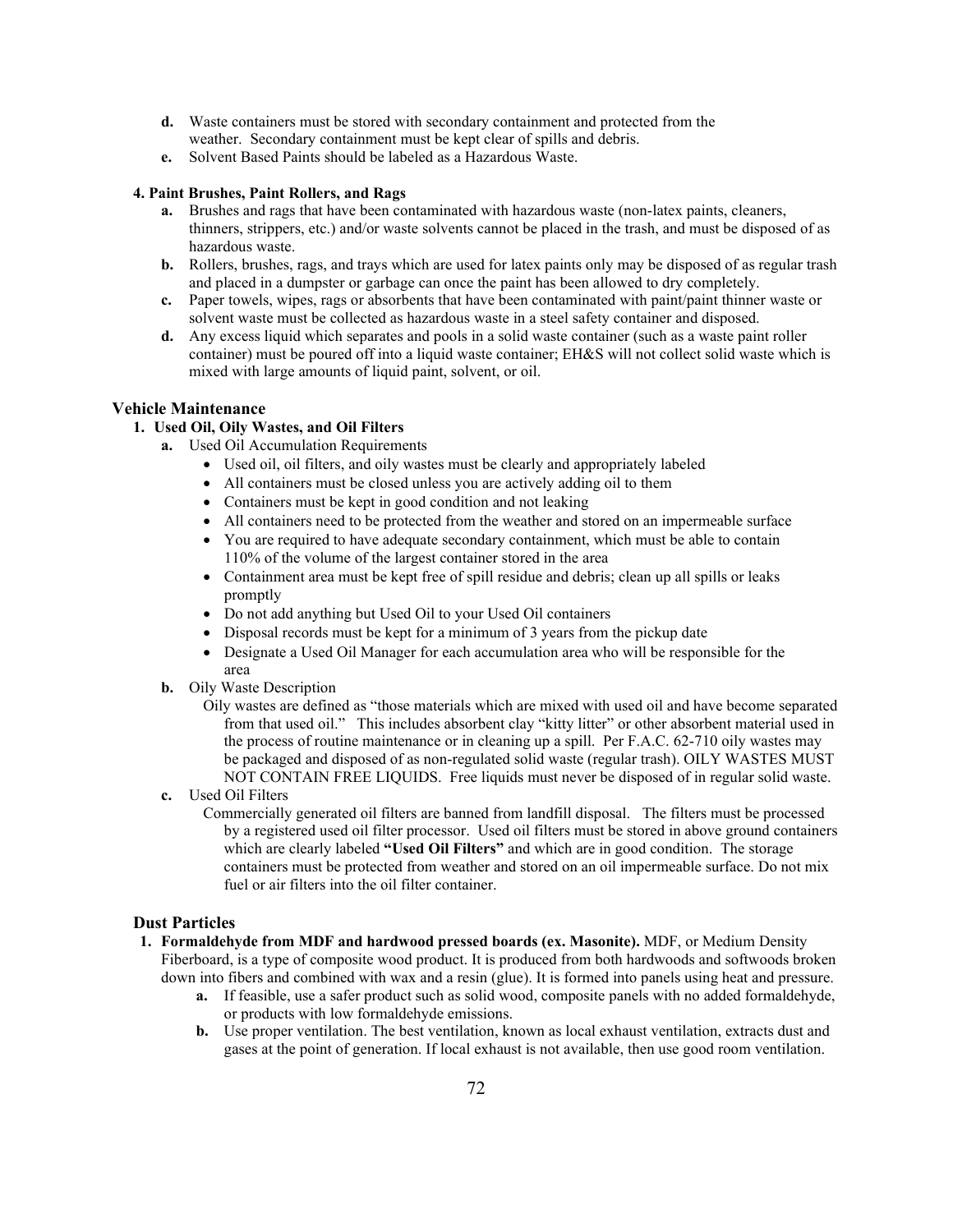- **c.** Keep dust levels down with good housekeeping. Keep the work area clean so you do not suspend dust into the air while working.
- **d.** Use a respirator with cartridges approved for dust and formaldehyde. Respirators should not be used without a full respirator program, which includes training on proper use and fit testing.
- **e.** Good hygiene includes washing whenever you get dirty, and shower and launder clothes at the end of the day.
	- **Formaldehyde Levels (ppm) Description** 0.1 **Level expected to cause symptoms in sensitive individuals** 0.75 OSHA worker exposure limit 0.01 - 0.14 Sawing and sanding MDF in ventilated dust chamber 0.19 - 0.78 Sanding particleboard under laboratory conditions
- **f.** The below table shows the amount of formaldehyde in the air when certain tasks are performed.

## **2. Softwood/Hardwood Dust.**

- **a.** Work in a well ventilated space to ensure dust particles are being removed from the air by the ventilation system.
- **b.** If the ventilation system in a particular room is inadequate, respirators or dust masks should be worn for protection.

### **Loading Dock**

**1. Forklift**

#### **a. General Precautions and Rules**

- Avoid operating a vehicle that requires maintenance or repair (which should be provided by the respective qualified experts).
- Inform the shift supervisor of any identified issues, problems, questions, or concerns.
- **Forklifts operate uniquely;** since they steer from the rear, the back of the vehicle needs a wide sweep to turn.
- **Never leave an operating forklift unattended.** In fact, leaving keys in an unattended forklift (or, thus, leaving on the ignition of this vehicle) is illegal, and has dire consequences as a safety hazard, even without the actual occurrence of an accident.
- **Know and never exceed the lifting capacity** of the forklift.
- **Forklifts must follow designated roadways** at the work site.
- **Work-site rules and regulations** must be adhered to.
- **Keep hands and feet away from the cross members of the mast—** should the mast be lowered and catch your hand, you'll suffer from serious injury.
- **Forklifts need to be refuelled—** after, of course, they've been turned off—at designated and well-ventilated locations.
- **Forklifts which are not in use** should be carefully parked, with the parking brake applied.
- **b. Safe and Smooth Operating**
	- **As the operator of a forklift,** you must receive thorough forklift safety training and certification before being entrusted with the heavy machinery.
	- **Be alert and attentive** to your surrounding environment at all times with these forklift safety tips:
		- o Avoid hazards on the floor; slippery or unstable surfaces, bumps, holes, etc.
			- Driving over small, scattered hazards (like shards of wood) may make the load shift and topple, or knock you out of place (and out of control)
		- o Direct your forklift forward when driving up ramps, but go downhill in reverse. Don't load/unload on the ramp.
		- o Alert others of your coming with a horn or your voice.
		- o Keep a safe distance from people and from other trucks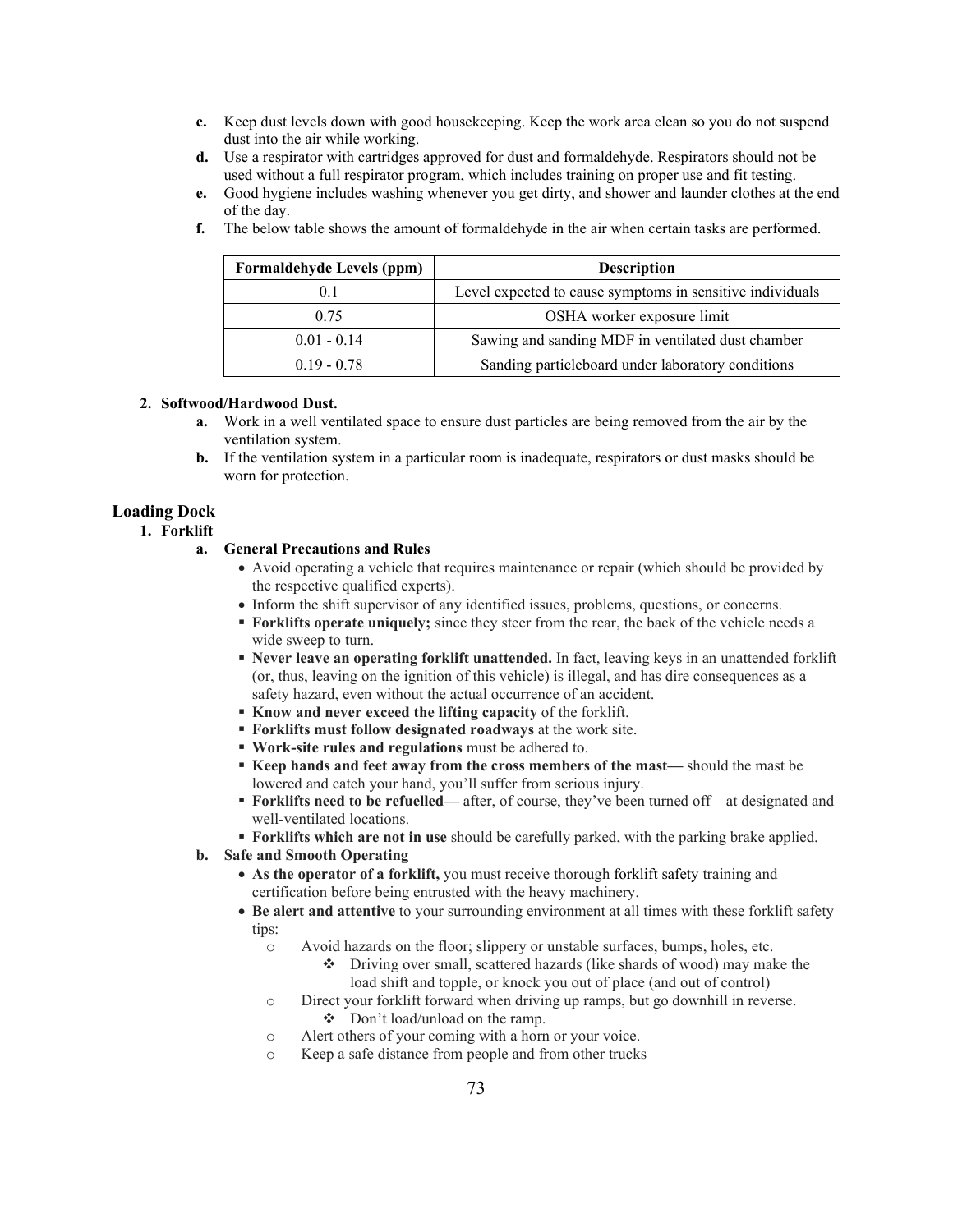- o Stop only when you have enough space to pause safely.
- o Note any changes to your operating environment.
- **Ensure that you are in complete control** of the vehicle.
- **Stay in the operator's seat** and keep your body within the frame of the vehicle at all times.
- **Wear your seat belt** for protection case the vehicle topples; if that's the case, the frame will offer sufficient protection (along with the seatbelt!).
- **Never allow unauthorized people to drive** or otherwise operate the forklift.
- **Stick to the appropriate dress code:**
	- $\circ$  Mandatory safety gear (hi-visibility jacket, sturdy footgear, hard-hats)<br> $\circ$  Tight clothing that can't be caught in gears or controls
	- Tight clothing that can't be caught in gears or controls
- **Never operate with wet or greasy hands or shoes.** You could easily slide or slip and cause an accident.
- **c. Eliminate Dangers to the Surrounding People**
	- **If you are driving,** always keep an eye out for other people around you, especially those on foot.
	- **Avoid fast moves.** Always drive, stop, turn, and lift or lower the forks slowly and as smoothly as possible.
		- o Sudden turns can toss off a load or even the entire forklift off balance, which make it a much greater hazard for the operator and especially the surrounding people. o Be especially careful when navigating ramps, inclines, and grades.
		-
	- **Always check carefully before turning or backing up the vehicle.** Keep in mind that people may be walking or standing on one of your blind sides (i.e. behind the vehicle) or obstructed by other obstacles;
	- **No one should be allowed to stand or walk beneath or upon the forks,** whether they're emptied or loaded.

# **d. When Loads Become Hazardous**

- **Most accidents** with forklifts occur by plummeting loads which crush the person below.
- **Place loads back** by the mast, where they'll balance most stably; never place loads at the front of the forks.
- **Never load trucks beyond approved capacity.**
- **Always travel with the forks positioned as low as possible** for increased stability and protection. Never travel with forks that are elevated and/or tilted forward.
- **Ensure that the load** is stable or strapped in place before moving the vehicle. o The load must be balanced on both forks.
- **Avoid decaying, warped, or otherwise damaged** skids and pallets.
- **When stocking, be vigilant** for slipping, unstable, or toppling loads.
	- o Have a good view of and easy access to the rack or location where you must position your load.
- **If your load obstructs your view,** operate the forklift in reverse to improve visibility and operation control.
	- o If visibility remains obstructed, enlist the help of a lookout or helper to guide you between obstacles and people.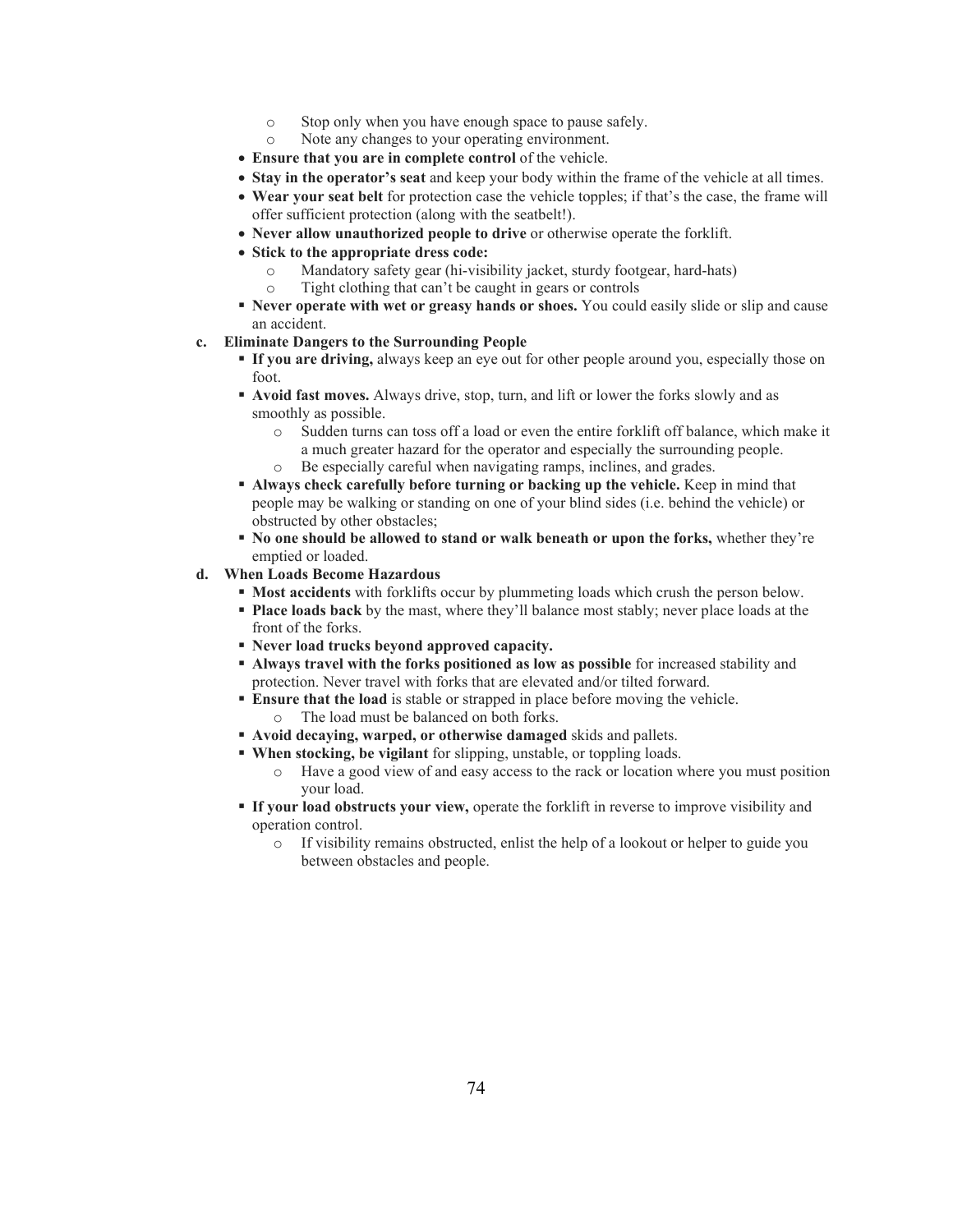# **Appendix H**

# **Glove Comparison Chart**

The glove comparison chart gives an overview of commonly used glove types for laboratory use and their general advantages and disadvantages. The photos provided are examples of the types of gloves that can be purchased. Glove color and appearance may vary. For a more detailed chart with specific chemicals and the gloves used for said chemical, visit AnsellPro.com.

| <b>Glove</b><br><b>Material</b> | <b>Intended</b><br><b>Use</b>                                                                                 | <b>Advantages and Disadvantages</b>                                                                                                                                                            | <b>Example Photos</b> |
|---------------------------------|---------------------------------------------------------------------------------------------------------------|------------------------------------------------------------------------------------------------------------------------------------------------------------------------------------------------|-----------------------|
| Latex<br>(natural<br>rubber)    | Incidental<br>contact                                                                                         | Good for biological and water-<br>based materials.<br>Poor for organic solvents.<br>Little chemical protection.<br>Hard to detect puncture holes.<br>Can cause or trigger latex allergies      |                       |
| <b>Nitrile</b>                  | Incidental<br>contact<br>(disposable)<br>exam glove)<br>Extended<br>contact<br>(thicker<br>reusable<br>glove) | Excellent general use glove. Good<br>for solvents, oils, greases, and some<br>acids and bases.<br>Clear indication of tears and breaks.<br>Good alternative for those with latex<br>allergies. |                       |
| <b>Butyl</b><br>rubber          | Extended<br>contact                                                                                           | Good for ketones and esters.<br>Poor for gasoline and aliphatic,<br>aromatic, and halogenated<br>hydrocarbons.                                                                                 |                       |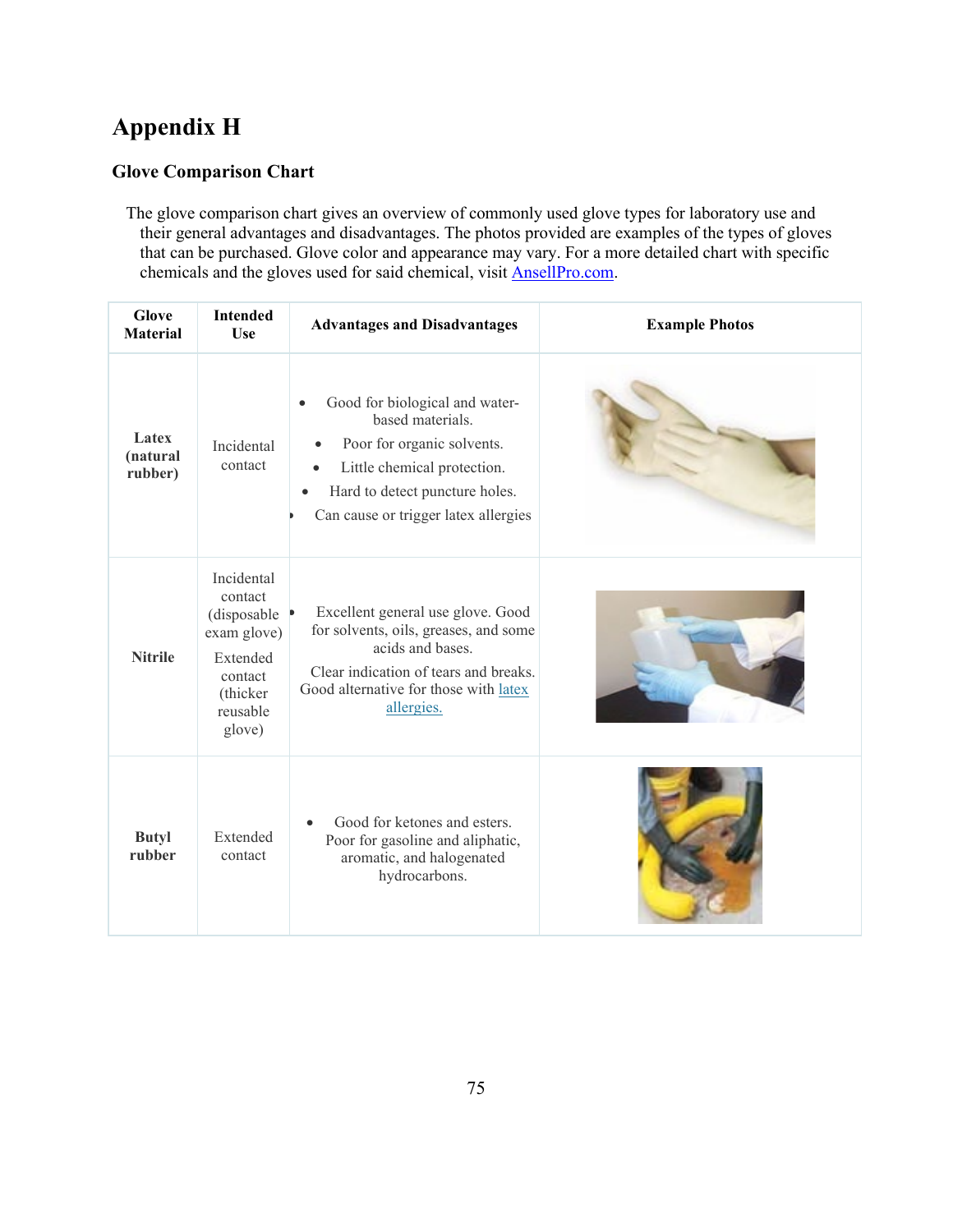| Neoprene                       | Extended<br>contact | Good for acids, bases, alcohols,<br>$\bullet$<br>fuels, peroxides, hydrocarbons, and<br>phenols.<br>Poor for halogenated and aromatic<br>hydrocarbons.<br>Good for most hazardous<br>$\bullet$<br>chemicals.  |  |
|--------------------------------|---------------------|---------------------------------------------------------------------------------------------------------------------------------------------------------------------------------------------------------------|--|
| <b>Norfoil</b>                 | Extended<br>contact | Good for most hazardous<br>$\bullet$<br>chemicals.<br>Poor fit (Note: Dexterity can be<br>$\bullet$<br>partially regained by using a<br>heavier weight Nitrile glove over<br>the Norfoil/Silver Shield glove. |  |
| <b>Viton</b>                   | Extended<br>contact | Good for chlorinated and aromatic<br>solvents.<br>Good resistance to cuts and<br>abrasions.<br>Poor for ketones.<br>$\bullet$<br>Expensive.                                                                   |  |
| Polyvinyl<br>chloride<br>(PVC) | Specific use        | Good for acids, bases, oils, fats,<br>$\bullet$<br>peroxides, and amines.<br>Good resistance to abrasions.<br>$\bullet$<br>Poor for most organic solvents.<br>$\bullet$                                       |  |